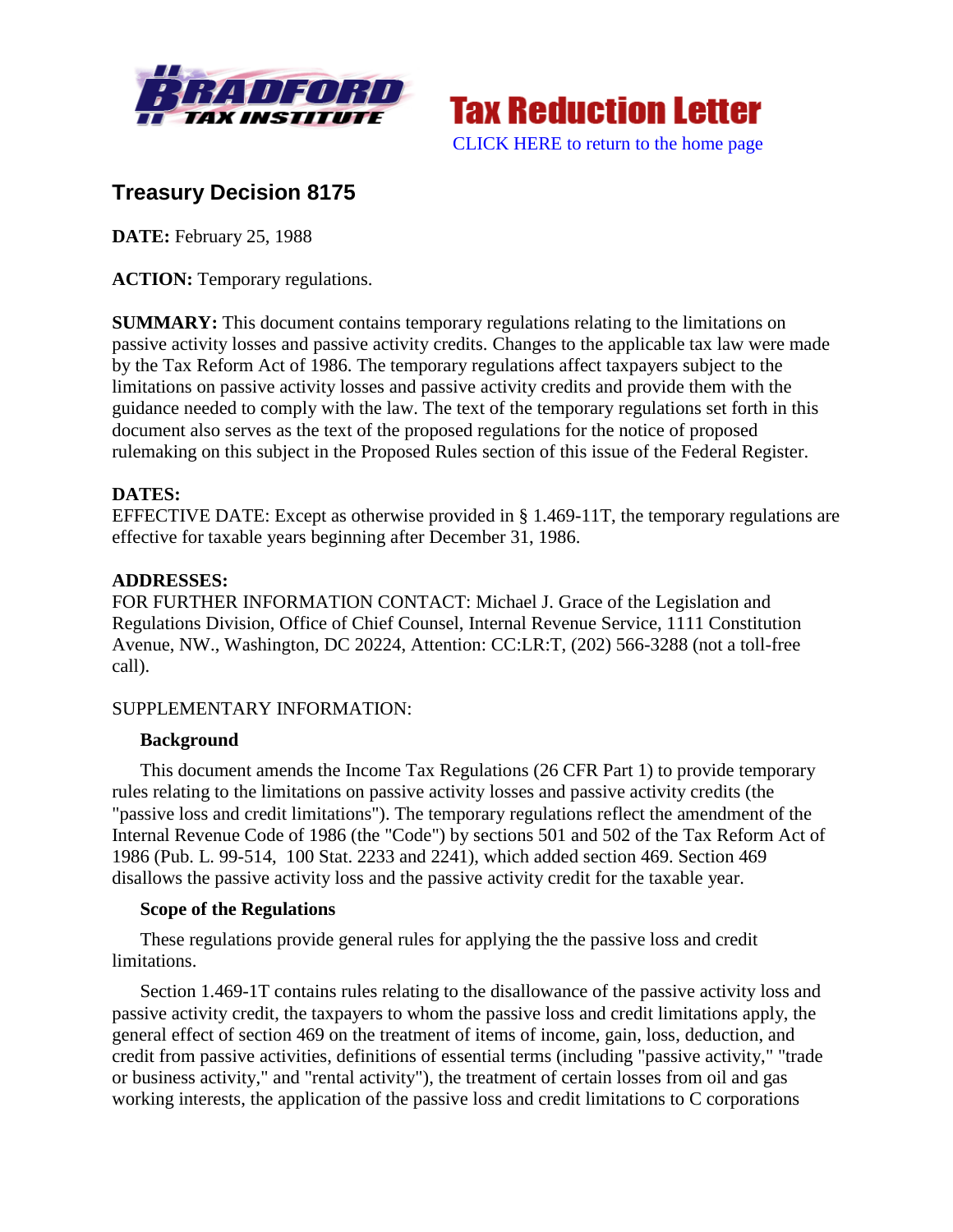(including rules relating to the application of the material participation standard, the computation of net active income, and the application of section 469 to affiliated groups of corporations filing consolidated returns), and the treatment of spouses filing joint returns.

Section 1.469-2T contains rules for computing the passive activity loss, including rules for identifying passive activity gross income, passive activity deductions, and portfolio income and related deductions, and rules (including rules pursuant to section 469 (1), (2), and (3)) requiring that income from certain passive activities be treated as income that is not from a passive activity.

Section 1.469-3T contains rules for computing the passive activity credit, including rules relating to the identification of credits subject to section 469 and the computation of the regular tax liability allocable to passive activities.

Section 1.469-5T contains rules defining the term "material participation" for purposes of section 469 and the regulations thereunder.

Section 1.469-11T explains the effective date of section 469 and the regulations thereunder and provides guidance under the transitional rule for losses and credits from preenactment interests in passive activities.

Future regulations will provide rules identifying economic undertakings that are treated as separate activities for purposes of section 469 and the regulations thereunder (to be located in § 1.469-4T), rules relating to the treatment of losses allowable under section  $469(g)$  upon certain dispositions of interests in activities (to be located in § 1.469-6T), rules relating to the treatment of certain "self-charged" expenses and related income (to be located in § 1.469-7T), rules relating to the application of section 469 to trusts, estates, and their beneficiaries (to be located in § 1.469-8T), rules relating to the application of the \$25,000 allowance under section 469 (i) for passive activity losses and credits attributable to certain rental real estate activities (to be located in § 1.469-9T), rules relating to the treatment of publicly traded partnerships under section 469(k) (to be located in § 1.469-10T), and rules relating to the application of the passive loss and credit limitations in the case of former passive activities and corporations that change status from year to year, i.e., corporations that cease to be "personal service corporations," corporations that cease to be "closely held corporations," and C corporations that become S corporations (to be located in § 1.469-1T (k)).

## **Significant Policy Issues**

### *I. Effect of Section 469 on Other Provisions*

#### A. Items of Income or Gain

Section  $\S 1.469-1T(d)(1)$  provides that the characterization of items of income or deduction as passive activity gross income or passive activity deductions does not affect the treatment of any item of income or gain under any provision of the Code other than section 469. Thus, for example, an item of capital gain from a passive activity that is treated under the regulations as an item of passive activity gross income is taken into account in determining both the passive activity loss and credit for the taxable year and the allowable capital loss for the taxable year.

## B. Items of Deduction

Section  $1.469 - 1T(d)(3)$  provides that, except as otherwise provided by regulations, a deduction that is disallowed for a taxable year under section 469 is not taken into account as a deduction that is allowed for the taxable year in computing the amount subject to any tax imposed by subtitle A of the Code. Thus, for example, if a deduction is disallowed under section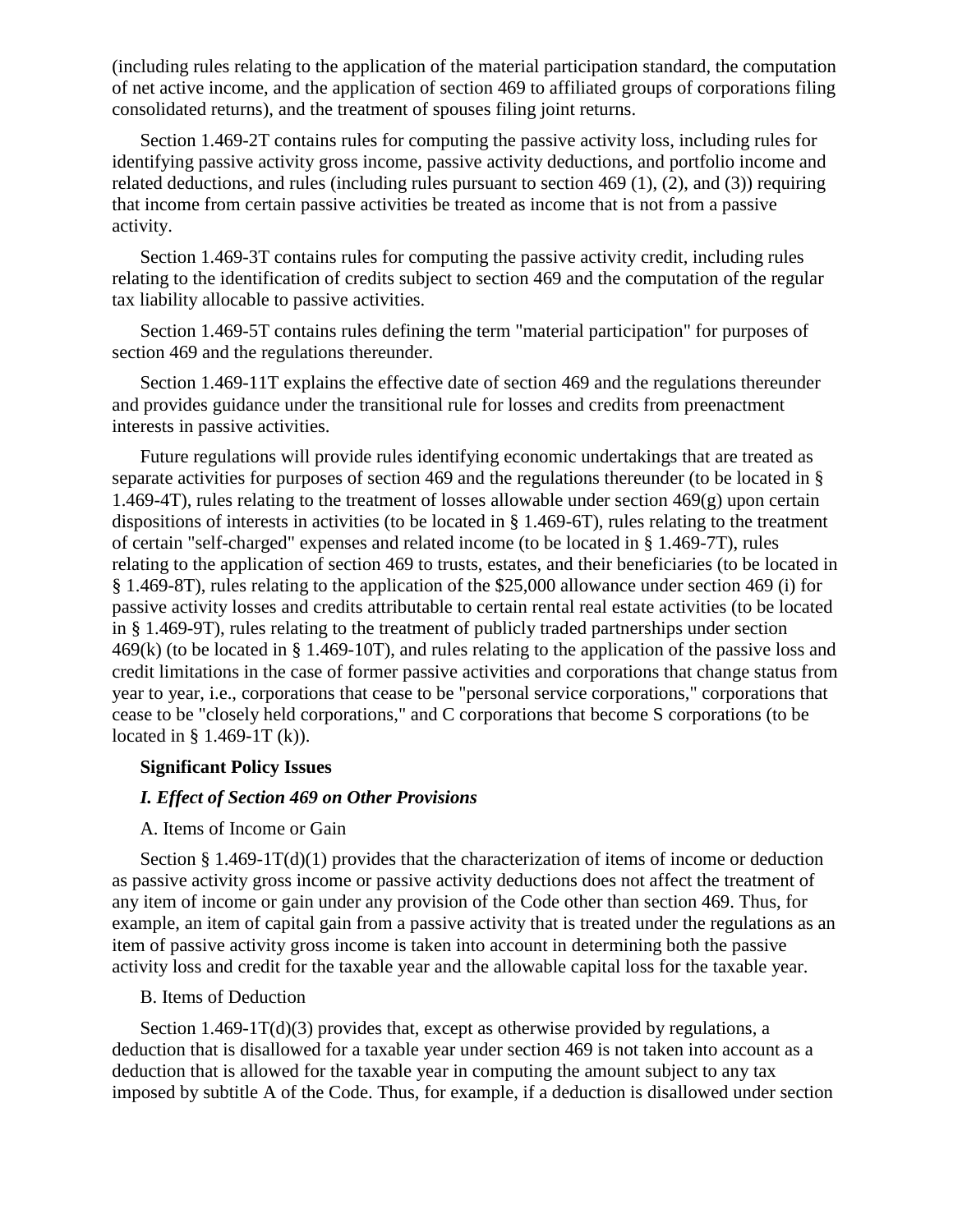469 for purposes of computing taxable income subject to income tax, the deduction is not taken into account in computing the taxpayer's net earnings from self-employment for purposes of the tax on self-employment income imposed under chapter 2 of the Code.

## *II. Definition of Passive Activity*

## A. Trade or Business Activity

Under section  $469(c)(1)$ , an activity which involves the conduct of a trade or business and in which the taxpayer does not materially participate is a passive activity. Section 1.469-1T(e)(2) generally defines the term "trade or business activity" to mean an activity that involves the conduct of a trade or business within the meaning of section 162.

Under section  $469(c)(6)$ , the term "trade or business" may include, to the extent provided in regulations, any activity in connection with a trade or business, and any activity with respect to which expenses are allowable as a deduction with respect to which expenses are allowable as a deduction under section 212. Although the Service is studying the possibility of treating certain activities in connection with a trade or business and certain section 212 activities as trade or business activities for purposes of section 469, these regulations do not so treat any such activities.

### B. Rental Activity

Section 469(j)(8) provides that the term "rental activity" means any activity where payments are principally for the use of tangible property. Section  $1.469-1T(e)(3)(i)$  provides that an activity generally is a rental activity for a taxable year if the gross income attributable to the conduct of the activity for the year represents amounts paid or to be paid principally for the use of tangible property. In addition, an activity may be a rental activity if tangible property in the activity is held for rent and the expected gross income from the activity will represent payments principally for the use of such property.

Section  $1.469-1T(e)(3)(ii)$  provides six exceptions to the general rule. The first exception provides that an activity involving the use of tangible property is not a rental activity if, on the average, the period for which each customer uses the property is seven days or less. This exception will exclude from treatment as a "rental activity" most activities involving short-term use of tangible personal property such as automobiles, videocassettes, tuxedos, and tools, and short-term use of hotel and motel rooms. The rationale for the "seven-day rule" is that a customer's use of property for seven days or less generally will require the person furnishing the property to provide services significant enough to justify the conclusion that the person is engaged in a service business rather than a rental activity.

The second exception provides that an activity involving the use of tangible property is not a rental activity if (a) on the average, the period for which each customer uses the property is greater than seven days but not greater than 30 days and (b) significant personal services are provided. Thus, for example, a taxpayer operating a hotel will not be treated as engaged in a rental activity, even if guests stay for an average period that exceeds seven days, if significant personal services are provided.

Section  $1.469 \text{-} 1 \text{T}(e)(3)(iv)$  provides that only services performed by individuals are treated as personal services. Thus, services such as telephone and cable television service are not taken into account. Section  $1.469 \cdot 1 \text{T}(e)(3)(iv)(B)$  also provides that certain specified services, referred to as "excluded services" are not taken into account. The excluded services are (a) all services necessary to permit the lawful use of the property, (b) services in connection with the construction of improvements or in connection with the performance of repairs that extend the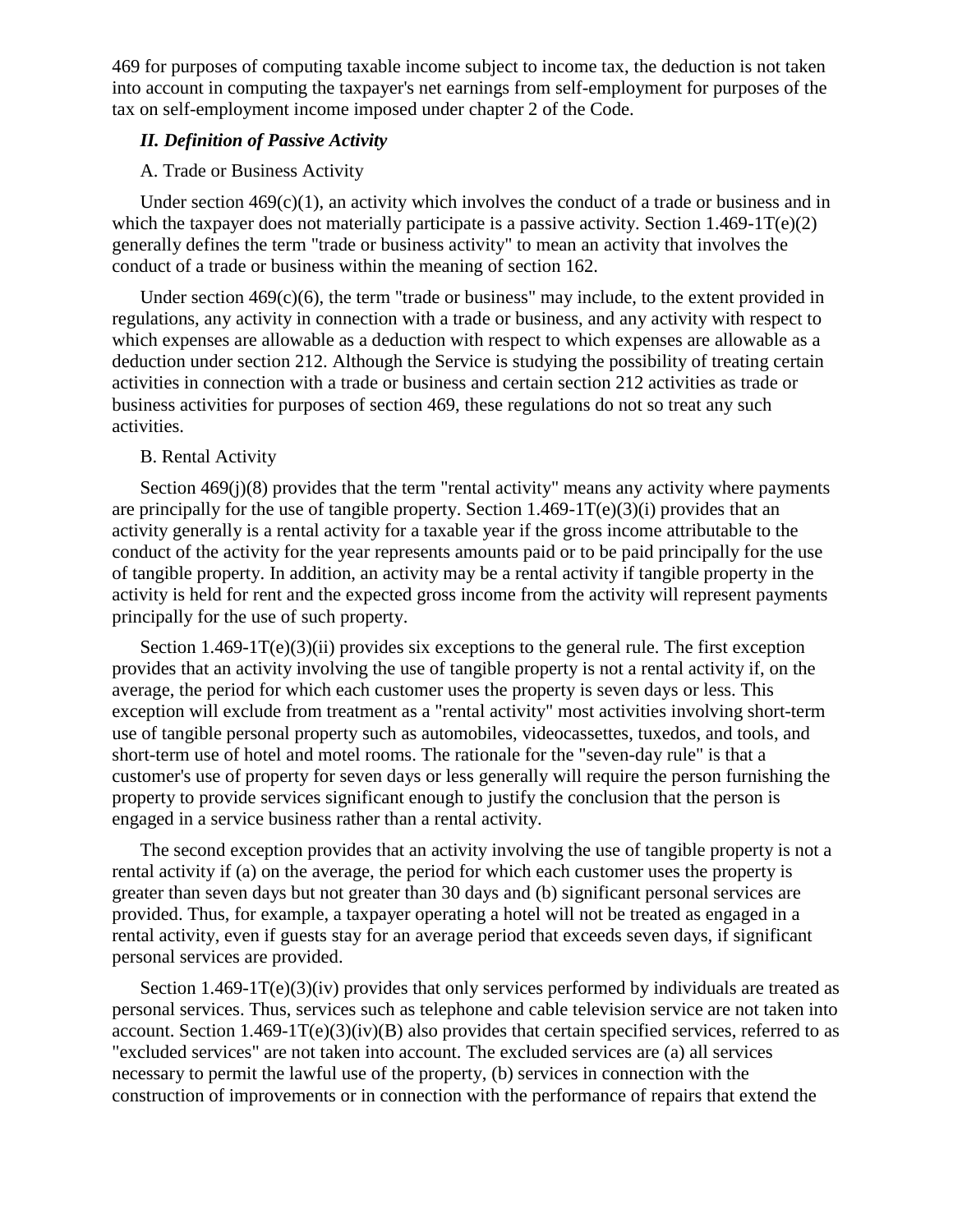useful life of the property, and (c) in the case of improved real property, the kinds of services commonly provided in connection with long-term rentals of high-grade commercial and residential property (e.g., janitorial services).

The third exception provides that an activity involving the use of tangible property is not a rental activity if extraordinary personal services are provided by or on behalf of the owner in connection with making property available for use by customers. This exception applies even if, on the average, the period for which each customer uses the property exceeds 30 days. Extraordinary personal services are provided only if the services are performed by individuals, and the customers' use of the property is incidental to their receipt of the services provided. For example, the use by patients of a hospital's boarding facilities generally is incidental to their receipt of the personal services provided by the hospital's medical and nursing staff. In some cases, it may be difficult to determine whether the use of property is incidental to the services provided. The Service invites comment on the extraordinary services rule.

The fourth exception is for rentals incidental to certain nonrental activities of the taxpayer. This exception applies if (a) an insubstantial amount of rental income is derived from renting property incidental to an activity of holding such property for investment, (b) the rented property is lodging provided to the taxpayer's employees for the convenience of the taxpayer, (c) an insubstantial amount of rental income is derived from property that was recently used in a trade or business activity of the taxpayer and is temporarily rented, (d) the property is held for sale to customers in the ordinary course of a trade or business and is in fact sold during the taxable year.

The fifth exception provides that an activity of making property available for use by customers is not a rental activity if the taxpayer customarily makes the property available during defined business hours for nonexclusive use by various customers. Thus, operating a facility (such as a golf course) that is used by customers who would normally be characterized as invitees or licensees rather than lessees or tenants is not a rental activity.

The sixth exception relates to property provided for use in a nonrental activity of a partnership, S corporation, or joint venture in which the taxpayer owns an interest. The provision of such property is not a rental activity if the taxpayer does not rent the property to the partnership, S corporation or joint venture, but provides the property in the taxpayer's capacity as an owner of such an interest.

### *III. Special Rules Treating Certain Activities as Nonpassive*

## A. Exception for Certain Oil and Gas Working Interests

1. *Property unit to which exception applies.* Section 469(c)(3)(A) provides that the term "passive activity" does not include any working interest in any oil or gas property which the taxpayer holds directly or through an entity which does not limit the taxpayer's liability with respect to such interest. Section  $1.469-1T(e)(4)((i)$  applies this rule on a well-by-well basis. Thus, if a taxpayer owns a working interest in a tract of land, assigns the working interest in part of the tract to a partnership in exchange for a limited partnership interest, and drills a well on the retained portion of the tract, the working interest exception will apply to that well. If, however, the partnership drills a well on the assigned portion of the tract, the working interest exception will not apply to the taxpayer's interest in that well.

2. *Entities that limit liability.* Section 1.469-1T(e)(4)(v) provides that an entity limits the liability of a holder of an interest in the entity only if, under the applicable State law, the holder's potential liability for all obligations of the entity is limited (as in the case of a limited partner or a stockholder) to a determinable fixed amount. Thus, the working interest exception may apply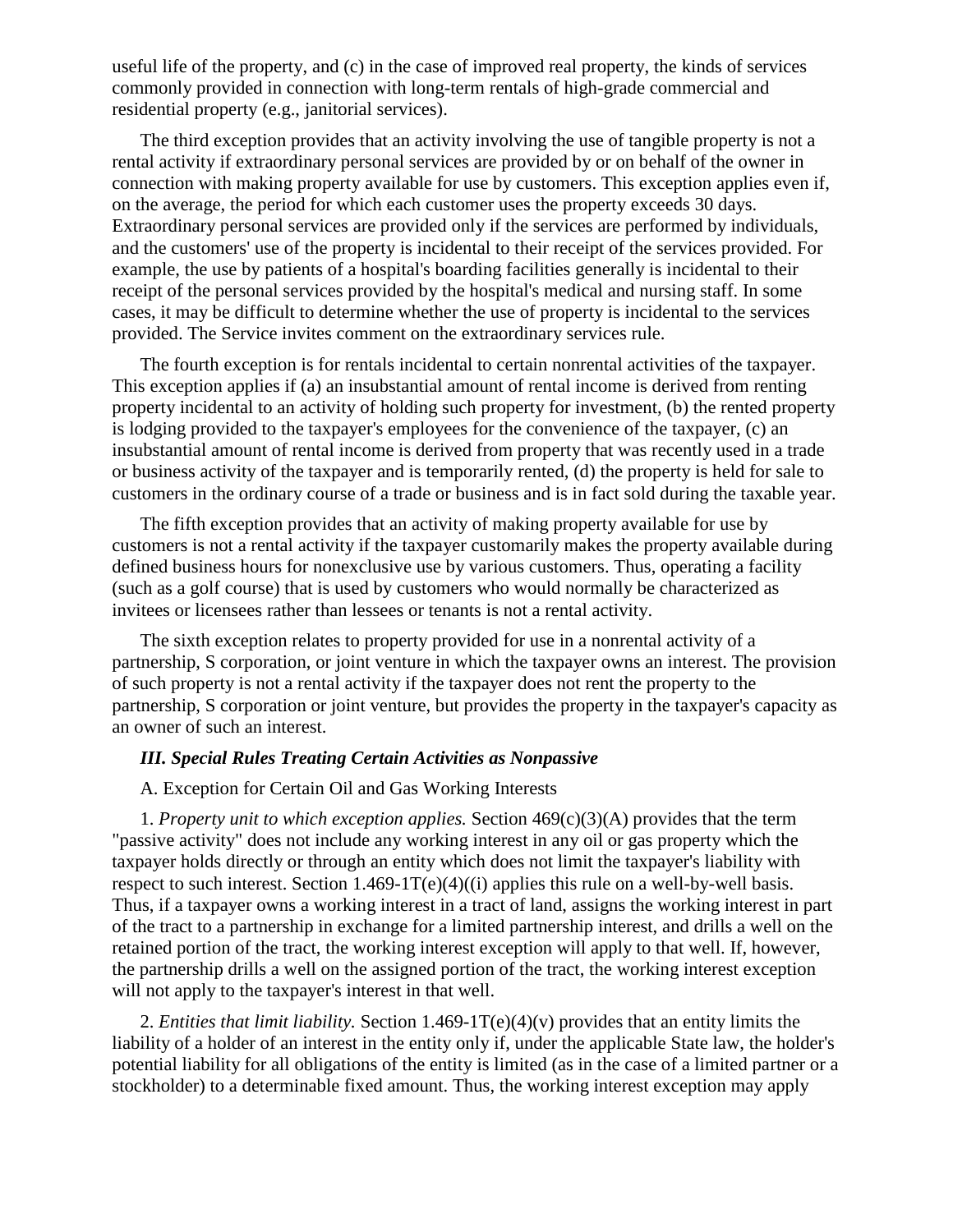even if the taxpayer is protected against loss by an indemnification agreement, a stop loss arrangement, insurance, any similar arrangement, or any combination of such devices.

In addition, a partnership in which a taxpayer is a general partner is treated as an entity that does not limit the taxpayer's liability, and any working interest that the taxpayer holds through such a partnership is treated as an interest in an activity that is not a passive activity. Thus, deductions from the working interest (including deductions allocable to a limited partnership interest of the taxpayer) will not be subject to the passive loss limitation.

Taxpayers should draw no inferences from these rules concerning the application of section 465(b)(4). If deductions and losses from a working interest are subject to limitation under section 465, then the provisions of section 465(b)(4) apply without regard to the treatment of such deductions and losses under section 469. As explained below, the regulations include rules coordinating the limitations under sections 465 and 469.

3. *Effect of limited liability at the time economic performance occurs.* Under § 1.469-  $1T(e)(4)(i)$ , the working interest exception applies for a taxable year to an interest in an oil or gas well drilled or operated pursuant to a working interest that the taxpayer holds at any time during such year either directly or through an entity that does not limit the liability of the taxpayer with respect to such well. Section  $1.469-1T(e)(4)(ii)$  provides that notwithstanding the working interest exception a portion of the taxpayer's deductions from an oil or gas well will be treated as passive activity deductions (and a corresponding portion of any gross income from the well will be treated as passive activity gross income) if the taxpayer has a net loss from the well, and economic performance occurs with respect to expenses deducted for the taxable year in connection with the drilling or operation of the well at a time when the taxpayer holds the interest in the well through an entity that limits the taxpayer's liability with respect to such drilling or operation. For this purpose, the term "economic performance" has the same meaning as in section 461(h), without regard to the exceptions for recurring items or the spudding of oil and gas wells.

Under this rule, the working interest exception may apply for a taxable year to a well drilled by a partnership in which the taxpayer owns a general partnership interest that is convertible at the taxpayer's option into a limited partnership interest. If, however, the interest is converted before economic performance has occurred with respect to all items of deduction taken into account by the taxpayer for the taxable year in connection with the drilling or operation of the well, the working interest exception will not apply for the taxable year to that portion of the taxpayer's net loss for the year that is attributable to deductions for expenses with respect to which economic performance occurred after the conversion.

4. *Income recharacterization rule.* If any loss for a taxable year from an interest in an oil or gas property is treated under the working interest exception as a loss that is not from a passive activity, then any net income from the property for any subsequent taxable year is treated as income that is not from a passive activity. This rule is explained more fully below under the heading "Income from oil or gas properties with respect to which the taxpayer benefited from the working interest exception."

#### B. Trading Personal Property

In some circumstances, the activity of trading personal property (such as securities or commodities or other property of a type that is actively traded) for one's own account has been treated as a trade or business. Even in those circumstances, however, the income or loss from the activity resembles portfolio income or loss in that it results entirely from the holding and sale of personal property. Accordingly, § 1.469-1T(e)(6) provides that an activity of trading personal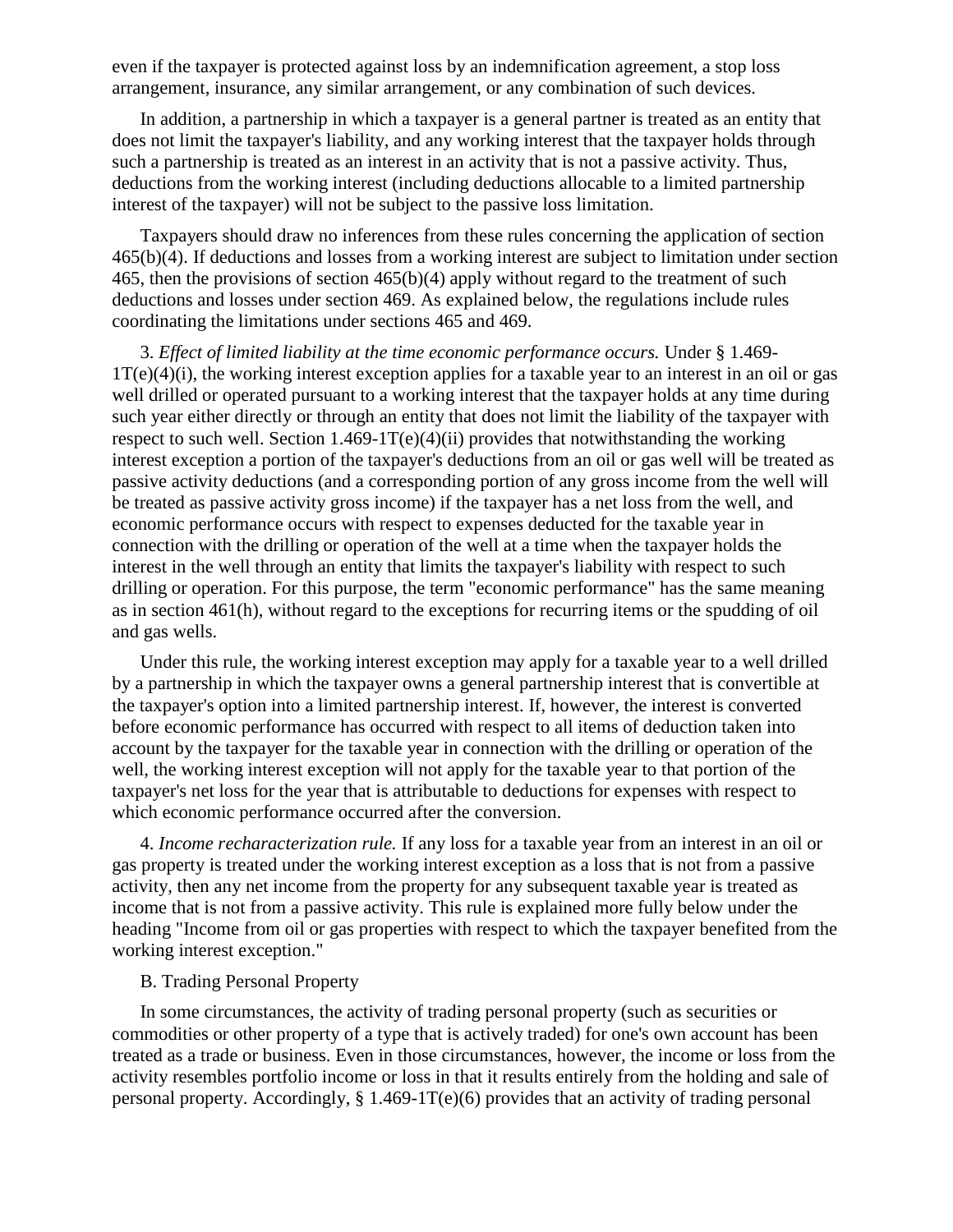property of a type that is actively traded for the account of owners of interests in the activity is not a passive activity even if the activity is treated as a trade or business.

## *IV. Identification of Items of Deduction and Credit That Are Disallowed Under Section 469*

Section 1.469-1T(f) provides rules identifying the items of deduction and credit that are disallowed when any part of the taxpayer's passive activity loss or passive activity credit is disallowed for the taxable year. In the case of losses, the regulations generally provide that the amount of the disallowed loss is first allocated ratably among all of the taxpayer's passive activities that have net losses for the year. Any loss allocated to an activity is then generally allocated ratably among all passive activity deductions from the activity for the year. In the case of credits, the first step is omitted; the disallowed passive activity credit is allocated ratably among all of the taxpayer's credits from passive activities.

Taxpayers generally need not account separately for each item of deduction or credit disallowed under section 469. The regulations provide that separate accounting is required if and only if separate identification of an item of deduction or credit may affect the taxpayer's tax liability for any taxable year. For example, if 40 percent of the loss from a passive activity is disallowed for the taxable year, and one of the deductions from the activity is a loss from the sale of a capital asset, the taxpayer must separately identify 40 percent of that deduction as a deduction that is disallowed for the taxable year. Separate identification of the capital loss is required because the limitation on capital losses under section 1211 applies after section 469 and, thus, the disallowance of a capital loss (rather than an ordinary deduction) may affect the taxpayer's tax liability for one or more taxable years.

## *V. Application of Section 469 to C Corporations*

### A. Definition of "Personal Service Corporation"

For purposes of section 469, § 1.469-1T(g)(2)(i) defines the term "personal service corporation" by cross reference to the definition of such a corporation in § 1.441-4T(d). Those regulations generally provide that a corporation is not a personal service corporation unless it is a C corporation and its principal activity is the performance of services in the fields of health, law, engineering, architecture, accounting, actuarial science, performing arts, or consulting.

#### B. Effect of Net Active Income of a Closely Held Corporation

Section  $469(e)(2)(A)$  provides that the passive activity loss of a closely held corporation shall be allowable as a deduction against the net active income of such a corporation, and that a similar rule shall apply in the case of any passive activity credit of such a taxpayer. Section  $1.469-1T(g)(4)$  provides that a closely held corporation's passive activity loss for the taxable year is decreased by the corporation's net active income for the year.

Section  $1.469 - 1T(g)(5)$  provides that a closely held corporation's passive activity credit for the taxable year is decreased by the corporation's net active income tax liability for the year. For purposes of this rule, a closely-held corporation's net active income tax liability is the regular tax liability that is allocable to the corporation's net active income, reduced by all credits other than credits from passive activities.

Since net active income is computed by modifying taxable income, net operating loss carrybacks and carryforwards to the taxable year must be taken into account. Therefore, a net operating loss carryback which requires a closely held corporation to recompute its net active income and net active income tax liability for one or more years may also require a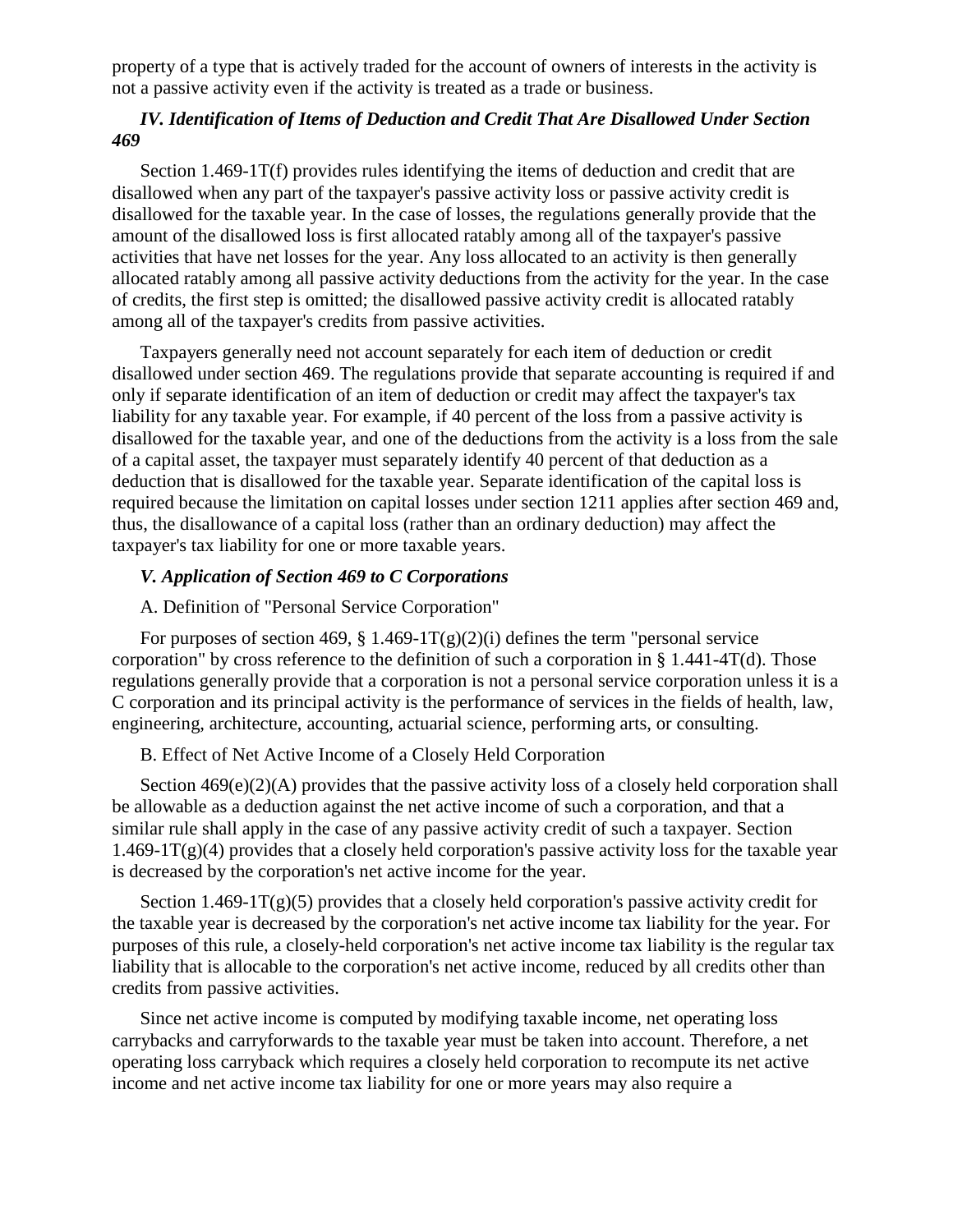recomputation of the corporation's passive activity loss and passive activity credit for one or more years.

C. Treatment of Affiliated Groups of Corporations Filing Consolidated Returns

Section 1.469-1T(h) contains special rules for applying section 469 and the regulations thereunder to an affiliated group of corporations filing a consolidated return for the taxable year (a "consolidated group"). Under these rules, a consolidated group generally is treated as a single corporation for purposes of section 469 and the regulations thereunder. Thus, a single passive activity loss and passive activity credit are computed for such a group. In addition, the status of each member of an affiliated group as a personal service corporation or closely held corporation is the same as the status of the entire consolidated group, determined as though the group were a single corporation. In making this determination, and in applying the participation tests set forth in § 1.469-1 $T(g)(3)$ , only stockholders of the group's common parent are treated as stockholders of the hypothetical single corporation.

Section 1.469-1T(h)(5) contains rules for allocating a consolidated group's disallowed passive activity loss and credit among the group's members. Under these rules, the disallowed loss or credit is first allocated among the members of the group and is then allocated among the activities of the members under the general rules in § 1.469-1T(f).

Section 1.469-1T(h)(6) contains rules relating to intercompany transactions (within the meaning of  $\S 1.1502-13(a)(1)$ . These rules generally are intended to attribute all items of income and deduction of all members that are attributable to an intercompany transaction to the activities of the purchasing member (within the meaning of  $\S$  1.1502-13(a)).

The Service invites comment on all aspects of the rules in § 1.469-1T(h).

D. Coordination With Other Provisions

The Service recognizes that further rules are needed to coordinate section 469 with certain other provisions applicable to corporations (e.g., sections 381, 382, and 1502) and invites comment on these rules.

#### *VI. Treatment of Spouses Filing a Joint Return*

Section 469(h)(5) provides that in determining whether a taxpayer materially participates in an activity, the participation of the taxpayer's spouse shall be taken into account. Section  $469(i)(6)(D)$  provides a parallel rule for active participation. Section  $469(1)(5)$  provides that the Secretary shall prescribe such regulations as may be necessary or appropriate to carry out provisions of section 469, including regulations relating to changes in marital status and changes between joint returns and separate returns.

The Service believes that treating married persons filing a joint return as separate taxpayers for purposes of section 469 would present undesirable administrative difficulties, and that it is generally preferable to treat such persons as one taxpayer. In some situations, however, this treatment would frustrate the purposes of the passive loss and credit limitations. For example, the fact that one spouse holds a working interest in an oil or gas well through an entity that does not limit the spouse's liability should not be taken into account in determining whether the working interest exception applies to any portion of the working interest that is held by the other spouse. In addition, if two individuals cease filing a joint return, it is necessary for each individual to account for the deductions and credits treated under section 469(b) as allocable to his or her passive activities.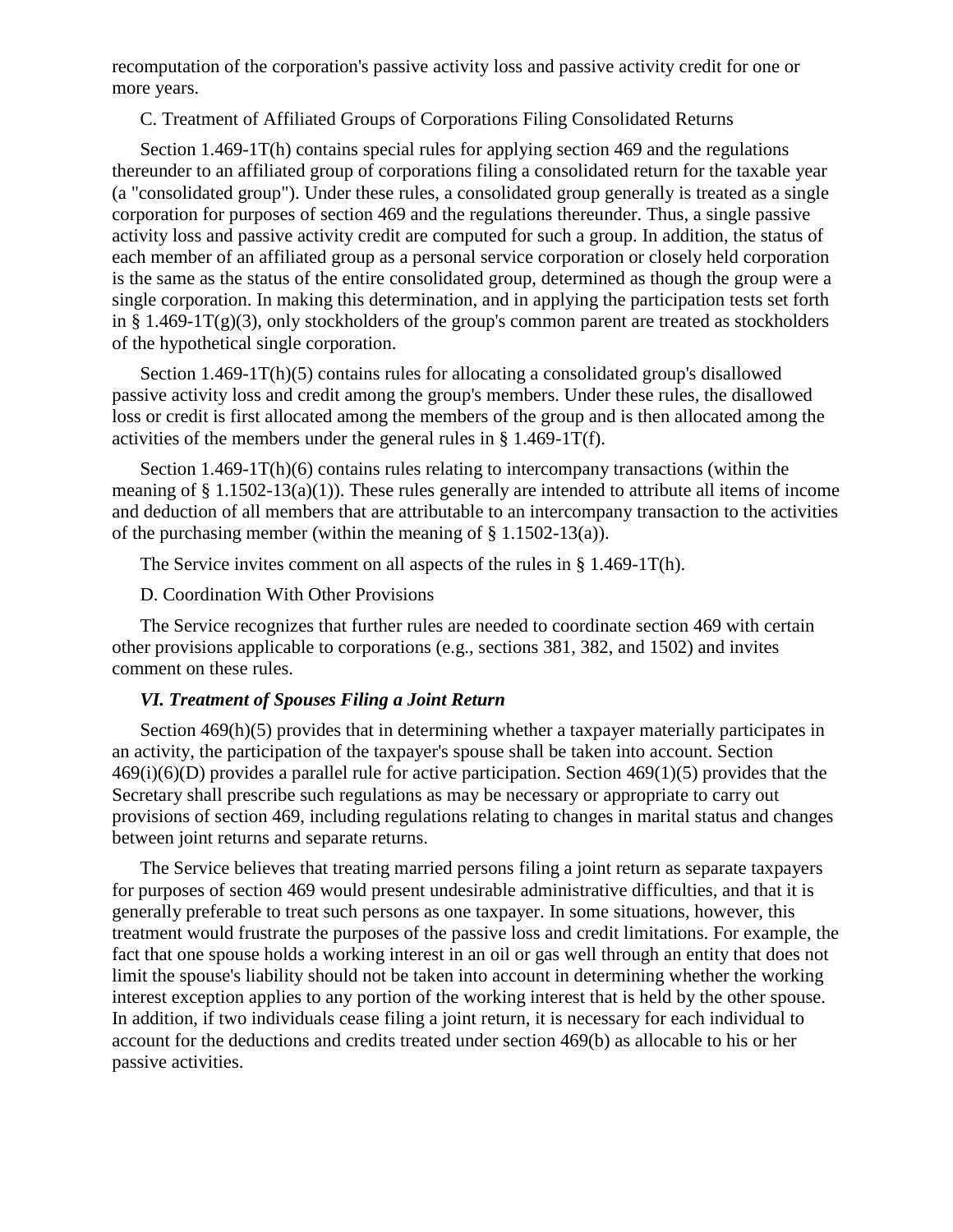Accordingly, § 1.469-1T(j) provides that spouses filing a joint return for a taxable year generally are treated for such year as one taxpayer for purposes of section 469 and the regulations thereunder. For purposes of the working interest exception, however, married persons are treated as separate taxpayers. In addition, if any deductions or credits are disallowed under section 469, the disallowed deductions and credits attributable to each spouse's activities must be separately identified.

The Service invites comment on the treatment of married persons.

## *VII. Definition of Passive Activity Loss*

Section  $469(d)(1)$  defines the term "passive activity loss" as the amount (if any) by which the aggregate losses from all passive activities for the taxable year exceed the aggregate income from all passive activities for such year. In the interest of clarity, § 1.469-2T(b) defines the passive activity loss for the taxable year as the amount, if any, by which the passive activity deductions for the taxable year exceed the passive activity gross income for the taxable year. The rules in § 1.469-2T (c) and (d) identify the items treated as passive activity gross income and passive activity deductions, respectively, for the taxable year.

#### *VIII. Identification of Items of Gross Income and Deductions From Passive Activities*

The regulations state that, except as otherwise provided, all items of gross income from a passive activity are included in passive activity gross income, and all deductions arising in connection with a passive activity are passive activity deductions. The regulations do not require that any particular method be employed in determining (a) whether items of income are derived from an activity, (b) whether deductions arise in connection with an activity, or (c) how shared costs should be allocated among activities. The regulations contemplate the use of reasonable methods in making these determinations, and the Service will disregard unreasonable determinations. The Service invites public comment regarding the desirability of detailed rules relating to these issues.

## *IX. Treatment of Gain From the Disposition of an Interest in an Activity or Property Used in an Activity*

A. General Rule: Characterization of Gain at the Time of the Disposition

Gain from a disposition of property used in an activity or of an interest in an activity held through a partnership or S corporation generally is treated as gross income from that activity. Except in the case of gain from a disposition of substantially appreciated property formerly used in a nonpassive activity and gain attributable to such property from a disposition of an interest in a partnership or S corporation, such gain is passive activity gross income if the activity is a passive activity for the taxable year of the disposition.

For purposes of this rule, the gain recognized upon the disposition of a partnership interest or S corporation stock is treated as gain from the disposition of an interest in the activities in which the partnership or S corporation has an interest. Rules relating to the allocation of gain among the activities of a partnership or S corporation and the treatment of gain allocated to an activity that includes substantially appreciated property formerly used in a nonpassive activity are discussed under the heading "Dispostions of interests in partnerships and S corporations".

The Service recognizes that an approach that focuses on the character of the activity at the time of a disposition may in many circumstances appear arbitrary, and considered various other approaches. These approaches, including approaches taking into account the nature of the activity or the use of the property during the taxpayer's entire holding period, were rejected because they are found to be equally arbitrary and substantially more difficult to administer.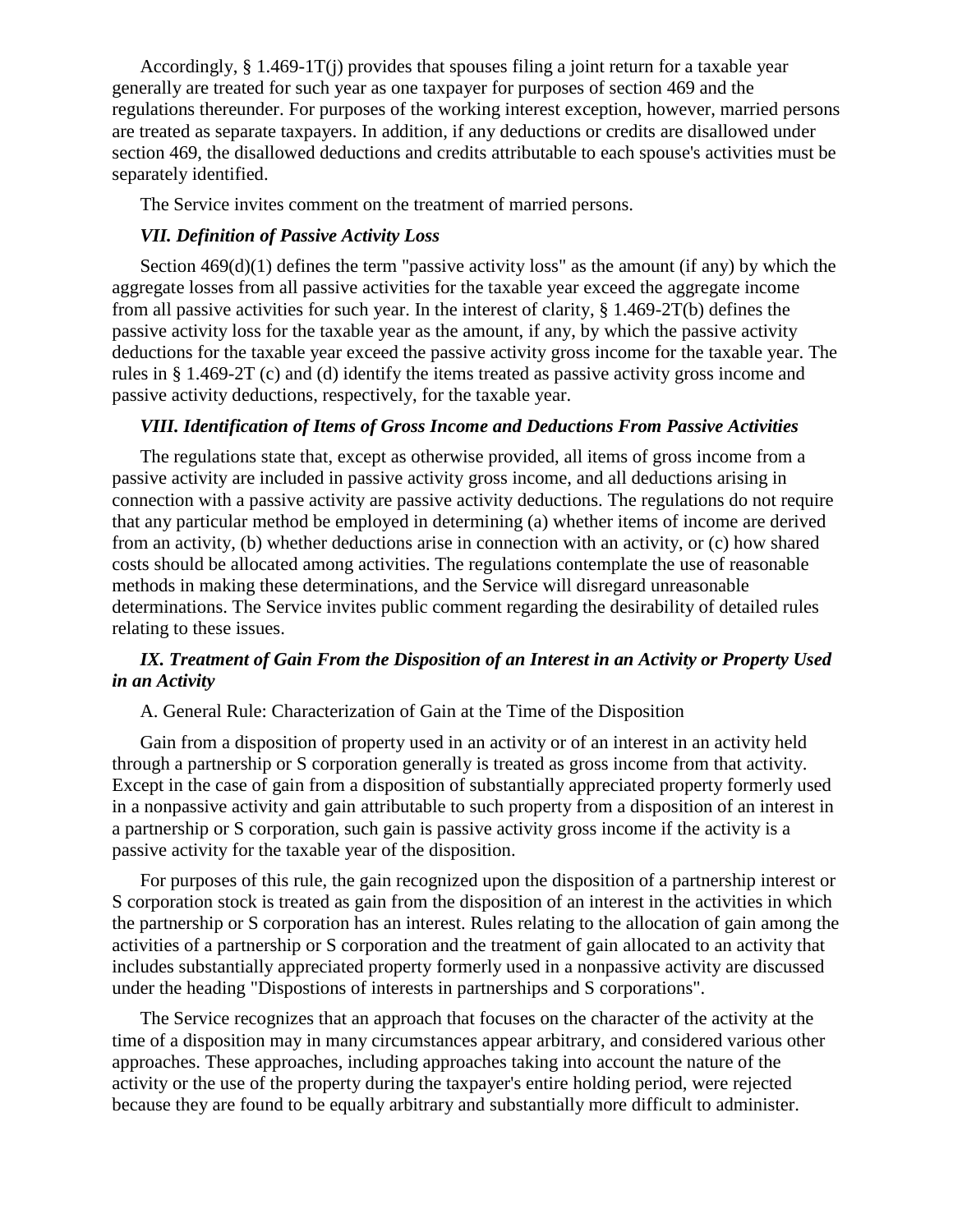The Service invites comment on the rules relating to the treatment of gain from dispositions of interests in activities and interests in property used in activities.

B. Disposition of Property Used in More Than One Activity in the 12 Months Preceding the Disposition

To ensure that the character of gain realized on the disposition of property reflects the use of the property for a reasonable period preceding the disposition,  $\S 1.469-2T(c)(2)(ii)$  requires the taxpayer to allocate the amount realized on the disposition and the adjusted basis of the property among the activities in which the property was used during the 12-month period preceding the disposition. For purposes of this rule, the term "activity" includes, e.g., personal use and holding for investment.

The regulations provide only that the allocation of amount realized and adjusted basis must be reasonable. Examples illustrate that an allocation among activities is considered reasonable if it is based on the period for which the property is used in each such activity during the 12-month period. These examples are not intended to foreclose the use of other reasonable allocation methods.

In recognition of the recordkeeping burden that this allocation rule may impose, § 1.469- 2T(c)(2)(ii) also provides a *de minimis* exception under which the amount realized and adjusted basis of property that was predominantly used in one activity during the 12-month period preceding its disposition may be allocated solely to that activity if the value of the property does not exceed the lesser of (a) \$10,000 and (b) 10 percent of the value of all property used in the activity at the time of the disposition.

The Service invites comment on the feasibility of the allocation requirement generally, including comment on allocation rules that may be helpful to taxpayers.

C. Disposition of Substantially Appreciated Property Formerly Used in a Nonpassive Activity

The general rule characterizing gain by reference to the character of the activity in which property is used at the time of disposition could, if not limited, encourage taxpayers to structure dispositions in a manner that generates passive activity gross income in inappropriate situations. Accordingly,  $\S 1.469-2T(c)(2)(iii)$  provides that any gain from a disposition of substantially appreciated property is treated as not from a passive activity unless the property was used in a passive activity for either (a) 20 percent of the taxpayer's holding period for the property or (b) the entire 24-month period ending on the date of the disposition. For purposes of this rule, property is substantially appreciated if its fair market value is more than 120 percent of its adjusted basis.

#### D. Pre-1987 Installment Sales

In *Notice 87-8, 1987-3 I.R.B. 11,* the Service announced that, under these regulations, gain recognized on the installment method would be treated as not from a passive activity if, but for the use of the installment method, the taxpayer would have taken the gain into account for a taxable year beginning before January 1, 1987. This rule is inconsistent with a proposed technical correction to section 469, and is not included in these regulations. Moreover, the Service will not enforce the rule announced in *Notice 87-8* unless and until it is adopted in regulations under section 469.

## *X. Portfolio Income Excluded From Passive Activity Gross Income*

A. General Rule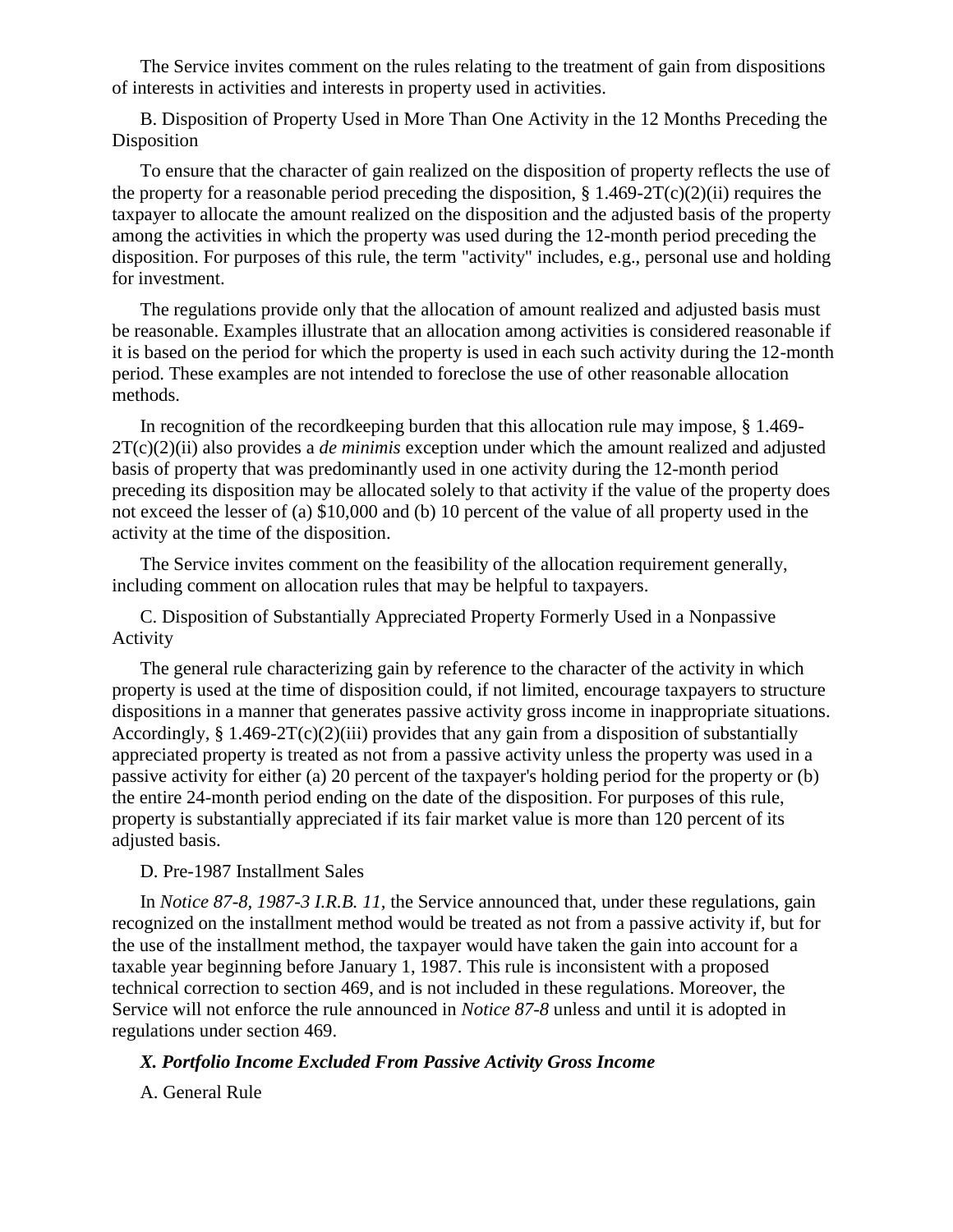Section  $1.469-2T(c)(3)$  provides that passive activity gross income does not include portfolio income, which is defined as gross income that is derived from specified sources (including interest, dividends, annuities, and royalties) and is not derived in the ordinary course of a trade or business. Section 1.469-2T(c)(3)(ii) provides that, for purposes of this rule, gross income is treated as derived in the ordinary course of a trade or business only to the extent specifically provided in the regulations. That provision also specifically identifies certain types of income as derived in the ordinary course of a trade or business and provides that the Commissioner may similarly treat additional types of income as similarly derived. The Service invites comment on and ruling requests relating to the treatment of interest, dividends, annuities, and royalties as derived in the ordinary course of a trade or business.

#### B. Characterization of Royalties From Licensing Intangible Property

Section  $1.469-2T(c)(3)(iii)(B)$  provides that royalties from licensing intangible property may be treated as derived in the ordinary course of a trade or business only if the person receiving such royalties either created the property or performed substantial services or incurred substantial costs with respect to the development or marketing of the property. Although the determinations under this rule are generally based on all of the facts and circumstances, a person will be treated as deriving royalties in the ordinary course of a trade or business if either of two quantitative tests are satisfied. The Service invites public comment on the appropriateness of this rule and the need for additional guidance. In particular, the Service seeks comment on the quantitative tests.

#### C. Mineral Royalties

The regulations do not include special rules for determining whether mineral royalties are derived in the ordinary course of a trade or business because the Service is continuing to develop criteria for making this determination. The regulations include only one example illustrating the treatment of mineral royalties. This example, which follows from § 1.469-2T(c)(3)(ii)(D), indicates that royalty income derived from royalty interests held in a trade or business activity of trading or dealing in such interests is treated as derived in the ordinary course of a trade or business.

Under  $\S 1.469-2T(c)(3)(ii)$ , the only other mineral royalties treated as income derived in the ordinary course of a trade or business are those identified by the Commissioner. Therefore, unless and until these regulations are amended, taxpayers may not treat mineral royalties (other than royalties derived from a trade or business of trading or dealing in royalty interests) as derived in the ordinary course of a trade or business without obtaining a ruling.

Nonetheless, the Service believes that it may be appropriate to treat a portion of a mineral royalty payment as derived in the ordinary course of a trade or business in some cases not involving a trade or business of trading or dealing in royalty interests. Assume, for example, that royalty income is derived from an overriding royalty interest created on the transfer of a working interest by a partnership engaged in the trade or business of oil and gas development, and that the partnership is not taxed upon receipt of the royalty interest. In such a case, it may be appropriate to treat the royalty payments, by analogy to sections 483 and 1274, as deferred payments with respect to the sale of the working interest. Under this approach, the portion of each royalty payment that represents consideration paid to the partnership for the working interest would be treated as income derived in the ordinary course of a trade or business, and only the interest element in the payments would be treated as portfolio income. The Service invites public comment on whether and how such distinctions should be made, and how depletion deductions should be allocated between portfolio and nonportfolio components of royalty payments.

#### *XI. Personal Service Income Excluded From Passive Activity Gross Income*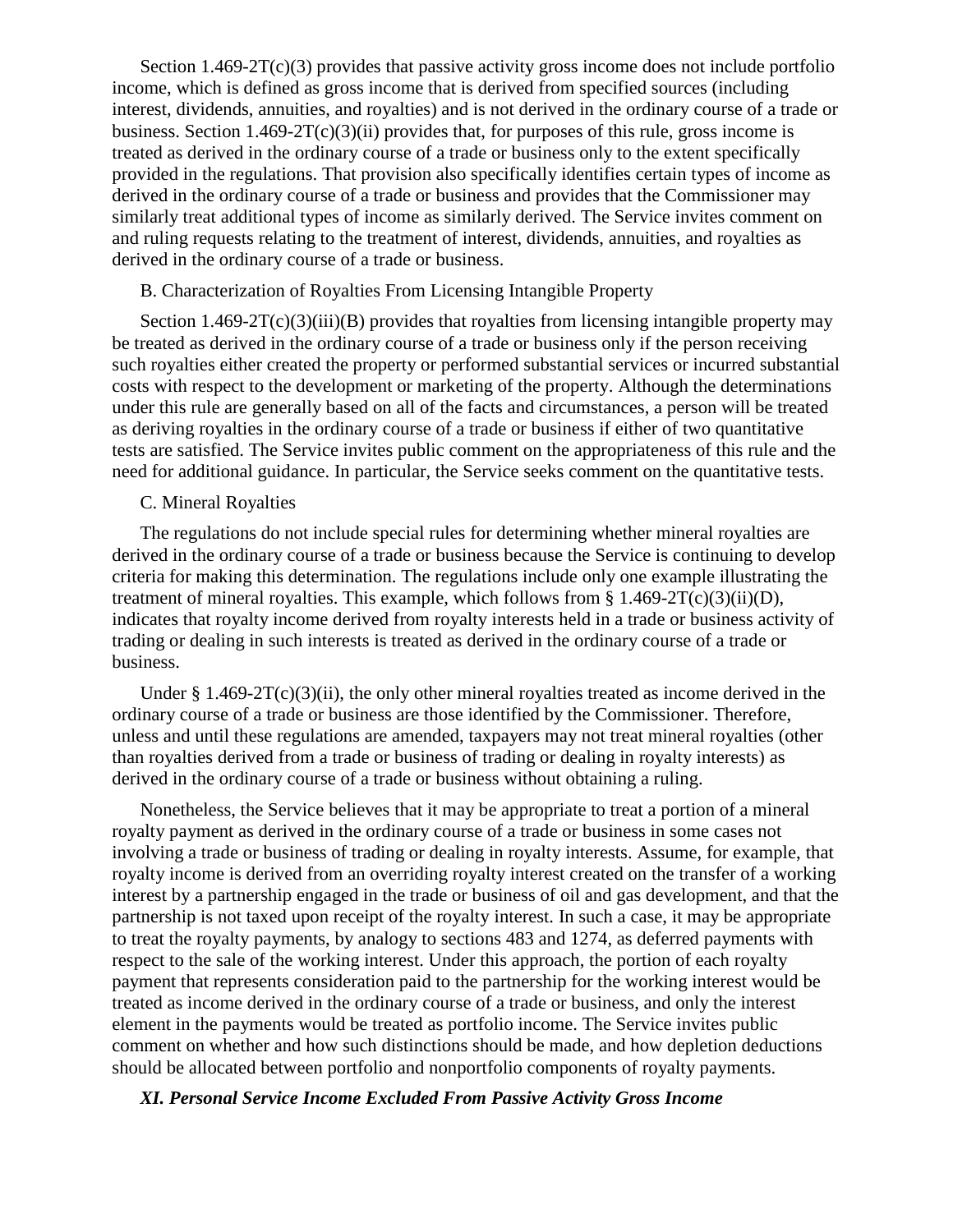#### A. Payments to Partners for the Performance of Services

Section  $469(e)(3)$  provides that earned income (within the meaning of section  $911(d)(2)(A)$ ) shall not be taken into account in computing the income or loss from a passive activity for any taxable year. Section 911(d)(2)(A) defines earned income in a manner that includes all payments to partners for the performance of services. Accordingly, the regulations provide, in § 1.469-2T  $(c)(4)(i)(A)$  and  $(e)(2)$ , that any payments to a partner that are described in section 707 (a) or (c) and represent compensation for the performance of services are excluded from passive activity gross income.

The regulations do not, however, adopt the suggestion of some commentators to treat as personal service income the portion of a partner's distributive share of partnership income that represents the value of the partner's services performed on behalf of the partnership.

#### B. Income From Retirement Plans

Taxable distributions from pension, profit-sharing, and other retirement plans generally are comprised of compensation for past services and investment income. Both of these components generally are excluded from passive activity gross income. Therefore, § 1.469-2T(c)(4) provides that personal service income includes all income from such distributions

#### *XII. Income From Section 481 Adjustments*

If a change in accounting method results in an increase in taxable income under section 481 (a "positive section 481 adjustment"), the portion of the adjustment attributable to activities that were passive activities in the year of change is treated, under  $\S 1.469-2T(c)(5)$ , as passive activity gross income. The portion of the adjustment attributable to an activity is determined by allocating the adjustment among the activities that would have given rise to a positive section 481 adjustment if a separate section 481 adjustment were computed with respect to each activity, in proportion to such hypothetical positive adjustments.

## *XIII. Income From Oil or Gas Properties With Respect to Which the Taxpayer Benefited From the Working Interest Exception*

Section  $469(c)(3)(B)$  provides that, if a taxpayer has a loss for a taxable year from a working interest in an oil or gas property that is treated as not from a passive activity, any net income from such property for any succeeding taxable year shall be treated as not from a passive activity.

#### A. Pre-1987 Losses and Losses From Material Participation Activities

Section 1.469-2T(c)(6)(i) provides that section  $469(c)(3)(B)$  applies only where a loss from a working interest arises in a taxable year beginning after December 31, 1986, and is treated as not from a passive activity solely by reason of the special working interest exception in section  $469(c)(3)(A)$ . Thus, the fact that a loss for a taxable year from an oil or gas well drilled or operated pursuant to a working interest was not subject to limitation under section 469 will not cause income for any succeeding year to be treated as not from a passive activity if either (a) the loss was taken into account for a taxable year beginning prior to January 1, 1987, or (b) the loss was not subject to limitation because the taxpayer materially participated in the activity in which the loss arose.

## B. Definition of "Property"

Neither section  $469(c)(3)(B)$  nor the legislative history defines the term "oil or gas property." Section 1.469-2T(c)(6)(iii) provides that, for purposes of applying section  $469(c)(3)(B)$  with respect to a working interest, the term "oil or gas property" means any oil or gas property the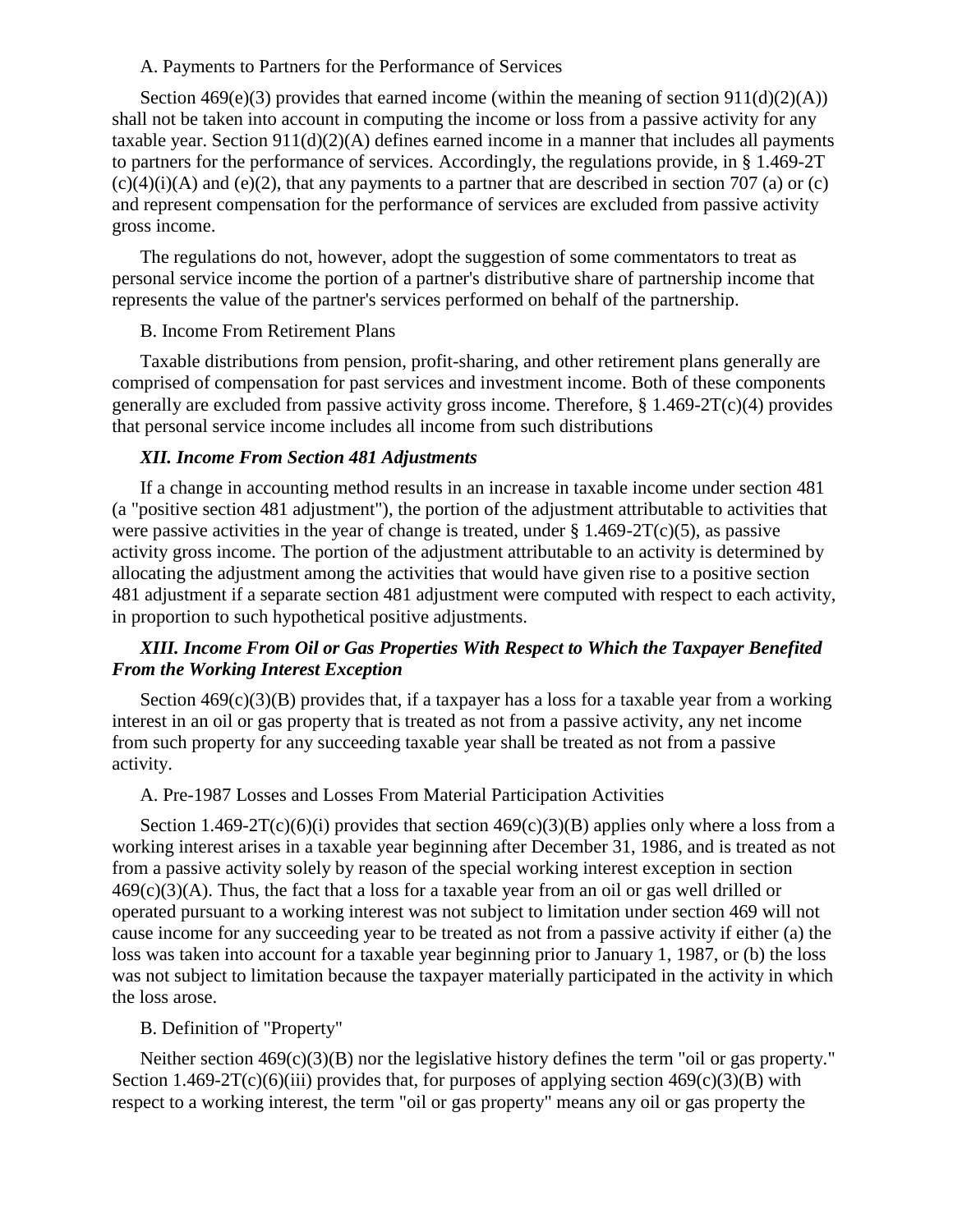value of which is directly enhanced by activities the costs of which are borne by the taxpayer as a result of drilling an oil or gas well with respect to the working interest. Thus, the definition of "property" in section 614(a) and the regulations thereunder is not relevant for this purpose.

The definition of the term "oil or gas property" for purposes of section  $469(c)(3)(B)$  is illustrated by three examples. The first example indicates that if the drilling of a well on one tract reveals that a single reservoir underlies that tract and another tract in which the taxpayer owns an interest, the taxpayer's interests in both tracts are treated as part of the same oil or gas property. The second example indicates that if a well is drilled through two formations, both formations are treated as part of the same oil or gas property. The third example indicates that the mere fact that drilling activities generate information indicating the presence of oil or gas in a general geographical area is insufficient to establish that the value of oil or gas properties in such area is "directly" enhanced by the activities generating the information.

#### *XIV. Passive Activity Deductions*

#### A. General Rule

Section  $1.469-2T(d)(1)$  provides that a deduction is a "passive activity deduction" for a taxable year if the deduction (a) arises in connection with the conduct of an activity that is a passive activity for the taxable year or (b) is carried over from the preceding taxable year under section 469(b). For purposes of this rule, a deduction is treated as arising in the taxable year in which the deduction would be allowable if taxable income for all taxable years were determined without regard to sections 469 and 1211. Thus, for example, if a partner's distributive share of a partnership deduction is disallowed under section 704(d) in 1987, but is not disallowed under section 704(d) (or any other provision other than section 469 or 1211) in 1988, the deduction is treated as arising in 1988.

This rule has two significant effects. First, a deduction is not taken into account in computing the passive activity loss and credit until the first taxable year in which the deduction is not disallowed by any applicable limitation other than those contained in sections 469 and 1211. Second, the determination of whether a deduction from an activity is a passive activity deduction does not depend on the character of the activity in taxable years in which the deduction is disallowed under limitations other than section 469. Thus, in the example in the preceding paragraph, the determination of whether the partner's deduction is a passive activity deduction in 1988 depends solely on whether the activity in which it arises is a passive activity of the partner in 1988.

Section 501(c)(2) of the Tax Reform Act of 1986 provides that section 469 shall not apply to any loss, deduction, or credit carried to a taxable year beginning before January 1, 1987. Consistent with the rule,  $\S 1.469-2T(d)(2)(x)$  provides that an item of loss or deduction that would have been allowed for a taxable year beginning before January 1, 1987, but for section 465, 704(d), or 1366(d), is not treated as passive activity deduction.

## B. Losses From Dispositions

Section 1.469-2T(d)(5) generally treats any loss recognized upon the disposition of property used in an activity or of an interest in an activity held through a partnership or S corporation as a deduction from such activity. Rules relating to the allocation of loss among activities of a partnership or S corporation are discussed under the heading "Dispositions of interests in partnerships and S corporations." Under section 469(g)(1), the loss from a disposition may be treated in whole or in part as a loss that is not from a passive activity. Future regulations will provide rules for determining when a loss is treated under section  $469(g)(1)$  as not from a passive activity.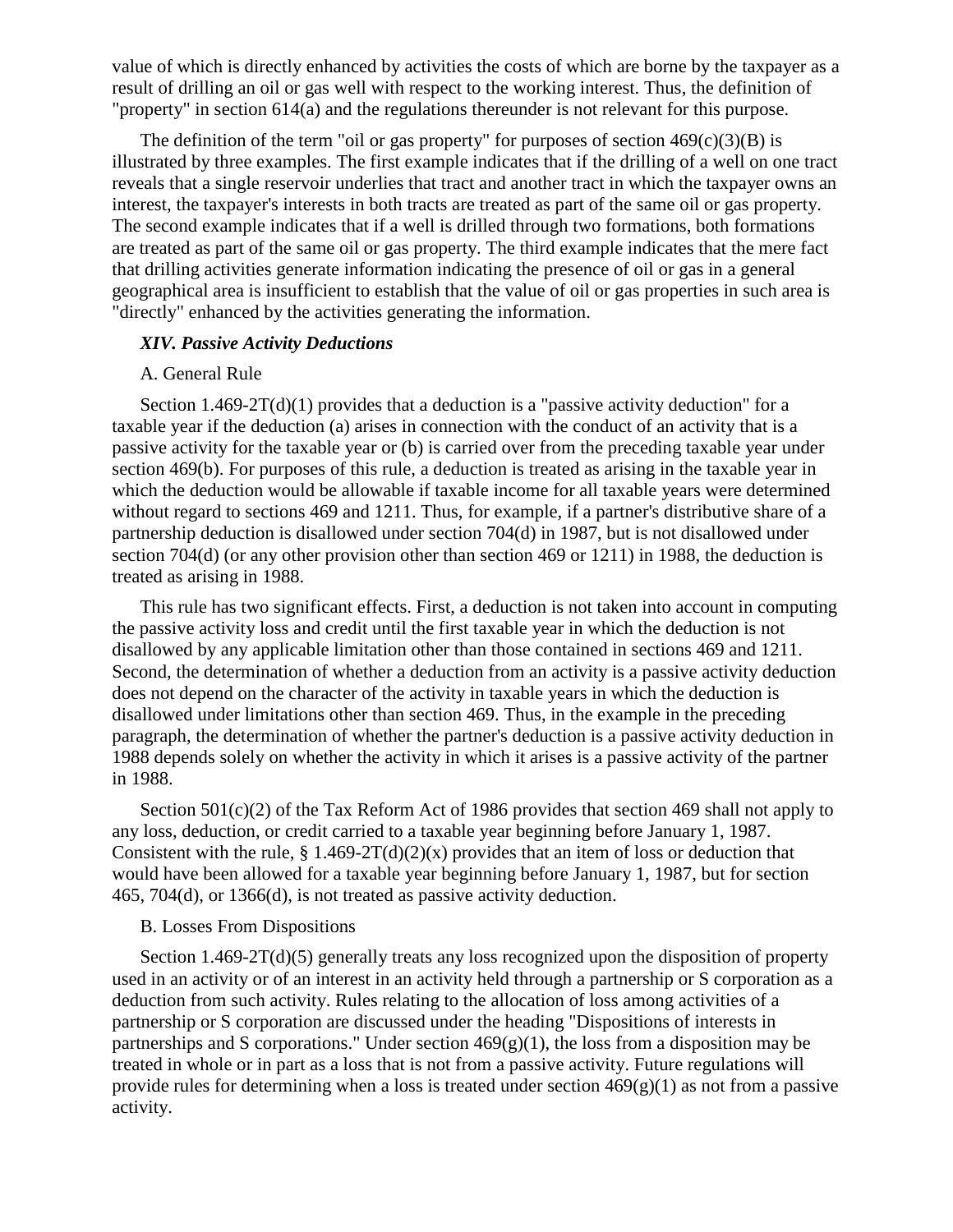#### C. Coordination With Sections 465, 704 (d), and 1366(d)

Since, for purposes of section 469, a deduction is not treated as arising in a taxable year in which it is disallowed under section 465, 704(d), or 1366(d), rules are needed to determine which deductions are disallowed for the taxable year under such sections. Section 1.469-2T(d)(6) provides such rules.

Under § 1.469-2T(d)(6), if section 465, 704(d), or 1366(d) disallows all or any part of the taxpayer's loss attributable to an activity (within the meaning of section 465), or to an interest in a partnership or S corporation, as the case may be, a portion of each deduction taken into account in computing such loss is disallowed. To the extent the regulations under those provisions are not consistent with the rules in  $\S$  1.469-2T(d)(6), the Service expects that such regulations will be amended.

The regulations do not include any other rules coordinating section 469 with other limitations on losses and deductions. The Service invites comment on the the need for additional coordination rules.

## *XV. Special Rules for Partners and S Corporation Shareholders*

## A. In General

The determination of whether an item of income or deduction from a partnership or S corporation is an item of passive activity gross income or a passive activity deduction, respectively, is made by reference to the taxpayer's participation in the activity that generated the item of income or deduction. Section 1.469-2T(e)(1) provides that, in the case of items of income, gain, loss, and deduction from an activity conducted through a fiscal year partnership or S corporation, the taxpayer's participation is determined for the entity's taxable year. The Service invites comment on the application of this rule.

## B. Certain Payments to Partners

Section  $1.469-2T(e)(2)(i)$  provides that items of gross income and deduction attributable to a transaction between a partner and a partnership shall be characterized for purposes of section 469 in a manner consistent with the treatment of such transaction under section 707(a). Section  $1.469-2T(e)(2)(ii)$  provides that a payment to a partner for the performance of services or the use of capital, if described in section 707(c) or section 736(a)(2), is generally characterized for purposes of section 469 and the regulations thereunder as a payment of compensation for services or interest, as the case may be, and not as a distributive share of partnership income. The Service expects that a conforming amendment will be made to § 1.707-1.

In addition,  $\S 1.469-2T(e)(2)(iii)$  provides that any gain or loss taken into account by a retiring partner or a deceased partner's successor in interest as a result or a deceased partner's successor in interest as a result of a payment under section 736(b) is treated a passive activity gross income or a passive activity deduction only to the extent that the gain or loss would have been treated as passive activity gross income or a passive activity deduction if it had been recognized at the time that the liquidation of the retiring or deceased partner's interest commenced.

C. Dispositions of Interests in Partnerships and S Corporations

In general, for Federal income tax purposes, a disposition of an interest in a partnership or S corporation (a "passthrough entity") is treated as a disposition of such interest, rather than as a disposition of an interest in each of the entity's assets. The Service believes that the accurate measurement of passive activity gross income and deductions would be furthered by requiring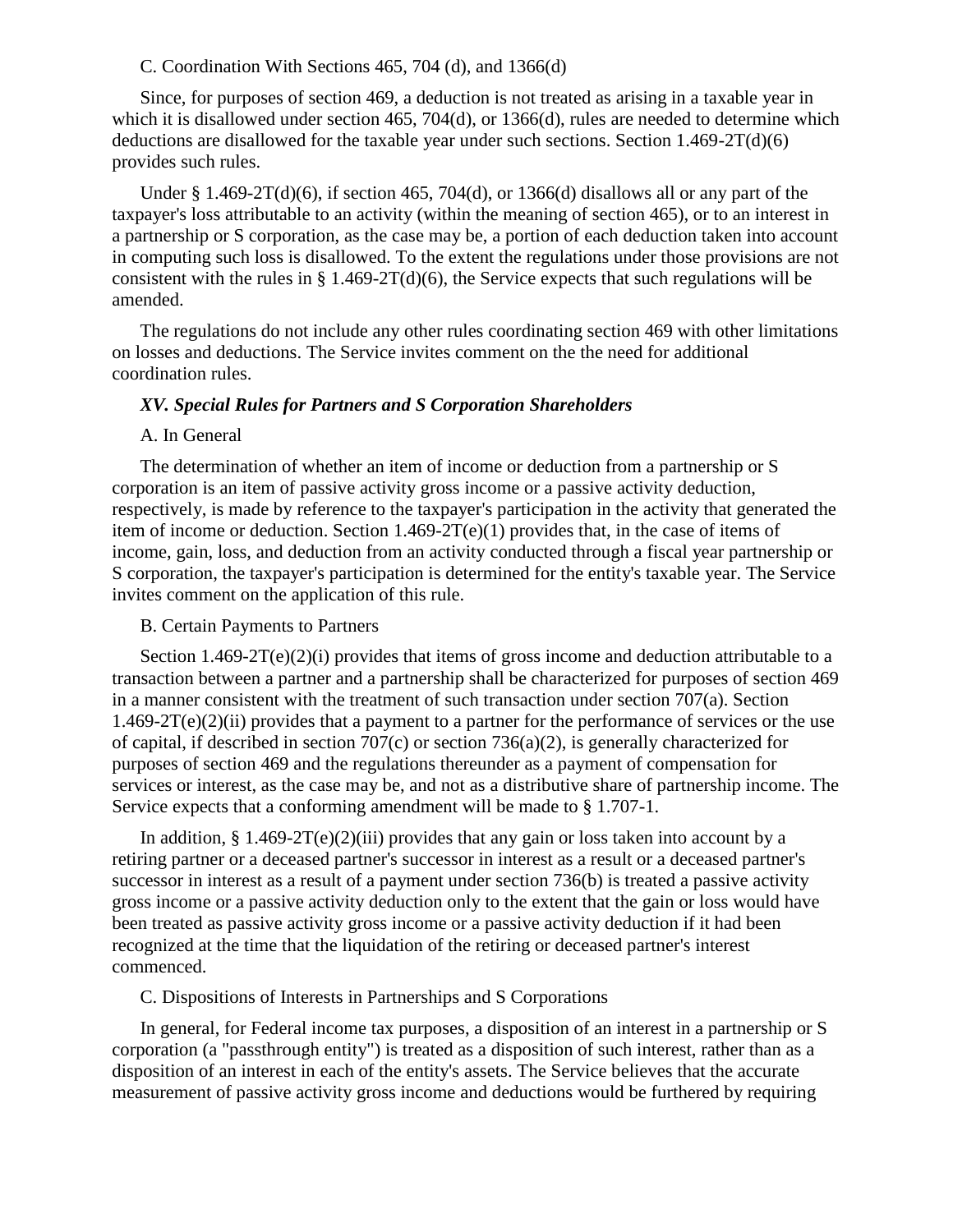such a disposition to be treated as a disposition of an interest in the passthrough entity's assets. The regulations nonetheless have not adopted this approach as the general rule because a reasonably accurate measurement of passive activity gross income and deductions generally may be accomplished by allocating the gain or loss from the disposition of an interest in a passthrough entity among the entity's activities.

Section 1.469-2T(e)(3) contains rules governing the treatment, for purposes of the passive loss and credit limitations, of a disposition of an interest in a passthrough entity by a holder of such an interest (the "holder"). A transitional rule also is provided.

The general rule, contained in § 1.469-2T(e)(3)(ii), requires a holder's gain or loss from a disposition of an interest in a passthrough entity (including gain or loss recognized under section 731(a)) to be allocated among the activities of the passthrough entity in proportion to the amounts of gain or loss, respectively, that would have been allocated to the holder by the passthrough entity with respect to each of the entity's activities if the entity had sold its interests in such activities on the applicable valuation date. Generally, the passthrough entity may select either the beginning of the taxable year of the passthrough entity in which the holder's disposition occurs or the date of such disposition as the applicable valuation date. The date of the holder's disposition of an interest in the passthrough entity must be used as the applicable valuation date, however, if since the beginning of the entity's taxable year the entity has sold a significant amount of the property used in any activity or the holder has contributed a significant amount of substantially appreciated or substantially depreciated property to the passthrough entity. For purposes of this rule, property is substantially appreciated if its fair market value exceeds 120 percent of its adjusted basis, and property is substantially depreciated if its adjusted basis exceeds 120 percent of its fair market value.

Under § 1.469-2T(e)(3)(iii), gain from a holder's disposition of an interest in a passthrough entity that is allocated to a passive activity under the general rule will nonetheless be treated as gain that is not from a passive activity if (a) gain that would be treated as gain that is not from a passive activity under  $\S 1.469-2T(c)(2)(iii)$  would have been allocated to the holder if all of the property used in the activity had been sold, and (b) the amount of that gain exceeds 10 percent of the holder's gain from the disposition that is allocated to the activity under the general rule. This rule is designed to prevent taxpayers from using passthrough entities to structure dispositions of property in a manner that generates passive income in situations where such income would otherwise be treated as not from a passive activity under  $\S 1.469-2I(c)(2)(iii)$ .

Section  $1.469-2T(c)(3)(iv)$  provides a transitional rule for dispositions of interests in a passthrough entity that occur during any taxable year of the entity beginning prior to February 19, 1988. Under this transitional rule, gain or loss from a qualifying disposition of an interest in the entity may be allocated among the activities of the entity under any reasonable method that the selects. This transitional rule does not apply to any sale of an interest in a passthrough entity that occurs after February 19, 1988, if the holder contributes certain substantially appreciated property (as defined above) to the entity after that date.

The Service continues to study the issues presented by dispositions of interests in passthrough entities and invites comment on the treatment accorded these dispositions under §  $1.469 - 2T(e)(3)$ .

#### *XVI. Recharacterization of Certain Passive Activity Gross Income*

## A. In General

Section 469 was intended to prevent taxpayers from using losses from rental activities and passive business activities to shelter any of three types of income: (a) Personal service income,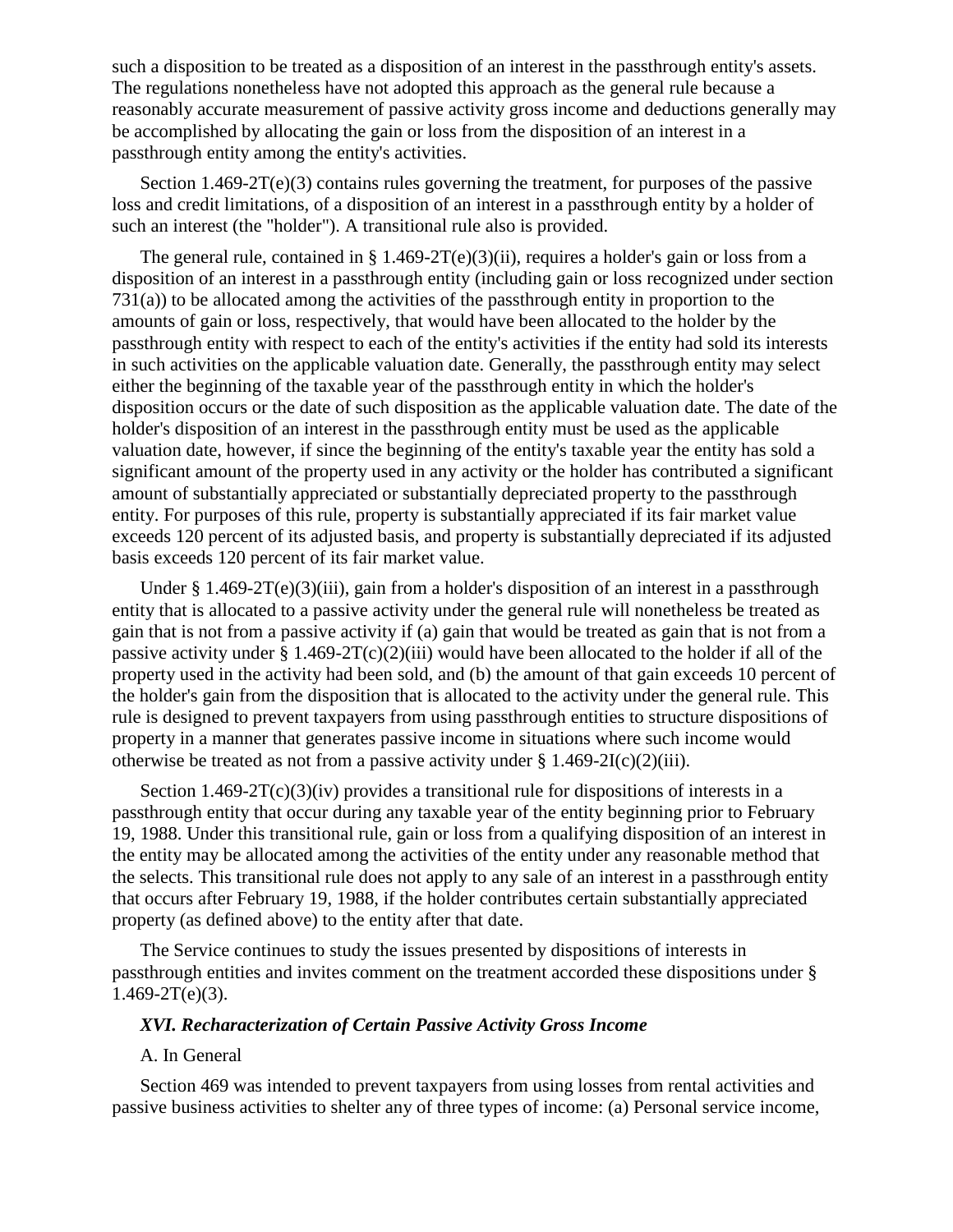(b) active business income, and (c) Portfolio investment income. Congress recognized the difficulty of writing statutory rules that would clearly distinguish income in these classes from income properly falling in the rental or passive business income category, and anticipated the need for additional rules to address transactions structured in order to maximize the amount of income treated as rental or passive business income. Consequently, Congress enacted section 469 (1), (2), and (3), granting to the Secretary the authority to prescribe regulations that eliminate certain items of gross income, or the net income from certain activities, from the computation of the passive activity loss and credit.

The Conference Report accompanying the Act states that the Secretary's regulatory authority is intended to be "exercised to protect the underlying purpose of the passive loss provision, i.e., preventing the sheltering of positive income sources through the use of tax losses derived from passive business activities." H.R. Conf. Rep. No. 99-841, 99th Cong., 2nd Sess., vol. II, at 147 (1986).

In the absence of regulations, taxpayers would be encouraged to generate passive activity gross income by (a) changing their participation in, and the ownership structure of, their active businesses, and (b) replacing their portfolio investments with investments in rental or passive business activities that share many of the investment characteristics of traditional portfolio investments. Although attempts to derive capital income from rental or passive business sources are not generally abusive, they could, if undeterred, frustrate Congress' intent that the passive loss provision prevent "the sheltering of positive income sources." Thus, § 1.469-2T(f) requires that income from certain activities be treated as income that is not from a passive activity.

Since taxpayers could not clearly foresee the particular recharacterization rules that these regulations would adopt, the provisions in § 1.469-2T(f) that recharacterize income from activities based on factors other than the taxpayer's participation in such activities do not apply to gross income taken into account for any taxable year beginning before January 1, 1988. In addition, the rule recharacterizing income from self-rented property does not apply to income that is attributable to the rental of property pursuant to a written binding contract entered into before February 19, 1988.

The rules contained in § 1.469-2T(f) apply only to gross income that, in the absence of such rules, would be treated as passive activity gross income. Thus, if an activity is not a passive activity, the rules in § 1.469-2T(f) do not apply to gross income from the activity. Moreover, except as specifically provided by regulation, the fact that an amount of gross income from an activity is recharacterized under § 1.469-2T(f) does not cause that activity to be treated as other than a passive activity for purposes of section 469 or these regulations.

B. Rules Preventing Conversion of Active Business Income Into Passive Activity Gross Income

*1. Passive activities in which the taxpayer's participation is significant.* The Service recognizes that, in the case of an activity that is not the full-time occupation of the taxpayer, the rules regarding material participation set forth in § 1.469-5T are stringent. As a result, a taxpayer spending relatively small amounts of time in unrelated activities could, in the absence of regulations, treat the gross income from such activities as passive activity gross income even though the taxpayer's participation and services are significant factors in generating the income from the activities.

In view of this concern,  $\S 1.469-2T(f)(2)$  provides that an amount of the taxpayer's gross income from a significant participation passive activity equal to the taxpayer's net passive income from the activity is treated as not from a passive activity. For purposes of this rule, a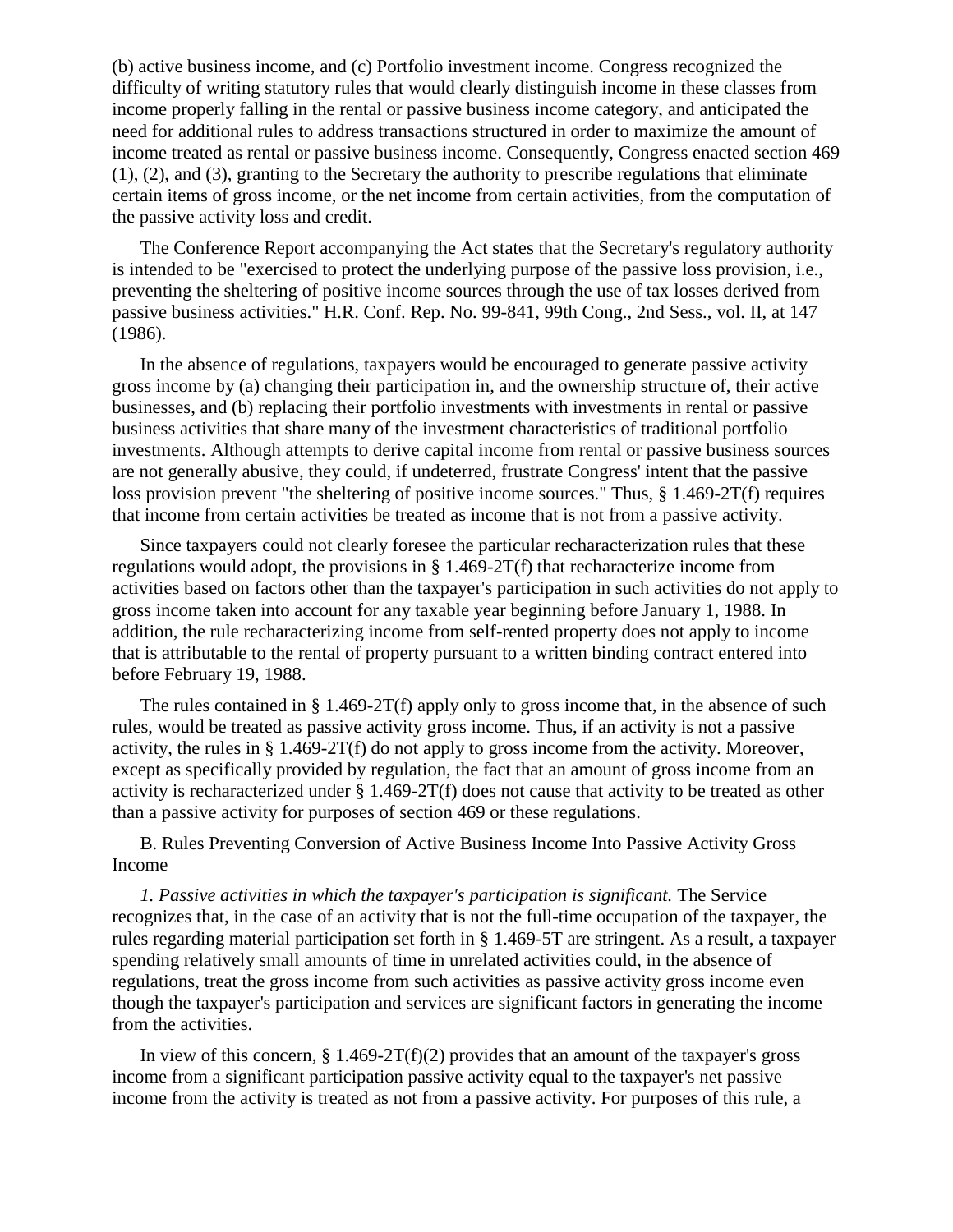significant participation passive activity is an activity (other than a rental activity) in which the taxpayer participates for more than 100 hours, but does not materially participate, for the taxable year.

The Service does not believe it appropriate to treat the taxpayer's net income, but not the taxpayer's net losses, from activities as nonpassive if the taxpayer's involvement in such activities is substantial. Accordingly,  $\S 1.469-5T(a)(4)$  provides that a taxpayer materially participates in activities that would otherwise be significant participation passive activities for purposes of  $\S 1.469-2T(f)(2)$  if the taxpayer's participation in all such activities exceeds 500 hours for the taxable year.

2. Activities involving the rental of property developed by the taxpayer. In general, an activity involving the rental of property is a passive activity. Under  $\S 1.469-2T(c)(2)$ , gain from the disposition of property used in a passive activity generally is treated as passive activity gross income. It is not appropriate, however, to treat a taxpayer's gain from the sale of a rental property as passive activity gross income if the taxpayer materially or significantly participated in the development of the property and the gain is predominantly attributable to the development of the property rather than to appreciation during the rental period.

Accordingly, § 1.469-2T(f)(5) provides that, in certain situations, an amount of a taxpayer's gross income from renting and selling an item of property equal to the taxpayer's net passive income from such rental and sale is treated as not from a passive activity. This rule applies if (a) any gain from the sale, exchange, or other disposition of the property is included in the taxpayer's income for the taxable year, (b) during any taxable year the taxpayer materially or significantly participated in a trade or business activity involving the performance of services for the purpose of enhancing the value of the property, and (c) a binding contract for the sale or exchange was entered into less than 24 months after the rental of the property commenced.

In general, the effect of this rule is that property developed by the taxpayer must be rented for at least 24 months prior to selling the property or contracting for its sale or the taxpayer's gain from the sale will not be treated as passive activity gross income.

*3. Self-rented property.* As indicated above, section 469 is intended, in part, to prevent taxpayers from sheltering active business income with losses from rental activities and passive business activities. Income from an active business consists of both income from services and income from capital invested in the business. In the absence of regulations, a taxpayer could derive passive activity gross income from an active business in which tangible property is used by renting the property to an entity conducting the activity (or by causing an entity holding the property to rent the property to the taxpayer). It would be inconsistent with the purposes of section 469 to treat rental income as passive activity gross income in such cases, and the Conference Report accompanying the Act states that it would be appropriate for the Service to exercise its regulatory authority under section 469(1)(3) in the case of "related party leases or sub-leases, with respect to property used in a business activity, that have the effect of reducing active business income and creating passive income." H.R. Conf. Rep. No. 99-841, 99th Cong., 2nd Sess., vol. II, at 147 (1986).

Accordingly,  $\S 1.469-2T(f)(6)$  provides that an amount of the taxpayer's gross income from renting an item of property equal to the taxpayer's net passive income from such rental is treated as not from a passive activity if the property is rented for use in a trade or business activity in which the taxpayer materially participates for the taxable year. The Service recognizes that it has the authority to treat part or all of the taxpayer's rental expense in such cases as a self-charged item, and that the amount of rental income that is recharacterized under  $\S 1.469-2T(f)(6)$  may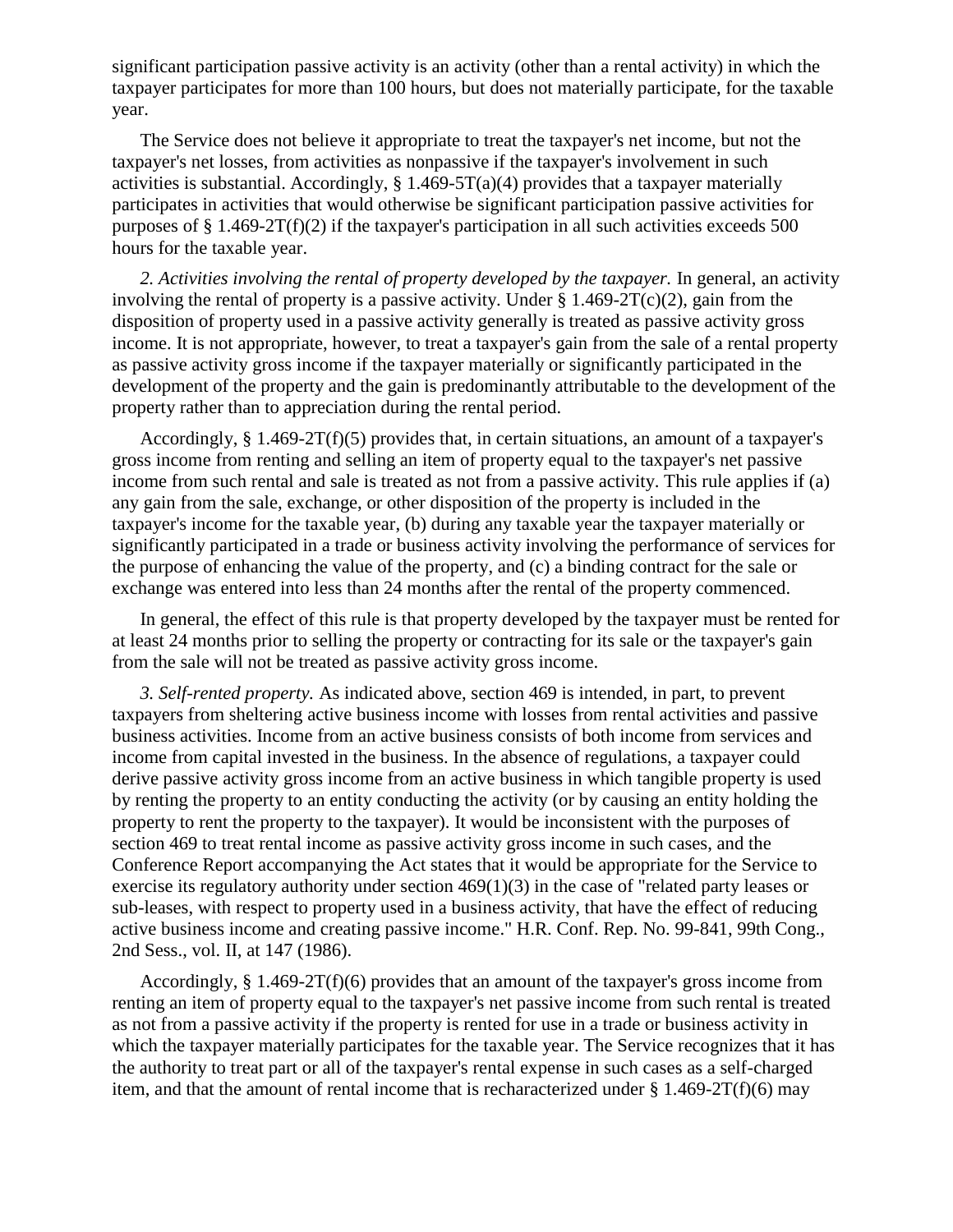exceed the amount of income that it would be appropriate to recharacterize as a self-charged item. The Service invites comments on the relationship between this rule and the rules to be provided under § 1.469-7T (relating to the treatment of self-charged items of income and expense).

C. Rules Preventing Conversion of Portfolio Income Into Passive Activity Gross Income

*1. Activities involving the rental of nondepreciable property.* The Conference Report accompanying the Act states that it may be appropriate for the Service to treat "ground rents that produce income without significant expenses" as not from a passive activity. Consistently with this suggestion,  $\S 1.469-2T(f)(3)$  provides that an amount of the taxpayer's gross income from an activity of renting nondepreciable property equal to the taxpayer's net passive income from the activity is treated as not from a passive activity. Since nondepreciable property may be rented together with incidental depreciable property (e.g., land with minor improvements), raising a factual issue as to whether an activity in which nondepreciable property is leased consists primarily of renting such property,  $\S 1.469-2T(f)(3)$  provides a bright line for distinguishing activities involving the rental of nondepreciable property from other rental activities. Under the regulations, income from a rental activity is subject to this recharacterization rule if the unadjusted basis of the depreciable property rented in the activity is less than 30 percent of the unadjusted basis of all property rented in the activity. The Service invites comment regarding the appropriateness of this objective standard.

*2. Equity-financed lending activities.* Under § 1.469-2T(c)(3)(ii)(A), interest income from loans made in the ordinary course of a trade or business of lending money is not portfolio income. Absent a regulation expressly treating income from such an activity as nonpassive income, taxpayers could derive passive income from investments substantially similar to mutual fund investments by becoming passive investors in partnerships or S corporations that engage in a trade or business of lending equity funds contributed by the taxpayers. Permitting such income to be treated as passive income would be inconsistent with the purpose of section 469 to prevent the sheltering of portfolio income with losses from rental and passive business activities. On the other hand, income derived from borrowing money and lending the proceeds at a higher interest rate does not resemble the kind of portfolio income which Congress intended to protect from sheltering by passive losses.

Accordingly,  $\S 1.469-2T(f)(4)$  treats as nonpassive income an amount of the taxpayer's gross income from an equity-financed lending activity equal to the lesser of (a) the taxpayer's equityfinanced interest income from the activity or (b) the taxpayer's net passive income from the activity. This rule applies to the lending activities in which the average balance of debt incurred in the activity (determined at the entity level) does not exceed 80 percent of the average balance of interest-bearing assets held in the activity. In general, the taxpayer's equity-financed interest income from the activity is equal to the taxpayer's interest income from the activity multiplied by the activity's ratio of equity to interest-bearing assets. This rule is designed to treat as nonpassive income only that portion of the taxpayer's income from the activity that approximates the product of (a) the average interest rate of the activity's interest-bearing assets and (b) the taxpayer's equity contribution to the activity.

*3. Passthrough entities licensing intangible property.* Section § 1.469-2T(c)(3)(iii)(B) provides that royalty income received by a passthrough entity from the licensing of intangible property may be treated as income derived in the ordinary course of a trade or business if the entity (a) created the property or (b) performed substantial services or incurred substantial costs with respect to the development or marketing of the property. This treatment is appropriate in the case of a taxpayer who owns an interest in such an entity at the time that the entity creates such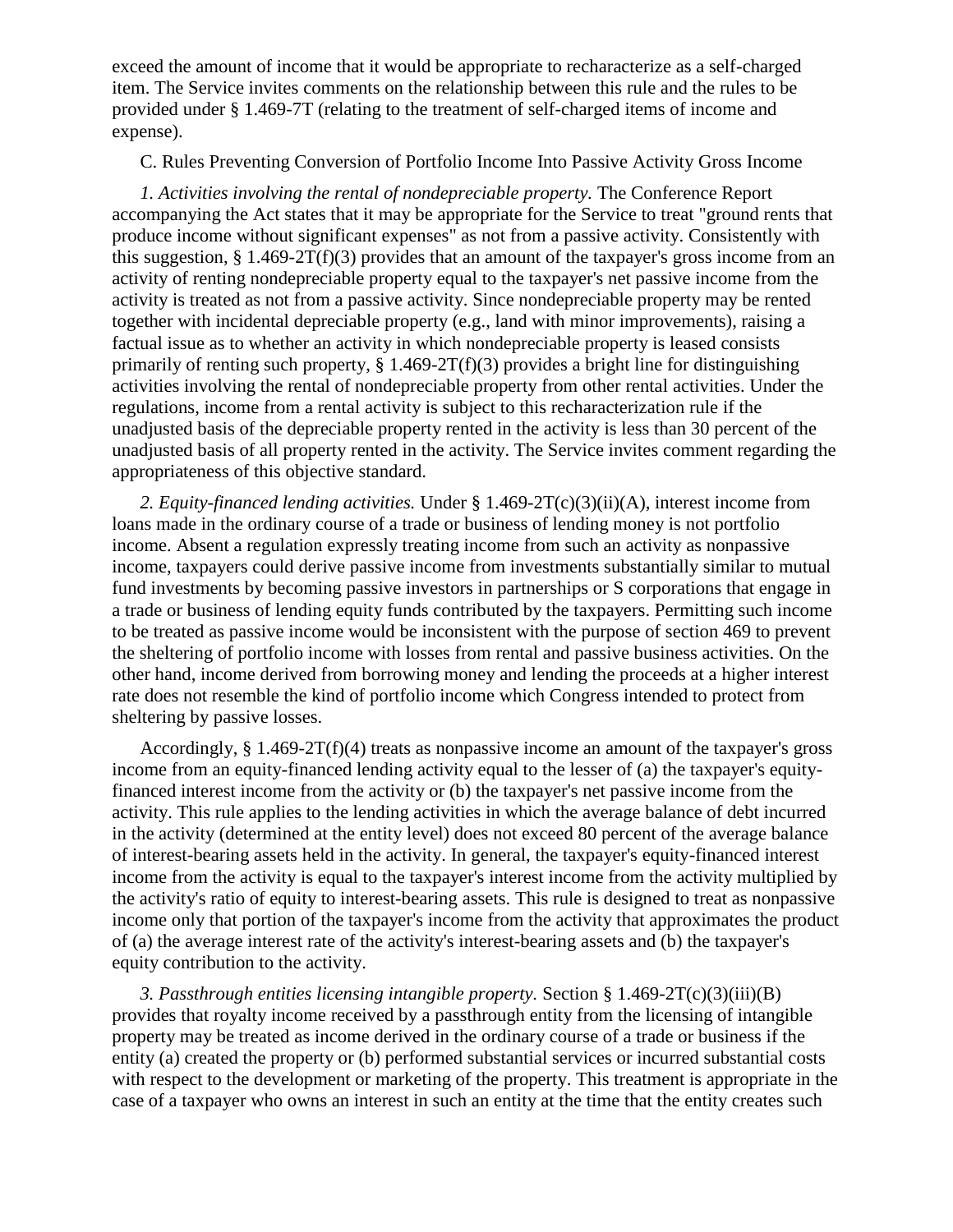property, performs such services, or incurs such costs. If, however, a taxpayer acquires an interest in such an entity after the entity creates such property, performs such services, or incurs such costs, the taxpayer's royalty income resembles portfolio income rather than income derived in the ordinary course of a trade or business. Accordingly,  $\S 1.469-2T(f)(7)$  provides that an amount of the taxpayer's gross income from such property equal to the taxpayer's net passive income from such property is generally treated as not from a passive activity. The Service invites comment on the rules employed in  $\S 1.469-2T(f)(7)$  to determine when taxpayers are subject to this rule.

## D. Limitation on Recharacterized Income

The rules contained in § 1.469-2T(f)(2) (relating to significant participation activities), § 1.469-2T(f)(3) (relating to the rental of nondepreciable property), and § 1.469-2T(f)(4) (relating to equity-financed lending activities) treat as nonpassive income an amount of the taxpayer's gross income from an activity equal to the taxpayer's net passive income from the activity. Under § 1.469-2T(f)(9)(i), the taxpayer's "net passive income" from an activity for a taxable year is the excess of the taxpayer's passive activity gross income from the activity for the year (determined without regard to these recharacterization rules) over the taxpayer's passive activity deductions from the activity for the year. The rules contained in  $\S 1.469-2T(f)(5)$  (relating to the rental of property developed by the taxpayer),  $\S$  1.469-2T(f)(6) (relating to self-rented property), and  $\S$  $1.469-2T(f)(7)$  (relating to passthrough entities licensing intangible property) are similar, but apply on a property-by-property basis.

Taxpayers should note that, under  $\S 1.469-2T(d)(1)(ii)$ , a deduction from an activity that is disallowed under section 469 for a taxable year is treated as a passive activity deduction from the activity for the succeeding taxable year and that, under  $\S 1.469-2T(f)(7)(ii)(B)$  and (9)(iv), a similar rule applies when deductions reasonably allocable to an item of property are disallowed. Thus, if a taxpayer's loss from an activity or an item of property is disallowed for a taxable year, the taxpayer's net passive income from the activity or property for the succeeding year is reduced by the amount of such disallowed loss. As a result, the regulations do not treat income from an activity or an item of property as nonpassive income while, at the same time, prohibiting the deduction of previously disallowed losses from such activity or property.

Although prior-year losses from an activity or an item of property subject to the rules contained in § 1.469-2T(f) generally carry forward and reduce the amount of gross income that is treated as nonpassive income under those rules, this is not the case to the extent any such loss for the prior taxable year exceeds the disallowed loss allocated to such activity or property for such year under the rules of § 1.469-1T(f). In that event, the excess loss has in effect absorbed passive income, thereby resulting in the disallowance of passive losses from other activities. The Service is studying the interaction between the rules for allocating disallowed losses and rules, such as those contained in § 1.469-2T(f) and those to be provided with respect to former passive activities, under which a carryover loss may be allowed to the extent of income that would otherwise be treated as nonpassive income. The Service invites suggestions for the coordination of those rules.

## E. Possible Recharacterization Rules to be Contained in Future Regulations

The Service recognizes that the rules in these regulations are not exhaustive and that taxpayers may structure additional investments that have economic characteristics similar to those of portfolio investments so as to derive passive activity gross income from such investments. The Service intends to monitor developments in this area closely, and anticipates prescribing additional regulations to the extent necessary to prevent portfolio-type income from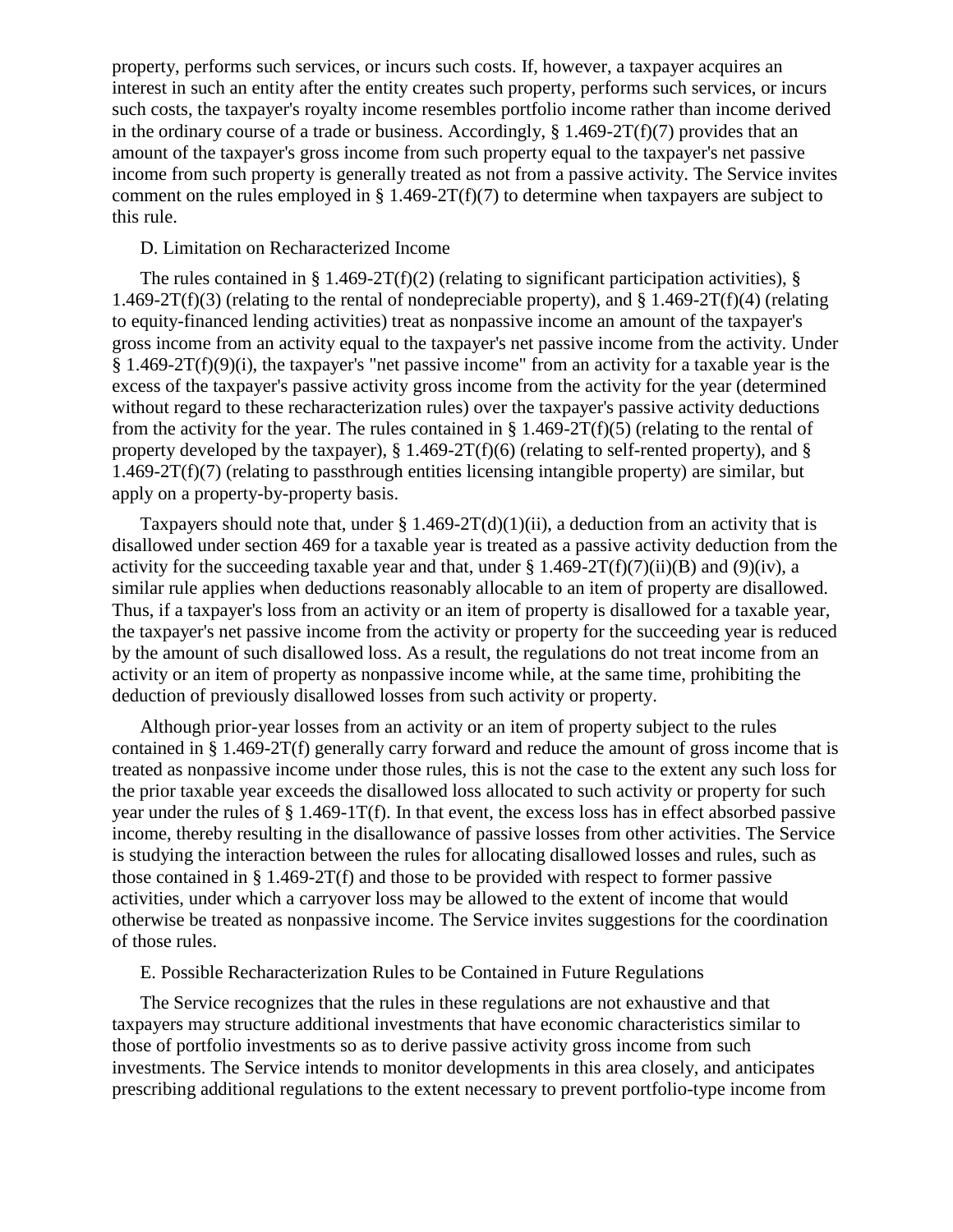being treated as passive activity gross income. In general, any such additional regulations would apply prospectively only. In appropriate circumstances, however, the regulations might apply to income, derived after the date the regulations are published, from investments made prior to such date, but in such cases the rules would be issued in proposed form (rather than as temporary regulations), with a period for public comment before the regulations become final.

During the preparation of these regulations, the Service considered an approach to recharacterizing certain passive activity gross income that is illustrative of the kinds of additional regulations the Service may prescribe in the future. Under this approach, gross income attributable to a preferred or guaranteed return from an investment (i.e., a return that through preferences or other arrangements is derived from sources other than the taxpayer's own invested capital) would be treated as portfolio income.

Some commentators have suggested that such a rule should address the following situation:

A limited partnership is formed to acquire a rental property for \$10 million. The general partner contributes \$5 million to the partnership and the remaining \$5 million of partnership capital is raised through a private placement of limited partnership interests to five individuals. The partnership agreement allocates 99 percent of partnership taxable income to the limited partners until the income allocated to them equals a 10 percent cumulative annual return on their invested capital, with any remaining taxable income allocated 15 percent to the limited partners and 85 percent to the general partner. Thus, the income earned on the general partner's invested capital will be applied, if necessary, to satisfy the limited partners' right to a 10 percent cumulative return.

Because of the limited partners' preferential right to income, their interests, depending on circumstances such as the nature of the partnership's investment, may have the characteristics of a portfolio investment. The Service considered an approach under which a limited partner's gross income attributable to a preferred return would in certain circumstances be treated as portfolio income. The Service continues to study this approach and invites comment on the circumstances in which a "preferred" or "guaranteed" return should be treated as portfolio income.

## *XVII. Passive Activity Credit*

#### A. Credits Subject to Section 469

A credit may be limited under section 469 if it is from a passive activity and is described in section 38 (b) (1) through (5) (relating to general business credits), section 27(b) (relating to section 936 corporations), section 28 (relating to clinical testing of certain drugs), or section 29 (relating to fuel from nonconventional sources).

Section 1.469-3T(b) provides that a credit is treated as from a passive activity if (a) it arises in connection with a passive activity (i.e., an activity that is passive for the taxable year in which the credit would be allowed if section 469 and other specified limitations did not apply) or (b) in the case of a credit attributable to qualified progress expenditures (within the meaning of section 46(d)), it is reasonable to believe that the progress expenditure property (within the meaning of section  $46(d)(2)$ ) will be used in a passive activity when it is placed in service. Thus, for example, a credit attributable to qualified rehabilitation expenditures (within the meaning of section  $48(g)(2)$ ) which is allowed for the taxable year under section  $46(d)$ , is treated as a credit from a passive activity of the taxpayer if either (a) the activity in which the qualified rehabilitation expenditures are paid or incurred is a passive activity of the taxpayer for the taxable year in which such expenditures are paid or incurred, or (b) it is reasonable to believe that the rehabilitated property will be used in a passive activity of the taxpayer when it is placed in service.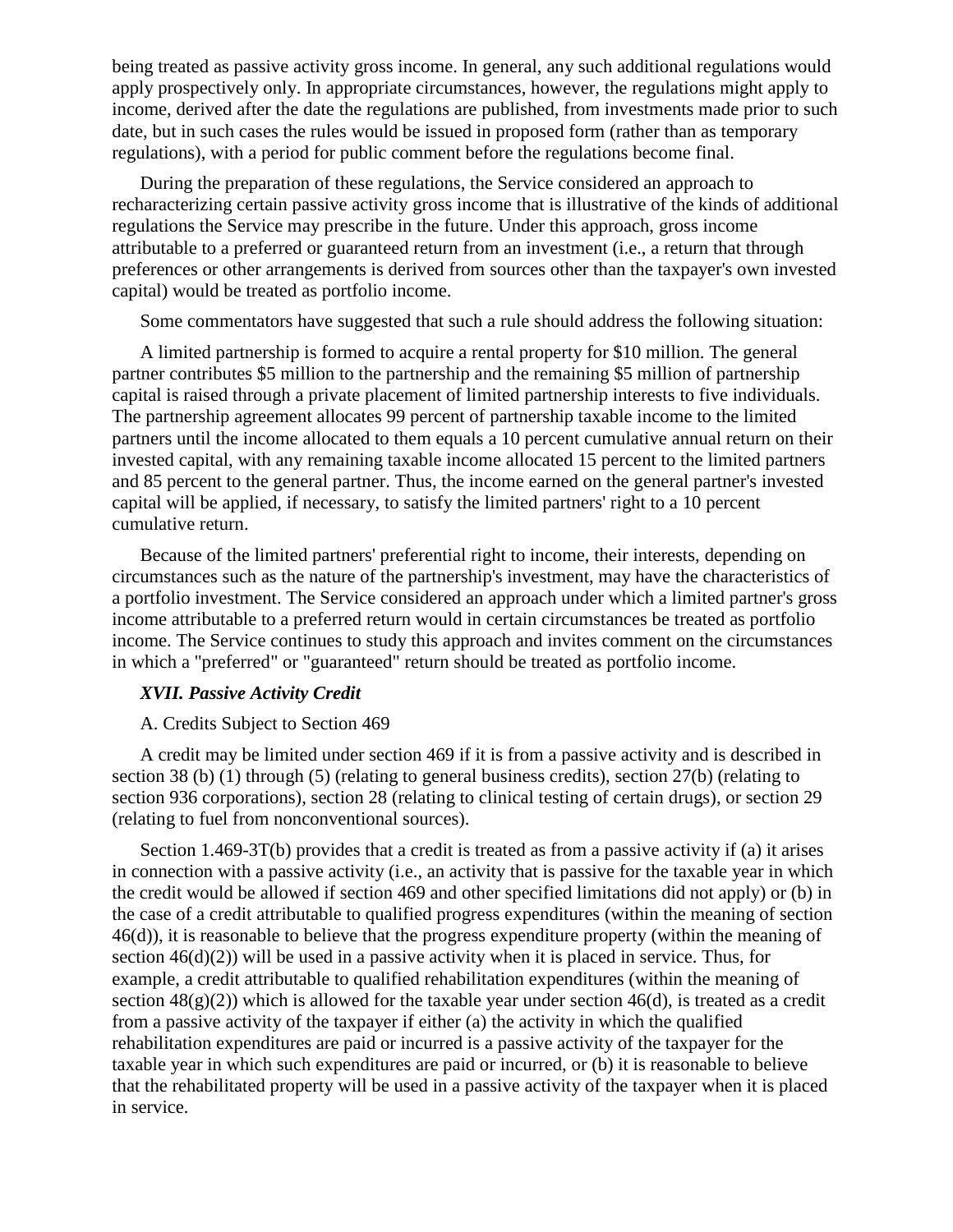#### B. Determination of Regular Tax Liability Allocable to Passive Activities

Under section 469(d)(2), the passive activity credit is the amount by which the sum of the taxpayer's credits that are subject to section 469 for the taxable year exceeds the taxpayer's regular tax liability allocable to all passive activities for such year. Section 469(j)(3) provides that the term "regular tax liability" has the meaning given such term by section 26(b). Section  $1.469-3T(d)(1)$  provides that the taxpayer's regular tax liability for the taxable year that is allocable to all passive activities is the regular tax liability on the excess of the taxpayer's taxable income for the year over the amount by which the taxpayer's passive activity gross income exceeds the taxpayer's passive activity deductions for the taxable year.

## C. Coordination With Other Limitations on Credits

In general, the limitation on the passive activity credit applies before all other limitations that may apply to credits from passive activities (other than the limitation in section 41(g) (relating to research credits of certain individuals)). If a credit is subject to section 469 for a taxable year but is not disallowed by section 469, the credit becomes subject to other limitations in the same manner as credits from activities that are not passive activities. In determining the years to which a general business credit may be carried, the credit is treated for purposes of section 39 as a current year business credit in the first taxable year in which the credit is subject to section 469 but is not disallowed thereby.

## *XVIII. Material Participation*

#### A. In General

Under § 1.469-5T(a), an individual is treated as materially participating in an activity for a taxable year if and only if the individual meets one of seven tests. The first four tests (contained in § 1.469-5T(a) (1) through (4)) are quantitative in nature, and are based on the number of hours spent participating in the activity during the year. The fifth and sixth tests (contained in § 1.469- 5T(a) (5)) and (6)) are based on material participation by the taxpayer in prior years. The seventh test (contained in  $\S$  1.469-5T (a)(7)) is a facts-and-circumstances test.

#### B. Quantitative tests

Under § 1.469-5T(a)(1), an individual is treated as materially participating in an activity for a taxable year if the individual participates in the activity for more than 500 hours during the year.

The Service believes that the 500-hour test will have the effect of restricting deductions from the types of trade or business activities that Congress intended to treat as passive activities, since few investors in traditional tax shelters devote more than 500 hours during a taxable year to any such investment. In addition, the Service believes that income from an activity in which an individual participates for more than 500 hours during a taxable year is not properly classified as income from a passive activity.

Under  $\S 1.469-5T(a)(2)$ , an individual is treated as materially participating in an activity for a taxable year if the individual's participation in the activity for the year constitutes substantially all of the participation in the activity for the taxable year. Section  $1.469-5T(a)(3)$  treats an individual as materially participating in an activity for a taxable year if the individual participates in the activity for more than 100 hours during the taxable year, and the individual's participation in the activity for the year is not less than that of any other individual. These rules are included because the service recognizes that the operation of some activities may not require more than 500 hours of participation, or may not require more than 500 hours of participation by any one individual during a taxable year.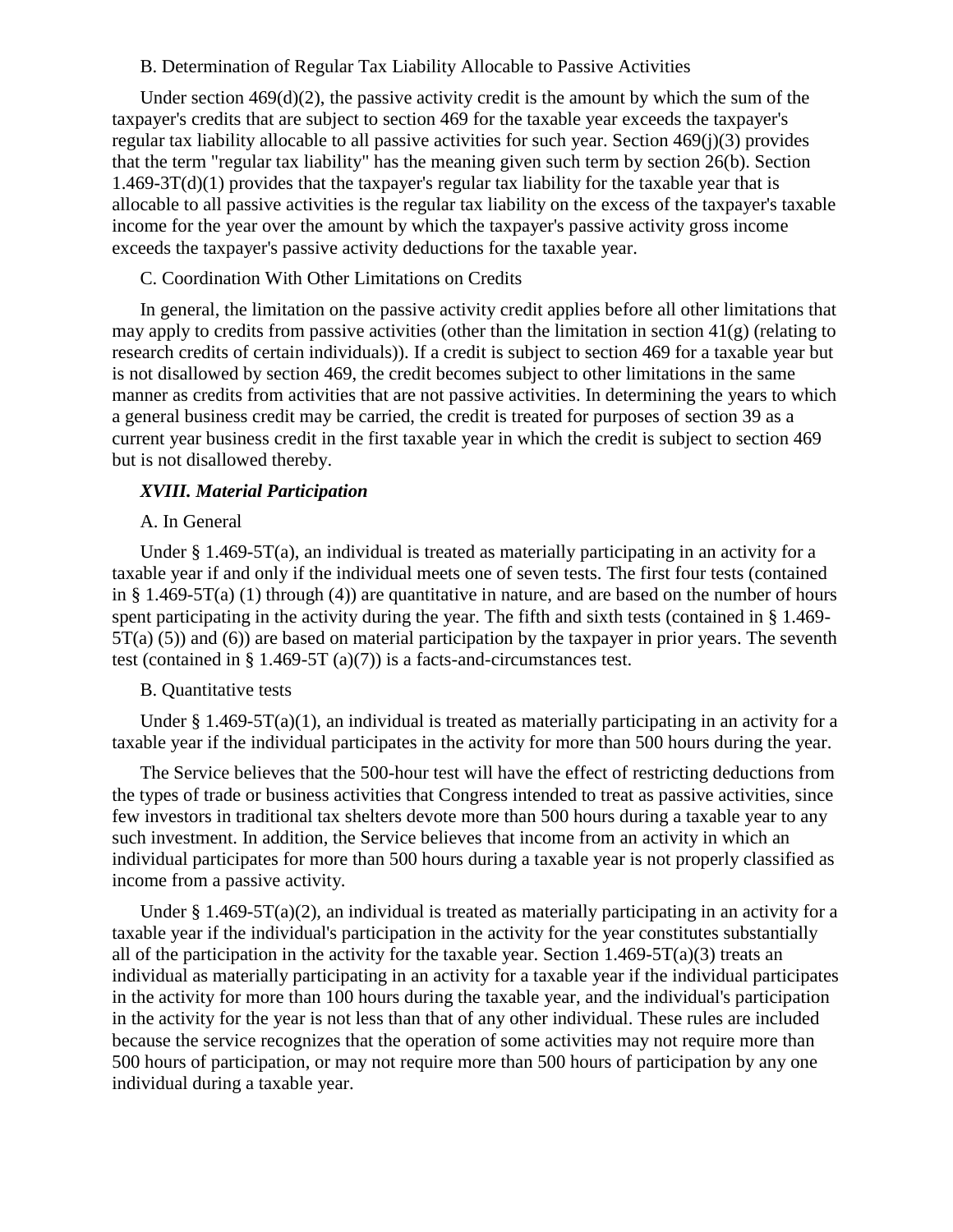Under  $\S 1.469-5T(a)(4)$ , an individual is treated as materially participating in all of the individual's significant participation activities for a taxable year if the individual's aggregate participation is significant participation activities for the year exceeds 500 hours. For purposes of this rule, a significant participation activity is a trade or business activity in which the individual participates for more than 100 hours during the taxable year but in which the individual does not materially participate for the year (without regard to this rule). This rule is included because the Service believes that an individual who devotes more than 500 hours during a taxable year to several activities, each of which is significant activity of such individual, should be treated similarly to an individual who devotes an equivalent amount of time to a single activity.

## C. Tests Based on Material Participation in Prior Years

Under § 1.469-5T(a)(5), an individual is treated as materially participating in an activity for a taxable year if the individual materially participated in such activity for any five of the ten taxable years that immediately precede the taxable year.

Under  $\S 1.469-5T(a)(6)$ , an individual is treated as materially participating in a personal service activity for a taxable year if the taxpayer materially participated in the activity for any three taxable years that precede the taxable year. For purposes of this rule, an activity is a personal service activity if it principally involves the performance of personal services in (a) the fields of health, law, engineering, architecture, accounting, actuarial science, performing arts, or consulting, or (b) any other trade or business in which capital is not a material income-producing factor.

These rules are included because the Service believes that an activity in which an individual has materially participated over a long period of time or a personal service activity in which an individual has participated for a substantial period of time is likely to represent the individual's principal livelihood rather than a passive investment. In particular, the Service does not believe that withdrawal from a longstanding active business or from a personal service business that has been active for a substantial period should convert an individual's earnings from the business to passive income. Thus, the Service believes the income from such businesses generally is part of the earned income base that section 469 was intended to protect. In the case of a longstanding active business (other than a personal service business), however, the Service believes that a continuing interest in such an activity is more appropriately viewed as an investment in a passive activity if the individual has not materially participated in the activity for a significant period of time during the 10-year period immediately preceding the taxable year.

### D. Facts-and-Circumstances Test

Section 1.469-5T(a)(7) provides that an individual may be treated as materially participating in an activity for a taxable year based on all of the facts and circumstances. The general principles to be followed in applying the facts-and-circumstances test are not addressed in these regulations, and will be included in future regulations. Section 1.469-5T(b), however, provides that certain participation is insufficient to constitute material participation, or is not taken into account, under this test. Thus, except as provided in section  $469(h)(3)$ , the fact that an individual satisfies participation standards in other provisions of the Code and the regulations (such as the "material participation" standards in sections 1402 and 2032A) is not taken into account in determining whether the individual materially participates in an activity for purposes of section 469. In addition, an individual's participation in management of an activity is not taken into account in applying the facts-and-circumstances test to the individual if a paid manager participates in the activity or if the management services performed by such individual are exceeded by those performed by any other individual. Finally, an individual who does not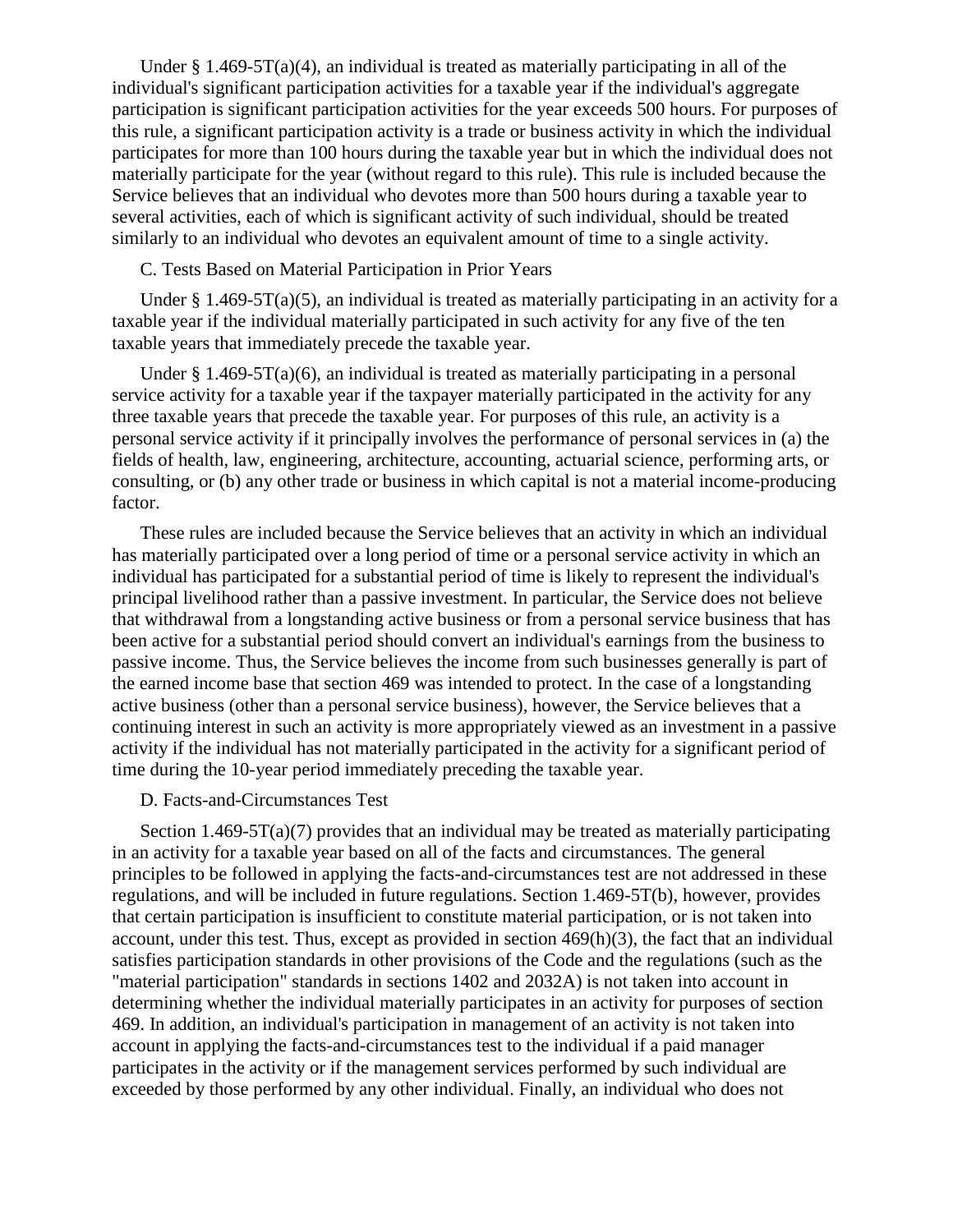participate in an activity for more than 100 hours during the taxable year cannot satisfy the factsand-circumstances test for the year.

## E. Treatment of Limited Partners

Section 469(h)(2) provides that, except as provided in regulations, no interest in a limited partnership shall be treated as an interest with respect to which a taxpayer materially participates. Section 1.469-5T(d) provides two exceptions to this general rule. First, the general rule does not apply to an activity for a taxable year if (a) the taxpayer participates in the activity for more than 500 hours during the taxable year, or (b) the taxpayer is treated as materially participating in the activity for the taxable year under either the longstanding material participant test or the personal-service-activity test. Second, the general rule does not apply with respect to a limited partnership interest in a partnership in which the taxpayer is also a general partner.

## F. Trusts and Estates

Material participation rules for trusts and estates will be included in future regulations providing rules for the application of section 469 to trusts, estates, and their beneficiaries.

## G. Meaning of "Participation"

Section 1.469-5T(f) generally provides that all work done in an activity by an individual who owns an interest in the activity (other than an interest owned through a C corporation) is taken into account as participation by the individual in the activity, without regard to the capacity in which the individual does such work. Thus, work performed by an individual as an employee of a C corporation in connection with an activity in which the individual owns an interest (other than an interest owned through a C corporation) is taken into account as participation by the individual in the activity.

Section 1.469-5T(f) includes two exceptions to this general rule. First, under § 1.469-  $5T(f)(2)(i)$ , work that is not customarily done by an owner is not taken into account if a principal purpose for the performance of such work is to avoid the disallowance of a passive activity loss or credit. Second, under § 1.469-5T(f)(2)(ii), work done by an individual in connection with an activity in the individual's capacity as an investor in the activity is not taken into account.

In the case of a married individual,  $\S$  1.469-5T(f)(3) provides that the participation of the individual's spouse is treated as participation by such individual for purposes of the passive loss and credit limitations, without regard to whether the participation of the spouse is material participation in its own right, whether the spouse owns an interest in the activity, or whether the individual and the individual's spouse file a joint return for the taxable year.

## H. No Recordkeeping Requirements

Notwithstanding the quantitative tests set forth in the regulations,  $\S$  1.469-5T(f)(4) expressly provides that taxpayers need not keep contemporaneous records of their hours of participation in each activity. The Service recognizes that, while lawyers and certain other professionals are accustomed to maintaining detailed records of how they spend their work days, most individuals do not customarily maintain such records. Accordingly, under the regulations, taxpayers will be allowed to prove the requisite number of hours by any reasonable means, including, but not limited to, appointment books, calenders, and narrative summaries.

I. Material Participation for Taxable Years Beginning Before January 1, 1987

A taxpayer's participation in an activity for a taxable year beginning before January 1, 1987, may be relevant under rules such as those relating to longstanding material participants and personal service activities. Section 1.469-5T(j) provides that in any case in which it is necessary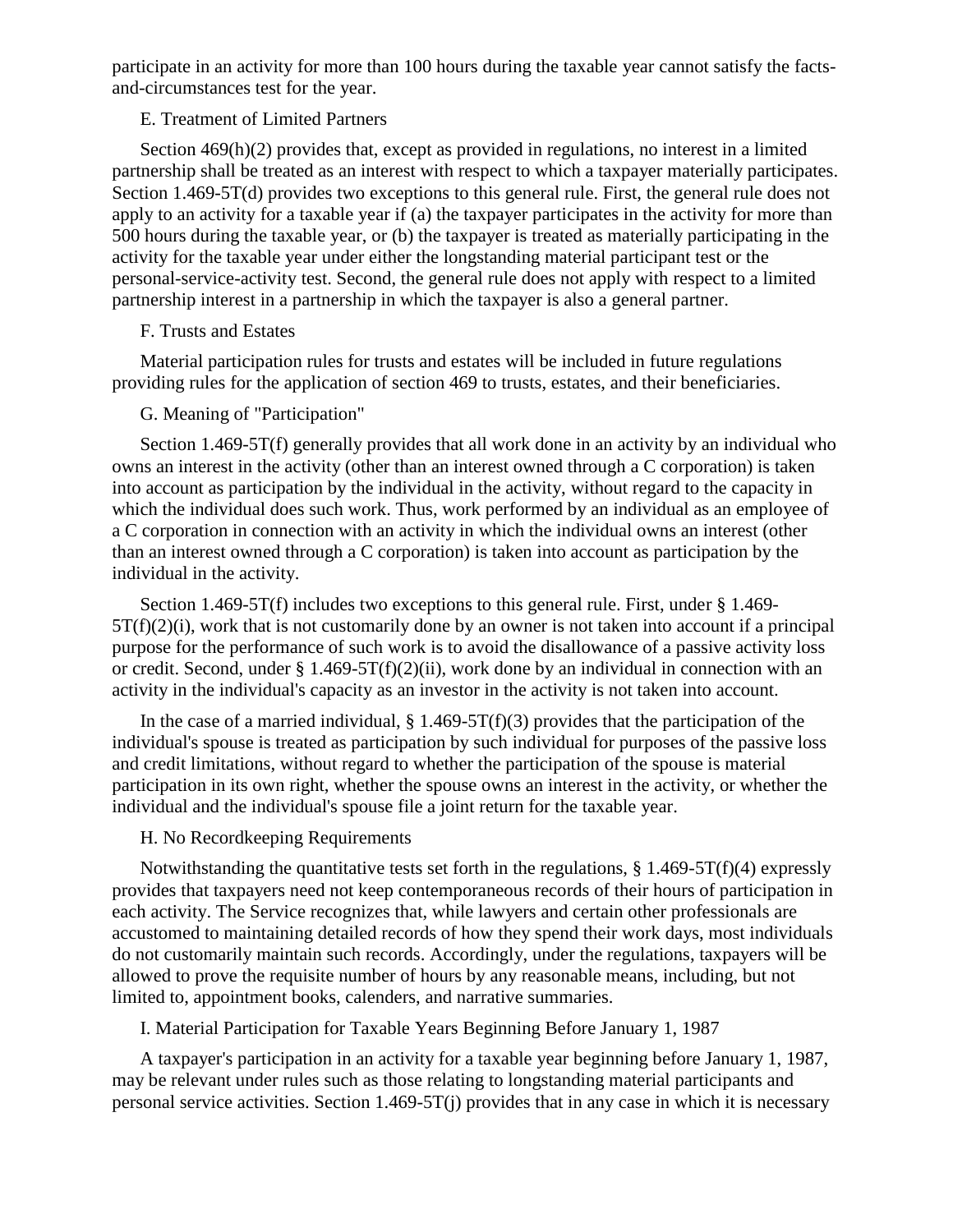to determine whether an individual materially participated in an activity for any taxable year beginning before January 1, 1987 (other than a taxable year of a partnership, S corporation, estate, or trust ending after December 31, 1986), the individual is treated as materially participating in the activity for such year only if the individual participated in the activity for more than 500 hours during the year. The Service believes that the 500-hour test represents the only administrable rule for dealing with the determination of material participation for taxable years beginning before 1987.

### *XIX. Effective date and transition rules.*

## A. In General

Section 469 and the regulations thereunder generally apply for taxable years beginning after December 31, 1986. However, under § 1.469-11T(a)(2), specified rules in § 1.469-2T(f) treating certain income as not from a passive activity apply only for taxable years beginning after December 31, 1987. These provisions are  $\S 1.469-2T(f)(3)$  (relating to the rental of nondepreciable property),  $\S$  1.469-2T(f)(4) (relating to equity-financed lending activities),  $\S$ 1.469-2T(f)(5) (relating to the rental of property developed by the taxpayer),  $\S$  1.469-2T(f)(6) (relating to self-rented property), and  $\S 1.469-2T(f)(7)$  (relating to passthrough entities licensing intangible property). In addition,  $\frac{1469-2T(f)(6)}{60}$  does not apply to income attributable to the rental of property pursuant to a written binding contract entered into before February 19, 1988.

If a taxpayer is a partner, shareholder, or beneficiary of a partnership, S corporation, estate, or trust with a taxable year ending within the taxpayer's first taxable year beginning after December 31, 1986, passive items from such partnership, S corporation, estate, or trust are taken into account in computing the taxpayer's passive activity loss or credit even if such items are attributable to taxable years of such entities beginning before January 1, 1987, or are attributable to amounts paid or incurred prior to January 1, 1987. Under § 1.469-2T(e)(1), the treatment of an item of gross income, deduction, or credit from a fiscal year partnership or S corporation as passive activity gross income, as a passive activity deduction, or as a credit from a passive activity, respectively, is determined by reference to the taxpayer's participation in the activity to which such item relates for the partnership's or S corporation's taxable year in which the item arose. Future regulations relating to the treatment of beneficiaries of estates and trusts will provide guidance on this issue with respect to such taxpayers.

B. Effect of Events Occurring in Years Beginning Prior to 1987

Because in certain instances the treatment under the regulations of an item of gross income, deduction, or credit for the taxable year is determined in part by reference to events in prior taxable years,  $\S 1.469-11T(a)(4)$  provides that events in prior taxable years generally are taken into account in making such determinations. For example, under  $\S 1.469-5T(a)(5)$ , an individual is treated as materially participating in an activity for the taxable year if the individual materially participated in the activity for any five of the ten taxable years that immediately precede the taxable year. Under § 1.469-11T(a)(4), a taxable year beginning prior to January 1, 1987, is taken into account for this purpose, but only if the individual participated in the activity for more than 500 hours during such taxable year.

C. Transitional Rule for Losses From Pre-Enactment Interest

*1. In general.* Section 469(m) provides a transitional rule for losses and credits attributable to pre-enactment interests in passive activities. Under that rule, which applies for taxable years beginning prior to 1991, the amount of the taxpayer's passive activity loss or passive activity credit that would be disallowed in the absence of the transitional rule is reduced by an amount equal to the product of a percentage and the lesser of (a) the amount of the passive activity loss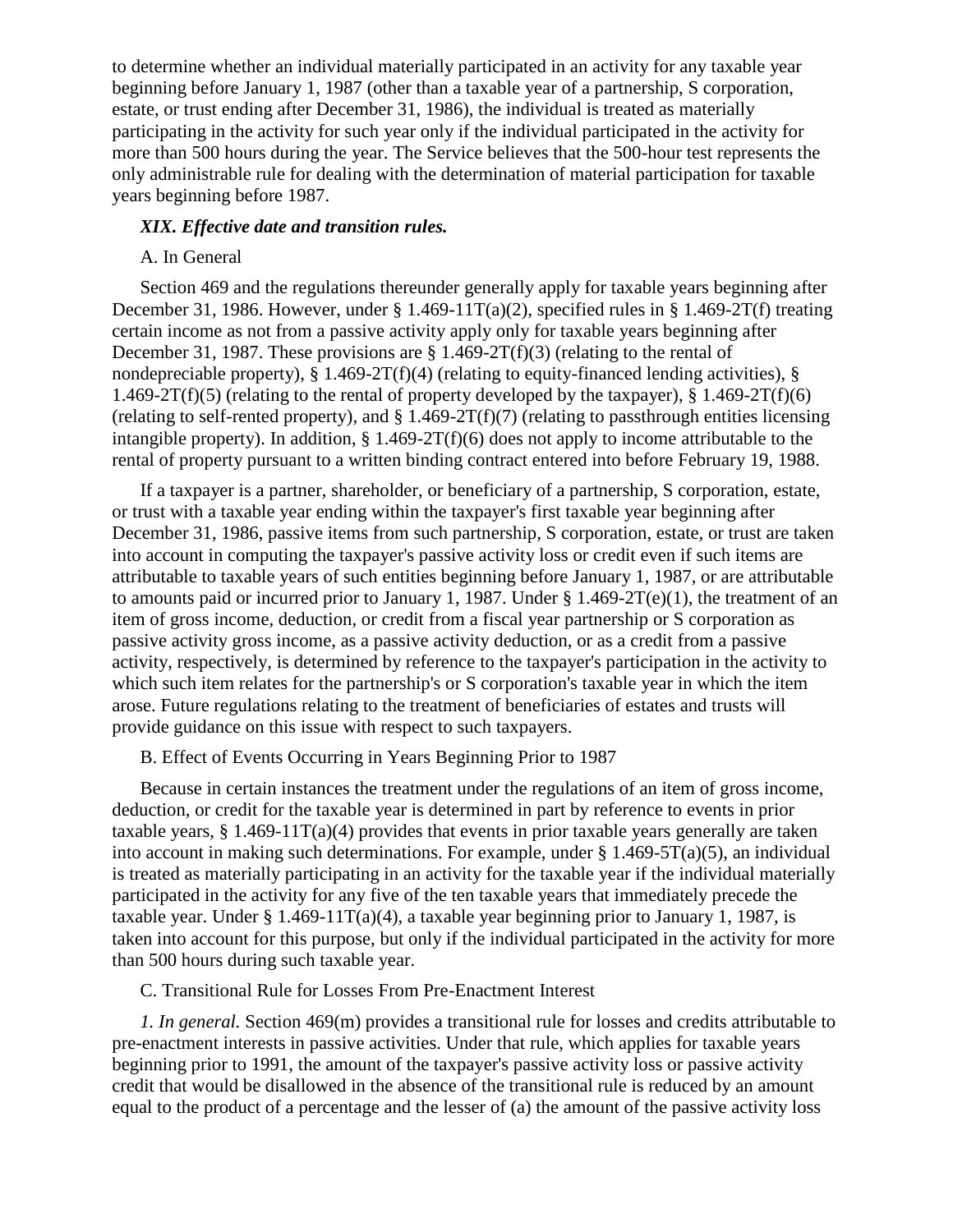or passive activity credit that would be disallowed in the absence of the transitional rule, or (b) the amount of the passive activity loss or passive activity credit that would be disallowed in the absence of the transitional rule (determined without taking into account previously disallowed passive items or passive items that are not attributable to the taxpayer's pre-enactment interests in passive activities). The percentage is 65 percent for taxable years beginning in 1987, 40 percent for taxable years beginning in 1988, 20 percent for taxable years beginning in 1989, and 10 percent for taxable years beginning in 1990.

Paragraphs (b) and (c) of § 1.469-11T (b) contain rules relating to the identification of preenactment interests in passive activities and the computation of the amount of the passive activity loss and credit that would be disallowed if passive items that are not attributable to the taxpayer's pre-enactment interests in passive activities were not taken into account.

*2. Indentification of pre-enactment interests.* Under section 469(m), a taxpayer's preenactment interests must be identified for each taxable year during the transition period. Thus, for each such taxable year, the taxpayer must determine which of the taxpayer's interests in activities that are passive activities for the taxable year are pre-enactment interests. Under § 1.469-11T (c)(1), a pre-enactment interest is a "qualified interest" in a "pre-enactment activity."

Section  $1.469-11T(c)(3)$  provides that an activity is a "pre-enactment activity" if the activity was being conducted by any person on October 22, 1986, or if at least 50 percent (by value) of the property used in the activity during the taxable year was in existence or under construction on August 16, 1986, or was acquired or constructed at any time pursuant to a written binding contract in effect on August 16, 1986 (without regard to whether the taxpayer or any person related to the taxpayer was a party to such contract). Thus, for example, in the case of an activity of renting a building, the activity is a pre-enactment activity if the building was in existence or under construction on August 16, 1986.

Section  $1.469-11T(c)(2)$  provides that an interest in an activity is a "qualified interest" if the interest was held by the taxpayer on October 22, 1986, and at all times thereafter, or was acquired by the taxpayer pursuant to written binding contracts to which the taxpayer was a party on October 22, 1986. Section 1.469-11T(c)(7) provides rules for determining whether a taxpayer was a party to a written binding contract on October 22, 1986. Under those rules, for example, if on October 22, 1986, a taxpayer was a party to a written binding contract to acquire a partnership interest, and the partnership was a party to a written bining contract to acquire an interest in an activity, the taxpayer is treated as a party to the partnership's contract.

*3. Computation of pre-enactment loss and credit.* Section 1.469-11T(b)(3) and (4) contains rules relating to the computation of the amount of the passive activity loss and credit that would be disallowed if the passive items that are not attributable to the taxpayer's pre-enactment interests in passive activities were not taken into account. The amounts determined under § 1.469-11T(b)(3) (relating to the pre-enactment loss) and  $\S$  1.469-11T(b)(4) (relating to the preenactment credit) are the amounts of the passive activity loss and the passive activity credit, respectively, that would be disallowed under § 1.469-1T(a)(1) taking into account all of the provisions of section 469 and the regulations thereunder, but applying such provisions as though the taxpayer had no interests in passive activities other than the taxpayer's pre-enactment interests. Under these rules, deductions and credits disallowed in a prior year and taken into account for the taxable year under section 469(b) (including deductions and credits attributable to pre-enactment interests) also are not taken into account.

#### **Special Analyses**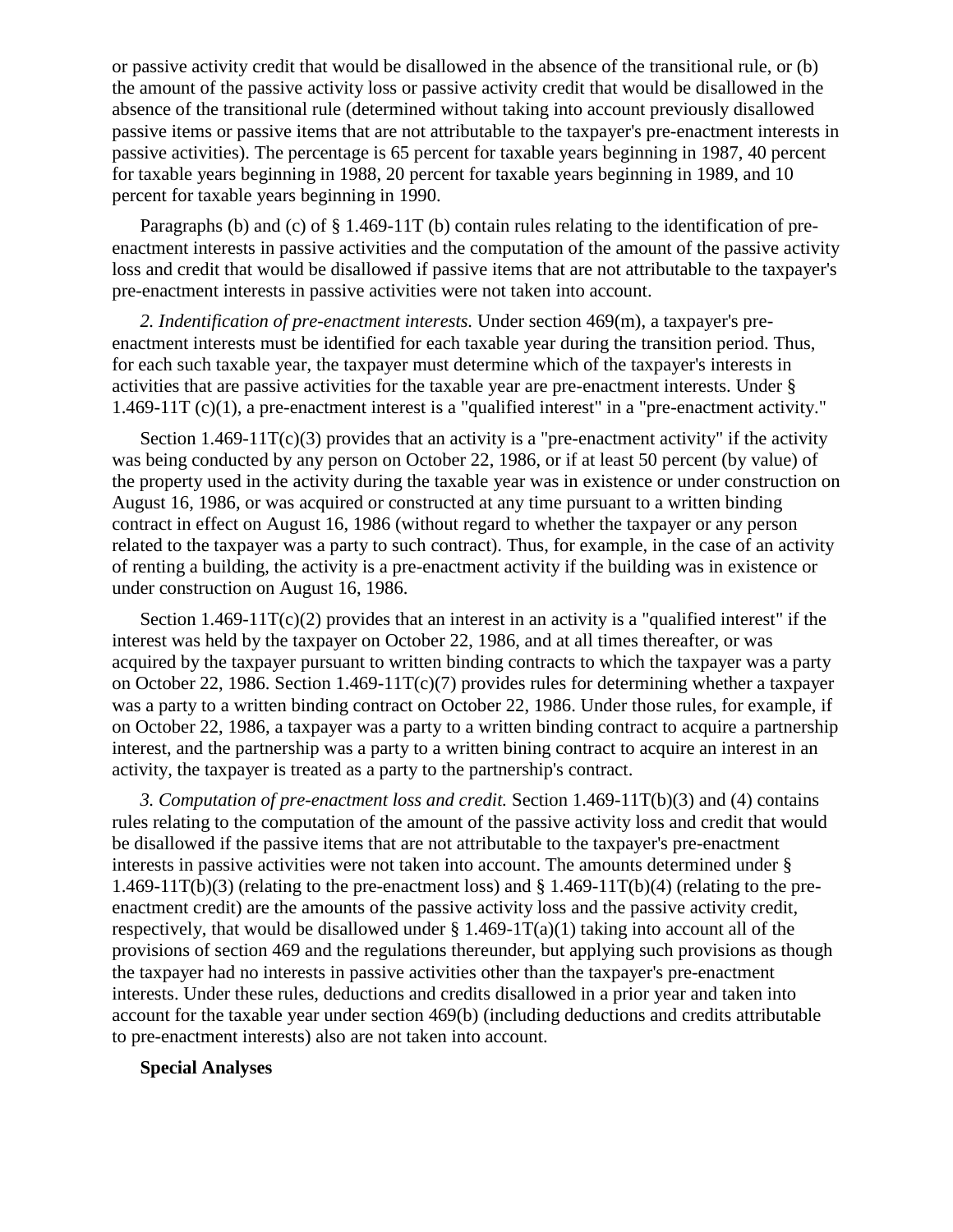The Commissioner of Internal Revenue has determined that this temporary rule is not a major rule as defined in Executive Order 12291 and that a regulatory impact analysis therefore is not required. A general notice of proposed rulemaking is not required by *5 U.S.C. 553* for temporary regulations. Accordingly, the temporary regulations do not constitute regulations subject to the Regulatory Flexibility Act *(5 U.S.C. chapter 6).*

## **Drafting Information**

The principal author of these temporary regulations is Michael J. Grace of the Legislation and Regulations Division of the Office of Chief Counsel, Internal Revenue Service. However, personnel from other offices of the Internal Revenue Service and Treasury Department participated in developing the regulations on matters of both substance and style.

List of Subjects in 26 CFR 1.441-1 -- 1.483-2

Income taxes, Accounting, Deferred compensation plans.

## **Adoption of Amendments to the Regulations**

For the reasons set forth in the preamble, Title 26, Chapter I, Subchapter A, Part 1 of the Code of Federal Regulations is amended as set forth below:

PART 1 -- [AMENDED]

## **Income Tax Regulations**

Paragraph 1. The authority for Part 1 is amended by adding the following citation:

Authority: *26 U.S.C. 7805.* \* \* \* Sections 1.469-1T, 1.469-2T, 1.469-3T, 1.469-5T, and 1.469-11T also issued under *26 U.S.C. 469*(1).

Par. 2. The following new sections are added to Part 1 in the appropriate place:

§ 1.469-0T Table of contents (temporary).

This section lists the captions that appear in the temporary regulations under section 469.

74§ 1.469-1T General rules (temporary).

(a) Passive activity loss and credit disallowed.

(1) In general.

(2) Exceptions.

- (b) Taxpayers to whom these rules apply.
- (c) Cross references.
- (1) Definition of passive activity.
- (2) Passive activity loss.
- (3) Passive activity credit.
- (4) Effect of rules for other purposes.
- (5) Special rule for oil and gas working interests.
- (6) Treatment of disallowed losses and credits.
- (7) Corporations subject to section 469.
- (8) Consolidated groups.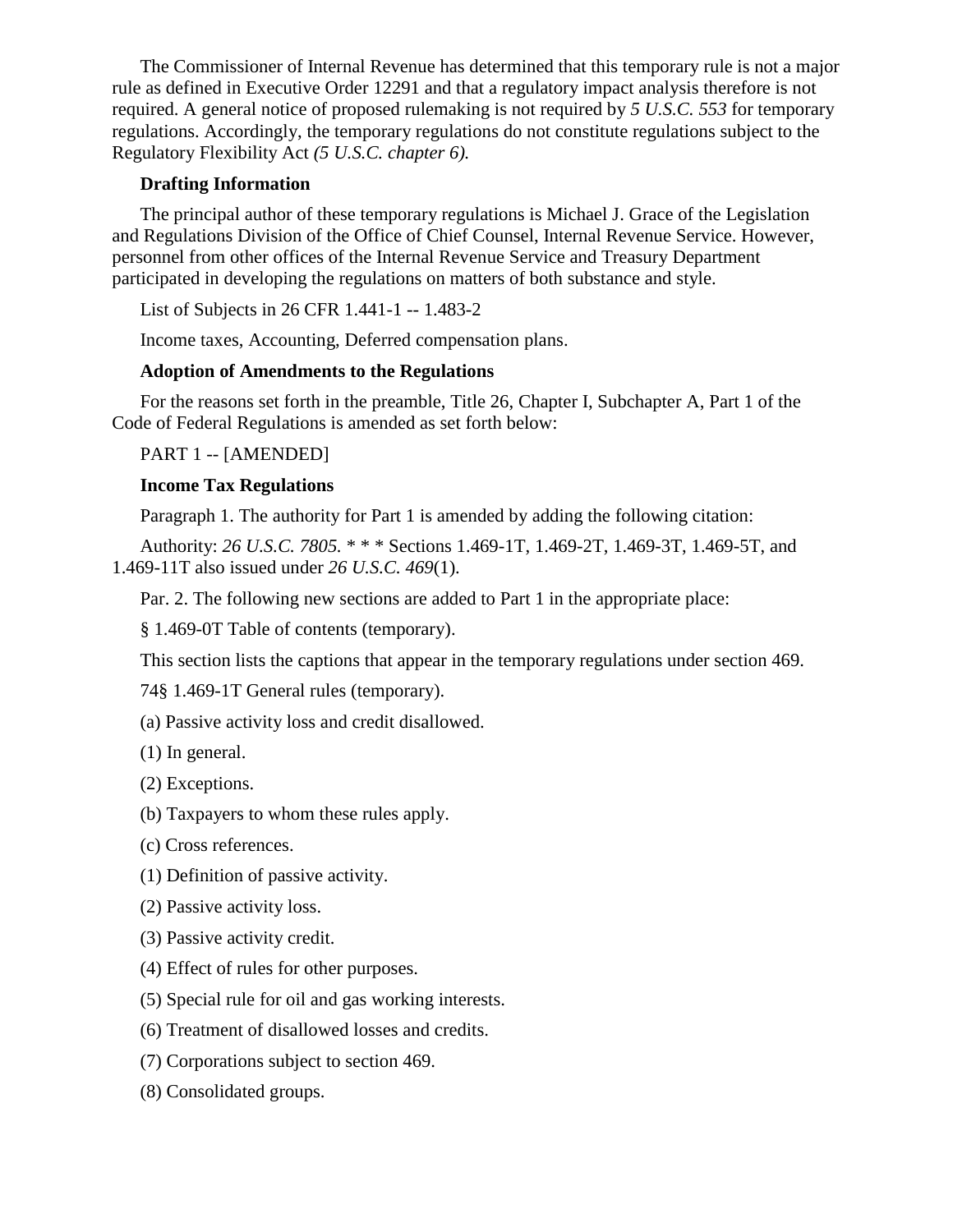(9) Joint returns.

(10) Material participation.

(11) Effective date and transition rules.

(12) Future regulations.

(d) Effect of section 469 and the regulations thereunder for other purposes.

(1) Treatment of items of passive activity income and gain.

(2) Coordination with section 1211.

(3) Treatment of passive activity losses.

(e) Definition of "passive activity."

(1) In general.

(2) Trade or business activity.

(i) In general.

(ii) Certain activities not involving the conduct of a trade or business treated as trade or business activities. [Reserved]

(3) Rental activity.

(i) In general.

(ii) Exceptions.

- (iii) Average period of customer use.
- (iv) Significant personal services.
- (A) In general.

(B) Excluded services.

(v) Extraordinary personal services.

(vi) Rental of property incidental to a nonrental activity of the taxpayer.

(A) In general.

(B) Property held for investment.

- (C) Property used in a trade or business.
- (D) Property held for sale to customers.

(E) Lodging rented for convenience of employer.

(F) Unadjusted basis.

(vii) Property made available for use in a nonrental activity conducted by a partnership, S corporation, or joint venture in which the taxpayer owns an interest.

(viii) Examples.

(4) Special rule for oil and gas working interests.

(i) In general.

(ii) Exception for deductions attributable to a period during which liability is limited.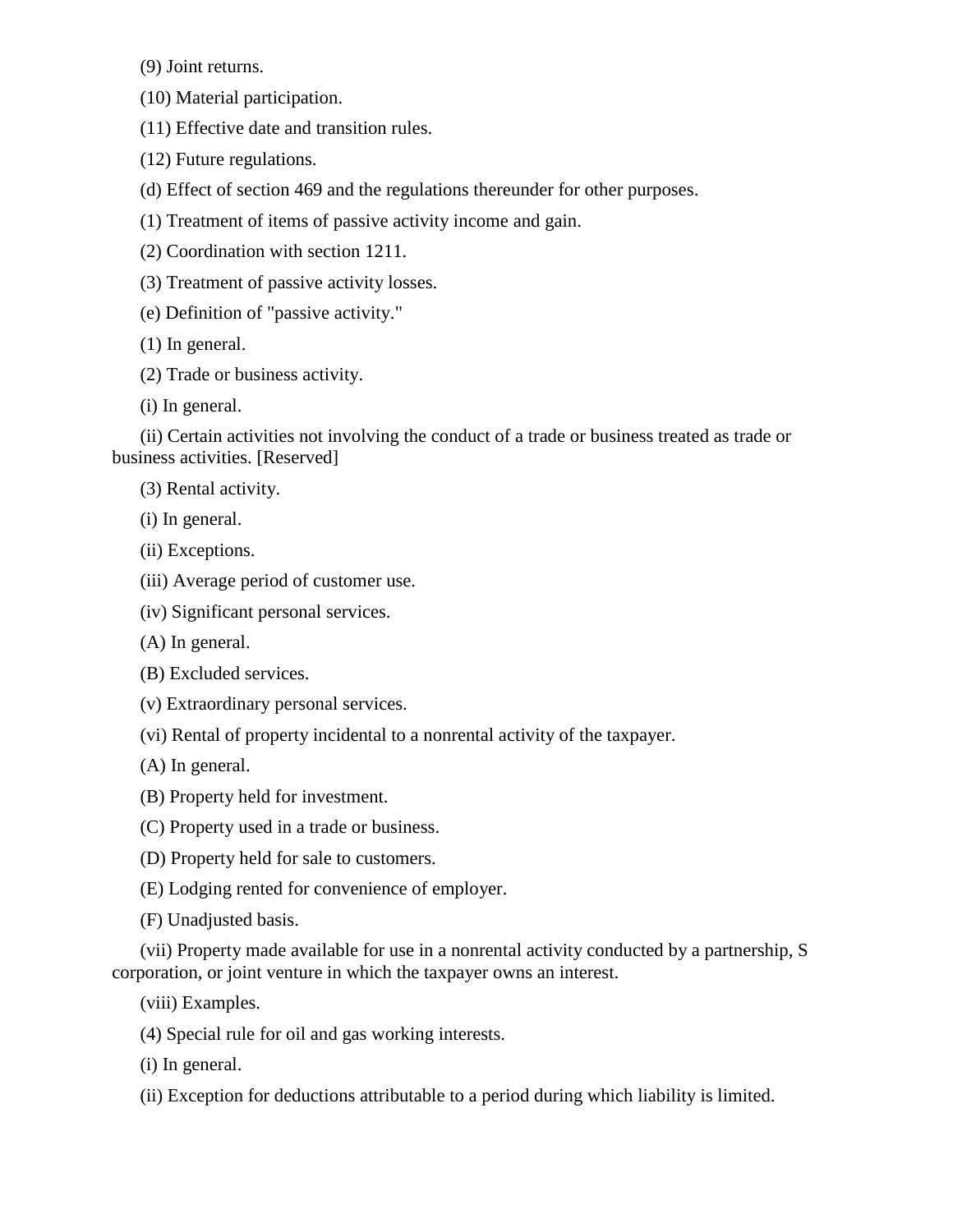(A) In general.

(B) Coordination with rules governing the identification of disallowed passive activity deductions.

- (C) Meaning of certain terms.
- (*1*) Allocable deductions.
- (*2*) Disqualified deductions.
- (*3*) Net loss.
- (*4*) Ratable portion.
- (iii) Examples.
- (iv) Definitions of "working interest."
- (v) Entities that limit liability.
- (A) General rule.
- (B) Other limitations disregarded.
- (C) Examples.
- (vi) Cross reference to special rule for income from certain oil or gas properties.
- (5) Rental of dwelling unit.
- (6) Activity of trading personal property.
- (i) In general.
- (ii) Personal property.
- (iii) Example.
- (f) Treatment of disallowed passive activity losses and credits.
- (1) Scope of this paragraph.
- (2) Identification of disallowed passive activity deductions.
- (i) Allocation of disallowed passive activity loss among activites.
- (A) General rule.
- (B) Loss from an activity.
- (C) Significant participation passive activities.
- (D) Examples.
- (ii) Allocation within loss activities.
- (A) In general.
- (B) Excluded deductions.
- (iii) Separately identified deductions.
- (3) Identification of disallowed credits from passive activites.
- (i) General rule.
- (ii) Coordination rule.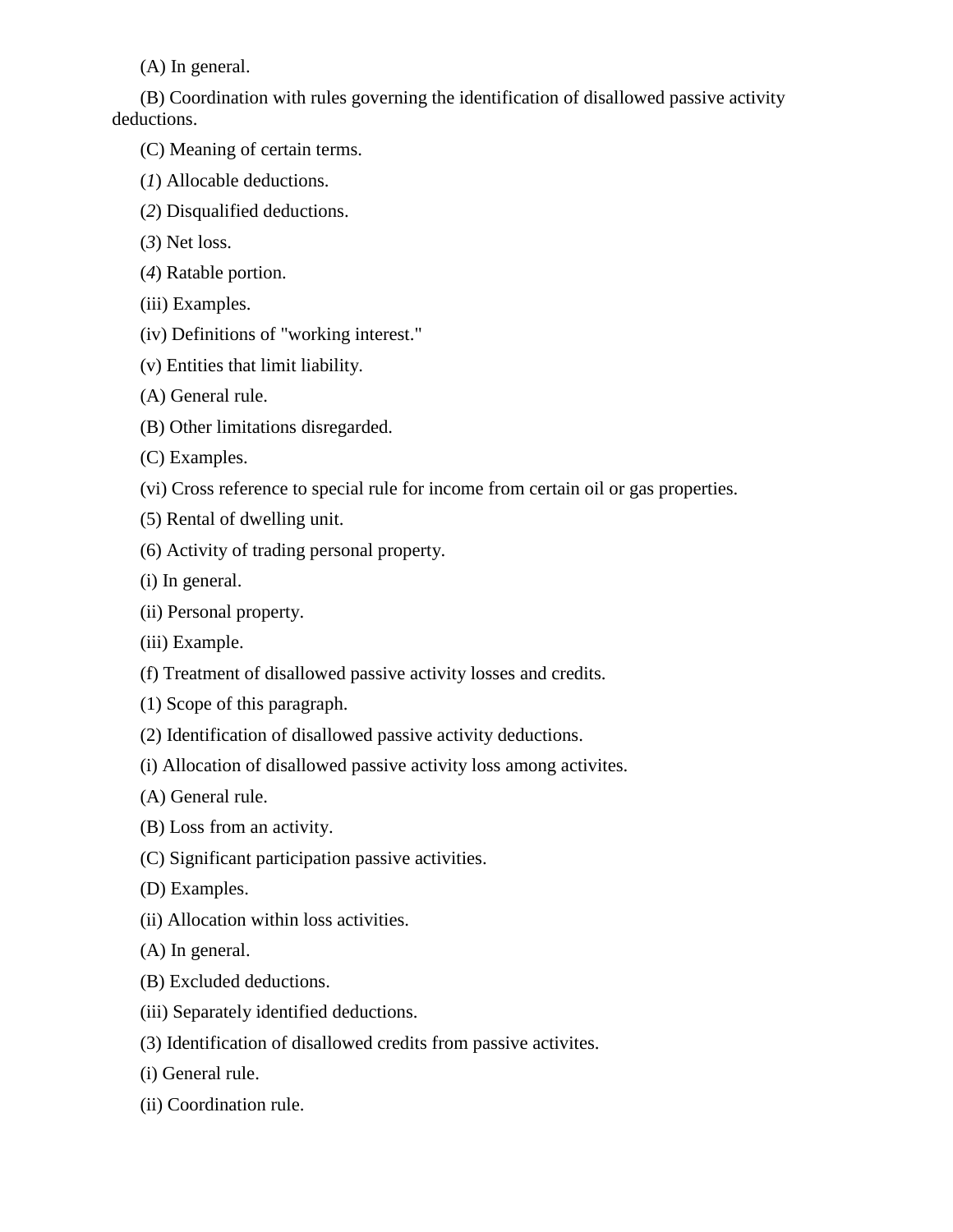(iii) Separately identified credits.

(4) Carryover of disallowed deductions and credits.

(g) Application of these rules to C corporations.

(1) In general.

(2) Definitions.

(3) Participation of corporations.

(i) Material participation.

(ii) Significant participation.

(iii) Participation of individual.

(4) Modified computation of passive activity loss in the case of closely held corporations.

(i) In general.

(ii) Net active income.

(iii) Examples.

(5) Allowance of passive activity credit of closely held corporations to extent of net active income tax liability.

(i) In general.

(ii) Net active income tax liability.

(h) Special rules for affiliated group filing consolidated return.

(1) In general.

(2) Definitions.

(3) Disallowance of consolidated group's passive activity loss or credit.

(4) Status and material participation of members.

(i) Determination by reference to status and participation of group.

(ii) Determination of status and material participation of consolidated group.

(5) Modification of rules for identifying disallowed passive activity deductions and credits.

(i) Identification of disallowed deductions.

(ii) Ratable portion of disallowed passive activity loss.

(iii) Identification of disallowed credits.

(6) Transactions between members of a consolidated group.

(i) Scope.

(ii) Recharacterization of gain or loss from intercompany transactions other than deferred intercompany transactions.

(A) In general.

(B) Recharacterization of gain or loss as portfolio items.

(iii) Deferred intercompany transactions.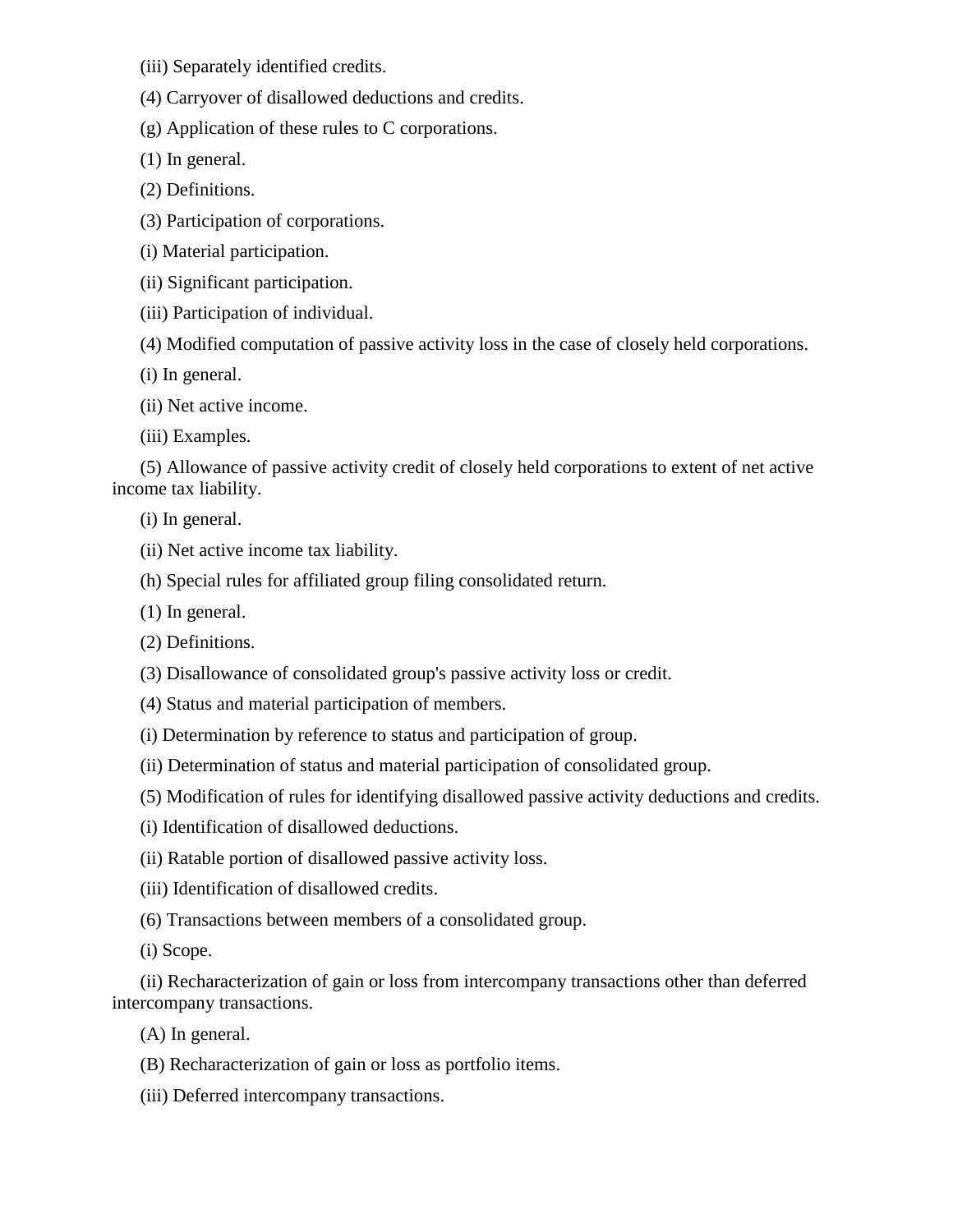(A) In general.

(B) Deferred intercompany transactions involving property subject to depreciation, amortization, or depletion.

- (C) Restoration of deferred gain or loss or dispositions.
- (D) Certain recharacterized items treated as portfolio items.
- (E) Property involved in deferred intercompany transaction.
- (iv) Definitions.
- (A) Deferred intercompany transaction.
- (B) Directly related.
- (C) Intercompany transaction.
- (D) Purchasing member.
- (E) Selling member.
- (7) Disposition of stock of a member of an affiliated group.
- (8) Dispositions of property used in multiple activities.
- (i) [Reserved]
- (j) Spouses filing joint return.
- (1) In general.
- (2) Exceptions to treatment as one taxpayer.
- (i) Identification of disallowed deductions and credits.
- (ii) Treatment of deductions disallowed under sections 704(d), 1366(d) and 465.
- (iii) Treatment of losses from working interests.
- (3) Joint return no longer filed.
- (4) Participation of spouses.
- (k) Former passive activities and changes in status of corporations. [Reserved]
- 74§ 1.469-2T Passive activity loss (temporary).
- (a) Scope of this section.
- (b) Definition of passive activity loss.
- (1) In general.
- (2) Cross references.
- (c) Passive activity gross income.
- (1) In general.

(2) Treatment of gain from disposition of an interest in an activity or an interest in property used in an activity.

- (i) In general.
- (A) Treatment of gain.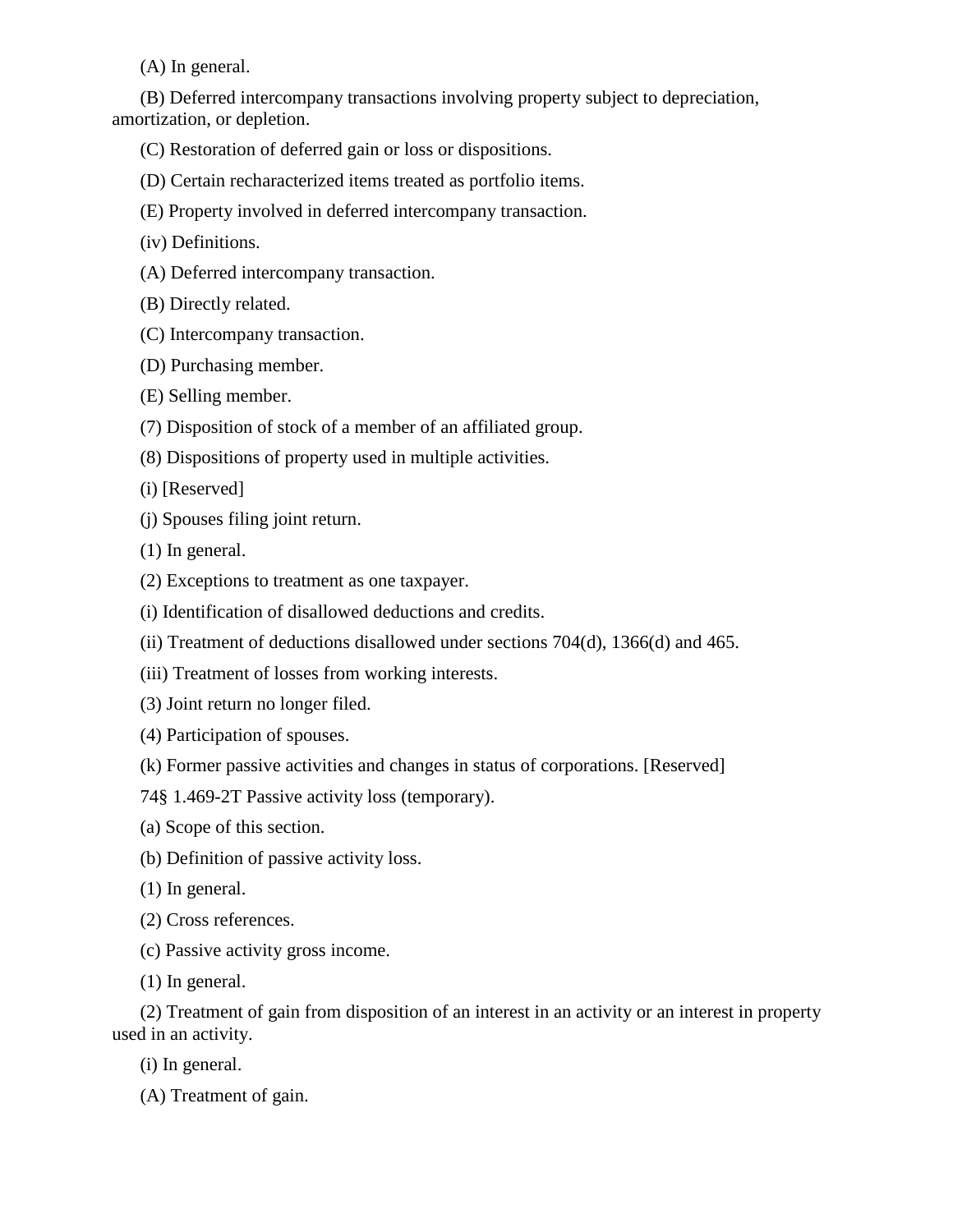- (B) Dispositions of partnership interests and S corporation stock.
- (C) Interest in property.
- (D) Examples.

(ii) Disposition of property used in more than one activity in 12-month period preceding disposition.

(iii) Dispostion of substantially appreciated property formerly used in nonpassive activity.

(A) In general.

- (B) Date of disposition.
- (C) Substantially appreciated property.
- (D) Coordination with paragraph  $(c)(2)(ii)$  of this section.
- (E) Coordination with section 163(d).

(F) Example.

- (3) Items of portfolio income specifically excluded.
- (i) In general.
- (ii) Gross income derived in the ordinary course of a trade or business.
- (iii) Special rules.
- (A) Income from property held for investment by dealer.
- (B) Royalties derived in the ordinary course of the trade or business of licensing intangible property.
	- (*1*) In general.
	- (*2*) Substantial services or costs.
	- (*i*) In general.
	- (*ii*) Exception.
	- (*iii*) Expenditures taken into account.
	- (*3*) Passthrough entities.
	- (*4*) Cross reference.
	- (C) Mineral production payments.
	- (iv) Examples.
	- (4) Items of personal service income specifically excluded.
	- (i) In general.
	- (ii) Example.
	- (5) Income from section 481 adjustment.
	- (i) In general.
	- (ii) Positive section 481 adjustments.
	- (iii) Ratable portion.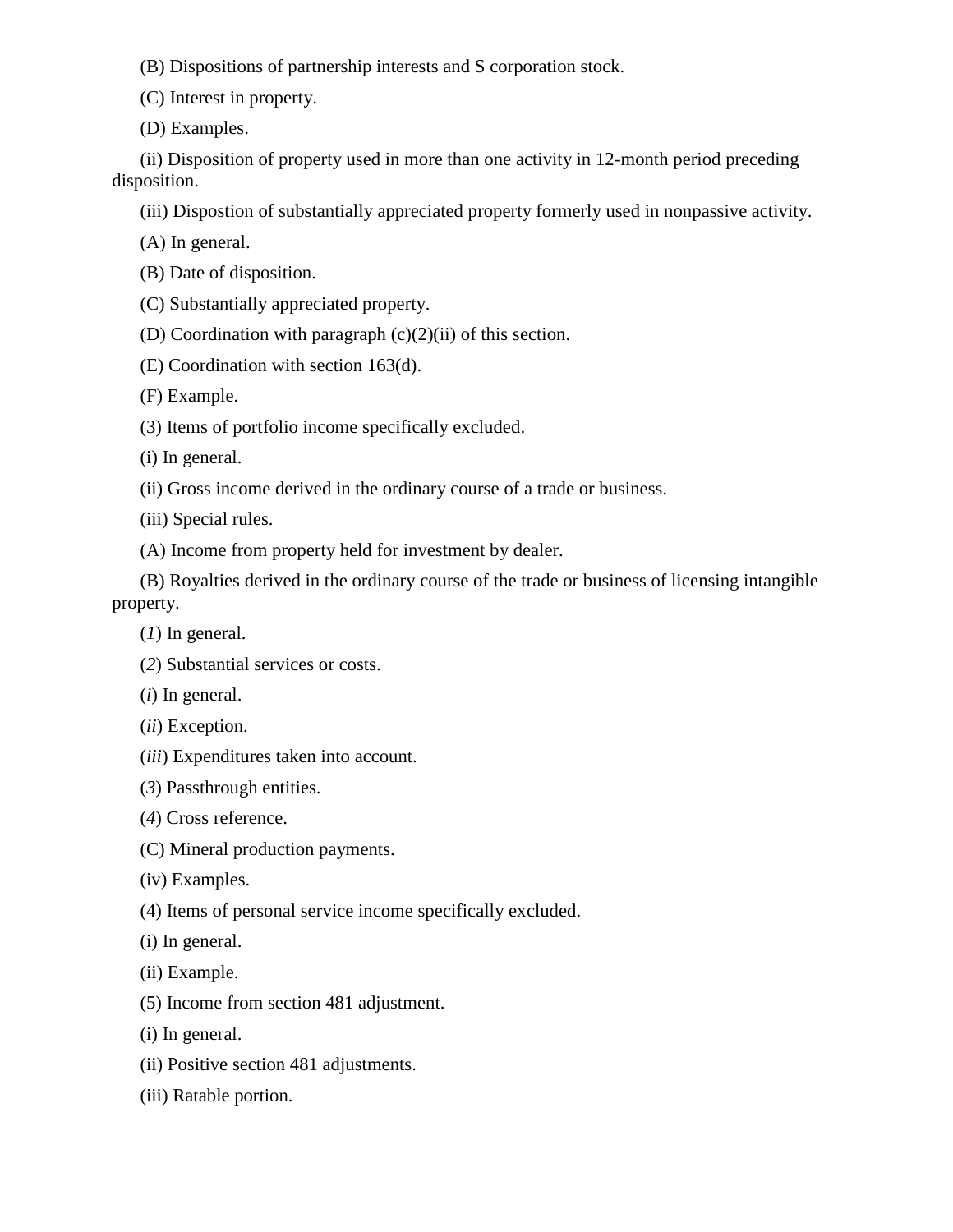(6) Gross income from certain oil or gas properties.

(i) In general.

(ii) Net income from the property.

(iii) Property.

(iv) Examples.

(7) Other items specifically excluded.

(d) Passive activity deductions.

(1) In general.

(2) Exceptions.

(3) Interest expense.

(4) Clearly and directly allocable expenses.

(5) Treatment of loss from disposition.

(i) In general.

(ii) Disposition of Property used in more than one activity in 12-month period preceding disposition.

(iii) Other applicable rules.

(A) Interest in property.

(B) Dispositions of partnership interests and S Corporation stock.

(6) Coordination with other limitations on deduction that apply before section 469.

(i) In general.

(ii) Proration of deductions disallowed under basis limitations.

(A) Deductions disallowed under section 704(d).

(B) Deductions disallowed under section 1366(d).

(iii) Proration of deductions disallowed under at-risk limitation.

(iv) Coordination of basis and at-risk limitations.

(v) Separately identified items of deduction and loss.

(7) Deductions from section 481 adjustment.

(i) In general.

(ii) Negative section 481 adjustment.

(iii) Ratable portion.

(8) Taxable year in which item arises.

(e) Special rules for partners and S corporation shareholders.

(1) In general.

(2) Payments under section  $707(a)$ ,  $707(c)$ , and  $736(b)$ .

 $(i)$  Section 707 $(a)$ .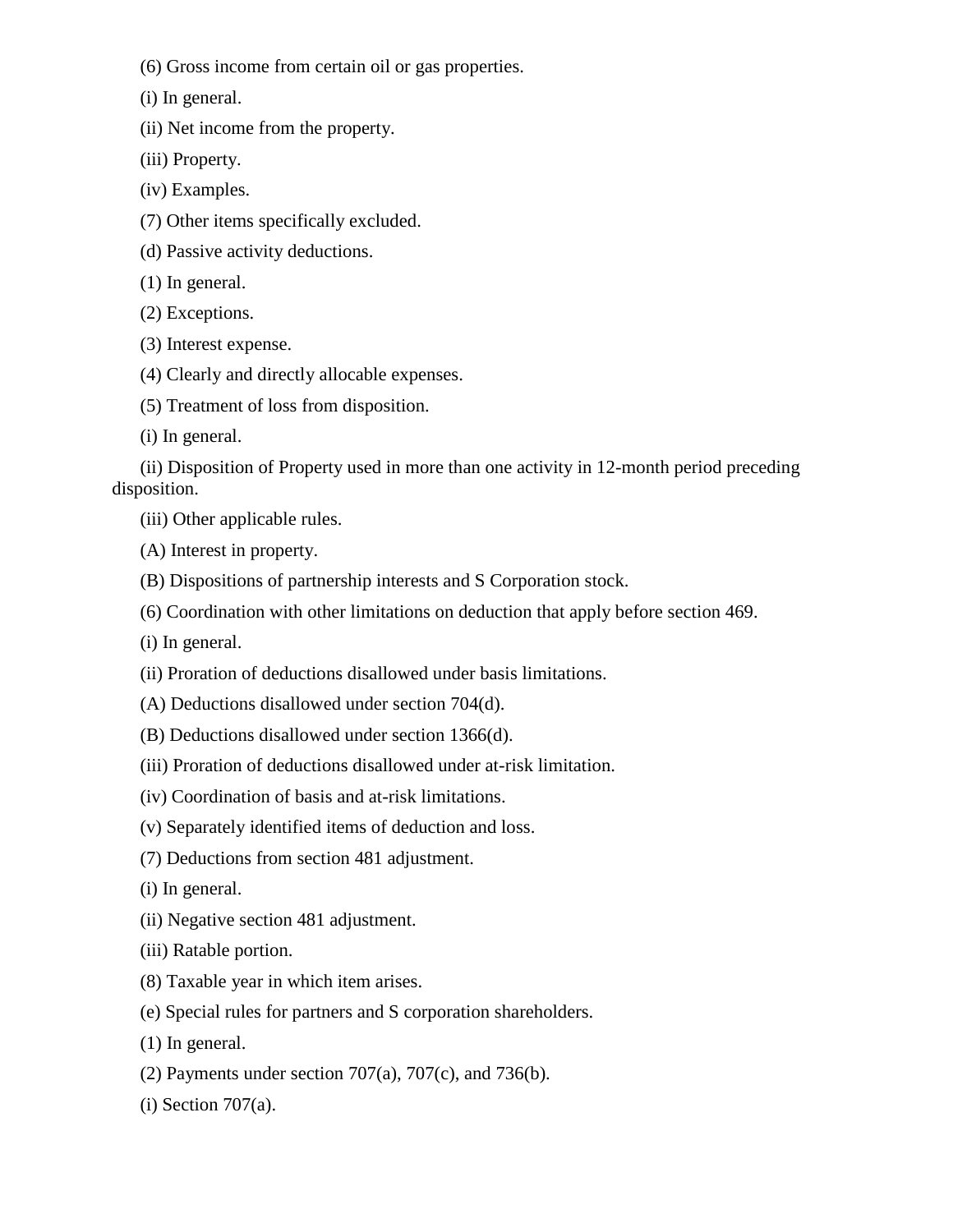$(ii)$  Section 707 $(c)$ .

- (A) In general.
- (B) Exception.
- (iii) Section 736 (b).
- (3) Sale or exchange of interest in passthrough entity.
- (i) Application of this paragraph (e) (3).
- (ii) General rule.
- (A) Allocation among activities.
- (B) Ratable portion.
- (*1*) Dispositions on which gain is recognized.
- (*2*) Dispositions on which loss is recognized.
- (C) Default rule.
- (D) Special rules.
- (*1*) Applicable valuation date.
- (*i*) In general.
- (*ii*) 2Exception.
- (*2*) Basis adjustments.
- (*3*) Tiered passthrough entities.
- (E) Meaning of certain terms.
- (iii) Treatment of gain allocated to certain passive activities as not from a passive activity.
- (iv) Dispositions occurring in taxable years beginning before February 19, 1988.
- (A) In general.
- (B) Exceptions.
- (v) Treatment of portfolio assets.
- (vi) Definitions.
- (vii) Examples.
- (f) Recharacterization of passive income in certain situations.
- (1) In general.
- (2) Special rule for significant participation.
- (i) In general.
- (ii) Significant participation passive activity.
- (iii) Example.
- (3) Rental of nondepreciable property.
- (4) Net interest income from passive equity-financed lending activity.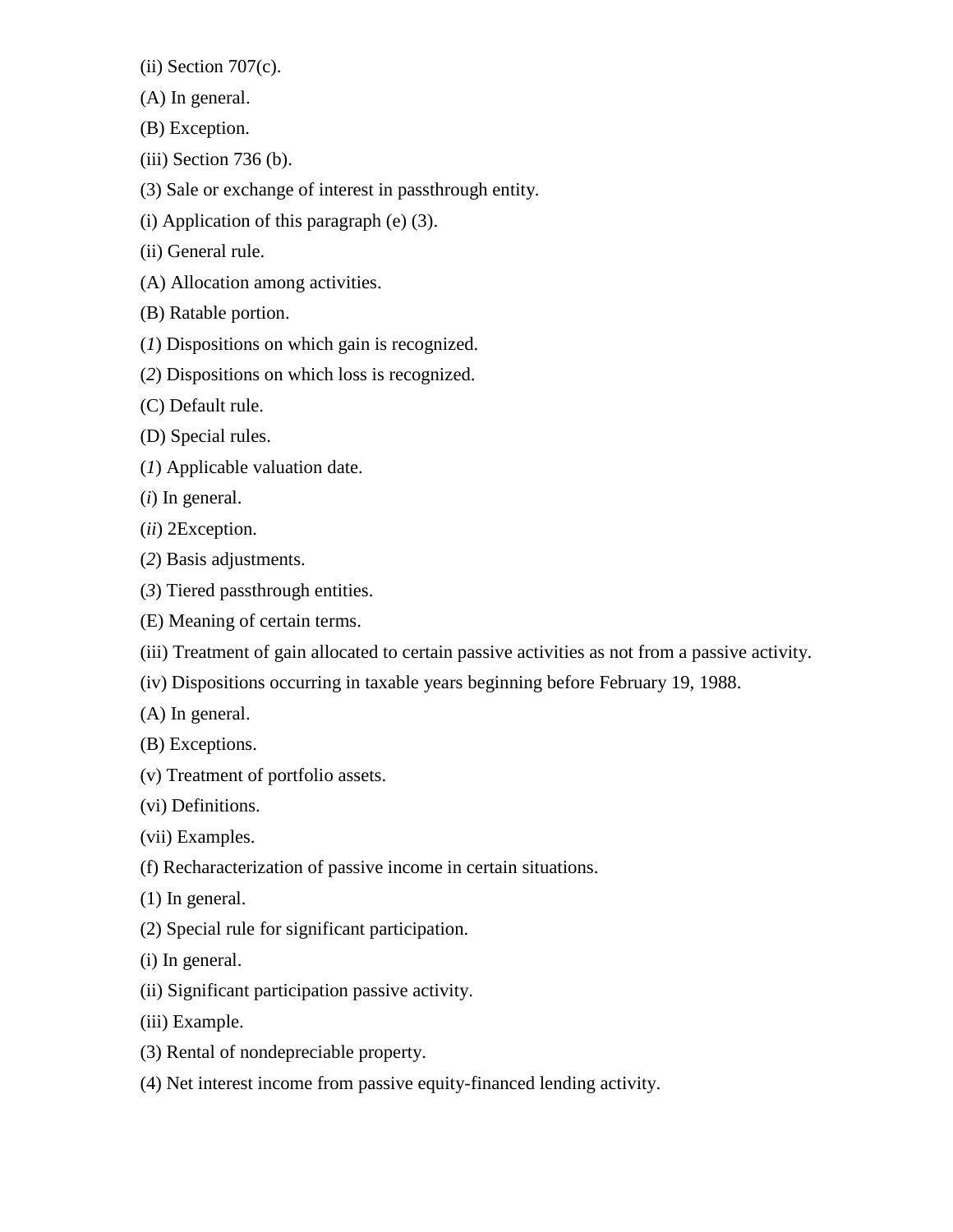(i) In general.

(ii) Equity-financed lending activity.

(A) In general.

(B) Certain liabilities not taken into account.

(iii) Equity-financed interest income.

(iv) Net interest income.

- (v) Interest-bearing assets.
- (vi) Liabilities incurred in the activity.
- (vii) Average outstanding balance.
- (viii) Example.

(5) Net income from certain property rented incidental to development activity.

- (i) In general.
- (ii) Commencement of use.
- (iii) Services performed for the purpose of endhancing the value of property.
- (iv) Example.
- (6) Property rented to a nonpassive activity.

(7) Special rules applicable to the acquisition of an interest in a passthrough entity engaged in the trade or business of licensing intangible property.

- (iv) In general.
- (ii) Royalty income from property.
- (iii) Exceptions.
- (iv) Capital expenditures.
- (v) Example.
- (8) Limitation on recharacterized income.
- (9) Meaning of certain terms.
- (10) Coordination with section 163 (d).
- (11) Effective date.
- 74§ 1.469-3T Passive activity credit (temporary).
- (a) Computation of passive activity credit.
- (b) Credits subject to section 469.
- (1) In general.
- (2) Treatment of credits attributable to qualified progress expenditures.
- (3) Special rule for partners and S corporation shareholders.
- (4) Exception for pre-1987 credits.
- (c) Taxable year to which credit is attributable.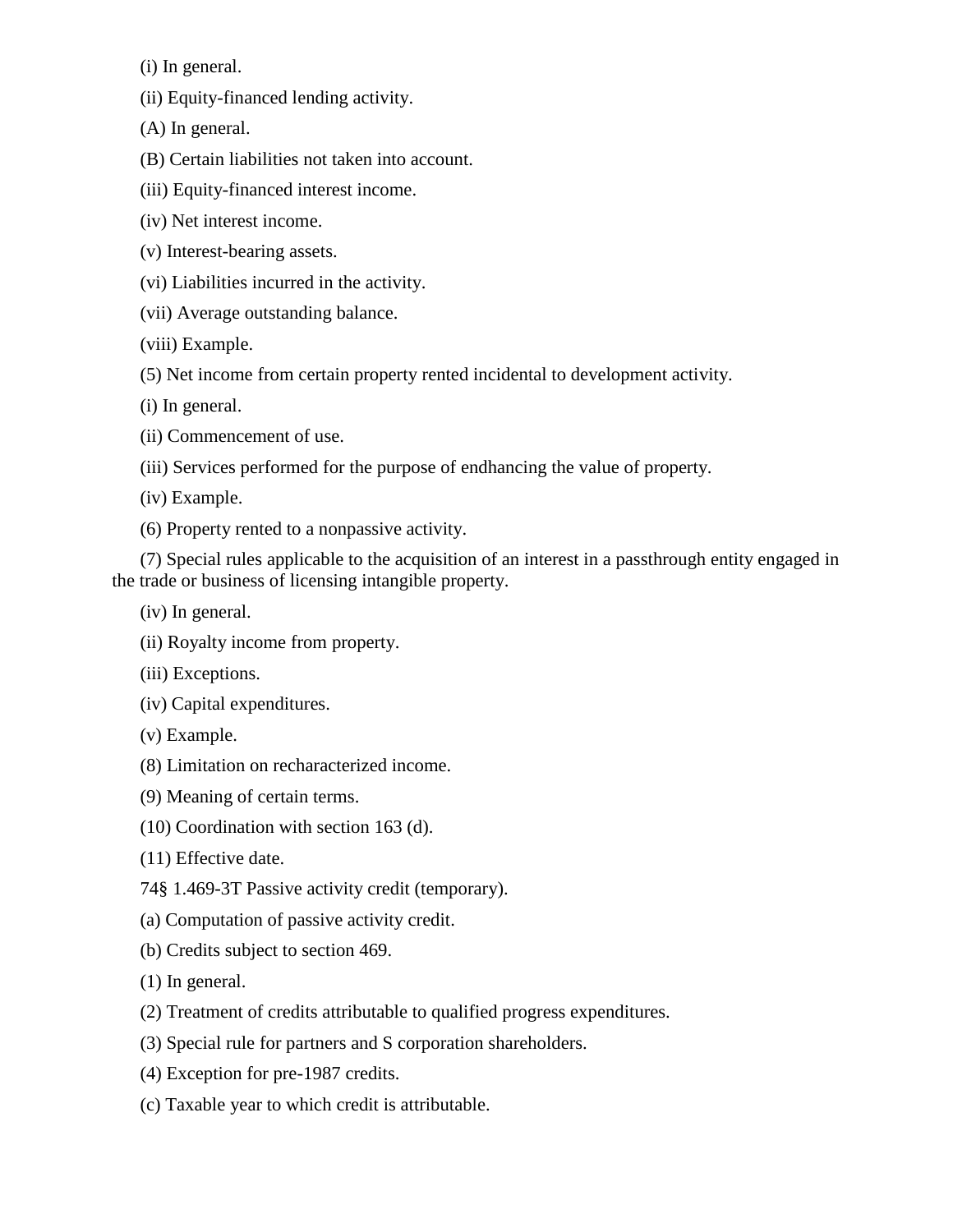- (d) Regular tax liability allocable to passive activities.
- (1) In general.
- (2) Regular tax liability.
- (e) Coordination with section 39.
- (f) Examples.
- 74§ 1.469-4T Definition of activity (temporary). [Reserved]
- 74§ 1.469-5T Material participation (temporary).
- (a) In general.
- (b) Facts and circumstances.
- (1) In general. [Reserved]
- (2) Certain participation insufficient to constitute material participation under this paragraph (b).
	- (i) Participation satisfying standards not contained in section 469.
	- (ii) Certain management activities.
	- (iii) Participation less than 100 hours.
	- (c) Significant participation activity.
	- (1) In general.
	- (2) Significant participation.
	- (d) Personal service activity.
	- (e) Treatment of limited partners.
	- (1) General rule.
	- (2) Exceptions.
	- (3) Limited Parntership interest.
	- (i) In general.
	- (ii) Limited Partner holding general partner interest.
	- (f) Participation.
	- (1) In general.
	- (2) Exceptions.
	- (i) Certain work not customarily done by owners.
	- (ii) Participation as an investor.
	- (A) In general.
	- (B) Work done in individual's capacity as an investor.
	- (3) Participation of spouse.
	- (4) Methods of proof.
	- (g) Material participation of trusts and estates. [Reserved]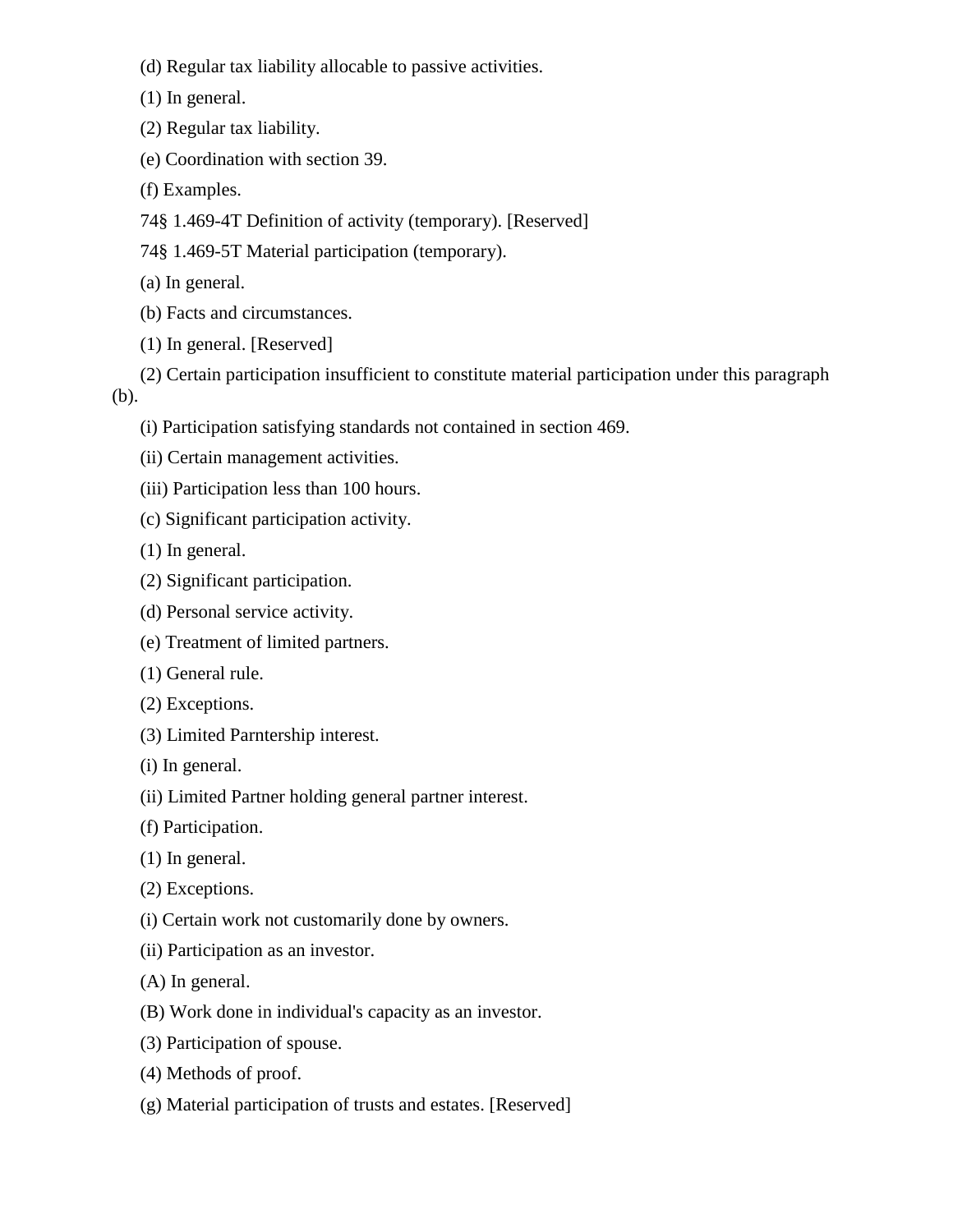(h) Miscellaneous rules.

(1) Participation of corporations.

(2) Treatment of certain retired farmers and surviving spouses of retired or disabled farmers.

(i) [Reserved]

(j) Material participation for taxable years beginning before January 1, 1987.

(k) Examples.

74§ 1.469-6T Treatment of losses upon certain dispositions (temporary). [Reserved]

74§ 1.469-7T Treatment of self-charged items of income and expense (temporary). [Reserved]

74§ 1.469-8T Application of section 469 to trusts, estates, and their beneficiaries (temporary). [Reserved]

74§ 1.469-9T Treatment of income, deductions, and credits from certain rental real estate activities (temporary). [Reserved]

74§ 1.469-10T Application of section 469 to publicly traded partnerships (temporary). [Reserved]

74§ 1.469-11T Effective date and transition rules (temporary).

(a) Effective date.

(1) In general.

(2) Application of certain income recharacterization rules.

(i) In general.

(ii) Property rented to a nonpassive activity.

(3) Qualified low-income housing projects.

(4) Effect of events occurring in years prior to 1987.

(5) Examples.

(b) Transitional rule for pre-enactment loss and pre-enactment credit.

(1) In general.

(2) Applicable percentage.

(3) Pre-enactment loss.

(4) Pre-enactment credit.

(5) Examples.

(c) Definitions of pre-enactment interest.

(1) General rule.

(2) Qualified interest.

(i) In general.

(ii) Stock in a C corporation.

(3) Pre-enactment activity.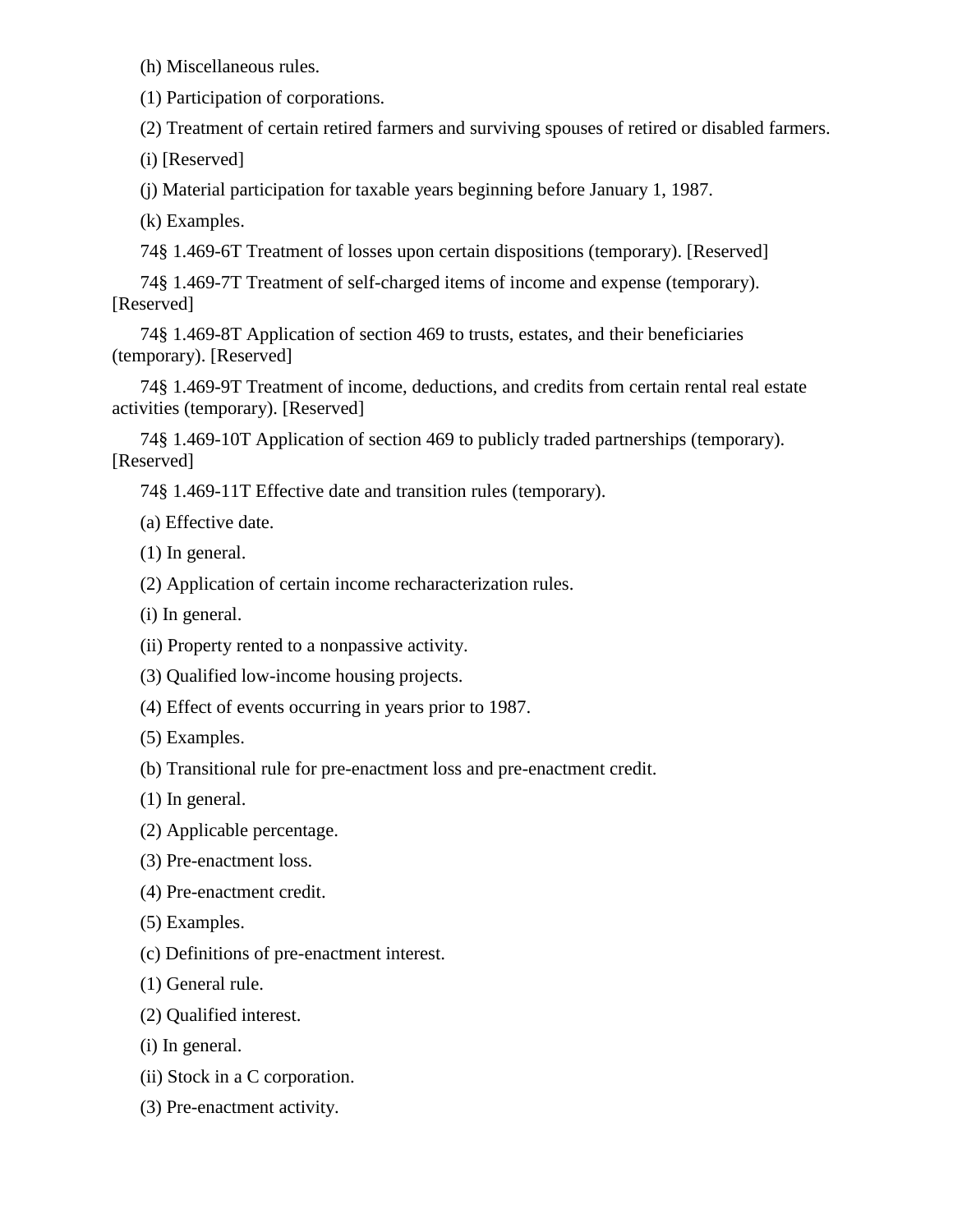(i) In general.

(ii) Character before 1987 irrelevant.

(4) Examples.

(5) Effect of changes in a taxpayer's interest in a pre-enactment activity.

(i) In general.

(ii) Partnership terminations under section  $708(b)(1)(B)$ .

(iii) Examples.

(6) Special rule for beneficiaries of trusts or estates.

(i) In general.

(ii) Interests distributed to beneficiaries.

(7) Written binding contract.

(i) In general.

(ii) Special rule for contract of partnership or S corporation.

(iii) Application of rule to partnership agreements.

§ 1.469-1T General rules (temporary).

(a) *Passive activity loss and credit disallowed --* (1) *In general.* Except as otherwise provided in paragraph  $(a)(2)$  of this section  $-$ 

(i) The passive activity loss for the taxable year shall not be allowed as a deduction; and

(ii) The passive activity credit for the taxable year shall not be allowed.

(2) *Exceptions.* Paragraph (a)(1) of this section shall not apply to the passive activity loss or the passive activity credit for the taxable year to the extent provided in --

(i) Section 469(i) and the rules to be contained in  $\S$  1.469-9T (relating to losses and credits attributable to certain rental real estate activities); and

(ii) Section 1.469-11T (relating to losses and credits attributable to certain pre-enactment interests in activities).

(b) *Taxpayers to whom these rules apply.* The rules of section 469 and the regulations thereunder generally apply to --

(1) Individuals;

(2) Trusts (other than trusts (or portions of trusts) described in section 671);

(3) Estates;

(4) Personal service corporations (within the meaning of paragraph  $(g)(2)(i)$  of this section); and

(5) Closely held corporations (within the meaning of paragraph  $(g)(2)(ii)$  of this section).

(c) *Cross references --* (1) *Definition of "passive activity."* Rules relating to the definition of the term "passive activity" are contained in paragraph (e) of this section.

(2) *Passive activity loss.* Rules relating to the computation of the passive activity loss for the taxable year are contained in § 1.469-2T.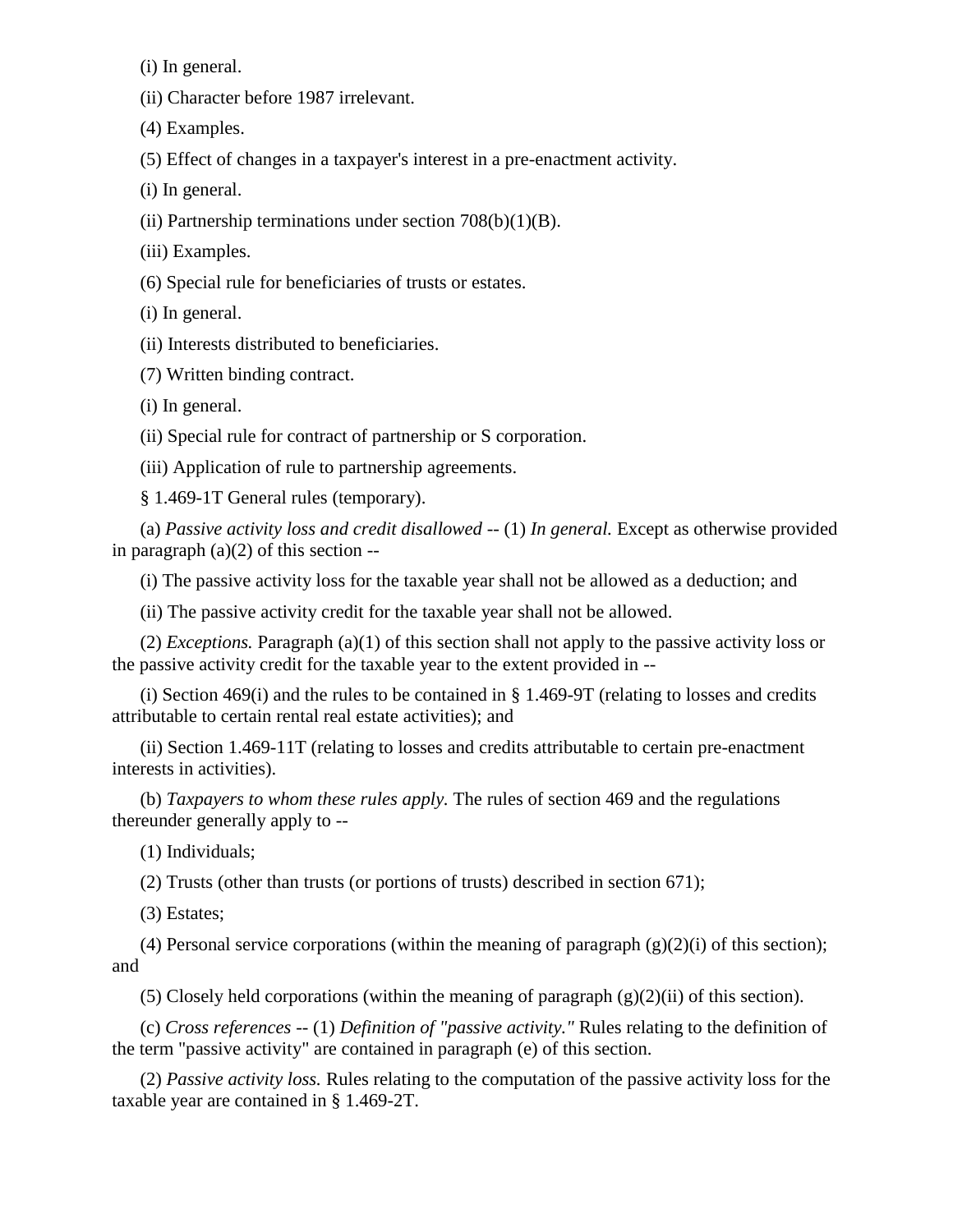(3) *Passive activity credit.* Rules relating to the computation of the passive activity credit for the taxable year are contained in § 1.469-3T.

(4) *Effect of rules for other purposes.* Rules relating to the effect of section 469 and the regulations thereunder for other purposes under the Code are contained in paragraph (d) of this section.

(5) *Special rule for oil and gas working interests.* Rules relating to the treatment of losses and credits from certain interests in oil and gas wells are contained in paragraph (e)(4) of this section

(6) *Treatment of disallowed losses and credits.* Paragraph (f) of this section contains rules relating to --

(i) The treatment of deductions from passive activities in taxable years in which the passive activity loss is disallowed in whole or in part under paragraph (a)(1)(i) of this section; and

(ii) The treatment of credits from passive activities in taxable years in which the passive activity credit is disallowed in whole or in part under paragraph  $(a)(1)(ii)$  of this section.

(7) *Corporation subject to section 469.* Rules relating to the application of section 469 and regulations thereunder to C corporations are contained in paragraph (g) of this section.

(8) *Consolidated groups.* Rules relating to the application of section 469 and the regulations thereunder to affiliated groups of corporations filing a consolidated return for the taxable year are contained in paragraph (h) of this section.

(9) *Joint returns.* Rules relating to the application of section 469 and the regulations thereunder to spouses filing a joint return for the taxable year are contained in paragraph (j) of this section.

(10) *Material participation*. Rules defining the term "material participation" are contained in § 1.469-5T.

(11) *Effective date and transition rules.* Rules relating to the effective date of section 469 and the regulations thereunder and transition rules applicable to pre-enactment interests in activities are contained in § 1.469-11T.

(12) *Future regulations.* (i) Rules relating to former passive activities and changes in corporate status will be contained in paragraph (k) of this section.

(ii) Rules relating to the definition of "activity" will be contained in § 1.469-4T.

(iii) Rules relating to the treatment of deductions from activities that are disposed of in certain transactions will be contained in § 1.469-6T.

(iv) Rules relating to the treatment of self-charged items of income and expense will be contained in § 1.469-7T.

(v) Rules relating to the application of section 469 and the regulations thereunder to trusts, estates, and their beneficiaries will be contained in § 1.469-8T.

(vi) Rules relating to the treatment of income, deductions, and credits from certain rental real estate activities of individuals and certain estates will be contained in § 1.469-9T.

(vii) Rules relating to the application of section 469 to publicly traded partnerships will be contained in § 1.469-10T.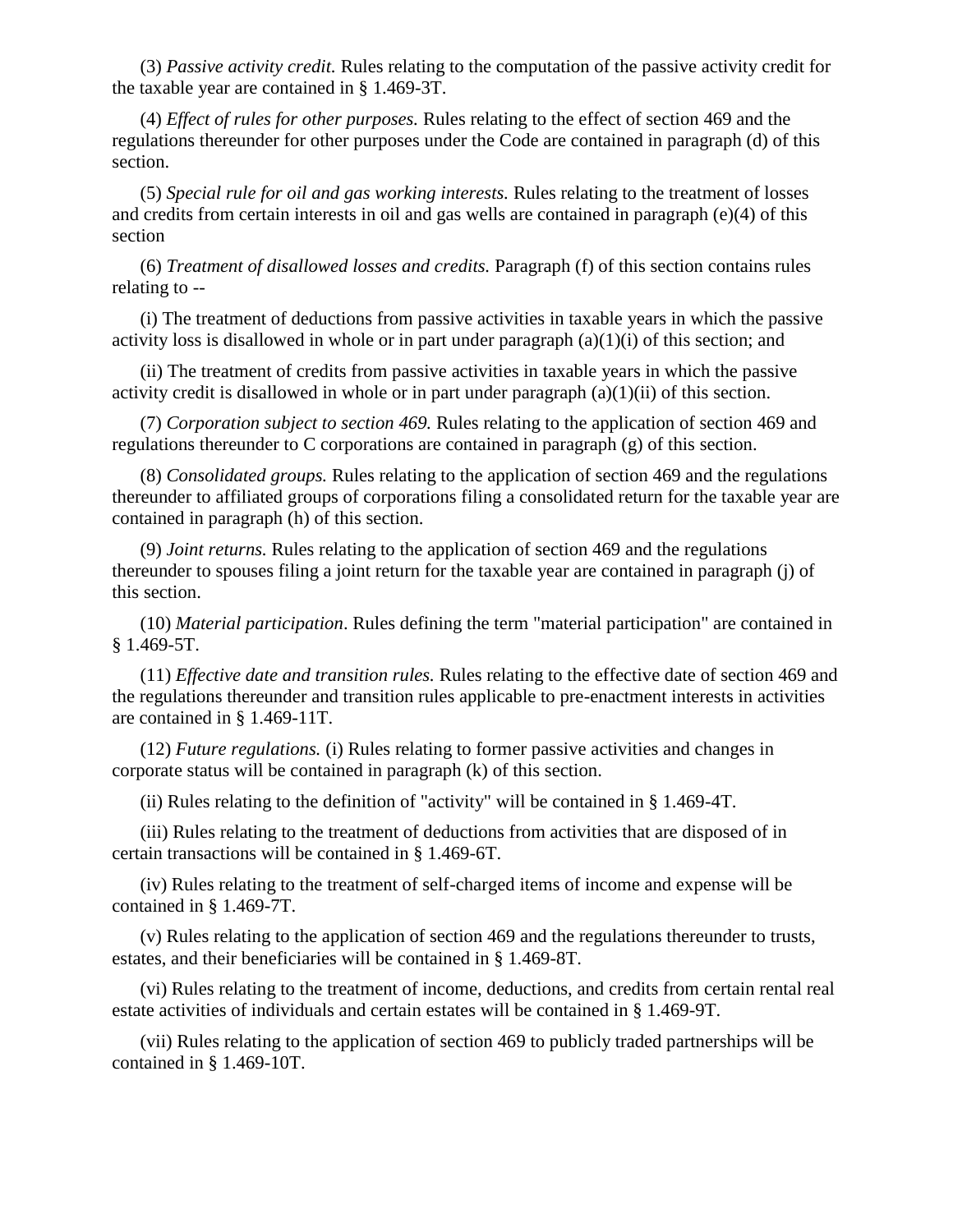(d) *Effect of section 469 and the regulations thereunder for other purposes --* (1) *Treatment of items of passive activity income and gain.* Neither the provisions of section 469 (a) (1) and paragraph (a)(1) of this section nor the characterization of items of income or deduction as passive activity gross income (within the meaning of § 1.469-2T (c)) or passive activity deductions (within the meaning of § 1.469-2T (d)) affects the treatment of any item of income or gain under any provision of the Internal Revenue Code other than section 469. The following example illustrates the application of this paragraph  $(d)(1)$ :

*Example.* (i) In 1991, an individual's only income and loss from passive activities are a \$10,000 capital gain from passive activity X and a \$12,000 ordinary loss from passive activity Y. The taxpayer also has a \$10,000 capital loss that is not derived from a passive activity.

(ii) Under § 1.469-2T (b), the taxpayer has a \$2,000 passive activity loss for the taxable year. The only effect of section 469 and the regulations thereunder is to disallow a deduction for the taxpayer's \$2,000 passive activity loss for the taxable year. Thus, the taxpayer's capital loss for the taxable year is allowed because the  $$10,000$  capital gain from passive activity X is taken into account under section 1211 (b) in computing the taxpayer's allowable capital loss for the year.

(2) *Coordination with section 1211.* A passive activity deduction that is not disallowed for the taxable year under section 469 and the regulations thereunder may nonetheless be disallowed for the taxable year under section 1211. The following example illustrates the application of this paragraph  $(d)(2)$ :

*Example.* In 1987, an individual derives \$10,000 of ordinary income from passive activity X, no gains from the sale or exchange of captial assets or assets used in a trade or business, \$12,000 of capital loss from passive activity Y, and no income, gain, deductions, or losses from any other passive activity. The capital loss from activity  $Y$  is a passive activity deduction (within the meaning of § 1.469-2T(d)). Under section 469 and the regulations thereunder, the taxpayer is allowed \$10,000 of the \$12,000 passive activity deduction and has a \$2,000 passive activity loss for the taxable year. Since the \$10,000 passive activity deduction allowed under section 469 is a capital loss, such deduction is allowable for the taxable year only to the extent provided under section 1211. Therefore, the taxpayer is allowed \$3,000 of the \$10,000 capital loss under section 1211 and has a \$7,000 capital loss carryover (within the meaning of section 1212 (b)) to the succeeding taxable year.

(3) *Treatment of passive activity losses.* Except as otherwise provided by regulations, a deduction that is disallowed for a taxable year under section 469 and the regulations thereunder is not taken into account as a deduction that is allowed for the taxable year in computing the amount subject to any tax imposed by subtitle A of the Internal Revenue Code. The following example illustrates the application of this paragraph  $(d)(3)$ :

*Example.* An individual has a \$5,000 passive activity loss for a taxable year, all of which is disallowed under paragraph  $(a)(1)$  of this section. All of the disallowed loss is allocated under paragraph (f) of this section to activities that are trades or businesses (within the meaning of section  $1402(c)$ ). Such loss is not taken into account for the taxable year in computing the taxpayer's taxable income subject to tax under section 1. In addition, under this paragraph (d)(3), such loss is not taken into account for the taxable year in computing the taxpayer's net earnings from self-employment subject to tax under section 1401.

(e) *Definition of "passive activity" --* (1) *In general.* Except as otherwise provided in this paragraph (e), an activity is a passive activity of the taxpayer for a taxable year if and only if the activity --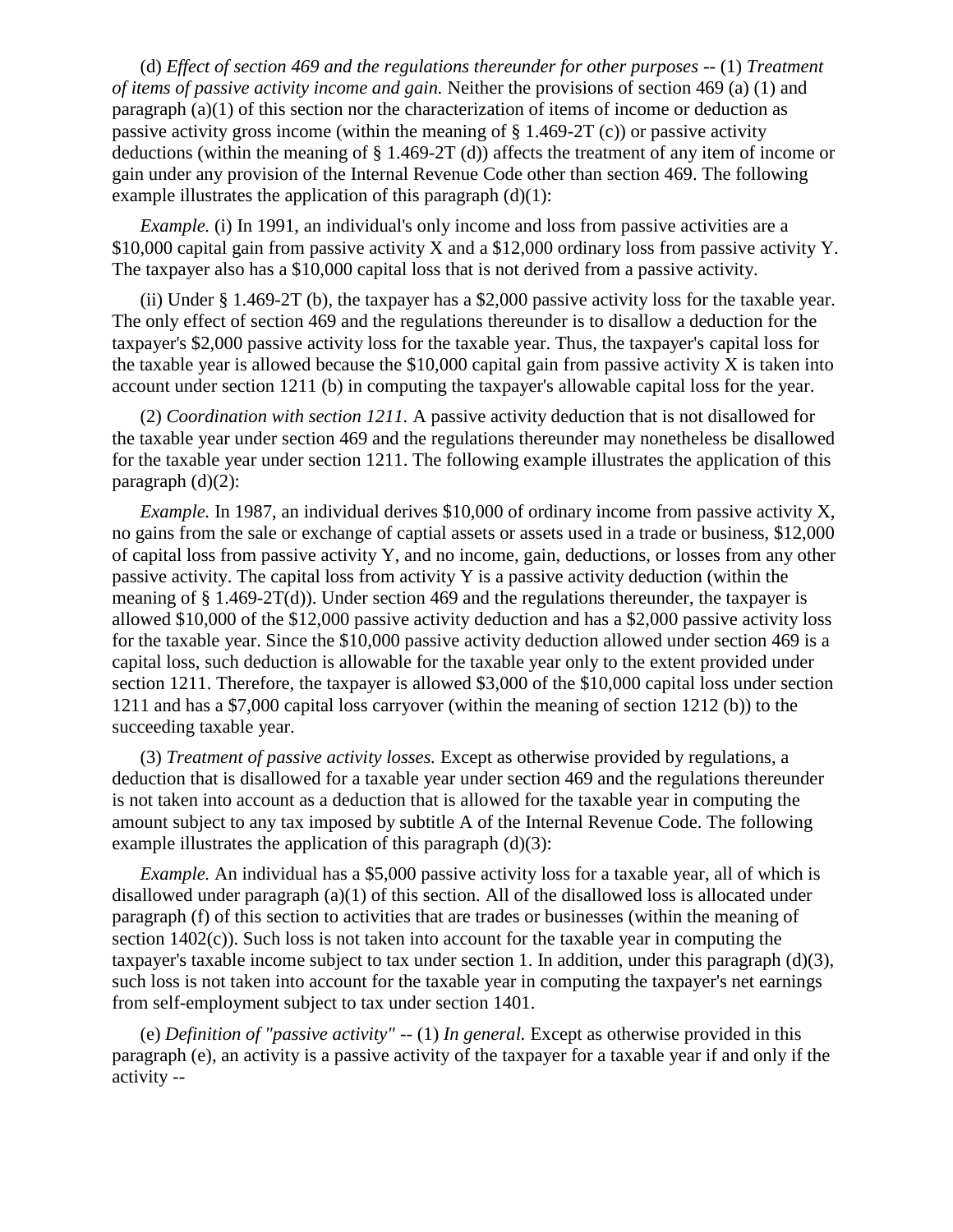(i) Is a trade or business activity (within the meaning of paragraph  $(e)(2)$  of this section) in which the taxpayer does not materially participate for such taxable year; or

(ii) Is a rental activity (within the meaning of paragraph  $(e)$  (3) of this section), without regard to whether or to what extent the taxpayer participates in such activity.

(2) *Trade or business activity --* (i) *In general.* An activity is a trade or business activity for a taxable year if for such year --

(A) (*1*) The activity involves the conduct of a trade or business (within the meaning of section 162);

(*2*) Research or experimental expenditures paid or incurred with respect to the activity are deductible under section 174 (or would be deductible if the taxpayer adopted the method described in section 174(a)); or

(*3*) The activity is described in paragraph (e)(2)(ii) of this section; and

(B) The activity is not a rental activity or an activity involving the rental of property described in paragraph  $(e)(3)$  (vi) $(B)$  of this section.

(ii) *Certain activities not involving the conduct of a trade or business treated as trade or business activities.* [Reserved]

(3) *Rental activity --* (1) *In general.* Except as otherwise provided in this paragraph (e)(3), an activity is a rental activity for a taxable year if --

(A) During such taxable year, tangible property held in connection with the activity is used by customers or held for use by customers; and

(B) The gross income attributable to the conduct of the activity during such taxable year represents (or, in the case of an activity in which property is held for use by customers, the expected gross income from the conduct of the activity will represent) amounts paid or to be paid principally for the use of such tangible property (without regard to whether the use of the property by customers is pursuant to a lease or pursuant to a service contract or other arrangement that is not denominated a lease).

(ii) *Exceptions.* For purposes of this paragraph (e)(3), an activity involving the use of tangible property is not a rental activity for a taxable year if for such taxable year --

(A) The average period of customer use for such property is seven days or less;

(B) The average period of customer use for such property is 30 days or less, and significant personal services (within the meaning of paragraph  $(e)(3)(iv)$  of this section) are provided by or on behalf of the owner of the property in connection with making the property available for use by customers;

(C) Extraordinary personal services (within the meaning of paragraph  $(e)(3)(v)$  of this section) are provided by or on behalf of the owner of the property in connection with making such property available for use by customers (without regard to the average period of customer use);

(D) The rental of such property is treated as incidental to a nonrental activity of the taxpayer under paragraph  $(e)(3)(vi)$  of this section;

(E) The taxpayer customarily makes the property available during defined business hours for nonexclusive use by various customers; or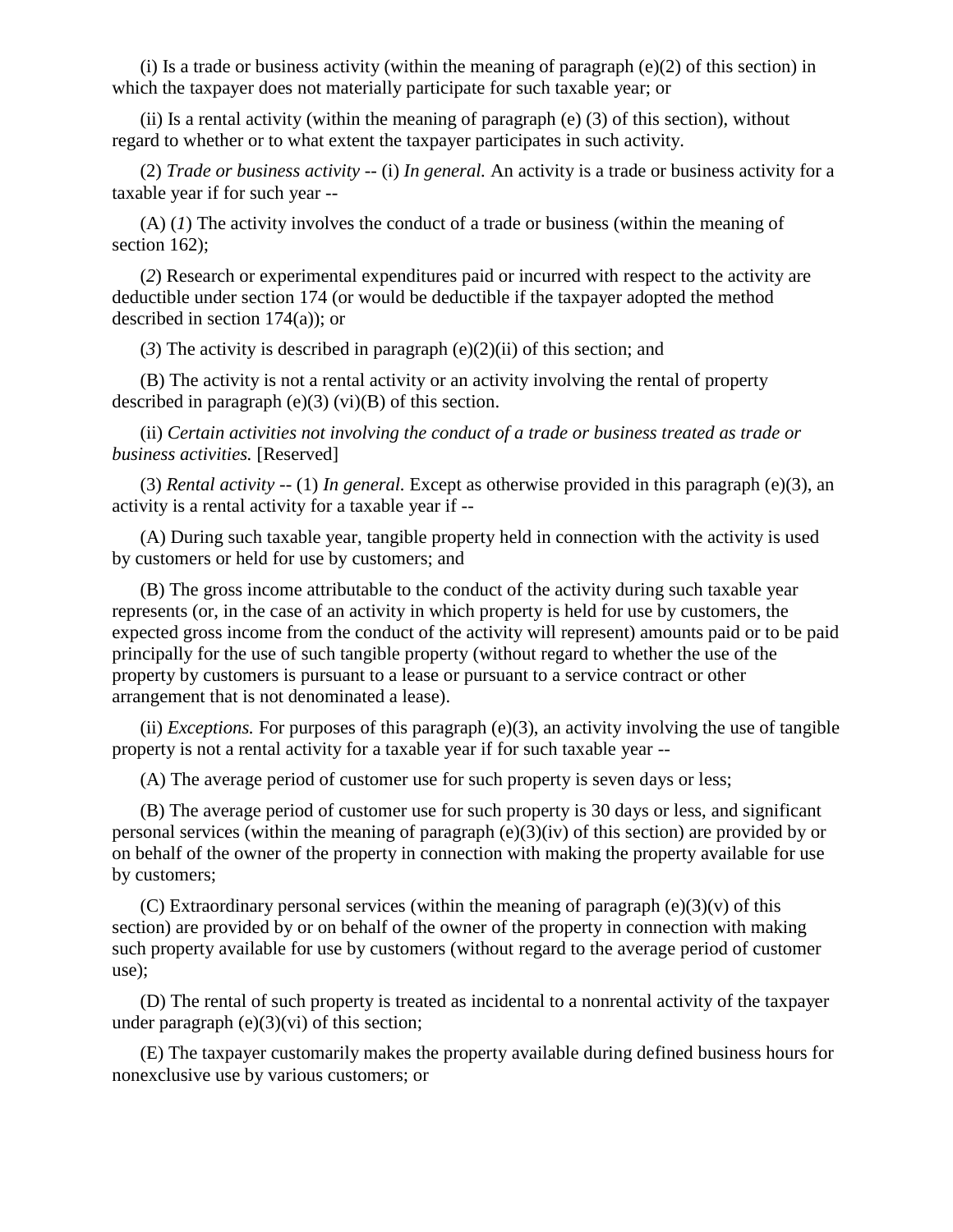(F) The provision of the property for use in an activity conducted by a partnership, S corporation, or joint venture in which the taxpayer owns an interest is not a rental activity under paragraph  $(e)(3)(vi)$  of this section.

(iii) *Average period of customer use.* For purposes of this paragraph (e)(3), the average period of customer use for property held in connection with an activity is determined for a taxable year by dividing --

(A) The aggregate number of days in all periods of customer use for such property ending during the taxable year; by

(B) The number of such periods of customer use.

**For this purpose, each period during which a customer has a continuous or recurring right to use an item of property held in connection with the activity (without regard to whether the customer uses the property for the entire period or whether such right to use the property is pursuant to a single agreement or to renewals thereof) is treated as a separate period of customer use.** 

(iv) *Significant personal services --* (A) *In general.* For purposes of paragraph (e)(3)(ii)(B) of this section, personal services include only services performed by individuals, and do not include excluded services (within the meaning of paragraph  $(e)(3)(iv)(B)$  of this section). In determining whether personal services provided in connection with making property available for use by customers are significant, all of the relevant facts and circumstances shall be taken into account. Relevant facts and circumstances include the frequency with which such services are provided, the type and amount of labor required to perform such services, and the value of such services relative to the amount charged for the use of the property.

(B) *Excluded services.* For purposes of paragraph (e)(3)(iv)(A) of this section, the term "excluded services" means, with respect to any property made available for use by customers --

(*1*) Services necessary to permit the lawful use of the property;

(*2*) Services performed in connection with the construction of improvements to the property, or in connection with the performance of repairs that extend the property's useful life for a period substantially longer than the average period for which such property is used by customers; and

(*3*) Services, provided in connection with the use of any improved real property, that are similar to those commonly provided in connection with long-term rentals of high-grade commercial or residential real property (e.g., cleaning and maintenance of common areas, routine repairs, trash collection, elevator service, and security at entrances or perimeters).

(v) *Extraordinary personal services.* For purposes of paragraph (e)(3)(ii)(C) of this section, extraordinary personal services are provided in connection with making property available for use by customers only if the services provided in connection with the use of the property are performed by individuals, and the use by customers of the property is incidental to their receipt of such services. For example, the use by patients of a hospital's boarding facilities generally is incidental to their receipt of the personal services provided by the hospital's medical and nursing staff. Similarly, the use by students of a boarding school's dormitories generally is incidental to their receipt of the personal services provided by the school's teaching staff.

(vi) *Rental of property incidental to a nonrental activity of the taxpayer* -- (A) *In general.* For purposes of paragraph  $(e)(3)(ii)(D)$  of this section, the rental of property shall be treated as incidental to a nonrental activity of the taxpayer only to the extent provided in this paragraph  $(e)(3)(vi)$ .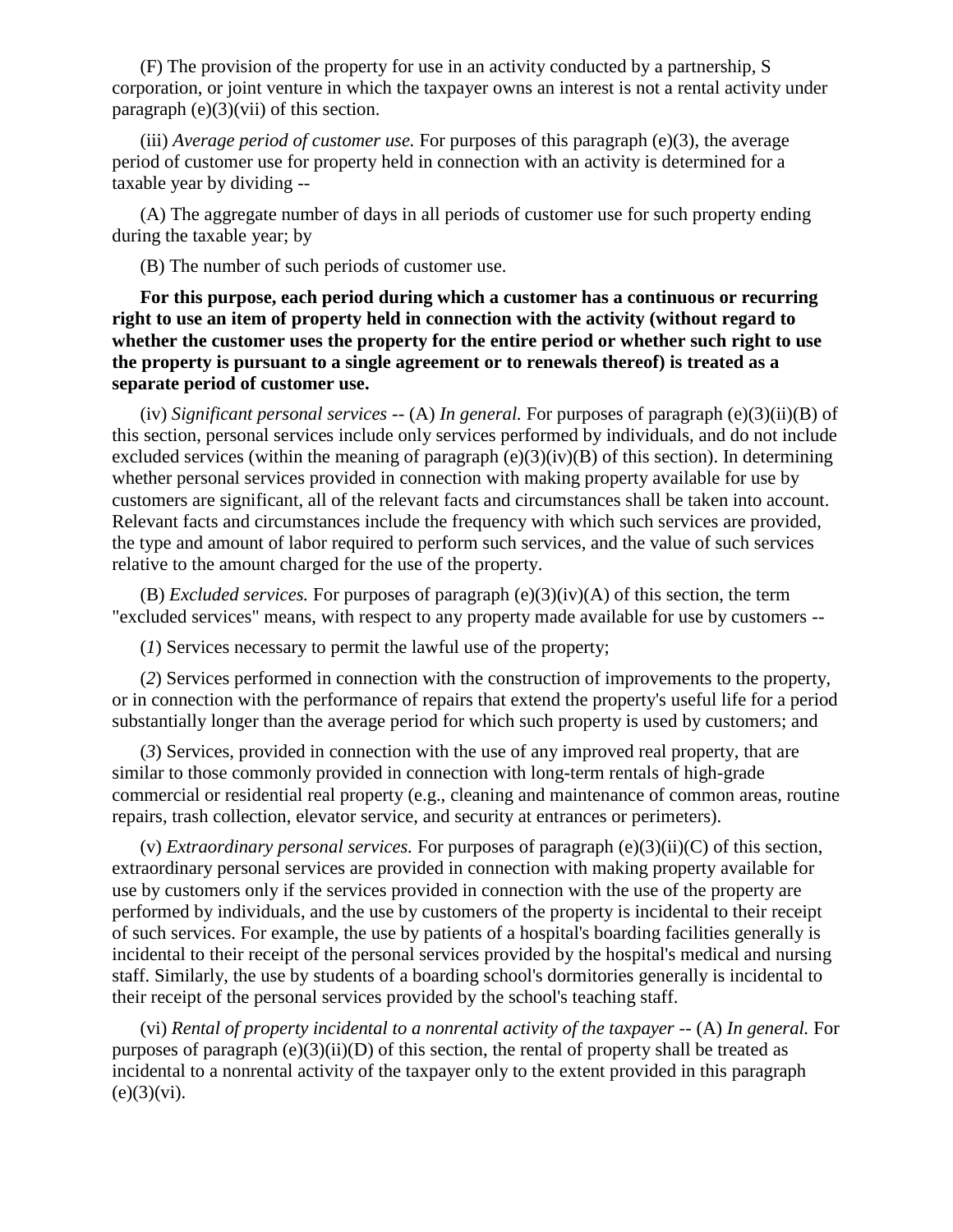(B) *Property held for investment.* The rental of property during a taxable year shall be treated as incidental to an activity of holding such property for investment if and only if --

(*1*) The principal purpose for holding the property during such taxable year is to realize gain from the appreciation of the property (without regard to whether it is expected that such gain will be realized from the sale or exchange of the property in its current state of development); and

(*2*) The gross rental income from the property for such taxable year is less than two percent of the lesser of --

(*i*) The unadjusted basis of such property; and

(*ii*) The fair market value of such property.

(C) *Property used in a trade or business.* The rental of property during a taxable year shall be treated as incidental to a trade or business activity (within the meaning of paragraph (e)(2) of this section) if and only if --

(*1*) The taxpayer owns an interest in such trade or business activity during the taxable year;

(*2*) The property was predominantly used in such trade or business activity during the taxable year or during at least two of the five taxable years that immediately precede the taxable year; and

(*3*) The gross rental income from such property for the taxable year is less than two percent of the lesser of --

(*i*) The unadjusted basis of such property; and

(*ii*) The fair market value of such property.

(D) *Property held for sale to customers.* The rental of property during the taxable year in which the property is sold or exchanged (in a transaction in which gain or loss is recognized) shall be treated as incidental to an activity of dealing in such property if at the time of the sale or exchange the property is held by the taxpayer primarily for sale to customers in the ordinary course of a trade or business of the taxpayer (within the meaning of section 1221(1)).

(E) *Lodging rented for convenience of employer.* The provision of lodging to an employee or to an employee's spouse or dependents shall be treated as incidental to the activity (or activities) of the taxpayer in which the employee performs services if such lodging is furnished for the taxpayer's convenience (within the meaning of section 119).

(F) *Unadjusted basis.* For purposes of this paragraph (e)(3)(vi), the term "unadjusted basis" means adjusted basis determined without regard to any adjustment described in section 1016 that decreases basis.

(vii) *Property made available for use in a nonrental activity conducted by a partnership, S corporation, or joint venture in which the taxpayer owns an interest.* If the taxpayer owns an interest in a partnership, S corporation, or joint venture conducting an activity other than a rental activity, and the taxpayer provides property for use in the activity in the taxpayer's capacity as an owner of an interest in such partnership, S corporation, or joint venture, the provision of such property is not a rental activity. Thus, if a partner contributes the use of property to a partnership, none of the partner's distributive share of partnership income is income from a rental activity unless the partnership is engaged in a rental activity. In addition, a partner's gross income attributable to a payment described in section 707(c) is not income from a rental activity under any circumstances (see  $\S$  1.469-2T (e)(2)). The determination of whether property used in an activity is provided by the taxpayer in the taxpayer's capacity as an owner of an interest in a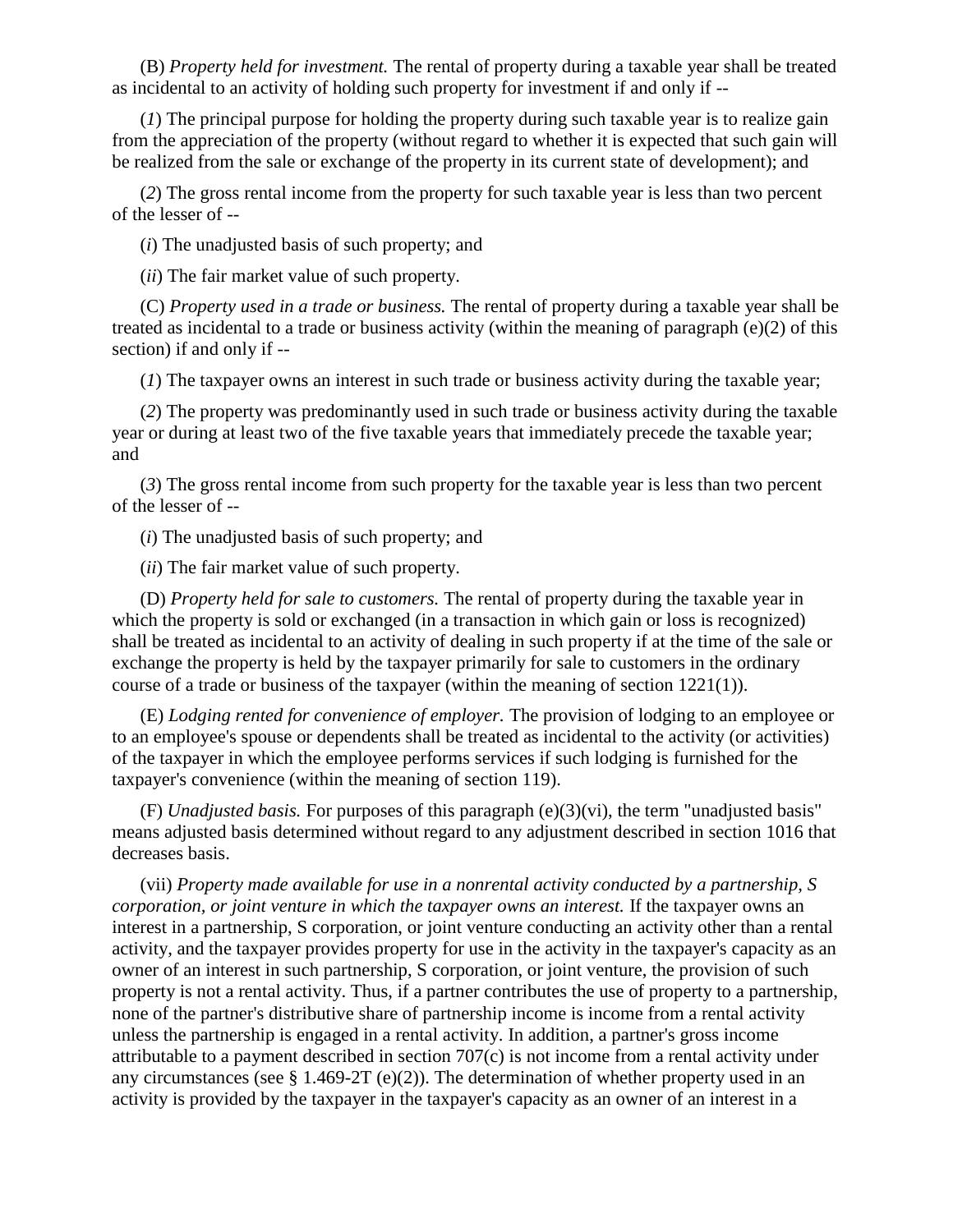partnership, S corporation, or joint venture shall be made on the basis of all of the facts and circumstances.

(viii) *Examples.* The following examples illustrate the application of this paragraph (e)(3):

*Example (1).* The taxpayer is engaged in an activity of leasing photocopying equipment. The average period of customer use for the equipment exceeds 30 days. Pursuant to the lease agreements, skilled technicians employed by the taxpayer maintain the equipment and service malfunctioning equipment for no additional charge. Service calls occur frequently (three times per week on average) and require substantial labor. The value of the maintenance and repair services (measured by the cost to the taxpayer of employees performing these services) exceeds 50 percent of the amount charged for the use of the equipment. Under these facts, services performed by individuals are provided in connection with the use of the photocopying equipment, but the customers' use of the photocopying equipment is not incidental to their receipt of the services. Therefore, extraordinary personal services (within the meaning of paragraph  $(e)(3)(v)$  of this section) are not provided in connection with making the photocopying equipment available for use by customers, and the activity is a rental activity.

*Example (2)*. The facts are the same as in example (1), except that the average period of customer use for the photocopying equipment exceeds seven days but does not exceed 30 days. Under these facts, significant personal services (within the meaning of paragraph  $(e)(3)(iv)$  of this section) are provided in connection with making the photocopying equipment available for use by customers and, under paragraph  $(e)(3)(ii)(B)$  of this section, the activity is not a rental activity.

*Example (3).* The taxpayer is engaged in an activity of transporting goods for customers. In conducting the activity, the taxpayer provides tractor-trailers to transport goods for customers pursuant to arrangements under which the tractor-trailers are selected by the taxpayer, may be replaced at the sole option of the taxpayer, and are operated and maintained by drivers and mechanics employed by the taxpayer. The average period of customer use for the tractor-trailers exceeds 30 days. Under these facts, the use of tractor-trailers by the taxpayer's customers is incidental to their receipt of personal services provided by the taxpayer. Accordingly, the services performed in the activity are extraordinary personal services (within the meaning of paragraph (e)(3)(v) of this section) and, under paragraph (e)(3)(ii)(C) of this section, the activity is not a rental activity.

*Example (4).* The taxpayer is engaged in an activity of owning and operating a residential apartment hotel. For the taxable year, the average period of customer use for apartments exceeds seven days but does not exceed 30 days. In addition to cleaning public entrances, exists, stairways, and lobbies, and collecting and removing trash, the taxpayer provides a daily maid and linen service at no additional charge. All of the services other than maid and linen service are excluded services (within the meaning of paragraph  $(e)(3)(iv)(B)$  of this section), because such services are similar to those commonly provided in connection with long-term rentals of highgrade residential real property. The value of the maid and linen services (measured by the cost to the taxpayer of employees performing such services) is less than 10 percent of the amount charged to tenants for occupancy of apartments. Under these facts, neither significant personal services (within the meaning of paragraph (e)(3)(iv) of this section) nor extraordinary personal services (within the meaning of paragraph  $(e)(3)(v)$  of this section) are provided in connection with making apartments available for use by customers. Accordingly, the activity is a rental activity.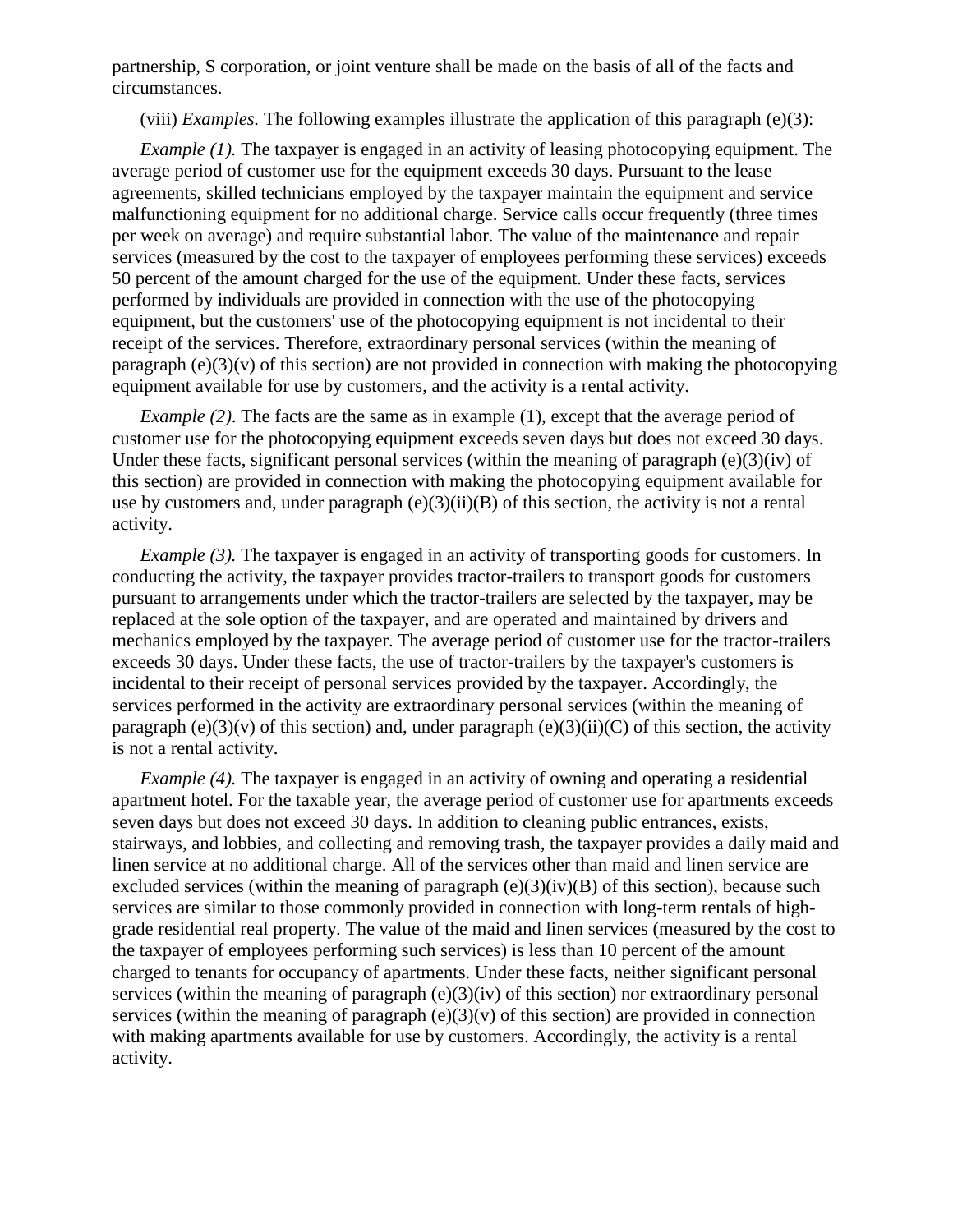*Example (5).* The taxpayer owns 1,000 acres of unimproved land with a fair market value of \$350,000 and an unadjusted basis of \$210,000. The taxpayer holds the land for the principal purpose of realizing gain from appreciation. In order to defray the cost of carrying the land, the taxpayer leases the land to a rancher, who uses the land to graze cattle and pays rent of \$4,000 per year. Thus, the gross rental income from the land is less than two percent of the lesser of the fair market value and the unadjusted basis of the land (.02 X \$210,000=\$4,200). Accordingly, under paragraph (e)(3)(ii)(D) of this section, the rental of the land is not a rental activity because the rental is treated under paragraph  $(e)(3)(vi)(B)$  of this section as incidental to an activity of holding the property for investment.

*Example (6).* (i) A calendar year taxpayer owns an interest in a farming activity which is a trade or business activity (within the meaning of paragraph (e)(2) of this section) and owns farmland which was used in the farming activity in 1985 and 1986. The fair market value of the farmland is \$350,000 and its unadjusted basis is \$210,000. In 1987, 1988, and 1989, the taxpayer continues to own an interest in the farming activity but does not use the land in the activity. In 1987, the taxpayer leases the land for \$4,000 to a rancher, who uses the land to graze cattle. In 1988, the taxpayer leases the land for \$10,000 to a film production company, which uses the land to film scenes for a movie. In 1989, the taxpayer again leases the land for \$4,000 to the rancher.

(ii) For 1987 and 1989, the taxpayer owns an interest in a trade or business activity, and the farmland which the taxpayer leases to the rancher was used in such activity for two out of the five immediately preceding taxable years. In addition, the gross rental income from the land (\$4,000) is less than two percent of the lesser of the fair market value and the unadjusted basis of the land (.02x\$210,000=\$4,200). Accordingly, the taxpayer's rental of the land is treated under paragraph (e)(3)(vi)(C) of this section as incidental to the taxpayer's farming activity, and is not a rental activity.

(iii) Because the taxpayer's gross rental income from the land for 1988 (\$10,000) is not less than two percent of the lesser of the fair market value and the unadjusted basis of the land, the requirement of paragraph  $(e)(3)(vi)(C)(3)$  of this section is not met. Therefore, the taxpayer's rental of the land in 1988 is not treated as incidental to the taxpayer's farming activity and is a rental activity.

*Example (7).* (i) In 1988, the taxpayer acquires vacant land for the purpose of constructing a shopping mall. Before commencing construction, the taxpayer leases the land under a one-year lease to an automobile dealer, who uses the land to park cars held in its inventory. The taxpayer commences construction of the shopping mall in 1989.

(ii) The taxpayer acquired the land for the principal purpose of constructing the shopping mall, not for the principal purpose or realizing gain from the appreciation of the property. Therefore, the rental of the property in 1988 is not treated under paragraph  $(e)(3)(vi)(B)$  of this section as incidental to an activity of holding the property for investment.

(iii) The land has not been used in any taxable year in any trade or business of the taxpayer. Therefore, the rental of the property in 1988 is not treated under paragraph  $(e)(3)(vi)(C)$  of this section as incidental to a trade or business activity.

(iv) Since the rental of the land in 1988 is not treated under paragraph  $(e)(3)(vi)$  of this section as incidental to a nonrental activity of the taxpayer, the rental of the land in 1988 is a rental activity. See  $\S$  1.469-2T(f)(3) for a special rule relating to the treatment of gross income from the rental of nondepreciable property.

*Example (8).* The taxpayer makes farmland available to a tenant farmer pursuant to an arrangement designated a "crop-share lease." Under the arrangement, the tenant is required to use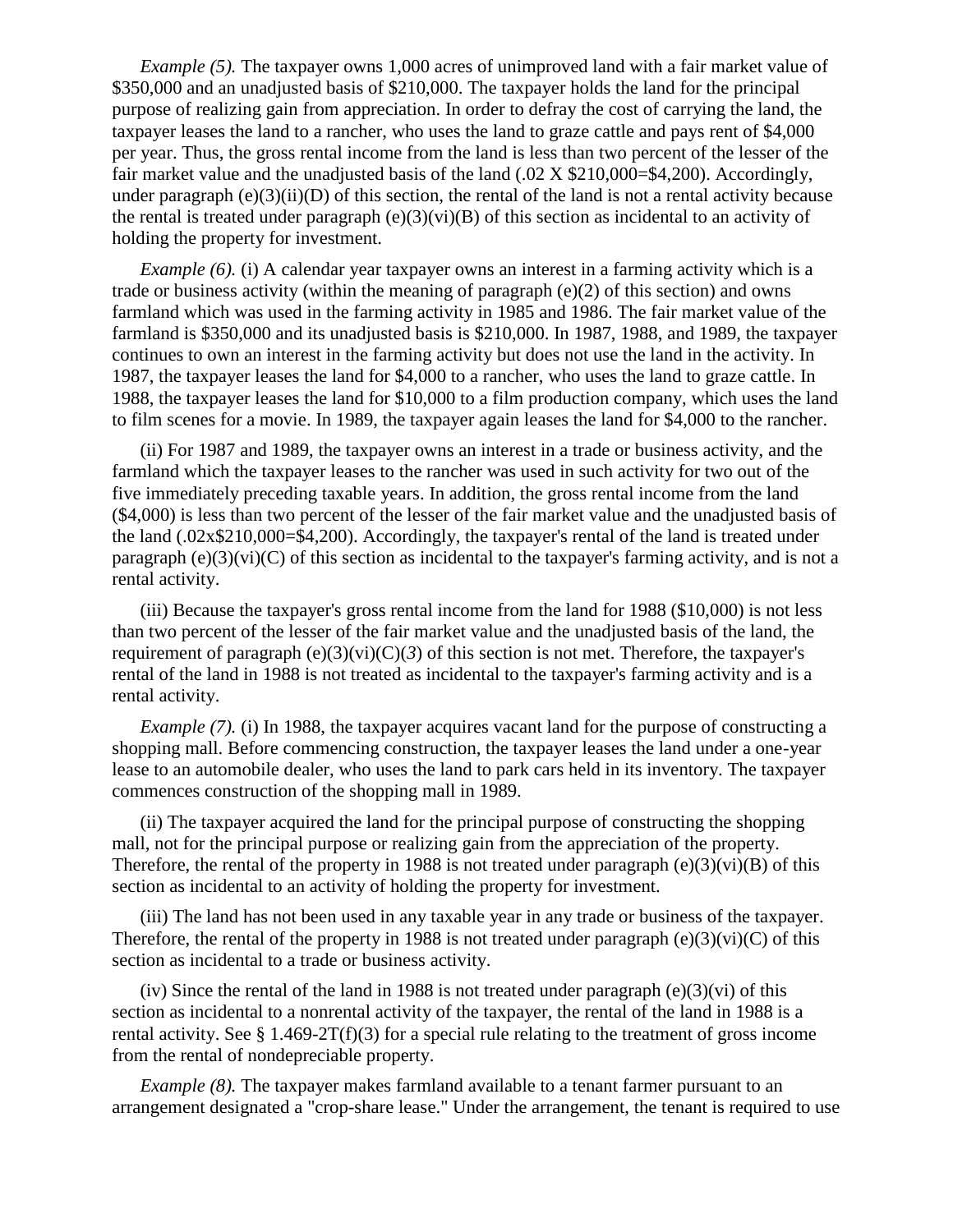the tenant's best efforts to farm the land and produce marketable crops. The taxpayer is obligated to pay 50 percent of the costs incurred in the activity (without regard to whether any crops are successfully produced or marketed), and is entitled to 50 percent of the crops produced (or 50 percent of the proceeds from marketing the crops). For purposes of paragraph (e)(3)(vii) of this section, the taxpayer is treated as providing the farmland for use in a farming activity conducted by a joint venture in the taxpayer's capacity as an owner of an interest in the joint venture. Accordingly, under paragraph  $(e)(3)(ii)(F)$  of this section, the taxpayer is not engaged in a rental activity, without regard to whether the taxpayer performs any services in the farming activity.

*Example (9).* The taxpayer owns a taxicab which the taxpayer operates during the day and leases to another driver for use at night under a one-year lease. Under the terms of the lease, the other driver is charged a fixed rental for use of the taxicab. Assume that, under the rules to be contained in § 1.469-4T, the taxpayer is engaged in two separate activities, an activity of operating the taxicab and an activity of making the taxicab available for use by the other driver. Under these facts, the period for which the other driver uses the taxicab exceeds 30 days, and the taxpayer does not provide extraordinary personal services in connection with making the taxicab available to the other driver. Accordingly, the lease of the taxicab is a rental activity.

*Example (10).* The taxpayer operates a golf course. Some customers of the golf course pay green fees upon each use of the golf course, while other customers purchase weekly, monthly, or annual passes. The golf course is open to all customers from sunrise to sunset every day of the year except certain holidays and days on which the taxpayer determines that the course is to wet for play. The taxpayer thus makes the golf course available during prescribed hours for nonexclusive use by various customers. Accordingly, under paragraph  $(e)(3)(ii)(E)$  of this section, the taxpayer is not engaged in a rental activity, without regard to the average period of customer use for the golf course.

(4) *Special rule for oil and gas working interests* -- (i) *In general.* Except as otherwise provided in paragraph (e)(4)(ii) of this section, an interest in an oil or gas well drilled or operated pursuant to a working interest (within the meaning of paragraph (e)(4)(iv) of this section) of a taxpayer is not an interest in a passive activity for the taxpayer's taxable year (without regard to whether the taxpayer materially participates in such activity) if at any time during such taxable year the taxpayer holds such working interest either --

(A) Directly; or

(B) Through an entity that does not limit the liability of the taxpayer with respect to the drilling or operation of such well pursuant to such working interest.

(ii) *Exception for deductions attributable to a period during which liability is limited* -- (A) *In general.* If paragraph  $(e)(4)(i)$  of this section applies for a taxable year to the taxpayer's interest in an oil or gas well that would, but for the application of paragraph (e)(4)(i) of this section, by an interest in a passive activity for the taxable year, and the taxpayer has a net loss (within the meaning of paragraph  $(e)(4)(ii)(C)(3)$  of this section) from the well for the taxable year --

(*I*) The taxpayer's disqualified deductions (within the meaning of paragraph (e)(4)(ii)( $C(2)$ ) of this section) from such oil or gas well for such year shall be treated as passive activity deductions for such year (within the meaning of  $\S$  1.469-2T(d)); and

(2) A ratable portion (within the meaning of paragraph  $(e)(4)(ii)(C)(4)$  of this section) of the taxpayer's gross income from such oil or gas well for such year shall be treated as passive activity gross income for such year (within the meaning of  $\S 1.469-2T(c)$ ).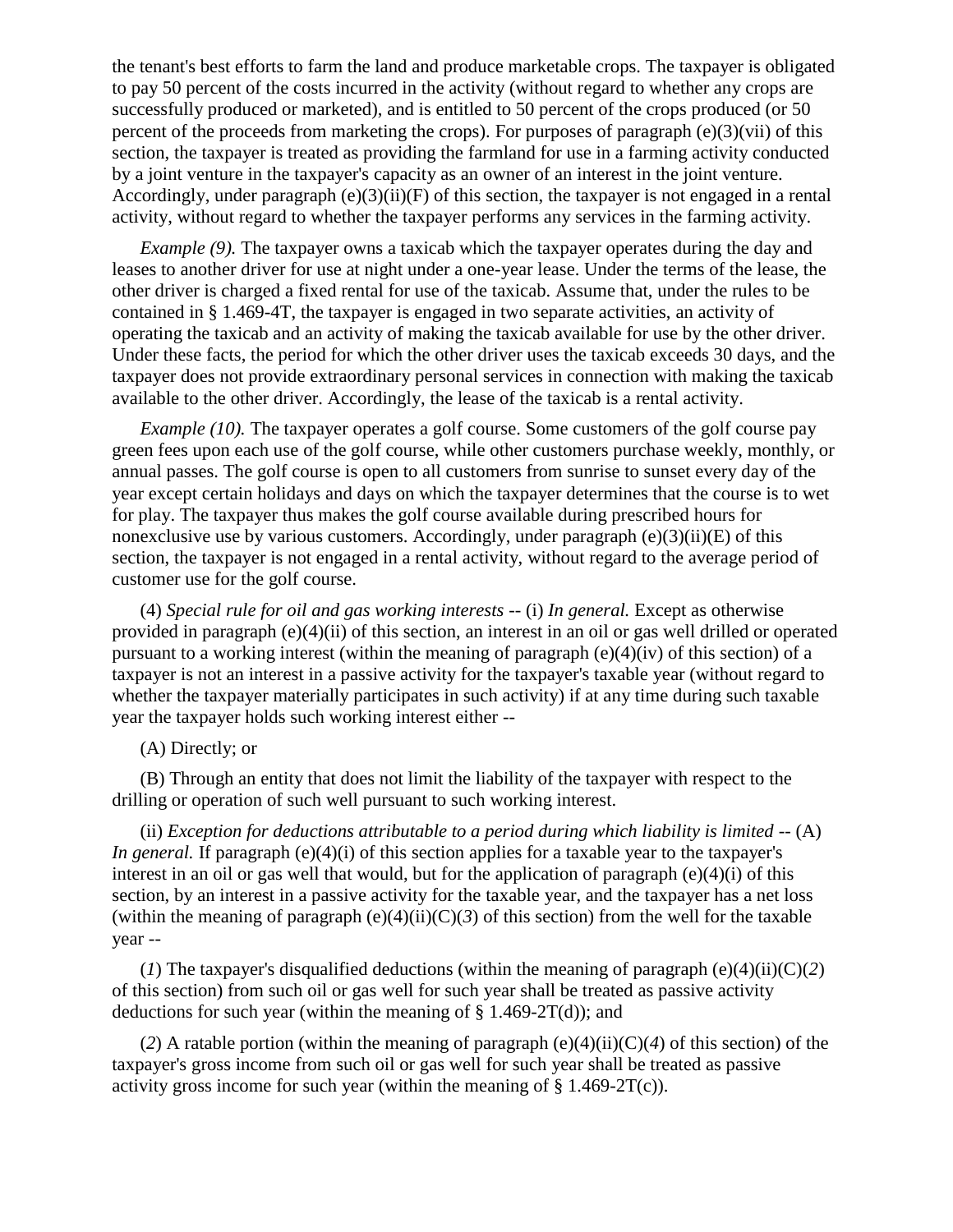(B) *Coordination with rules governing the identification of disallowed passive activity deductions.* If gross income and deductions from an activity for a taxable year are treated as passive activity gross income and passive activity deductions under paragraph (e)(4)(ii)(A) of this section, such activity shall be treated as a passive activity for such year for purposes of applying paragraph (f) (2) and (4) of this section.

(C) *Meaning of certain terms.* For purposes of this paragraph (e)(4)(ii), the following terms shall have the meanings set forth below:

(*1*) *Allocable deductions.* The deductions allocable to a taxable year are any deductions that arise in such year (within the meaning of  $\S$  1.469-2T (d)(8)) and any deductions that are treated as deductions for such year under paragraph (f)(4) of this section.

(*2*) *Disqualified deductions.* The taxpayer's "disqualified deductions" from an oil or gas well for a taxable year are the taxpayer's deductions --

(*i*) That are attributable to such well and allocable to the taxable year; and

(*ii*) With respect to which economic performance (within the meaning of section 461(h), without regard to section 461 (h)(3) or (i)(2)) occurs at a time during which the taxpayer's only interest in the working interest is held through an entity that limits the taxpayer's liability with respect to the drilling or operation of such well.

(*3*) *Net loss.* The "net loss" of a taxpayer from an oil or gas well for a taxable year equals the amount by which the taxpayer's deductions that are attributable to such oil or gas well and allocable to such year exceeds the gross income of the taxpayer from such well for such year.

(*4*) *Ratable portion.* The "ratable portion" of the taxpayer's gross income from an oil or gas well for a taxable year equals the total amount of such gross income multiplied by the fraction obtained by dividing --

(*i*) The disqualified deductions from such oil or gas well for the taxable year; by

(*ii*) The total amount of the deductions that are attributable to such oil or gas well and allocable to the taxable year.

(iii) *Examples.* The following examples illustrate the application of paragraphs (e)(4) (i) and (ii) of this section:

*Example (1).* (i) A, a calendar year individual, acquires on January 1, 1987, a general partnership interest in P, a calendar year partnership that holds a working interest in an oil or gas property. Pursuant to the partnership agreement, A is entitled to convert the general partnership interest into a limited partnership interest at any time. On December 1, 1987, pursuant to a contract with D, an independent drilling contractor, P commences drilling a single well pursuant to the working interest. Under the drilling contract, P pays D for the drilling only as the work is performed. All drilling costs are deducted by P in the year in which they are paid. At the end of 1987, A converts the general partnership interest into a limited partnership interest, effective immediately. The drilling of the well is completed on February 28, 1988. A's interest in the well would but for this paragraph (e)(4) be an interest in a passive activity.

(ii) Throughout 1987, A holds the working interest through an entity that does not limit A's liability with respect to the drilling of the well pursuant to the working interest. In 1988, however, A holds the working interest through an entity that limits A's liability with respect to the drilling and operation of the well throughout such year. Accordingly, under paragraph (e)(4)(i) of this section, A's interest in P's well is not an interest in a passive activity for 1987 but is an interest in a passive activity for 1988. Moreover, since economic performance occurs in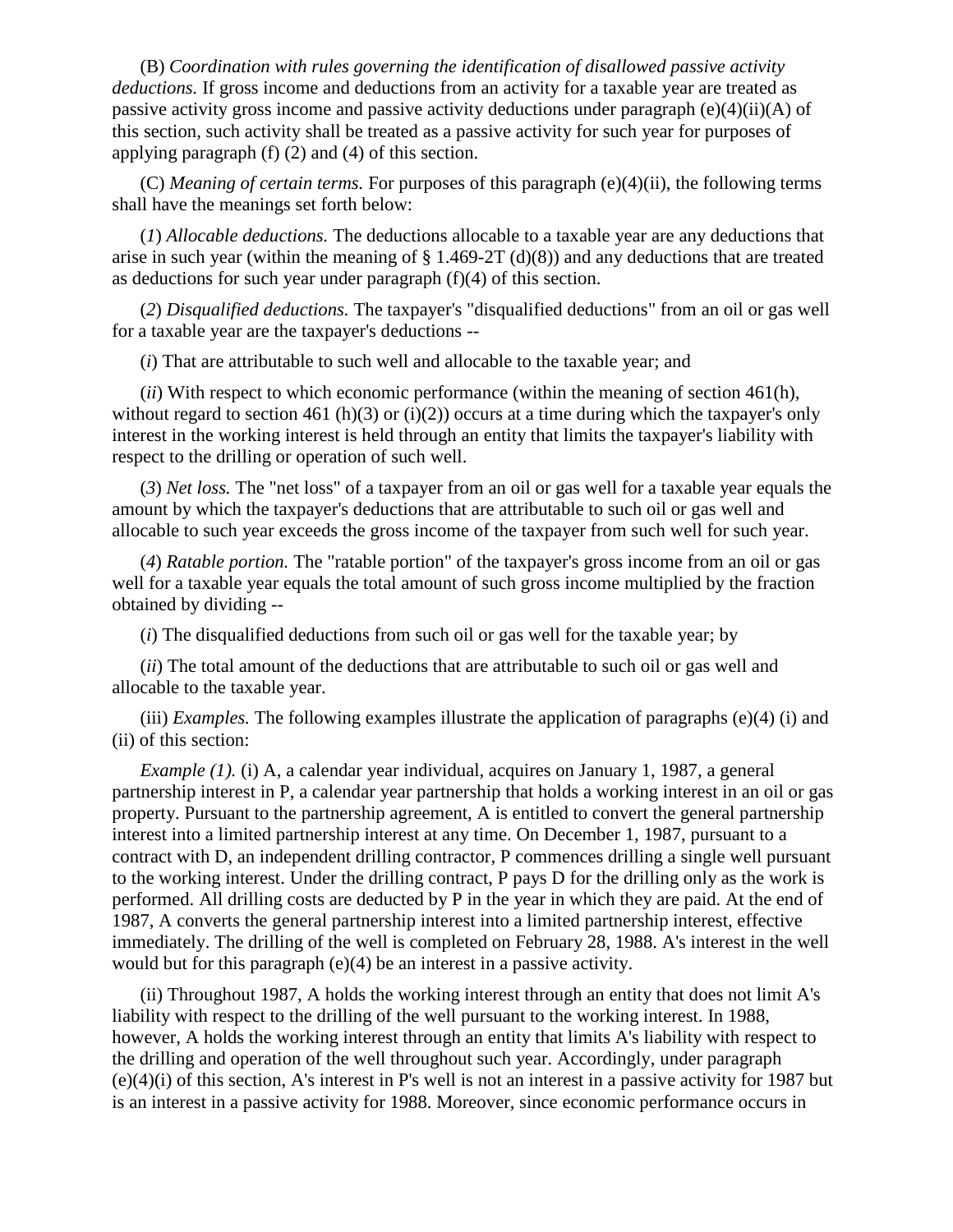1987 with respect to all items of deduction for drilling costs that are allocable to 1987, A has no disqualified deductions for 1987.

*Example (2).* The facts are the same as in example (1), except that all costs of drilling under the contract with D (including costs of drilling performed after 1987) are paid before the end of 1987 and A has a net loss for 1987. In addition, A has \$15,000 of total deductions that are attributable to the well and allocable to 1987, but economic performance (as that term is used in paragraph  $(e)(4)(ii)(C)(2)(ii)$  of this section) does not occur with respect to \$5,000 of those deductions until 1988. Under paragraph (e)(4)(ii) of this section, the \$5,000 of deductions with respect to which economic performance occurs in 1988 are disqualified deductions and are treated as passive activity deductions for 1987. In addition, one-third (\$5,000/\$15,000) of A's gross income from the well for 1987 is treated as passive activity gross income.

(iv) *Definition of "working interest."* For purposes of section 469 and the regulations thereunder, the term "working interest" means an operating mineral interest (within the meaning of section 614(d) and the regulations thereunder).

(v) *Entities that limit liability --* (A) *General rule.* For purposes of paragraph (e)(4)(i)(B) of this section, an entity limits the liability of the taxpayer with respect to the drilling or operation of a well pursuant to a working interest held through such entity if the taxpayer's interest in the entity is in the form of --

(*1*) A limited partnership interest in a partnership in which the taxpayer is not a general partner;

(*2*) Stock in a corporation; or

(*3*) An interest in any entity (other than a limited partnership or corporation) that, under applicable State law, limits the potential liability of a holder of such an interest for all obligations of the entity to a determinable fixed amount (for example, the sum of the taxpayer's capital contributions).

(B) *Other limitations disregarded.* For purposes of this paragraph (e)(4), protection against loss through any of the following is not taken into account in determining whether a taxpayer holds a working interest through an entity that limits the taxpayer's liability:

(*1*) An indemnification agreement;

(*2*) A stop loss arrangement;

(*3*) Insurance;

(*4*) Any similar arrangement; or

(*5*) Any combination of the foregoing.

(C) *Examples.* The following examples illustrate the application of this paragraph (e)(4)(v):

*Example (1).* A owns a 20 percent interest as a general partner in the capital and profits of P, a partnership which owns oil or gas working interests. The other partners of P agree to indemnify A against liability in excess of A's capital contribution for any of P's costs and expenses with respect to P's working interests. As a general partner, however, A is jointly and severally liable for all of P's liabilities and, under paragraph  $(e)(4)(v)(B)(I)$  of this section, the indemnification agreement is not taken into account in determining whether A holds the working interests through an entity that limits A's liability. Accordingly, the partnership does not limit A's liability with respect to the drilling or operation of wells pursuant to the working interests.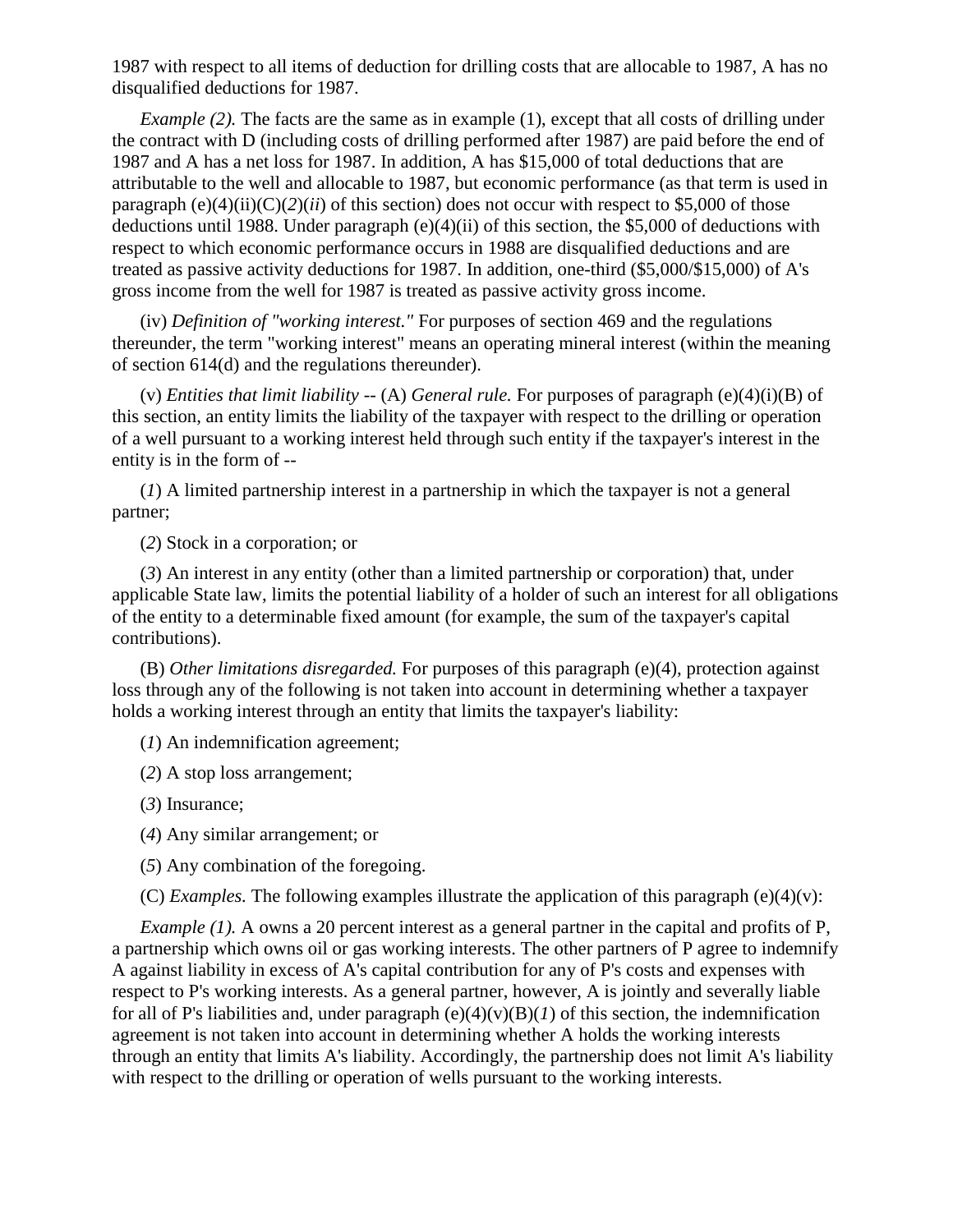*Example (2).* B owns a 10 percent interest in X, an entity (other than a limited partnership or corporation) created under applicable State law to hold working interests in oil or gas properties. Under applicable State law, B is liable without limitation for 10 percent of X's costs and expenses with respect to X's working interests but is not liable for the remaining 90 percent of such costs and expenses. Since B's liability for the obligations of X is not limited to a determinable fixed amount (within the meaning of paragraph  $(e)(4)(v)(A)(3)$  of this section), the entity does not limit B's liability with respect to the drilling or operation of wells pursuant to the working interests.

*Example (3).* C is both a general partner and a limited partner in a partnership that owns a working interest in oil or gas property. Because C owns an interest as a general partner in each well drilled pursuant to the working interest, C's entire interest in each well drilled pursuant to the working interest is treated under paragraph(e)(4)(i) of this section as an interest in an activity that is not a passive activity (without regard to whether C materially participates in such activity).

(vi) *Cross reference to special rule for income from certain oil or gas properties.* A special rule relating to the treatment of income from certain interests in oil or gas properties is contained in §  $1.469-2T(c)(6)$ .

(5) *Rental of dwelling unit.* An activity involving the rental of a dwelling unit that is used as a residence by the taxpayer during the taxable year (within the meaning of section  $280A(c)(5)$ ) is not a passive activity of the taxpayer for such year.

(6) *Activity of trading personal property* -- (i) *In general.* An activity of trading personal property for the account of owners of interests in the activity is not a passive activity (without regard to whether such activity is a trade or business activity (within the meaning of paragraph  $(e)(2)$  of this section)).

(ii) *Personal property.* For purposes of this paragraph (e)(6), the term "personal property" means personal property (within the meaning of section 1092(d), without regard to paragraph (3) thereof).

(iii) *Example*. The following example illustrates the application of this paragraph  $(e)(6)$ :

*Example.* A partnership is a trader of stocks, bonds, and other securities (within the meaning of section 1236(c)). The capital employed by the partnership in the trading activity consists of amounts contributed by the partners in exchange for their partnership interests, and funds borrowed by the partnership. The partnership derives gross income from the activity in the form of interest, dividends, and capital gains. Under these facts, the partnership is treated as conducting an activity of trading personal property for the account of its partners. Accordingly, under this paragraph (e)(6), the activity is not a passive activity.

(f) *Treatment of disallowed passive activity losses and credits* -- (1) *Scope of this paragraph.*  The rules in this paragraph (f) --

(i) Identify the passive activity deductions that are disallowed for any taxable year in which all or a portion of the taxpayer's passive activity loss is disallowed under paragraph  $(a)(1)(i)$  of this section;

(ii) Identify the credits from passive activities that are disallowed for any taxable year in which all or a portion of the taxpayer's passive activity credit is disallowed under paragraph  $(a)(1)(i)$  of this section; and

(iii) Provide for the carryover of disallowed deductions and credits.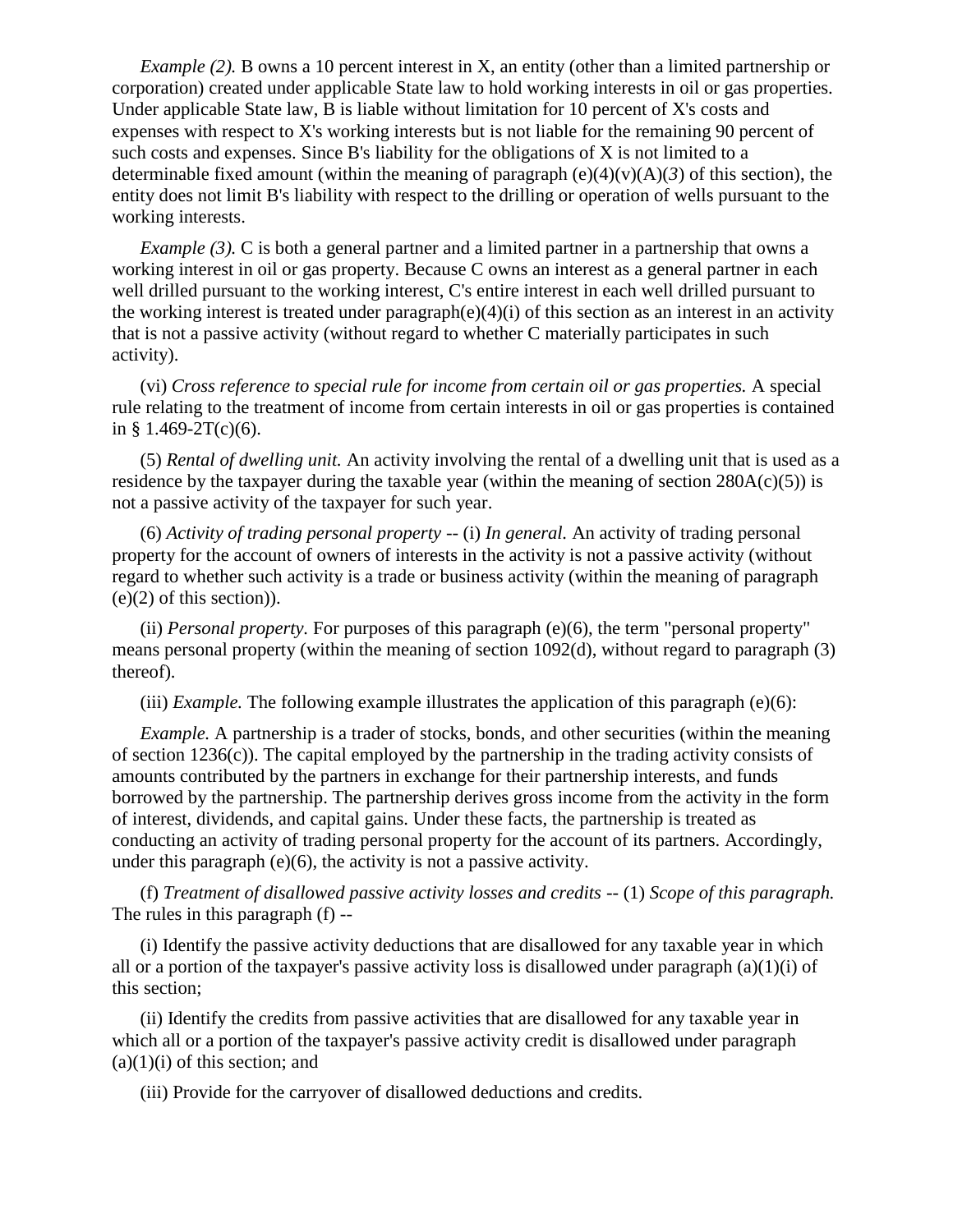(2) *Identification of disallowed passive activity deductions* -- (i) *Allocation of disallowed passive activity loss among activities* -- (A) *General rule.* If all or any portion of the taxpayer's passive activity loss is disallowed for the taxable year under paragraph  $(a)(1)(i)$  of this section, a ratable portion of the loss (if any) from each passive activity of the taxpayer is disallowed. For purposes of the preceding sentence, the ratable portion of a loss from an activity is computed by multiplying the passive activity loss that is disallowed for the taxable year by the fraction obtained by dividing --

(*1*) The loss from the activity for the taxable year; by

(*2*) The sum of the losses for the taxable year from all activities having losses for such year.

(B) *Loss from an activity.* For purposes of this paragraph (f)(2)(i), the term "loss from an activity" means --

(*1*) The amount by which the passive activity deductions from the activity for the taxable year (within the meaning of  $\S$  1.469-2T(d)) exceed the passive activity gross income from the activity for the taxable year (within the meaning of  $\S 1.469-2T(c)$ ); reduced by

(*2*) Any part of such amount that is allowed under section 469(i) and the rules to be contained in § 1.469-9T (relating to the \$25,000 allowance for certain rental real estate activities).

(C) *Significant participation passive activities.* If the taxpayer's passive activity gross income from significant participation passive activities (within the meaning of  $\S 1.469-2T(f) (2)(ii)$ ) for the taxable year (determined without regard to  $\S 1.469-2T(f)(2)$  through (4)) exceeds the taxpayer's passive activity deductions from such activities for the taxable year, such activities shall be treated, solely for purposes of applying this paragraph  $(f)(2)(i)$  for the taxable year, as a single activity that does not have a loss for such taxable year.

(D) *Examples*. The following examples illustrate the application of this paragraph  $(f)(2)(i)$ :

*Example (1).* An individual holds interests in three passive activities, A, B, and C. The gross income and deductions from these activities for the taxable year are as follows:

|                   | A           | в          | $\mathbf{C}$ | Total        |
|-------------------|-------------|------------|--------------|--------------|
| Gross income      | \$7,000     | \$4,000    | \$12,000     | \$23,000     |
| Deductions        | (16,000)    | (20,000)   | (8,000)      | (44,000)     |
| Net income (loss) | $(\$9,000)$ | (\$16,000) | \$4,000      | $(\$21,000)$ |

The taxpayer's \$21,000 passive activity loss for the taxable year is disallowed under paragraph (a)(1)(i) of this section. Therefore, a ratable portion of the losses from activities A and B is disallowed. The disallowed portion of each loss is determined as follows:

| A: $$21,000 \text{ X } $9,000 \text{/} $25,000$  | \$7,560  |
|--------------------------------------------------|----------|
| B: $$21,000 \text{ X } $16,000 \text{/} $25,000$ | \$13,440 |
| Total                                            | \$21,000 |

*Example (2)*. An individual holds interests in four passive activities, A, B, C, and D. The results of operations of these activities for the taxable year are as follows: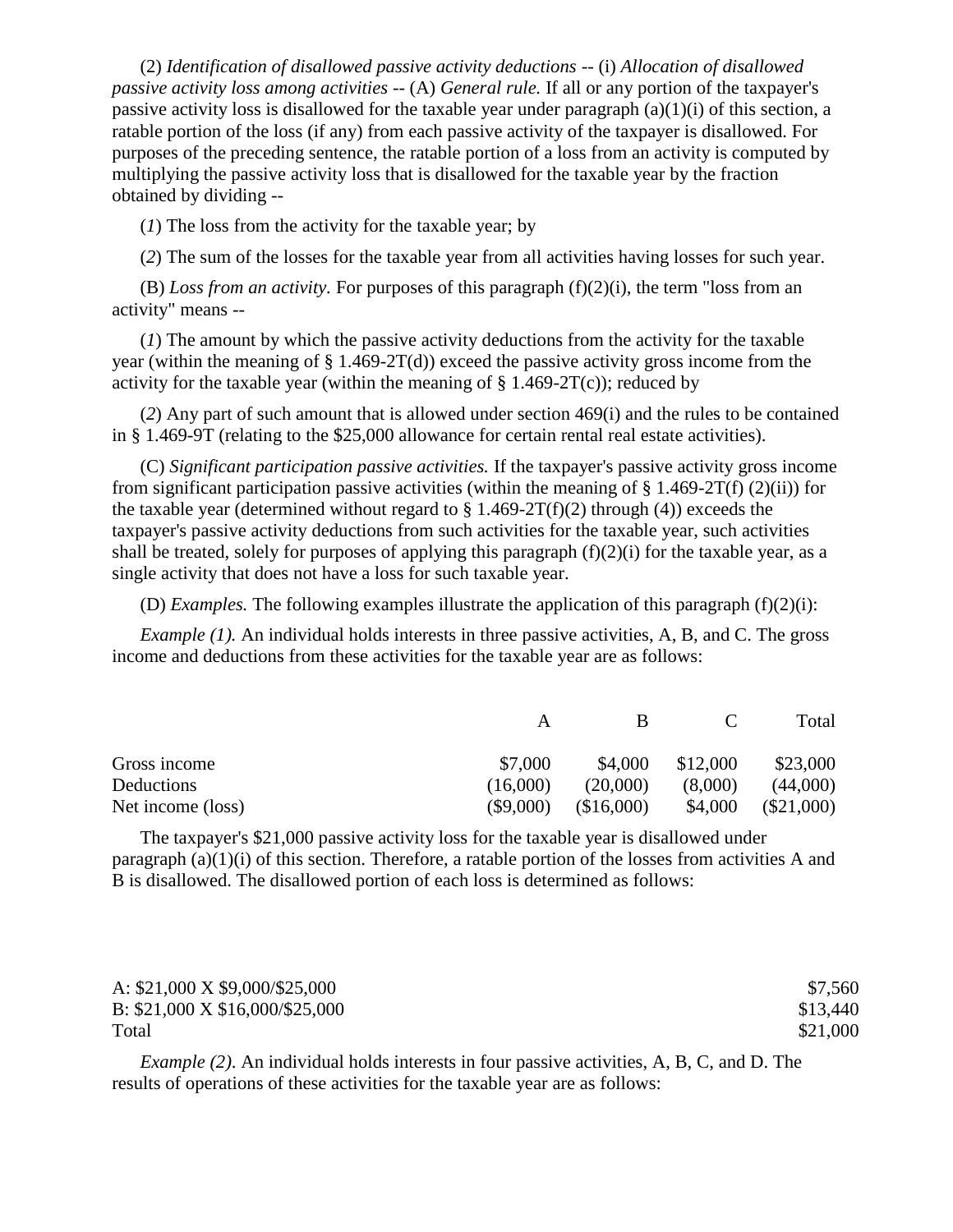|                   |         | к        |          |         | Total    |
|-------------------|---------|----------|----------|---------|----------|
| Gross income      | 15,000  | 5,000    | 10,000   | 10,000  | 40,000   |
| Deductions        | (5,000) | (10,000) | (20,000) | (8,000) | (43,000) |
| Net income (loss) | 10,000  | (5,000)  | (10,000) | 2,000   | (3,000)  |

Activities A and B are significant participation passive activities (within the meaning of § 1.469-2T(f)(2)(ii)). The gross income from these activities for the taxable year (\$20,000) exceeds the passive activity deductions from those activities for the taxable year (\$15,000) by \$5,000 and, under § 1.469-2T(f)(2), \$5,000 of gross income from those activities is treated as not from a passive activity. Therefore, solely for purposes of applying this paragraph  $(f)(2)(i)$  for the taxable year, activities A and B are treated as a single activity that does not have a loss for the taxable year. Under § 1.469-2T(b), the taxpayer's passive activity loss for the taxable year is \$8,000 (\$43,000 of passive activity deductions minus \$35,000 of passive activity gross income). The results of treating activities A and B as a single activity that does not have a loss for the taxable year is that none of the \$8,000 passive activity loss is allocated under this paragraph (f)(2)(i) to activity B for the taxable year, even though the taxpayer incurred a loss in that activity for the taxable year.

(ii) *Allocation within loss activities* -- (A) *In general.* If all or any portion of a taxpayer's loss from an activity is disallowed under paragraph  $(f)(2)(i)$  of this section for the taxable year, a ratable portion of each passive activity deduction (other than an excluded deduction (within the meaning of paragraph  $(f)(2)(ii)(B)$  of this section)) of the taxpayer from such activity is disallowed. For purposes of the preceding sentence, the ratable portion of a passive activity deduction of a taxpayer is the amount of the disallowed portion of the taxpayer's loss from the activity (within the meaning of paragraph  $(f)(2)(i)(B)$  of this section) for the taxable year multiplied by the fraction obtained by dividing --

(*1*) The amount of such deduction; by

(*2*) The sum of all passive activity deductions (other than excluded deductions (within the meaning of paragraph  $(f)(2)(ii)(B)$  of this section)) of the taxpayer from such activity from the taxable year.

(B) *Excluded deductions.* The term "excluded deduction" means any passive activity deduction of a taxpayer that is taken into account in computing the taxpayer's net income from an item of property for a taxable year in which an amount of the taxpayer's gross income from such item of property is treated as not from a passive activity under  $\S 1.469-2T(c)(6)$  or  $\S 1.469 2T(f)$  (5), (6), or (7).

(iii) *Separately identified deductions.* In identifying the deductions from an activity that are disallowed under this paragraph (f)(2), the taxpayer need not account separately for a deduction unless such deduction may, if separately taken into account, result in an income tax liability for any taxable year different from that which would result were such deduction not taken into account separately. For related rules applicable to partnerships and S corporations, see § 1.702-  $1(a)(8)(ii)$  and section  $1366(a)(1)(A)$ , respectively. Deductions that must be accounted for separately include (but are not limited to) deductions that --

(A) Arise in a rental real estate activity (within the meaning of section 469(i) and the rules to be contained in § 1.469-9T) in taxable years in which the taxpayer actively participates (within the meaning of section 469(i) and the rules to be contained in  $\S$  1.469-9T) in such activity;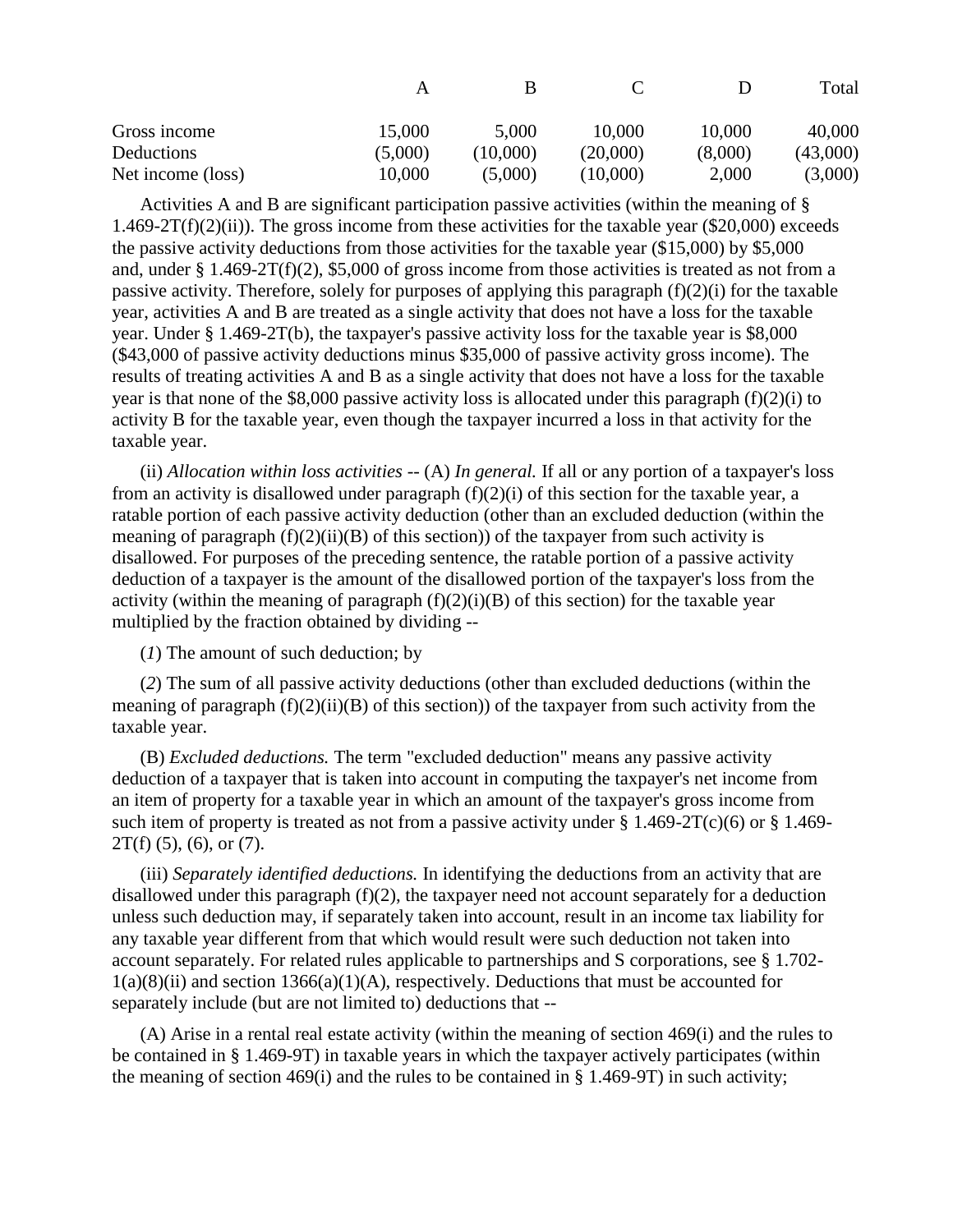(B) Arise in a rental real estate activity (within the meaning of section 469(i) and the rules to be contained in § 1.469-9T) in taxable years in which the taxpayer does not actively participate (within the meaning of section 469(i) and the rules to be contained in  $\S$  1.469-9T) in such activity; or

(C) Are taken into account under section 1211 (relating to the limitation on capital losses) or section 1231 (relating to property used in a trade or business and involuntary conversions).

(3) *Identification of disallowed credits from passive activities* -- (i) *General rule.* If all or any portion of the taxpayer's passive activity credit is disallowed for the taxable year under paragraph  $(a)(1)(ii)$  of this section, a ratable portion of each credit from each passive activity of the taxpayer is disallowed. For purposes of the preceding sentence, the ratable portion of a credit of a taxpayer is computed by multiplying the portion of the taxpayer's passive activity credit that is disallowed for the taxable year by the fraction obtained by dividing --

(A) The amount of the credit; by

(B) The sum of all of the taxpayer's credits from passive activities for the taxable year.

(ii) *Coordination rule.* For purposes of paragraph (f)(3)(i) of this section, the credits from a passive activity do not include any credit or portion of a credit that --

(A) Is allowed for the taxable year under section 469(i) and the rules to be contained in § 1.469-9T (relating to the \$25,000 allowance for certain rental real estate activities); or

(B) Increases the basis of property during the taxable year under section  $469(i)(9)$  and the rules to be contained in § 1.469-6T (relating to the election to increase the basis of certain property by disallowed credits).

(iii) *Separately identified credits.* In identifying the credits from an activity that are disallowed under this paragraph (f)(3), the taxpayer need not account separately for any credit unless such credit may, if separately taken into account, result in an income tax liability for any taxable year different from that which would result were such credit not taken into account separately. For related rules applicable to partnerships and S corporations, see  $\S 1.702-1(a)(8)(ii)$ and section  $1366(a)(1)(A)$ , respectively. Credits that must be accounted for separately include (but are not limited to) --

(A) Credits (other than the low-income housing and rehabilitation investment credits) from a rental real estate activity (within the meaning of section 469(i) and the rules to be contained in § 1.469-9T) that arise in a taxable year in which the taxpayer actively participates (within the meaning of section 469(i) and the rules to be contained in  $\S$  1.469-9T) in such activity;

(B) Credits (other than the low-income housing and rehabilitation investment credits) from a rental real estate activity (within the meaning of section 469(i) and the rules to be contained in § 1.469-9T) that arise in a taxable year in which the taxpayer does not actively participate (within the meaning of section 469(i) and the rules to be contained in  $\S 1.469$ -9T) in such activity;

(C) Low-income housing and rehabilitation investment credits from a rental real estate activity (within the meaning of section  $469(i)$  and the rules to be contained in § 1.469-9T); and

(D) Any credit that is subject to the limitations of sections 26(a), 28(d)(2), 29(b)(5), or 38(c) in a manner that differs from the manner in which any other credit is subject to such limitations.

(4) *Carryover of disallowed deductions and credits.* Any deduction or credit from an activity of the taxpayer that is disallowed for a taxable year under paragraph (f)(2) or (3) of this section, respectively, shall be treated for purposes of section 469 and the regulations thereunder as a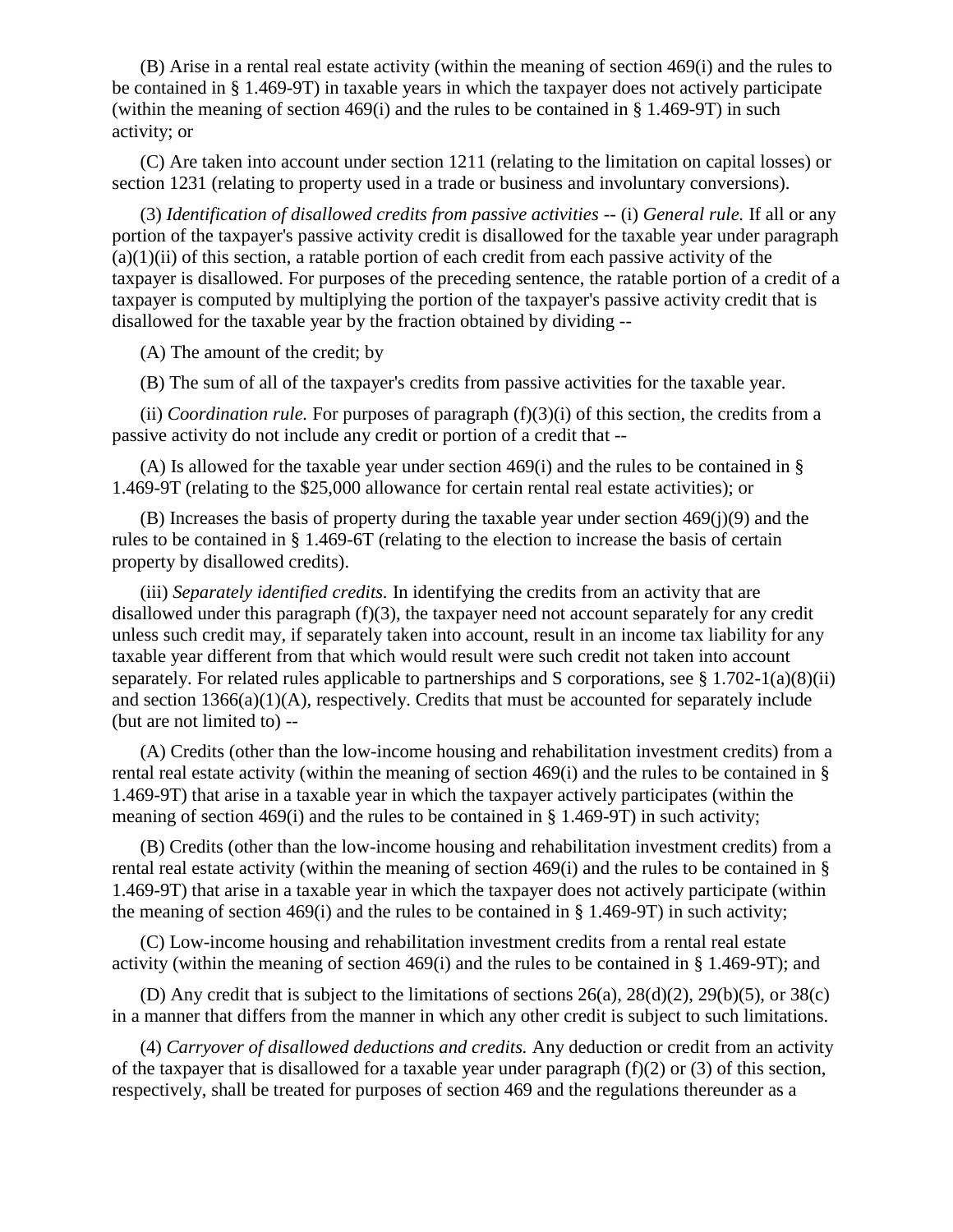deduction or credit, as the case may be, from such activity for the taxpayer's immediately succeeding taxable year. The following example illustrates the application of this pragraph (f)(4):

*Example.* The facts are the same as in example (1) in paragraph  $(f)(2)(i)(D)$  of this section. The \$7,560 of loss from activity A and the \$13,440 of loss from activity B that are disallowed for the taxable year under paragraph  $(f)(2)$  of this section are allocated among the passive activity deductions from those activities for such year under paragraph  $(f)(2)(ii)$  of this section and are treated under this paragraph (f)(4) as deductions from activities A and B, respectively, for the succeeding taxable year.

(g) *Application of these rules to C corporations* -- (1) *In general.* Except as otherwise provided in the rules to be contained in paragraph (k) of this section, section 469 and the regulations thereunder do not apply to any corporation that is not a personal service corporation or a closely held corporation for the taxable year. See paragraphs  $(g)$  (4) and (5) of this section for special rules for computing the passive activity loss and passive activity credit, respectively, of a closely held corporation.

(2) *Definitions.* For purposes of section 469 and the regulations thereunder --

(i) The term "personal service corporation" means a C corporation that is a personal service corporation for the taxable year (within the meaning of  $\S$  1.441-4T(d)); and

(ii) The term "closely held corporation" means a C corporation that meets the stock ownership requirements of section 542(a)(2) (taking into account the modifications in section  $465(a)(3)$ ) for the taxable year and is not a personal service corporation for such year.

(3) *Participation of corporations* -- (i) *Material participation.* For purposes of section 469 and the regulations thereunder, a corporation described in paragraph  $(g)(2)$  of this section shall be treated as materially participating in an activity for a taxable year if and only if --

(A) One or more individuals, each of whom is treated under paragraph  $(g)(3)(iii)$  of this section as materially participating in such activity for the taxable year, directly or indirectly hold (in the aggregate) more than 50 percent (by value) of the outstanding stock of such corporation; or

(B) In the case of a closely held corporation (within the meaning of paragraph  $(g)(2)(ii)$  of this section), the requirements of section  $465(c)(7)(C)$  (without regard to clause (iv) thereof and taking into account section  $465(c)(7)(D)$  are met with respect to such activity.

(ii) *Significant participation.* For purposes of § 1.469-2T(f)(2), an activity of a corporation described in paragraph (g)(2) of this section shall be treated as a significant participation passive activity for a taxable year if and only if --

(A) The corporation is not treated as materially participating in such activity for the taxable year; and

(B) One or more individuals, each of whom is treated under paragraph  $(g)(3)(iii)$  of this section as significantly participating in such activity, directly or indirectly hold (in the aggregate) more than 50 percent (by value) of the outstanding stock of such corporation.

(iii) *Participation of individual.* Whether an individual is treated for purposes of this paragraph (g)(3) as materially participating or significantly participating in an activity of a corporation shall be determined under the rules of § 1.469-5T, except that in applying such rules --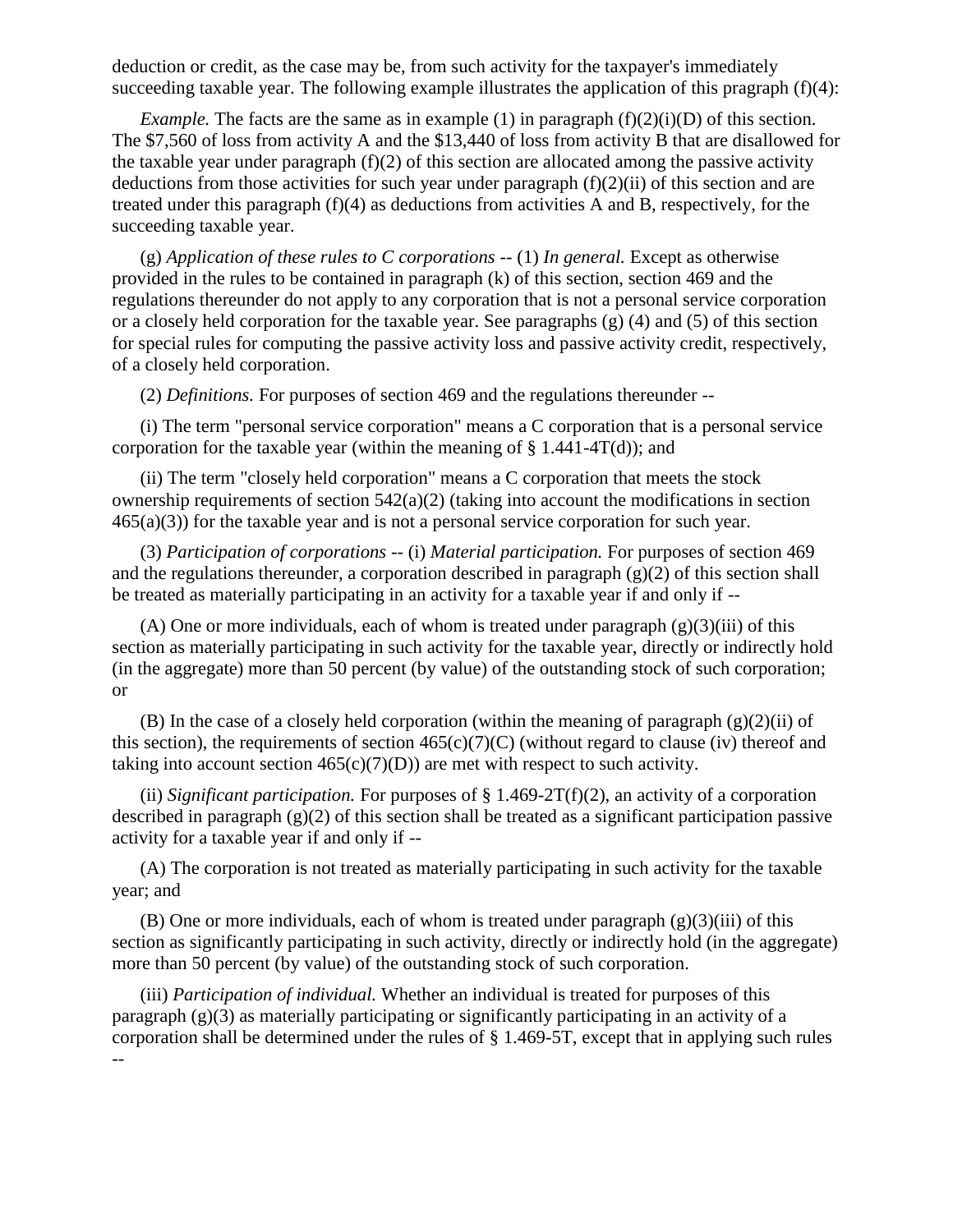(A) All activities of the corporation shall be treated as activities in which the individual holds an interest in determining whether the individual participates (within the meaning of § 1.469- 5T(f)) in an activity of the corporation; and

(B) The individual's participation in all activities other than activities of the corporation shall be disregarded in determining whether the individual's participation in an activity of the corporation is treated as material participation under  $\S 1.469-5T(a)(4)$  (relating to material participation in significant participation activities).

(4) *Modified computation of passive activity loss in the case of closely held corporations.* -- (i) *In general.* A closely held corporation's passive activity loss for the taxable year is the amount, if any, by which the corporation's passive activity deductions for the taxable year (within the meaning of  $\S$  1.469-2T(d)) exceed the sum of --

(A) The corporation's passive activity gross income for the taxable year (within the meaning of  $§$  1.469-2T(c)); and

(B) The corporation's net active income for the taxable year.

(ii) *Net active income*. For purposes of this paragraph (g)(4), a corporation's net active income for the taxable year is such corporation's taxable income for the taxable year, determined without regard to the following items for the year:

(A) Passive activity gross income;

(B) Passive activity deductions;

(C) Portfolio income (within the meaning of  $\S$  1.469-2T(c)(3)(i)), including any gross income that is treated as portfolio income under any other provision of the regulations (see, e.g., § 1.469-  $2T(c)(2)(iii)$ (E) (relating to gain from the disposition of substantially appreciated property formerly held for investment) and  $\S$  1.469-2T(f)(10) (relating to certain recharacterized passive activity gross income);

(D) Gross income that is treated under  $\S 1.469-2T(c)(6)$  (relating to gross income from certain oil or gas properties) as not from a passive activity;

(E) Gross income and deductions from any trade or business activity (within the meaning of paragraph (e)(2) of this section) that is described in paragraph (e)(6) of this section (relating to certain activities of trading personal property) but only if the corporation did not materially participate in such activity for the taxable year;

(F) Deductions described in § 1.469-2T(d)(2)(i), (ii), and (iv) (relating to certain deductions attributable to portfolio income); and

(G) Interest expense allocated under § 1.163-8T to a portfolio expenditure (within the meaning of § 1.163-8T(b)(6)).

(iii) *Examples*. The following examples illustrate the application of this paragraph (g)(4):

*Example (1).* (i) For 1987, X, a closely held corporation, is engaged in two activities, a trade or business activity in which X materially participates for 1987 and a rental activity. X also holds portfolio investments. For 1987, X has the following gross income and deductions:

Gross income: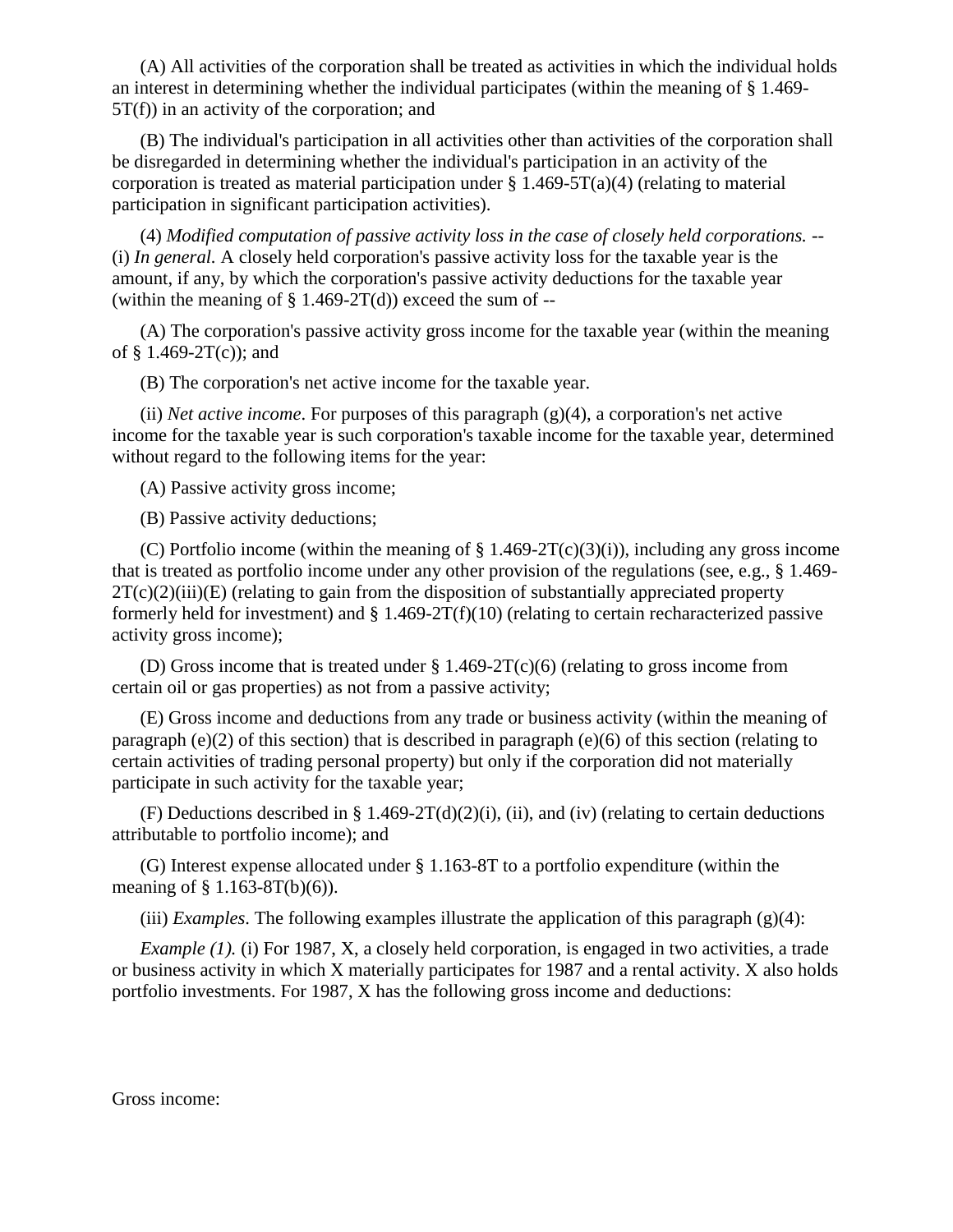| Rents                                                                                | \$60,000    |
|--------------------------------------------------------------------------------------|-------------|
| Gross income from business                                                           | 100,000     |
| Portfolio income                                                                     | 35,000      |
| Total                                                                                | \$195,000   |
| Deductions:                                                                          |             |
| Rental deductions                                                                    | (\$100,000) |
| Business deductions (80,000)                                                         |             |
| Interest expense allocable to portfolio expenditures under § 1.163-8T                | (10,000)    |
| Deductions (other than interest expense) clearly and directly allocable to portfolio | (5,000)     |
| income                                                                               |             |
| Total                                                                                | (\$195,000) |

(ii) The corporation's net active income for 1987 is \$20,000, computed as follows:

| Gross income<br>Amounts not taken into account in computing net<br>active income:                                         |             | \$195,000    |              |
|---------------------------------------------------------------------------------------------------------------------------|-------------|--------------|--------------|
| Rents (see paragraph $(g)(4)(ii)(A)$ of this section)                                                                     | \$60,000    |              |              |
| Portfolio income (see paragraph $(g)(4)(ii)(C)$ of this<br>section)                                                       | \$35,000    |              |              |
|                                                                                                                           | \$95,000    | $(\$95,000)$ |              |
| Gross income taken into account in computing net                                                                          |             | \$100,000    | \$100,000    |
| active income                                                                                                             |             |              |              |
| Deductions<br>Amounts not taken into account in computing net                                                             |             | (\$195,000)  |              |
| active income:                                                                                                            |             |              |              |
| Rental deductions (see paragraph $(g)(4)(ii)(B)$ of this<br>section)                                                      | (\$100,000) |              |              |
| Interest expense allocated to portfolio expenditures<br>(see paragraph $(g)(4)(ii)(G)$ of this section)                   | (\$10,000)  |              |              |
| Other deductions clearly and directly allocable to<br>portfolio income (see paragraph $(g)(4)(ii)(F)$ of this<br>section) | $(\$5,000)$ |              |              |
|                                                                                                                           | (\$115,000) | \$115,000    |              |
| Deductions taken into account in computing net active<br>income                                                           |             | $(\$80,000)$ | $(\$80,000)$ |
| Net active income                                                                                                         |             |              | \$20,000     |
|                                                                                                                           |             |              |              |

(iii) Under paragraph $(g)(4)(i)$  of this section, X's passive activity loss for 1987 is \$20,000, the amount by which the passive activity deductions for the taxable year (\$100,000) exceed the sum of (a) the passive activity gross income for the taxable year (\$60,000) and (b) the net active income for the taxable year (\$20,000). Under paragraph (f)(4) of this section, the \$20,000 of deductions from X's rental activity that are disallowed for 1987 are treated as deductions from the rental activity for 1988. If computed without regard to the net active income for the taxable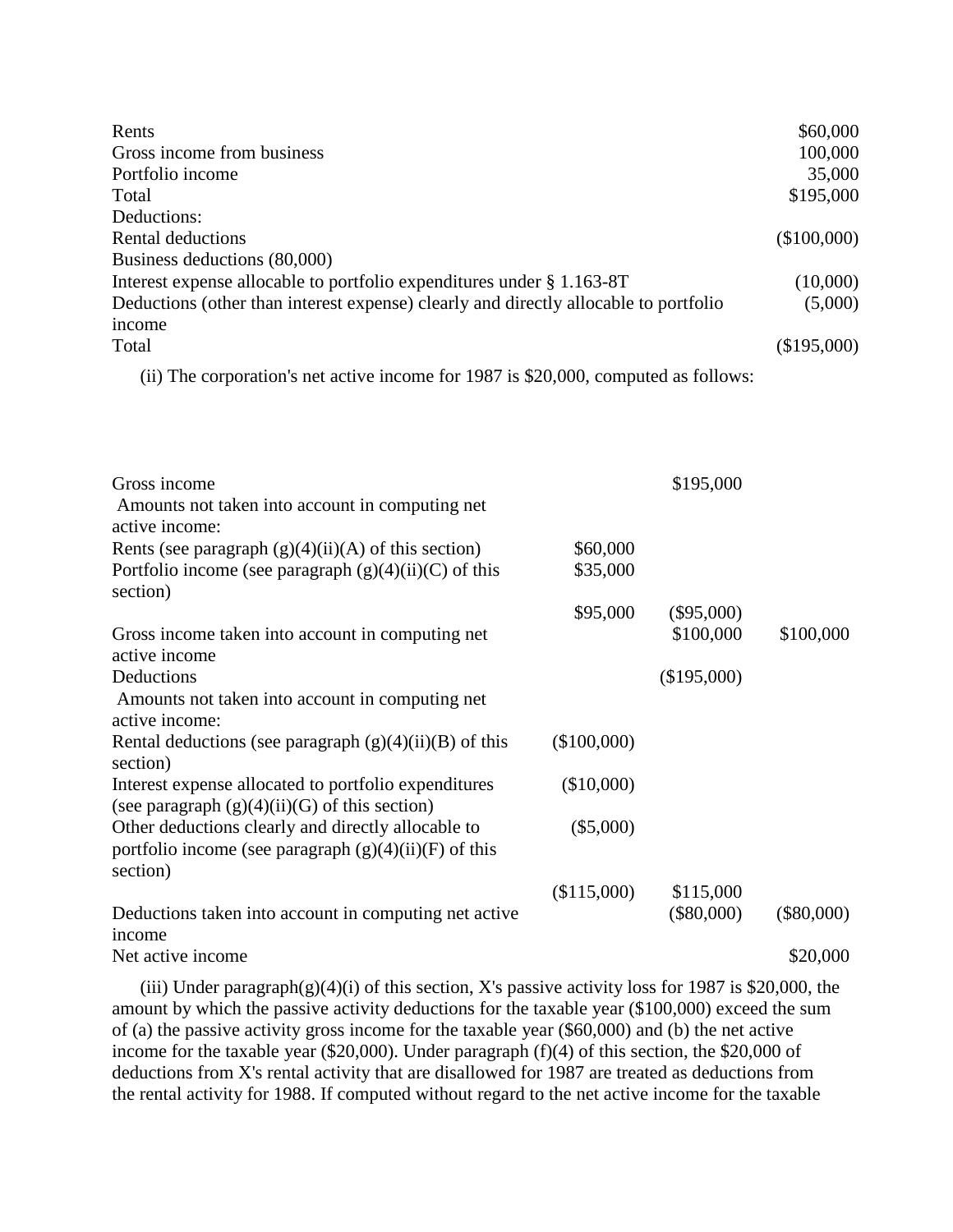year, X's passive activity loss would be \$40,000 (\$100,000 of rental deductions minus \$60,000 of rental income). Thus, the effect of the rule in paragraph  $(g)(4)(i)$  of this section is to reduce the corporation's passive activity loss for the taxable year by the amount of the corporation's net active income for such year.

(iv) Under these facts, X's taxable income for 1987 is \$20,000, computed as follows:

| Gross income          |             | \$195,000   |
|-----------------------|-------------|-------------|
| Deductions:           |             |             |
| Total deductions      | (\$195,000) |             |
| Passive activity loss | \$20,000    |             |
| Allowable deductions  | (\$175,000) | (\$175,000) |
| Taxable income        |             | \$20,000    |

*Example (2).* (i) The facts are the same as in example (1), except that, in 1988, X has a loss from the trade or business activity, and a net operating loss ("NOL") of \$15,000 that is carried back under section 172(b) to 1987. Since NOL carrybacks are taken into account in computing net active income, X's net active income for 1987 must be recomputed as follows:

| Net active income before NOL carryback | \$20,000   |
|----------------------------------------|------------|
| NOL carryback                          | (\$15,000) |
| Net active income                      | \$5,000    |

(ii) Under these facts, X's disallowed passive activity loss for 1987 is \$35,000, the amount by which the passive activity deductions for the taxable year (\$100,000) exceed the sum of (a) the passive activity gross income for the taxable year (\$60,000) and (b) the net active income for the taxable year (\$5,000).

(iii) Under paragraph  $(f)(4)$  of this section, the \$35,000 of deductions from X's rental activity that are disallowed for 1987 are treated as deductions from the rental activity for 1988. X's taxable income for 1987 is \$20,000, computed as follows:

| Gross income          |             | \$195,000   |
|-----------------------|-------------|-------------|
| Deductions:           |             |             |
| Total deductions      | (\$210,000  |             |
| Passive activity loss | \$35,000    |             |
| Allowable deductions  | (\$175,000) | (\$175,000) |
| Taxable income        |             | \$20,000    |

**Thus, taking the NOL carryback into account in computing net active income for 1987 does not affect X's taxable income for 1987, but increases the deductions treated under paragraph (f)(4) as deductions from X's rental activity for 1988 and decreases X's NOL carryover to years other than 1987.**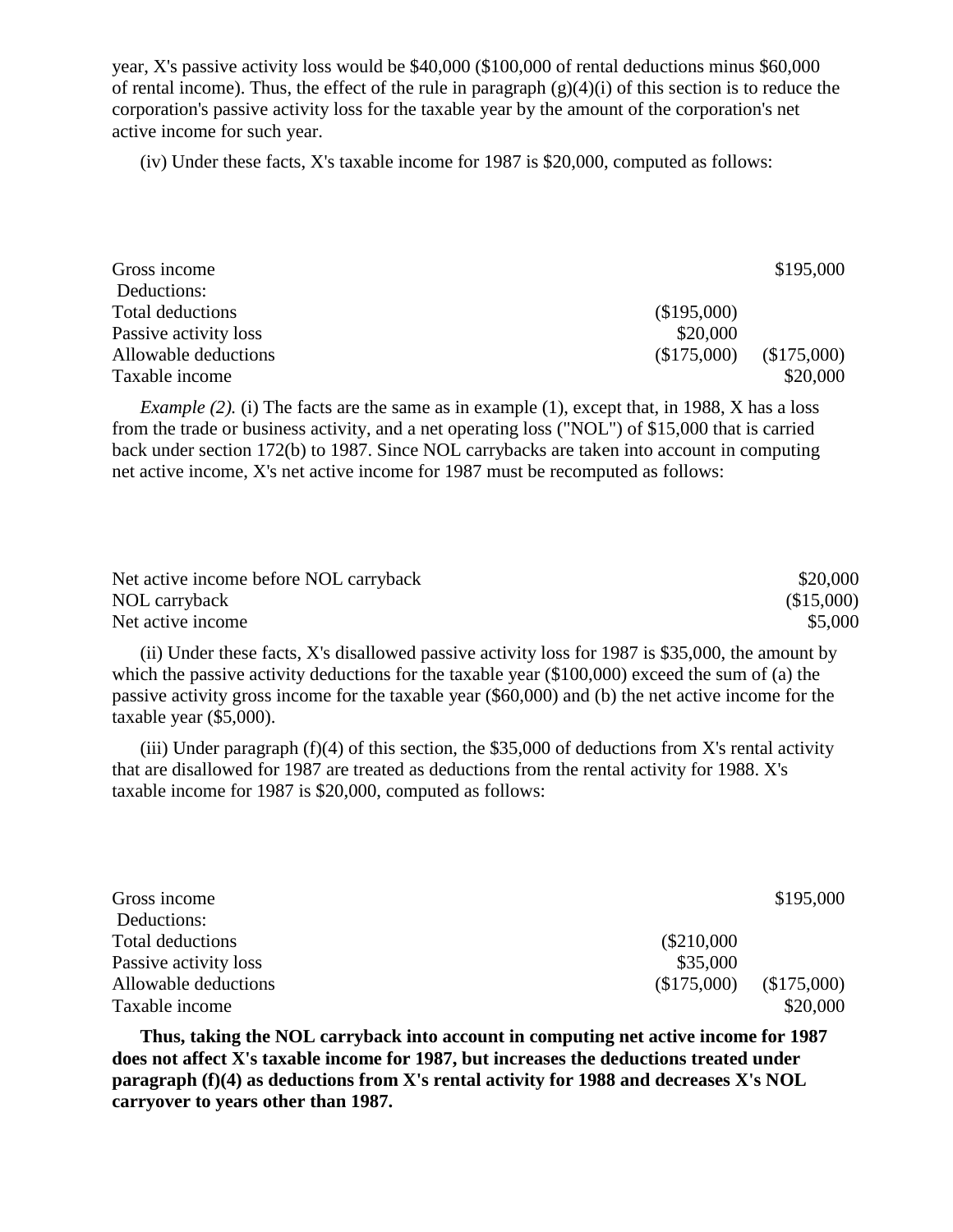(5) *Allowance of passive activity credit of closely held corporations to extent of net active income tax liability* -- (*i*) *In general.* Solely for purposes of determining the amount disallowed under paragraph (a)(1)(ii) of this section, a closely held corporation's passive activity credit for the taxable year shall be reduced by such corporation's net active income tax liability for such year.

(ii) *Net active income tax liability.* For purposes of paragraph (g)(5)(i) of this section, a corporation's net active income tax liability for a taxable year is the amount (if any) by which --

(A) The corporation's regular tax liability (within the meaning of section 26(b)) for the taxable year, determined by reducing the corporation's taxable income for such year by an amount equal to the excess (if any) of the corporation's passive activity gross income for such year over the corporation's passive activity deductions for such year; exceeds

(B) The sum of --

(*1*) The corporation's regular tax liability for the taxable year, determined by reducing the corporation's taxable income for such year by an amount equal to the excess (if any) of the sum of the corporation's net active income (within the meaning of paragraph  $(g)(4)(ii)$  of this section) and passive activity gross income for such year over the corporation's passive activity deductions for such year; and

(*2*) The corporation's credits (other than credits from passive activities) that are allowable for the taxable year (without regard to the limitations contained in sections  $26(a)$ ,  $28(d)(2)$ ,  $29(b)(5)$ , 38(c), and 469).

(h) *Special rules for affiliated group filing consolidated return* -- (1) *In general.* For purposes of computing the consolidated taxable income and tax liability of an affiliated group of corporations filing a consolidated return for the taxable year, and the separate taxable income (within the meaning of § 1.1502-12) of each member of such group, section 469 and the regulations thereunder shall be applied in the manner provided in this paragraph (h).

(2) *Definitions.* For purposes of this paragraph (h) --

(i) The terms "group," "member," "subsidiary," and "consolidated return year" shall have the meanings set forth in § 1.1502-1;

(ii) The term "consolidated group" means a group filing a consolidated return for the taxable year; and

(iii) The term "consolidated taxable income" shall have the meaning set forth in § 1.1502-11.

(3) *Disallowance of consolidated group's passive activity loss or credit.* A consolidated group's passive activity loss or passive activity credit for the taxable year shall be disallowed to the extent provided in paragraph (a) of this section. For purposes of the preceding sentence, a consolidated group's passive activity loss and passive activity credit shall be determined by taking into account the following items of each member of such group:

(i) Passive activity gross income;

(ii) Passive activity deductions;

(iii) Net active income (in the case of a consolidated group treated as a closely held corporation under paragraph (h)(4)(ii) of this section); and

(iv) Credits from passive activities.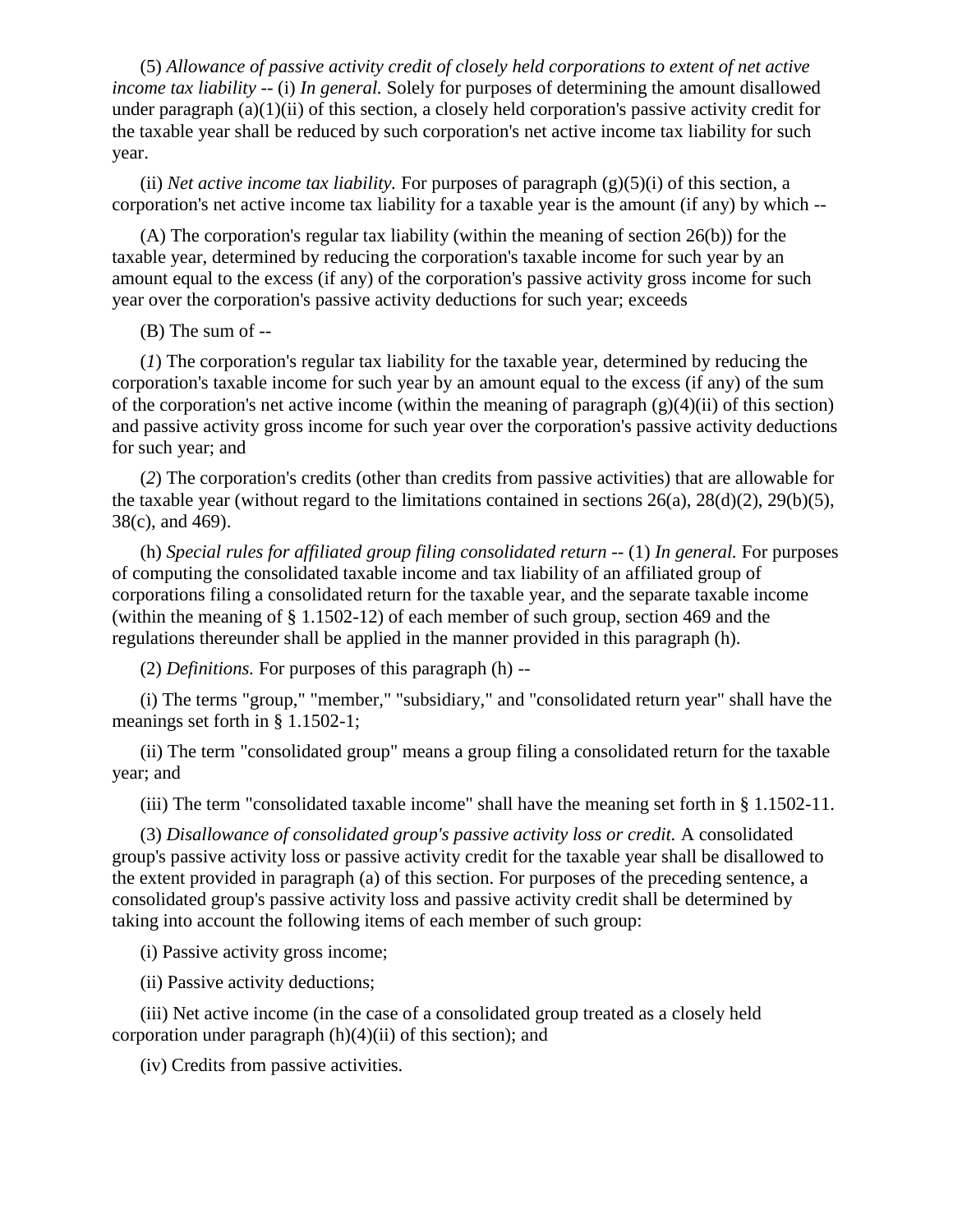(4) *Status and material participation of members --* (i) *Determination by reference to status and participation of group.* For purposes of section 469 and the regulations thereunder --

(A) Each member of a consolidated group shall be treated as a closely held corporation or personal service corporation, respectively, for the taxable year, if and only if the consolidated group is treated (under the rules of paragraph  $(h)(4)(ii)$  of this section) as a closely held corporation or personal service corporation for such year; and

(B) The determination of whether a trade or business activity (within the meaning of paragraph (e)(2) of this section) conducted by one or more members of a consolidated group is a passive activity of such members shall be made by reference to the consolidated group's participation in such activity.

(ii) *Determination of status and material participation of consolidated group.* For purposes of determining under paragraph  $(g)(2)$  of this section whether a consolidated group is treated as a closely held corporation or a personal service corporation, and determining under paragraph  $(g)(3)$  of this section whether the consolidated group materially participates in any activity conducted by one or more members of such group --

(A) The members of such consolidated group shall be treated as one corporation;

(B) Only the outstanding stock of the common parent shall be treated as outstanding stock of such corporation;

(C) An employee of any member of such group shall be treated as an employee of such corporation; and

(D) An activity is treated as the principal activity of such corporation if and only if it is the principal activity (within the meaning of  $\S$  1.44-4T(f)) of the consolidated group.

(5) *Modification of rules for identifying disallowed passive activity deductions and credits* -- (i) *Identification of disallowed deductions.* In applying paragraphs (f) (2) and (4) of this section to a consolidated group for purposes of identifying the passive activity deductions of such consolidated group and of each member of such consolidated group that are disallowed for the taxable year and treated as deductions from activities for the succeeding taxable year, the following rules shall apply:

 $(A)$  A ratable portion (within the meaning of paragraph  $(h)(5)(ii)$  of this section) of the passive activity loss of the consolidated group that is disallowed for the taxable year shall be allocated to each member of the group;

(B) Pararaph (f)(2) of this section shall then be applied to each member of the group as if --

(*1*) Such member were a separate taxpayer; and

(2) The amount allocated to such member under paragraph  $(h)(5)(i)(A)$  of this section were the amount of such member's passive activity loss that is disallowed for the taxable year; and

(C) Paragraph (f)(4) of this section shall be applied to each member of the group as if it were a separate taxpayer.

(ii) *Ratable portion of disallowed passive activity loss.* For purposes of paragraph  $(h)(5)(i)(A)$  of this section, a member's ratable portion of the disallowed passive activity loss of the consolidated group is the amount of such disallowed loss multiplied by the fraction obtained by dividing --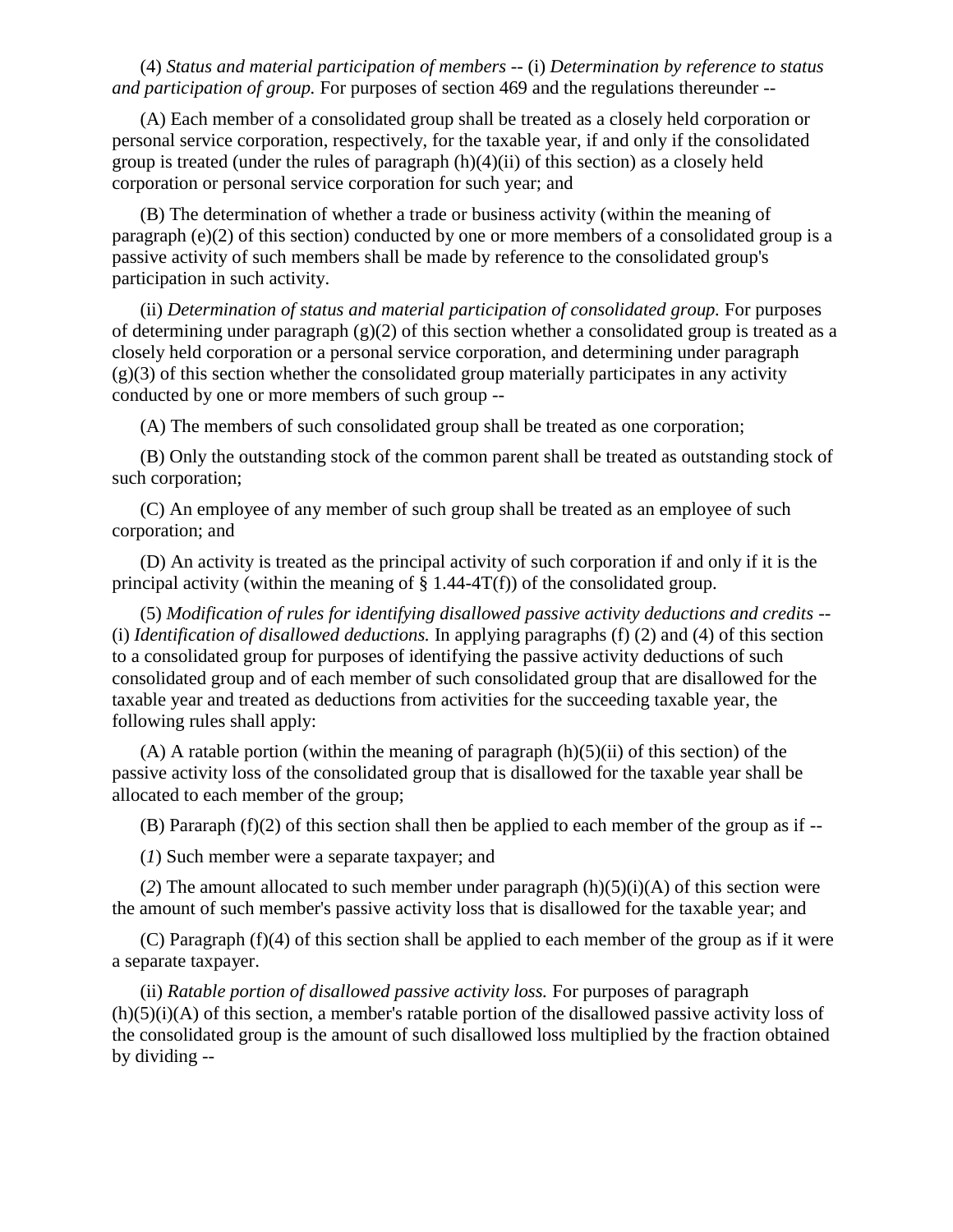(A) The amount of the passive activity loss of such member of the consolidated group that would be disallowed for the taxable year if the items of gross income and deduction of such member were the only items of the group for such year; by

(B) The sum of the amounts described in paragraph  $(h)(5)(ii)(A)$  of this section for all members of the group.

(iii) *Identification of disallowed credits.* In applying paragraph (f)(3) of this section to a consolidated group for purposes of identifying the credits from passive activities of members of such consolidated group that are disallowed for the taxable year, the consolidated group shall be treated as one taxpayer. Thus, a ratable portion of each of the group's credits from passive activities is disallowed.

(6) *Transactions between members of a consolidated group* -- (i) *Scope.* This paragraph (h)(6) provides rules regarding the treatment, for purposes of section 469 and the regulations thereunder, of items of income and deduction attributable to intercompany transactions. See paragraph  $(h)(6)(iv)$  of this section for the definition of "intercompany transaction" and certain other terms used in this paragraph (h)(6).

(ii) *Recharacterization of gain or loss from intercompany transactions other than deferred intercompany transactions* -- (A) *In general*. If the selling member in an intercompany transaction (other than a deferred intercompany transaction) recognizes an item of gain or loss described in § 1.1502-13(b) that is directly related to an item of deduction of the purchasing member, and both the gain or loss and the directly related item of deduction are taken into account in computing consolidated taxable income for the same taxable year, the items of income or deduction that are taken into account by the selling member in computing such gain or loss shall be taken into account in computing consolidated taxable income for such taxable year as items of income or deduction of the selling member from the activity to which the directly related deduction of the purchasing member is attributable.

(B) *Recharacterization of gain or loss as portfolio items.* Any item of income or deduction of a selling member that is recharacterized under this paragraph  $(h)(6)(ii)$  shall be treated as an item of income or deduction described in § 1.469-2T(c)(3)(i) (relating to portfolio income) or § 1.469- $2T(d)(2)(i)$  (relating to expenses clearly and directly allocable to portfolio income), as the case may be, if and only if the directly related item of deduction is a deduction described in § 1.469-  $2T$  (d)(2)(i) or a deduction for interest expense that is allocated under § 1.163-8T to a portfolio expenditure (within the meaning of  $\S$  1.163-8T (b)(6)).

(iii) *Deferred intercompany transactions* -- (A) *In general*. For purposes of section 469 and the regulations thereunder, the treatment of deferred gain or loss on a deferred intercompany transaction between members of a group shall be determined in accordance with this paragraph  $(h)(6)(iii)$ .

(B) *Deferred intercompany transactions involving property subject to depreciation, amortization, or depletion.* If, for any consolidated return year, the selling member in a deferred intercompany transaction is required to take into account deferred gain or loss under § 1.1502- 13(d) as a result of depreciation, amortization, or depletion of a member of the group, then for purposes of section 469 and the regulations thereunder such deferred gain or loss shall be taken into account for such year as gain or loss of the selling member from the activity (or activities) to which such depreciation, amortization, or depletion deductions are attributable.

(C) *Restoration of deferred gain or loss on dispositions.* If, for any consolidated return year, the selling member in a deferred intercompany transaction (other than a deferred intercomapny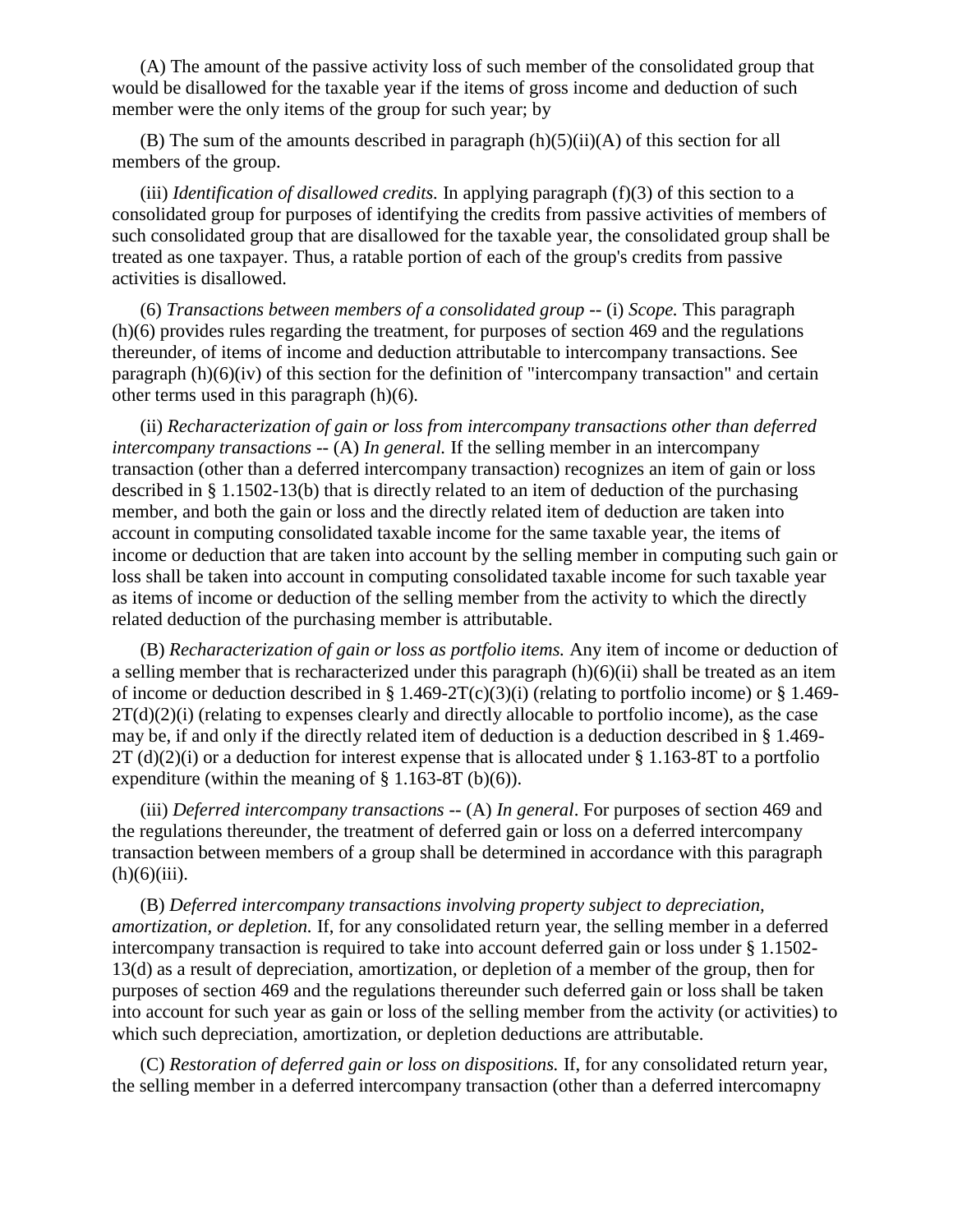transaction described in  $\S 1.1502-13(e)(1)$  is required to take deferred gain or loss into account under  $\S 1.1502-13(e)(2)$  or (f), then for purposes of section 469 and the regulations thereunder --

(*1*) Such deferred gain or loss shall be treated as gain or loss of the selling member from a disposition of the property involved in such deferred intercompany transaction at the time of (*i*) the event that requires such gain or loss to be taken into account or (*ii*) in the case of a transaction described in § 1.1502-13(e)(2), the disposition of such property outside the consolidated group; and

(*2*) Such deferred gain or loss shall, except as otherwise provided in § 1.1502-2T (c)(2) or (d)(5), be taken into account for such year as gain or loss of the selling member from the activity (or activities) of the affiliated group in which the property involved in such deferred intercompany transaction is used immediately preceding the time specified in paragraph  $(h)(6)(iii)(C)(I)$  of this section.

See paragraph (h)(8) of this section, relating to dispositions by a member of substantially appreciated property formerly used in a nonpassive activity.

(D) *Certain recharacterized items treated as portfolio items.* Any deferred gain or loss or a selling member that is recharacterized under this paragraph  $(h)(6)(iii)$  shall be treated as an item of income or deduction described in § 1.469-2T(c)(3)(i) (relating to portfolio income) or § 1.469- $2T(d)(2)(i)$  (relating to expenses clearly and directly allocable to portfolio income), as the case may be, if and only if the property involved in the transaction is property that produces portfolio income (within the meaning of  $\S$  1.469-2T(c)(3)((i)).

(E) *Property involved in deferred intercompany transaction.* For purposes of this paragraph (h)(6)(iii), the property involved in a deferred intercompany transaction is the property sold or exchanged in such transaction or the property with respect to which expenditures incurred in such transaction are capitalized.

(iv) *Definitions.* For purposes of this paragraph (h)(6), the terms set forth below shall have the following meanings:

(A) *Deferred intercompany transaction.* The term "deferred intercompany transaction" shall have the meaning set forth in  $\S$  1.1502-13(a)(2).

(B) *Directly related.* An item of gross income and an item of deduction are "directly related" if and to the extent that the same amount paid or accrued generates both the income and the deduction, without regard to whether the income and the deduction are taken into account by the taxpayer in the same taxable year.

(C) *Intercompany transaction.* The term "intercompany transaction" shall have the meaning set forth in § 1.1502-13(a)(1).

(D) *Purchasing member.* The term "purchasing member" shall have the meaning set forth in § 1.1502-13(a).

(E) *Selling member.* The term "selling member" shall have the meaning set forth in § 1.502-  $13(a)$ .

(7) *Disposition of stock of a member of an affiliated group.* Any gain recognized by a member on the disposition of stock of a subsidiary (including income resulting from the recognition of an excess loss account under § 1.1502-19 (a)) shall be treated as portfolio income (within the meaning of  $\S$  1.469-2T (c)(3)(i)).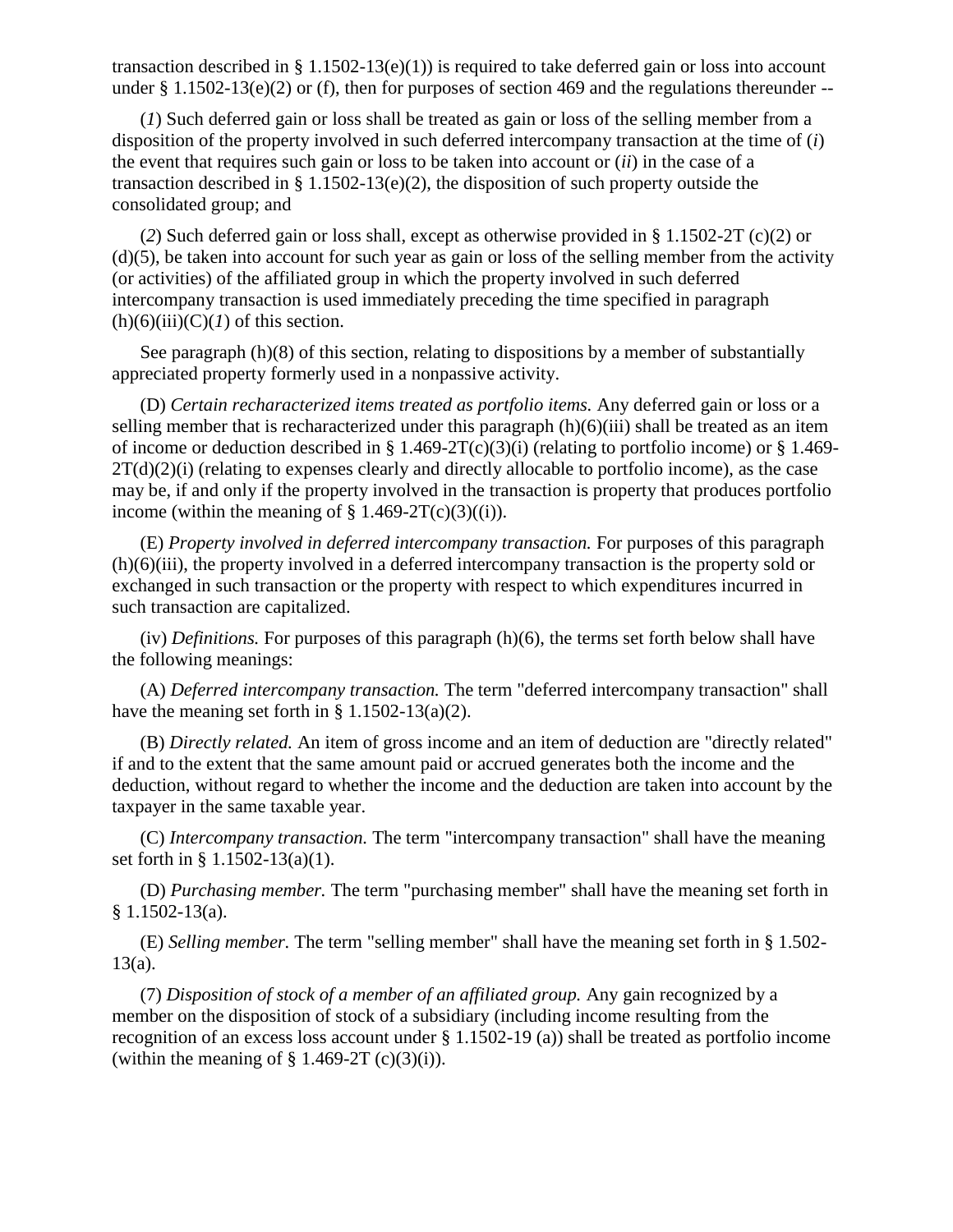(8) *Dispositions of property used in multiple activities.* The determination of whether § 1.469-2T(c)(2)(ii) or (iii) or (d)(5)(ii) applies to a disposition (including a deemed disposition described in paragraph  $(h)(6)(iii)(C)(I)$  of this section) of property by a member of a consolidated group shall be made by treating such member as having held the property for the entire period that the group has owned such property and as having used the property in all of the activities in which the group has used such property

### (i) [Reserved]

(j) *Spouses filing joint return --* (1) *In general.* Except as otherwise provided in the regulations under section 469, spouses filing a joint return for a taxable year shall be treated for such year as one taxpayer for purposes of section 469 and the regulations thereunder Thus, for example, spouses filing a joint return are treated as one taxpayer for purposes of --

(i) Section 1.469-2T (relating generally to the computation of such taxpayer's passive activity loss); and

(ii) Paragraph (f) of this section (relating to the allocation of such taxpayer's disallowed passive activity loss and passive activity credit among activities and the identification of disallowed passive activity deductions and credits from passive activities).

(2) *Exceptions to treatment as one taxpayer* -- (i) *Identification of disallowed deductions and credits.* For purposes of paragraphs (f)(2)(iii) and (3) (iii) of this section, spouses filing a joint return for the taxable year must account separately for the deductions and credits attributable to the interests of each spouse in any activity.

(ii) *Treatment of deductions disallowed under sections 704(d), 1366(d), and 465.*  Notwithstanding any other provision of this section or § 1.469-2T, this paragraph (j) shall not affect the application of section 704(d), section 1366(d), or section 465 to taxpayers filing a joint return for the taxable year.

(iii) *Treatment of losses from working interests.* Paragraph (e)(4) of this section (relating to losses and credits from certain interests in oil and gas wells) shall be applied by treating a husband and wife (whether or not filing a joint return) as separate taxpayers.

(3) *Joint return no longer filed.* If an individual --

(A) Does not file a joint return for the taxable years; and

(B) Filed a joint return for the immediately preceding taxable year;

**then the passive activity deductions and credits allocable to such individual's activities for the taxable year under paragraph (f)(4) of this section shall be determined by taking into account the items of deduction and credit attributable to such individual's interests in passive activities for the immediately preceding taxable year. See paragraph (j)(2)(i) of this section.** 

(4) *Participation of spouses.* Rules treating an individual's participation in an activity as participation of such individual's spouse in such activity (without regard to whether the spouses file a joint return) are contained in  $\S$  1.469-5T(f)(3).

(k) *Former passive activities and changes in status of corporations.* [Reserved]

§ 1.469-2T Passive activity loss (temporary).

(a) *Scope of this section.* This section contains rules for determining the amount of the taxpayer's passive activity loss for the taxable year for purposes of section 469 and the regulations thereunder. The rules contained in this section --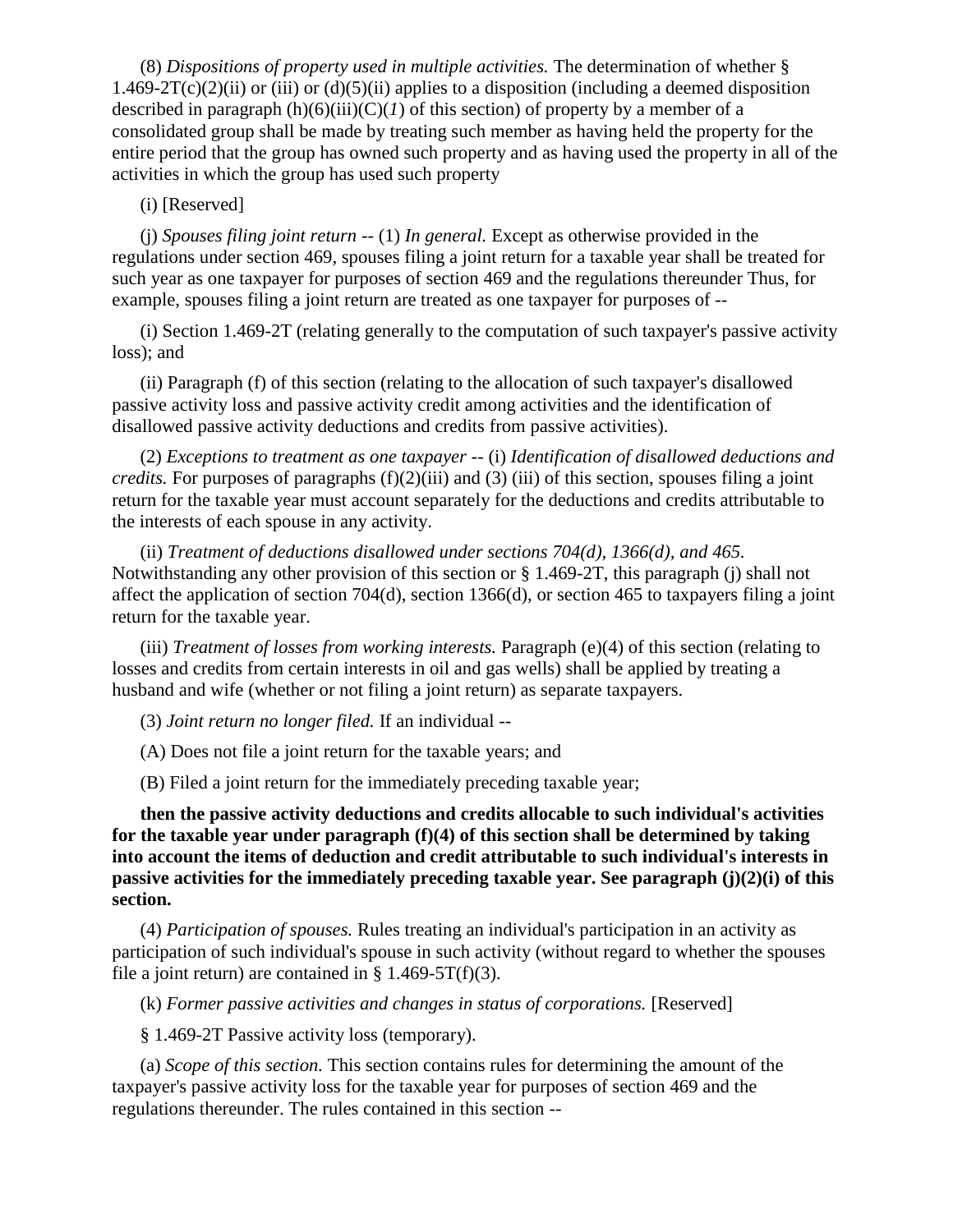(1) Provide general guidance for identifying items of income and deduction that are taken into account in determining the amount of the passive activity loss for the taxable year;

(2) Specify particular items of income and deduction that are not taken into account in determining the amount of the passive activity loss for the taxable year; and

(3) Specify the manner in which provisions of the Internal Revenue Code and the regulations, other than section 469 and the regulations thereunder, are applied for purposes of determining the extent to which items of deduction are taken into account for a taxable year in computing the amount of the passive activity loss for such year.

(b) *Definition of passive activity loss --* (1) *In general.* In the case of a taxpayer other than a closely held corporation (within the meaning of  $\S 1.469-1T(g)(2)(ii)$ ), the passive activity loss for the taxable year is the amount, if any, by which the passive activity deductions for the taxable year exceed the passive activity gross income for the taxable year.

(2) *Cross references.* See paragraph (c) of this section for the definition of "passive activity gross income," paragraph (d) of this section for the definition of "passive activity deduction," and  $§ 1.469-1T(g)(4)$  for the computation of the passive activity loss of a closely held corporation.

(c) *Passive activity gross income --* (1) *In general.* Except as otherwise provided in the regulations under section 469, passive activity gross income for a taxable year includes an item of gross income if and only if such income is from a passive activity.

(2) *Treatment of gain from disposition of an interest in an activity or an interest in property used in an activity --* (i) *In general* -- (A) *Treatment of gain.* Except as otherwise provided in the regulations under section 469, any gain recognized upon the sale, exchange or other disposition (a "disposition") of an interest in property used in an activity at the time of the disposition or of an interest in an activity held through a partnership or S corporation is treated in the following manner:

(*1*) The gain is treated as gross income from such activity for the taxable year or years in which it is recognized;

(*2*) If the activity is a passive activity of the taxpayer for the taxable year of the disposition, the gain is treated as passive activity gross income for the taxable year or years in which it is recognized; and

(*3*) If the activity is not a passive activity of the taxpayer for the taxable year of the disposition, the gain is treated as not from a passive activity.

(B) *Dispositions of partnership interests and S corporation stock.* A partnership interest or S corporation stock is not property used in an activity for purposes of this paragraph (c)(2). See paragraph (e)(3) of this section for rules treating the gain recognized upon the disposition of a partnership interest or S corporation stock as gain from the disposition of interests in the activities in which the partnership or S corporation has an interest.

(C) *Interest in property.* For purposes of applying this paragraph (c)(2) to a disposition of property --

(*1*) Any material portion of the property that was used, at any time before the disposition, in any activity at a time when the remainder of the property was not used in such activity shall be treated as a separate interest in property; and

(*2*) The amount realized from the disposition and the adjusted basis of the property must be allocated among the separate interests in a reasonable manner.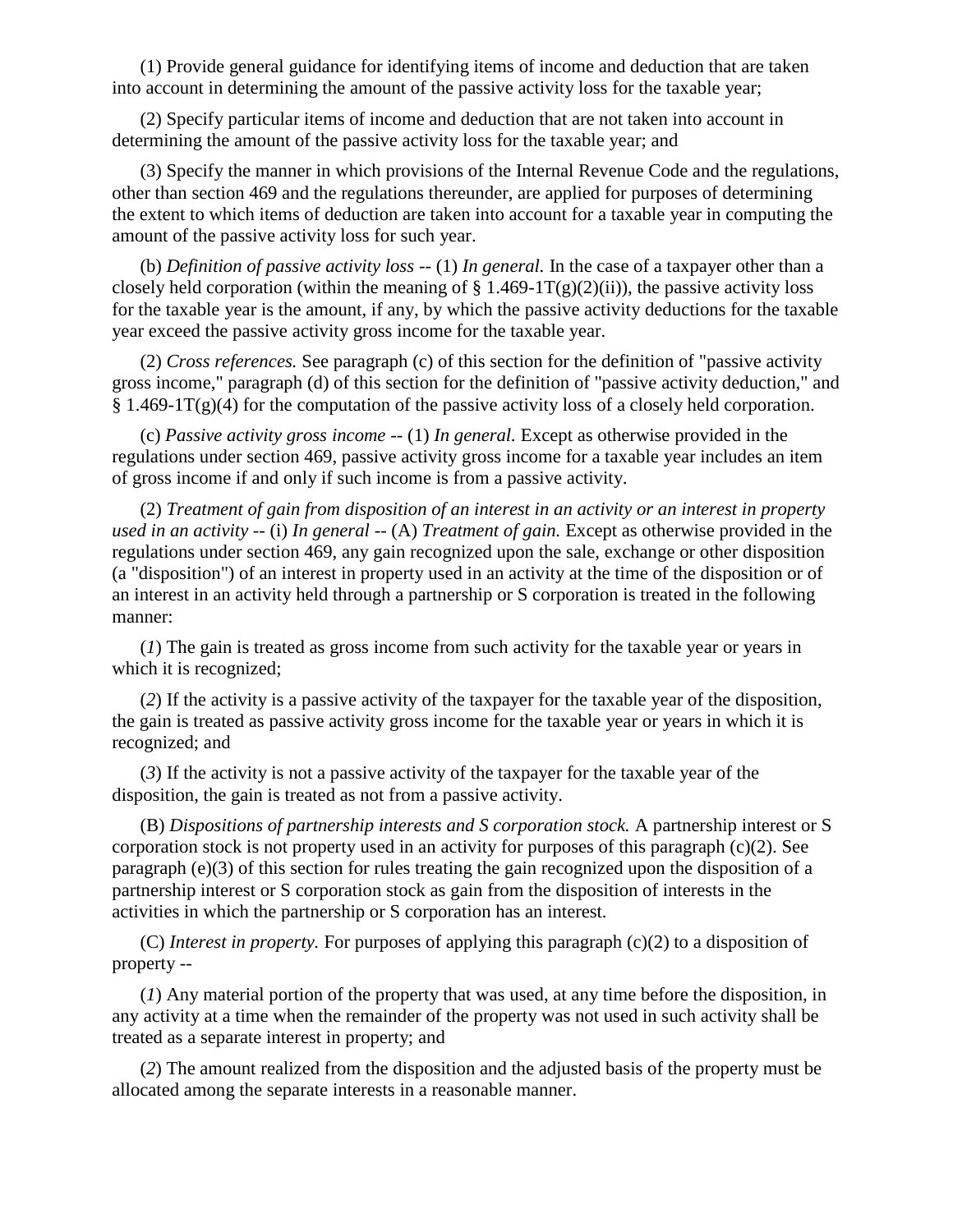(D) *Examples.* The following examples illustrate the application of this paragraph (c)(2)(i):

*Example (1).* A owns an interest in a trade or business activity in which A has never materially partcipated. In 1987, A sells equipment that was used exclusively in the activity and realizes a gain on the sale. Under paragraph  $(c)(2)(i)(A)(2)$  of this section, the gain is passive activity gross income.

*Example (2).* B owns an interest in a trade or business activity in which B materially participates for 1987. In 1987, B sells a building used in the activity in an installment sale and realizes a gain on the sale. B does not materially participate in the activity for 1988 or any subsequent year. Under paragraph  $(c)(2)(i)(A)(3)$  of this section, none of B's gain from the sale (including gain taken into account after 1987) is passive activity gross income.

*Example (3).* C enters into a contract to acquire property used by the seller in a rental activity. Before acquiring the property pursuant to the contract, C sells all rights under the contract and realizes a gain on the sale. Since C's rights under the contract are not property used in a rental activity, the gain is not income from a rental activity. The result would be the same if C owned an option to acquire the property and sold the option.

*Example (4).* D sells a ten-floor office building. D owned the building for three years preceding the sale and at all times during that period used seven floors of the building in a trade or business activity and three floors in a rental activity. The fair market value per square foot is substantially the same throughout the building, and D did not maintain a separate adjusted basis for any part of the building. Under paragraph  $(c)(2)(i)(C)(I)$  of this section, the seven floors used in the trade or business activity and the three floors used in the rental activity are treated as separate interests in property. Under paragraph  $(c)(2)(i)(C)(2)$  of this section, the amount realized and the adjusted basis of the building must be allocated between the separate interests in a reasonable manner. Under these facts, an allocation based on the square footage of the parts of the building used in each activity would be reasonable.

*Example (5).* The facts are the same as in example (4), except that two of the seven floors used in the trade or business activity were used in the rental activity until five months before the sale. Under paragraph  $(c)(2)(i)(C)(I)$  of this section, the five floors used exclusively in the trade or business activity and the two floors used first in the rental activity and then in the trade or business activity are treated as separate interests in property. See paragraph (c)(2)(ii) of this section for rules for allocating amount realized and adjusted basis upon a disposition of an interest in property used in more than one activity during the 12-month period ending on the date of the disposition.

(ii) *Disposition of property used in more than one activity in 12-month period preceding disposition.* In the case of a disposition of an interest in property that is used in more than one activity during the 12-month period ending on the date of the disposition, the amount realized from the disposition and the adjusted basis of such interest must be allocated among such activities on a basis that reasonably reflects the use of such interest in property during such 12 month period. For purposes of this paragraph  $(c)(2)(ii)$ , an allocation of the amount realized and adjusted basis solely to the activity in which an iterest in property is predominantly used during the 12-month period ending on the date of the disposition reasonably reflects the use of such interest in property if the fair market value of such interest does not exceed the lesser of --

#### (A) \$10,000; and

(B) 10 percent of the sum of the fair market value of such interest and the fair market value of all other property used in such activity immediately before the disposition.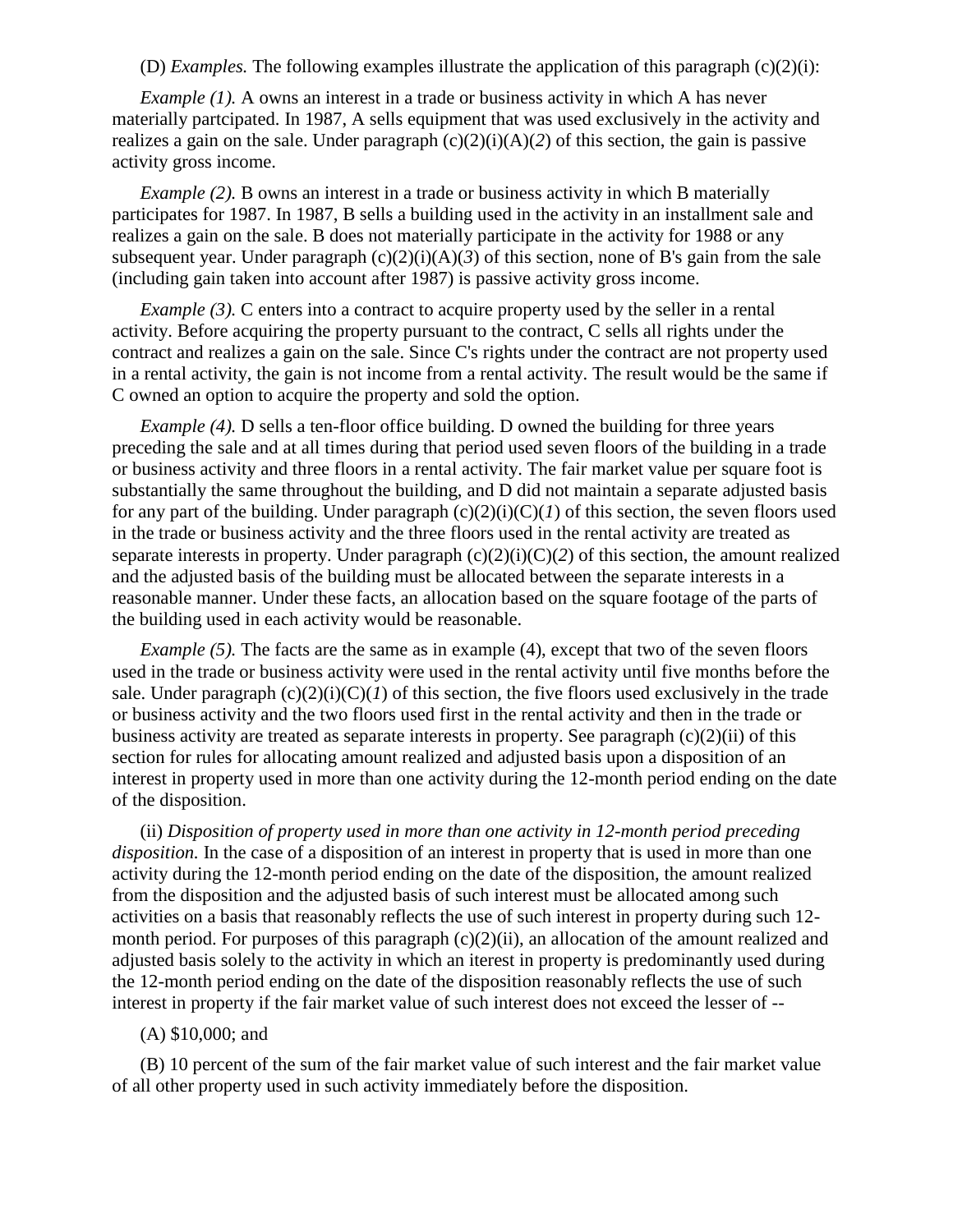### **The following examples illustrate the application of this paragraph (c)(2)(ii):**

*Example (1).* The facts are the same as in example (5) of paragraph  $(c)(2)(i)(D)$  of this section. Under paragraph  $(c)(2)(i)(C)(2)$  of this section, D allocates the amount realized and adjusted basis of the building 30 percent to the three floors used exclusively in the rental activity, 50 percent to the five floors used exclusively in the trade or business activity, and 20 percent to the two floors used first in the rental activity and then in the trade or business activity. Under this paragraph  $(c)(2)(ii)$ , the amount realized and adjusted basis allocated to the two floors that were used in both activities during the 12-month period ending on the date of the disposition must also be allocated between such activities. Under these facts, an allocation of 7/12 of such amounts to the rental activity and 5/12 of such amounts to the trade or business activity would reasonably reflect the use of the two floors during the 12-month period ending on the date of the disposition.

*Example (2).* B is a limited partner in a partnership that sells a tractor-trailer. During the 12 month period ending on the date of the sale, the tractor-trailer was used in several activities, and the partnership allocates the amount realized from the disposition and the adjusted basis of the tractor-trailer among the activities based on the number of days during the 12-month period that the partnership used the tractor-trailer in each activity. Under these facts, the partnership's allocation reasonably reflects the use of the tractor-trailer during the 12-month period ending on the date of the sale.

*Example (3).* C sells a personal computer for \$8,000. During the 12-month period ending on the date of the sale, 70 percent of C's use of the computer was in a passive activity. Immediately before the sale, the fair market value of all property used in the passive activity (including the personal computer) was \$200,000. Under these facts, the computer was predominatly used in the passive activity during the 12-month period ending on the date of the sale, and the value of the computer, as measured by its sale price (\$8,000), does not exceed the lesser of (a) \$10,000, and (b) 10 percent of the value of all property used in the activity immediately before the sale (\$20,000). C allocates the amount realized and the adjusted basis solely to the passive activity. Under this paragraph  $(c)(2)(ii)$ , C's allocation reasonably reflects the use of the computer during the 12-month period ending on the date of the sale.

(iii) *Disposition of substantially appreciated property formerly used in nonpassive activity* -- (A) *In general.* If an interest in property used in an activity is substantially appreciated at the time of its disposition, any gain from the disposition shall be treated as not from a passive activity unless such interest in property was used in a passive activity for either --

(*1*) 20 percent of the period during which the taxpayer held such interest in property; or

(*2*) The entire 24-month period ending on the date of the disposition.

(B) *Date of disposition.* For purposes of this paragraph (c)(2)(iii), a disposition of an interest in property shall be deemed to occur on the date that such interest in property becomes subject to an oral or written agreement that either requires the owner or gives the owner an option to transfer such interest in property for consideration that is fixed or otherwise determinable on such date.

(C) *Substantially appreciated property.* For purposes of this paragraph (c)(2)(iii), an interest in property is substantially appreciated if the fair market value of such interest in property exceeds 120 percent of the adjusted basis of such interest.

(D) *Coordination with paragraph (c)(2)(ii) of this section.* If paragraph (c)(2)(ii) of this section applies to the disposition of an interest in property, this paragraph (c)(2)(iii) shall apply only to that portion of the gain from the disposition of such interest in property that is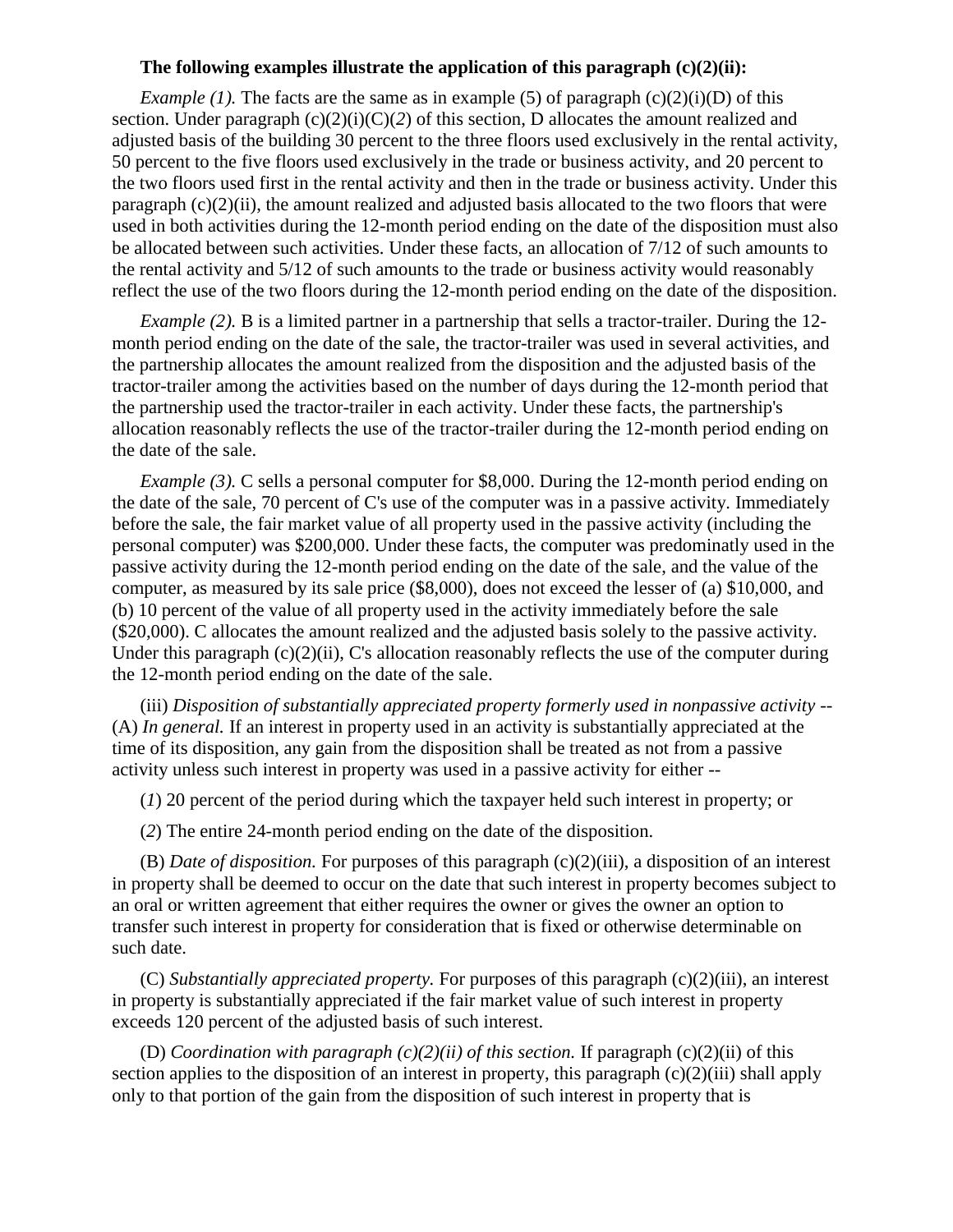characterized as gain from a passive activity after the application of paragraph  $(c)(2)(ii)$  of this section.

(E) *Coordination with section 163(d).* Gain that is treated as not from a passive activity under this paragraph (c)(2)(iii) shall be treated as income described in section  $469(e)(1)(A)$  and paragraph (c)(3)(i) of this section if and only if such gain is from the disposition of an interest in property that was held for investment for more than 50 percent of the period during which the taxpayer held such interest in property in activities other than passive activities.

(F) *Example.* The following example illustrates the application of this paragraph (c)(2)(iii):

*Example.* A acquires a building on January 1, 1987, and uses the building in a trade or business activity in which A materially participates until March 31, 1997. On April 1, 1998, A leases the building to B. On December 31, 1999, A sells the building. Assuming A's lease of the building to B constitutes a rental activity (within the meaning of  $\S 1.469-1T(e)(3)$ ), the building is used in a passive activity for 21 months (April 1, 1998, through December 31, 1999). Thus, the building was not used in a passive activity for the entire 24-month period ending on the date of the sale. In addition, the 21-month period during which the building was used in a passive activity is less than 20 percent of A's holding period for the property (13 years). Therefore, the gain from the sale is treated under this paragraph  $(c)(2)(iii)$  as not from a pasive activity.

(3) *Items of portfolio income specifically excluded --* (i) *In general.* Passive activity gross income does not include portfolio income. For purposes of the preceding sentence, portfolio income includes all gross income, other than income derived in the ordinary course of a trade or business (within the meaning of paragraph  $(c)(3)(ii)$  of this section), that is attributable to --

(A) Interest (including amounts treated as interest under paragraph (e)(2)(ii) of this section, relating to certain payments to partners for the use of capital); annuities; royalties (including fees and other payments for the use of intangible property); dividends on C corporation stock; and income (including dividends) from a real estate investment trust (within the meaning of section 856), regulated investment company (within the meaning of section 851), real estate mortgage investment conduit (within the meaning of section 860D), common trust fund (within the meaning of section 584), controlled foreign corporation (within the meaning of section 957), qualified electing fund (within the meaning of section 1295(a)), or cooperative (within the meaning of section 1381(a));

(B) Dividends on S corporation stock (within the meaning of section  $1368(c)(2)$ ;

(C) The disposition of property that produces income of a type described in paragraph  $(c)(3)(i)(A)$  of this section; and

(D) The disposition of property held for investment (within the meaning of section 163 (d)).

(ii) *Gross income derived in the ordinary course of a trade or business.* Solely for purposes of paragraph (c)(3)(i) of this section, gross income derived in the ordinary course of a trade or business includes only --

(A) Interest income on loans and investments made in the ordinary course of a trade or business of lending money;

(B) Interest on accounts receivable arising from the performance of services or the sale of property in the ordinary course of a trade or business of performing such services or selling such property, but only if credit is customarily offered to customers of the business;

(C) Income from investments made in the ordinary course of a trade or business of furnishing insurance or annuity contracts or reinsuring risks underwritten by insurance companies;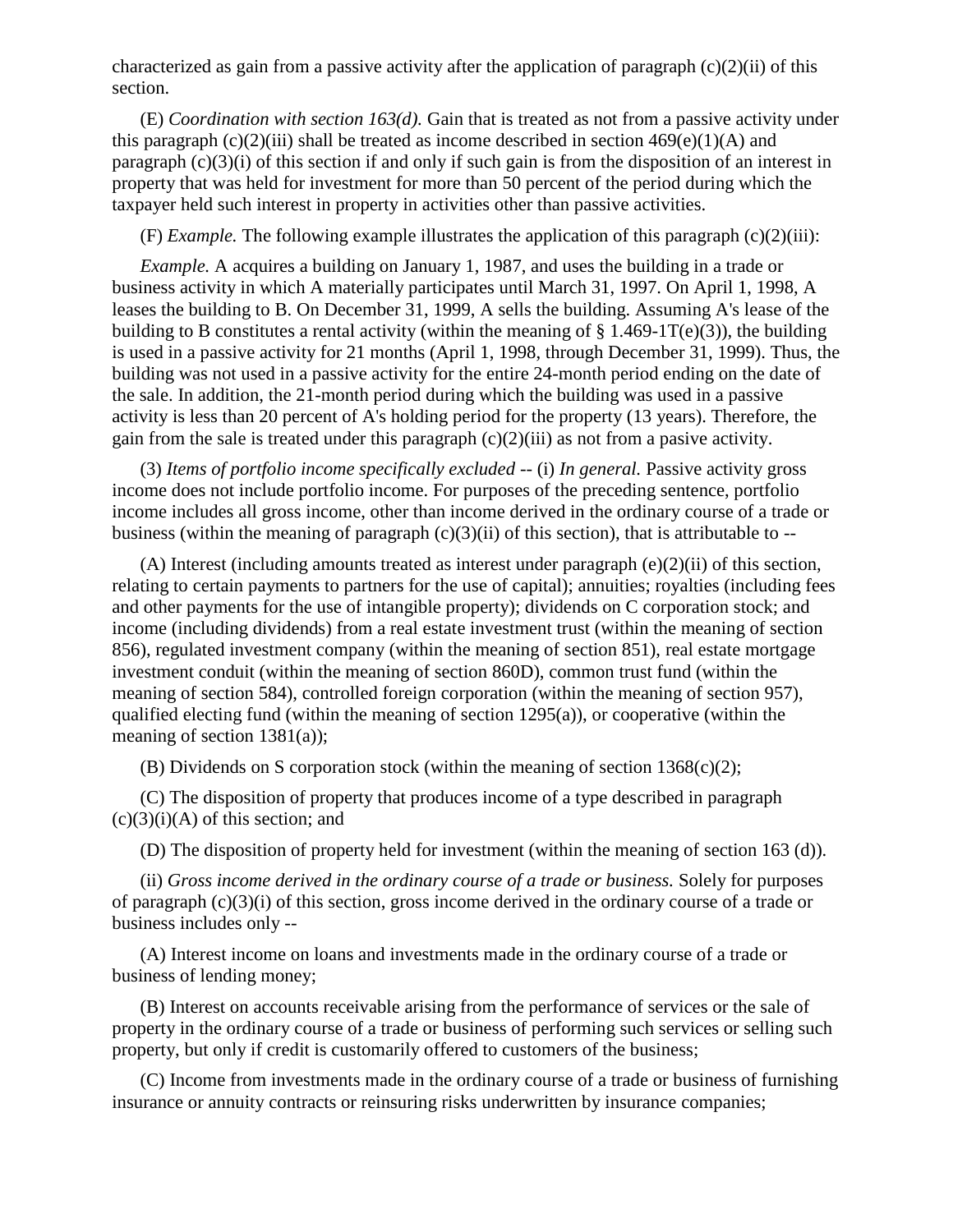(D) Income or gain derived in the ordinary course of an activity of trading or dealing in any property if such activity constitutes a trade or business (but see paragraph  $(c)(3)(iii)(A)$  of this section);

(E) Royalties derived by the taxpayer in the ordinary course of a trade or business of licensing intangible property (within the meaning of paragraph (c)(3)(iii)(B) of this section);

(F) Amount included in the gross income of a patron of a cooperative (within the meaning of section 1381(a), without regard to paragraph (2)(A) or (C) thereof) by reason of any payment or allocation to the patron based on patronage occurring with respect to a trade or business of the patron; and

(G) Other income identified by the Commissioner as income derived by the taxpayer in the ordinary course of a trade or business.

(iii) *Special rules* -- (A) *Income from property held for investment by dealer.* For purposes of paragraph (c)(3)(i) of this section, a dealer's income or gain from an item of property is not dervied by the dealer in the ordinary course of a trade or business of dealing in such property if the dealer held the property for investment at any time before such income or gain is recognized.

(B) *Royalties derived in the ordinary course of the trade or business of licensing intangible property --* (*1*) *In general.* Royalties received by any person with respect to a license or other transfer of any rights in intangible property shall be considered to be derived in the ordinary course of the trade or business of licensing such property only if such person --

(*i*) Created such property; or

(*ii)* Performed substantial services or incurred substantial costs with respect to the development or marketing of such property.

(*2*) *Substantial services or costs --* (*i*) *In general.* Except as provided in paragraph  $(c)(3)(iii)(B)(2)(ii)$  of this section, the determination of whether a person has performed substantial services or incurred substantial costs with respect to the development or marketing of an item of intangible property shall be made on the basis of all the facts and circumstances.

(*ii*) *Exception.* A person has performed substantial services or incurred substantial costs for a taxable year with respect to the development or marketing of an item of intangible property if --

(*a*) The expenditures reasonably incurred by such person in such taxable year with respect to the development or marketing of the property exceed 50 percent of the gross royalties from licensing such property that are includible in such person's gross income for the taxable year; or

(*b*) The expenditures reasonably incurred by such person in such taxable year and all prior taxable years with respect to the development or marketing of the property exceed 25 percent of the aggregate capital expenditures (without any adjustment of amortization) made by such person with respect to the property in all such taxable years.

(*iii*) *Expenditures taken into account.* For purposes of paragraph  $(c)(3)(iii)(B)(2)(ii)$  of this section, expenditures in a taxable year include amounts chargeable to capital account for such year without regard to the year or years (if any) in which any deduction for such expenditure is allowed.

(*3) Passthrough entities.* For purposes of this paragraph (c)(3)(iii)(B), in the case of any intangible property held by a partnership, S corporation, estate, or trust, the determination of whether royalties from such property are derived in the ordinary course of a trade or business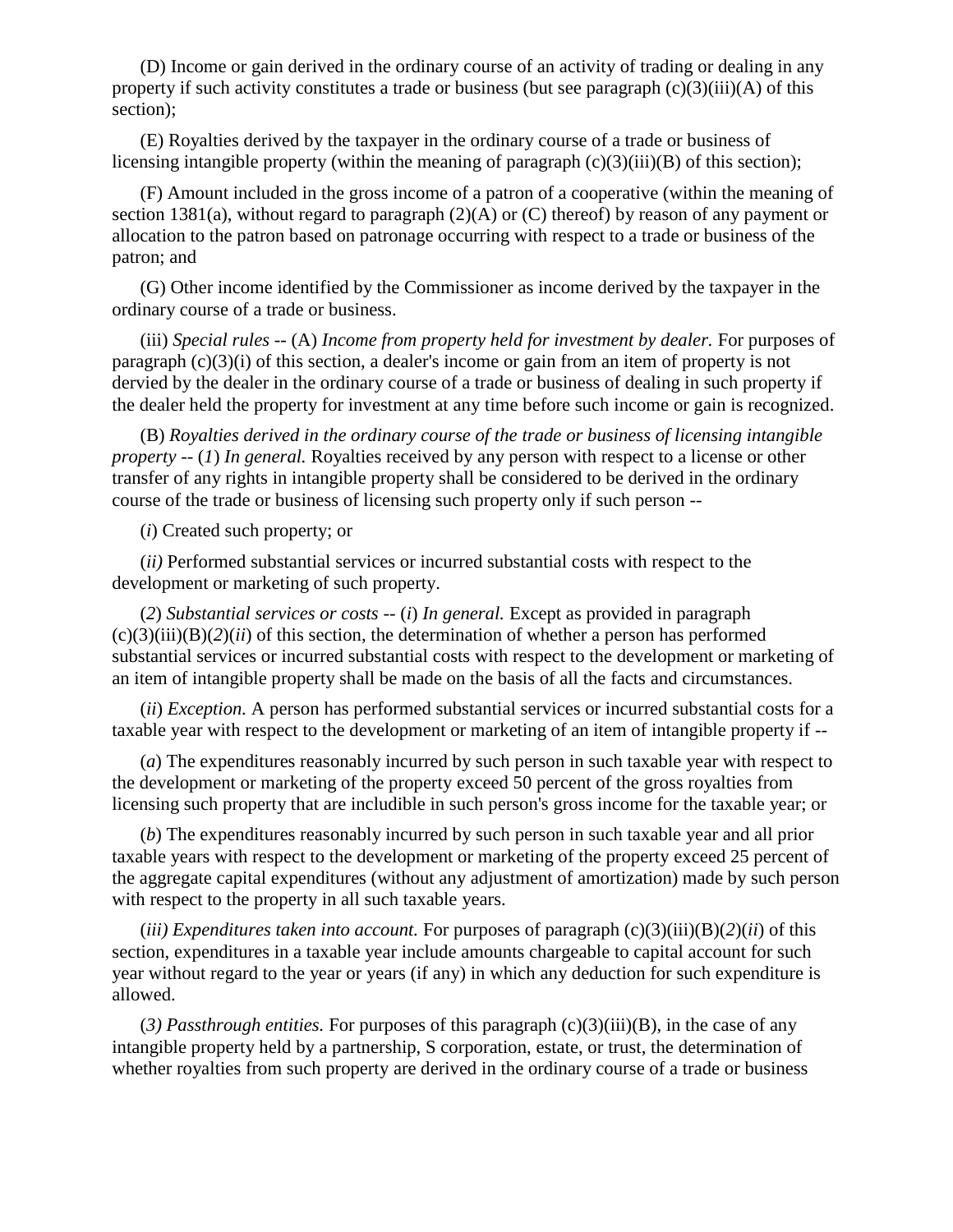shall be made by applying the rules of this paragraph  $(c)(3)(iii)(B)$  to such entity and not to any holder of an interest in such entity.

(*4*) *Cross reference.* For special rules applicable to certain gross income from a trade or business of licensing intangible property, see paragraph (f)(7) of this section.

(C) *Mineral production payments.* For purposes of section 469 and the regulations thereunder --

(*1*) If a mineral production payment is treated as a loan under section 636, the portion of any payment in discharge of the production payment that is the equivalent of interest shall be treated as interest; and

(*2*) If a mineral production payment is not treated as a loan under section 636, payments in discharge of the production payment shall be treated as royalties.

(iv) *Examples.* The following examples illustrate the application of this paragraph (c)(3):

*Example (1).* A, an individual engaged in the trade or business of farming, disposes of farmland in an installment sale. A is not engaged in a trade or business of selling farmland. Therefore, A's interest income from the installment note is not gross income derived in the ordinary course of a trade or business.

*Example (2).* P, a partnership, operates a rental apartment building for low-income tenants in City Y. Under Y's laws relating to the operation of low-income housing, P is required to maintain a reserve fund to pay for the maintenance and repair of the building. P invests the reserve fund in short-term interest-bearing deposits. Because P's interest income from the investment of the reserve fund is not interest income described in paragraph  $(c)(3)(ii)$  of this section, such income is not treated as derived in the ordinary course of a trade or business. Accordingly, P's interest income from the deposits is portfolio income (within the meaning of paragraph  $(c)(3)(i)$  of this section).

*Example (3).* (i) B is a partner in a partnership that is engaged in an activity involving the conduct of a trade or business of dealing in securities. On February 1, the partnership acquires certain securities for investment (within the meaning of section  $163(d)$ ). On February 2, before recognizing any income with respect to the securities, the partnership determines that it would be advisable to hold the securities primarily for sale to customers and subsequently sells them to customers in the ordinary course of its business.

(ii) Under paragraph  $(c)(3)(iii)(A)$  of this section, income or gain from any security (including any security acquired pursuant to an investment of working capital) held by a dealer for investment at any time before such income or gain is recognized is not treated for purposes of paragraph (c)(3)(i) of this section as derived by the dealer in the ordinary course of its trade or business of dealing in securities. Accordingly, B's distributive share of the partnership's interest, dividends, or gains from the securities acquired by the partnership for investment on February 1 is portfolio income of B, notwithstanding that such securities were held by the partnership, subsequent to February 1, primarily for sale to customers in the ordinary course of the partnership's trade or business of dealing in securities.

*Example (4).* C is a partner in a partnership that is engaged in an activity of trading or dealing in royalty interests in mineral properties. The partnership derives royalty income from royalty interests held in the activity. If the activity is a trade or business activity, C's distributive share of the partnership's royalty income from such royalty interests is treated under paragraph  $(c)(3)(ii)(D)$  of this section as derived in the ordinary course of the partnership's trade or business.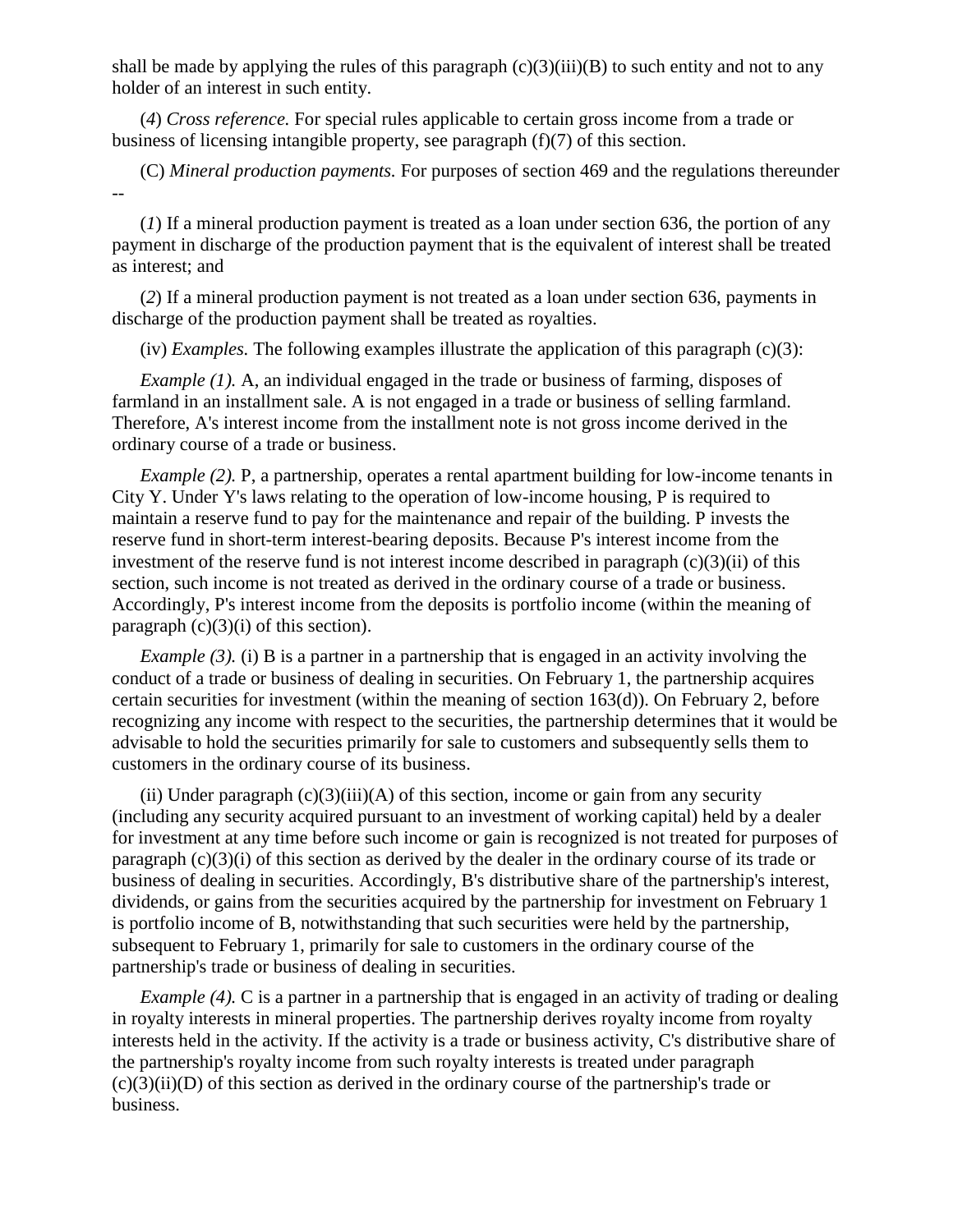*Example* (5). (i) D, a calendar year individual, is a partner in a calendar year partnership that is engaged in an activity of developing and marketing a design for a system that reduces air pollution in office buildings. D has a 10 percent distributive share of all items of partnership income, gain, loss, deduction, and credit. In 1987, the partnership acquired the rights to the design for \$100,000. In 1987, 1988, and 1989, the partnership incurs expenditures with respect to the development and marketing of the design, and derives gross royalties from licensing the design, in the amounts set forth in the table below. The expenditures incurred in 1987 and 1988 are currently deductible expenses. The expenditures incurred in 1989 are capitalized and may be deducted only in subsequent taxable years.

| Year | Gross<br>royalties | Expenditures | Cumulative<br>capital<br>expenditures |
|------|--------------------|--------------|---------------------------------------|
| 1987 | \$20,000           | \$8,000      | \$100,000                             |
| 1988 | 20,000             | 12,000       | 100,000                               |
| 1989 | 60,000             | 15,000       | 115,000                               |
| 1990 | 120,000            |              | 115,000                               |

(ii) Under paragraph  $(c)(3)(iii)(B)(3)$  of this section, the determination of whether royalties from intangible property are derived in the ordinary course of a trade or business of a partnership is made by applying the rules of paragraph  $(c)(3)(iii)(B)$  of this section to the partnership rather than the partners. The expenditures reasonably incurred by the partnership in 1987 with respect to the development or marketing of the design (\$8,000) do not exceed 50 percent of the partnership's gross royalties for such year from licensing the design (\$20,000). In addition, the sum of such expenditures incurred in 1987 and all prior taxable years (\$8,000) does not exceed 25 percent of the aggregate capital expenditures made by the partnership in all such taxable years with respect to the design (\$100,000). Accordingly, for 1987, the partnership is not treated under paragraph  $(c)(3)(iii)(B)(2)(ii)$  of this section as performing substantial services or incurring substantial costs with respect to the development or marketing of the design. Therefore, unless all of the facts and circumstances indicate that the partnership performed substantial services or incurred substantial costs with respect to the development or marketing of the design, D's distributive share of the partnership's royalty income for 1987 is portfolio income.

(iii) As of the end of 1988, the sum of the expenditures reasonably incurred by the partnership during such taxable year and all prior taxable years with respect to the development or marketing of the design (\$20,000) does not exceed 25 percent of the aggregate capital expenditures made by the partnership in all such years with respect to the design (\$100,000). However, the amount of such expenditures incurred by the partnership in 1988 (\$12,000) exceeds 50 percent of the partnership's gross royalties for such year from licensing the design (\$20,000). Accordingly, for 1988, under paragraph  $(c)(3)(iii)(B)(2)(ii)(a)$  of this section, the partnership is treated as performing substantial services or incurring substantial costs with respect to the development or marketing of the design, and D's distributive share of the partnership's royalty income for 1988 is considered for purposes of paragraph (c)(3)(i) of this section to be derived in the ordinary course of a trade or business and therefore is not portfolio income.

(iv) The expenditures reasonably incurred by the partnership in 1989 with respect to the development or marketing of the design (\$15,000) do not exceed 50 percent of the partnership's gross royalties for such year from licensing the design (\$60,000). However, the sum of such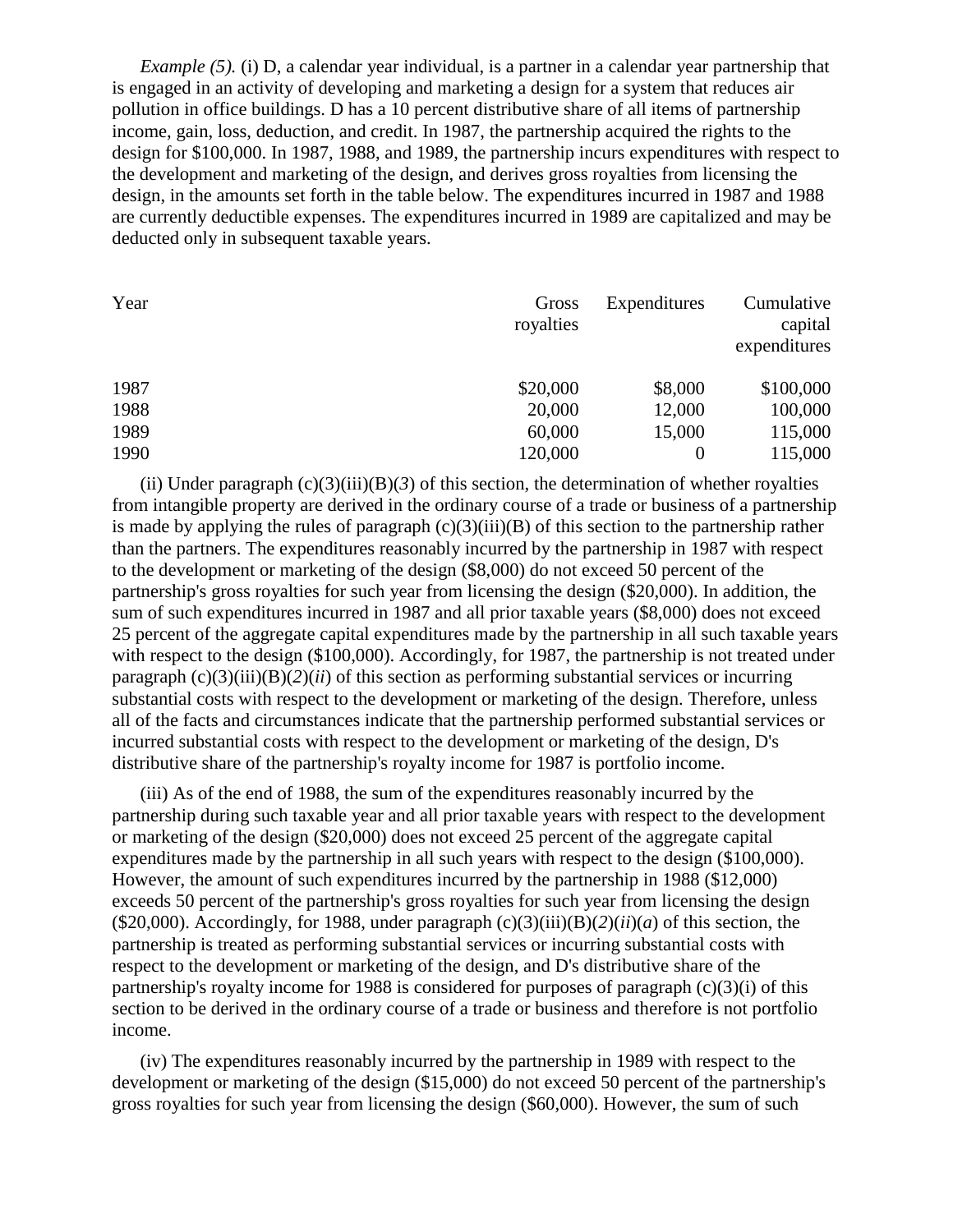expenditures incurred by the partnership in 1989 and all prior taxable years (\$35,000) exceeds 25 percent of the partnership's aggregate capital expenditures made in all such years with respect to the design (\$115,000). Accordingly, for 1989, under paragraph  $(c)(3)(iii)(B)(2)(ii)(b)$  of this section, the partnership is treated as performing substantial services or incurring substantial costs with respect to the development or marketing of the design, and D's distributive share of the partnership's royalty income in 1989 is considered for purposes of paragraph (c)(3)(i) of this section to be derived in the ordinary course of a trade or business and therefore is not portfolio income.

(v) The result for 1990 is the same as for 1989, notwithstanding that the partnership incurs no expenditures in 1990 with respect to the development or marketing of the design.

*Example (6).* The facts are the same as in example (5), except that, for 1987, D's distributive share of the partnership's development and marketing costs is 15 percent, while D's distributive share of the partnership's gross royalties is 10 percent. Although D's distributive share of the expenditures reasonably incurred by the partnership during 1987 with respect to the development and marketing of the design (\$1,200) is more than 50 percent of D's distributive share of the partnership's gross royalties from licensing the design (\$2,000), D is not treated as performing substantial services or incurring substantial costs with respect to the development or marketing of the design for 1987 under paragraph  $(c)(3)(iii)(B)(2)(ii)(a)$  of this section. This is because, under paragraph  $(c)(3)(iii)(B)(3)$  of this section, the determination of whether the royalties are derived in the ordinary course of a trade or business is made by applying paragraph  $(c)(3)(iii)(B)$ of this section to the partnership, and not to D.

(4) *Items of personal service income specifically excluded --* (i) *In general.* Passive activity gross income does not include compensation paid to or on behalf of an individual for personal services performed or to be performed by such individual at any time. For purposes of this paragraph (c)(4), compensation for personal services includes only --

(A) Earned income (within the meaning of section  $911(d)(2)(A)$ ), including gross income from a payment described in paragraph (e)(2) of this section that represents compensation for the performance of services by a partner;

(B) Amounts includible in gross income under section 83;

(C) Amounts includible in gross income under sections 402 and 403;

(D) Amounts (other than amounts described in paragraph  $(c)(4)(i)(C)$  of this section) paid pursuant to retirement, pension, and other arrangements for deferred compensation for services;

(E) Social security benefits (within the meaning of section 86(d)) includible in gross income under section 86; and

(F) Other income identified by the Commissioner as income derived by the taxpayer from personal services;

## **provided, however, that no portion of a partner's distributive share of partnership income (within the meaning of section 704(b)) or a shareholder's pro rata share of income from an S corporation (within the meaning of section 1377(a)) shall be treated as compensation for personal services.**

(ii) *Example*. The following example illustrates the application of this paragraph  $(c)(4)$ :

*Example.* C owns 50 percent of the stock of X, an S corporation. X owns rental real estate, which it manages. X pays C a salary for services performed by C on behalf of X in connection with the management of X's rental properties. Under this paragraph  $(c)(4)$ , although C's pro rata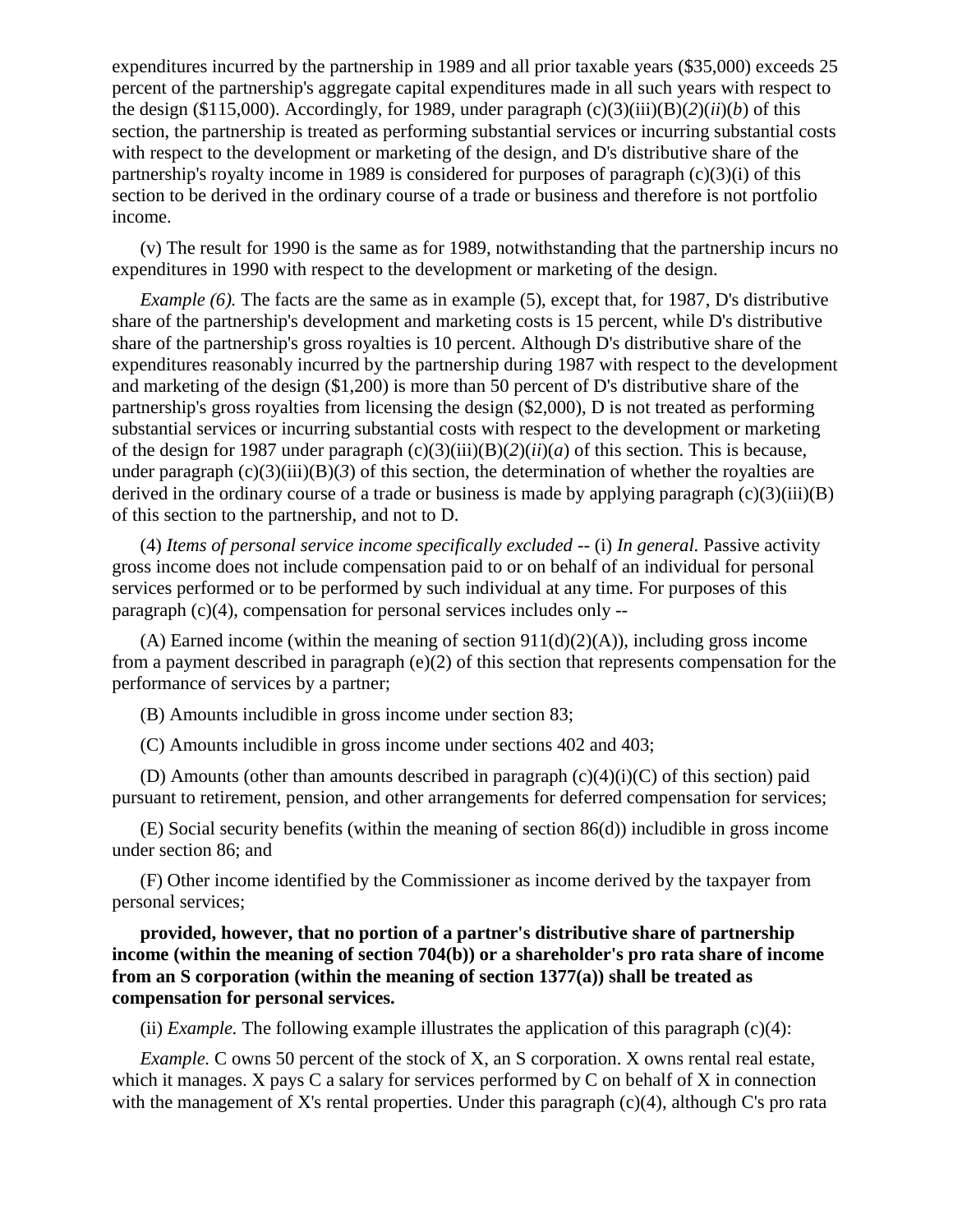share of X's gross rental income is passive activity gross income (even if the salary paid to C is less than the fair market value of C's services), the salary paid to C does not constitute passive activity gross income.

(5) *Income from section 481 adjustment* -- (i) *In general.* If a change in accounting method results in a positive section 481 adjustment with respect to an activity, a ratable portion (within the meaning of paragraph  $(c)(5)(iii)$  of this section) of the amount taken into account for a taxable year as a net positive section 481 adjustment by reason of such change shall be treated as gross income from the activity for such taxable year, and such gross income shall be treated as passive activity gross income if and only if such activity is a passive activity for the year of the change (within the meaning of section 481(a)).

(ii) *Positive section 481 adjustments.* For purposes of applying this paragraph (c)(5) --

(A) The term "net positive section 481 adjustment" means the increase (if any) in taxable income taken into account under section 481(a) to prevent amounts from being duplicated or omitted by reason of a change in accounting method; and

(B) The term "positive section 481 adjustment with respect to an activity" means the increase (if any) in taxable income that would be taken into account under section 481(a) to prevent only the duplication or omission of amounts from such activity by reason of the change in accounting method.

(iii) *Ratable portion.* The ratable portion of the amount taken into account as a net positive section 481 adjustment for a taxable year by reason of a change in accounting method is determined with respect to an activity by multiplying such amount by the fraction obtained by dividing --

(A) The positive section 481 adjustment with respect to the activity; by

(B) The sum of the positive section 481 adjustments with respect to all of the activities of the taxpayer.

(6) *Gross income from certain oil or gas properties* -- (i) *In general.* Notwithstanding any other provision of the regulations under section 469, passive activity gross income for any taxable year does not include an amount of the taxpayer's gross income for such year from --

(A) An oil or gas property, if any loss from a working interest in such property for any prior taxable year beginning after December 31, 1986, was treated by the taxpayer, solely by reason of § 1.469-1T(e)(4) (relating to a special rule for losses from oil and gas working interests), and not by reason of the taxpayer's material participation in the activity, as a loss that is not from a passive activity; or

(B) Any property the basis of which is determined in whole or in part by reference to the basis of property described in paragraph $(c)(6)(i)(A)$  of this section;

# **equal to the taxpayer's net income from such property for the taxable year. The preceding sentence applies without regard to whether the taxpayer's interest in the property is held through an entity that limits the taxpayer's liability (within the meaning of § 1.469-1T(e)(4)(v)).**

(ii) *Net income from the property.* For purposes of this paragraph (c)(6), the taxpayer's net income for the taxable year from any property described in paragraph  $(c)(6)(i)$  of this section is the amount, if any, by which the taxpayer's gross income from such property exceeds the taxpayer's deductions for such taxable year (including any deduction treated as a deduction for such year under  $\S 1.469-1T(f)(4)$  that are reasonable allocable to such property.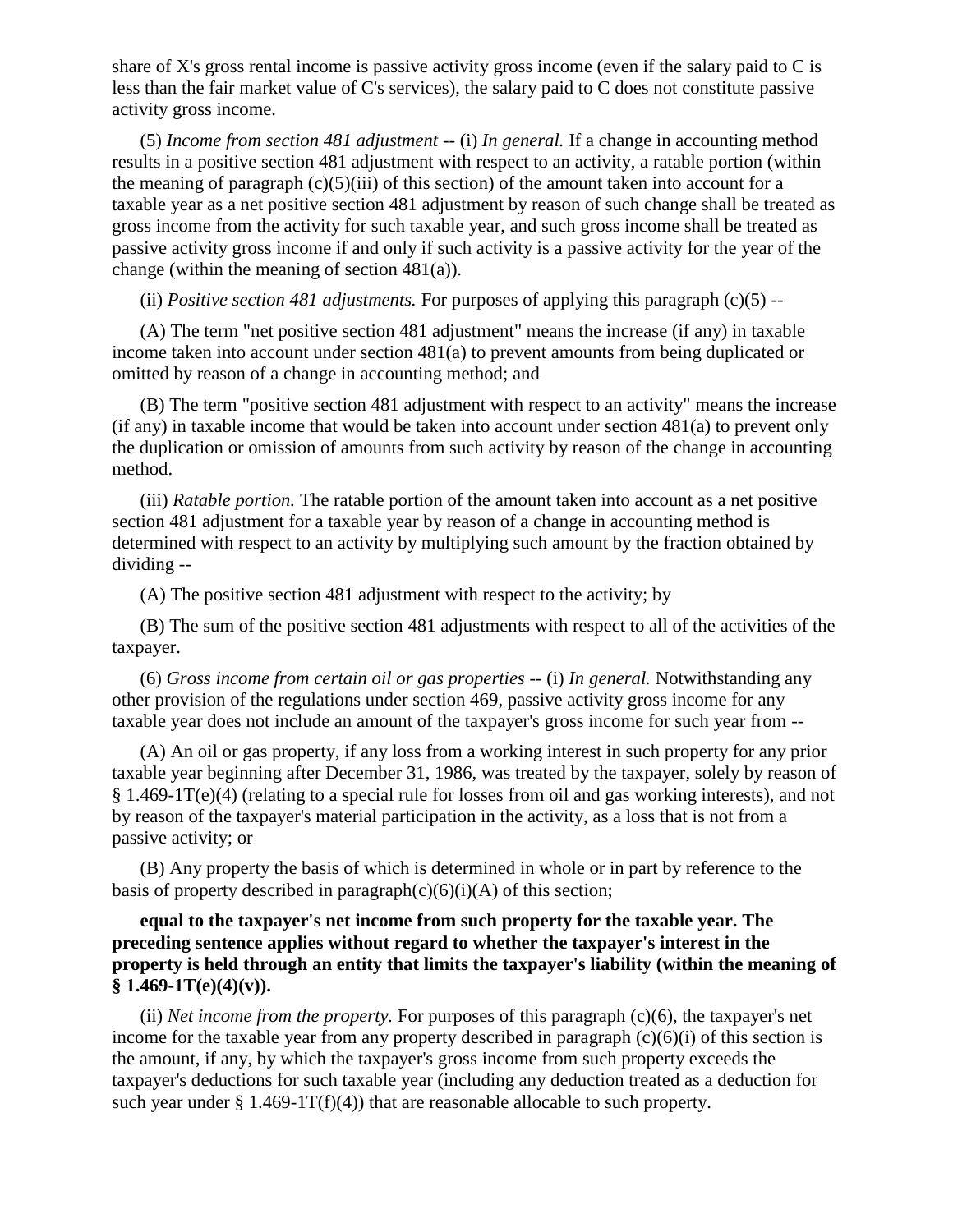(iii) *Property*. For purposes of paragraph  $(c)(6)(i)(A)$  of this section, the term "property" does not have the meaning given such term by section 614(a) or the regulations thereunder, but means any property the value of which is directly enhanced by any drilling, logging, seismic testing, or other activities any part of the costs of which were borne by the taxpayer as a result of holding the working interest described in such paragraph  $(c)(6)(i)(A)$ .

(iv) *Examples.* The following examples illustrate the application of this (c)(6):

*Example (1).* A is a general partner in partnership P and a limited partner in partnership R. P and R own oil and gas working interests in two separate tracts of land acquired from two separate landowners. In 1987, P drills a well on its tract, and A's distributive share of P's losses from drilling the well are treated under  $\S 1.469-1T(e)(4)$  as not from a passive activity. In the course of selecting the drilling site and drilling the well, P develops information indicating that the reservoir in which the well was drilled underlies R's tract as well as P's. Under these facts, P's and R's tracts are treated as one property for purposes of this paragraph  $(c)(6)$ , even if A's interests in the mineral deposits in the tracts are treated as separate properties under section 614(a). Accordingly, in 1988 and subsequent years, A's distributive share of both P's and R's income and expenses from their respective tracts is taken into account in computing A's net income from the property for purposes of this paragraph  $(c)(6)$ .

*Example (2)*. B is a general partner in partnership S. S owns an oil and gas working interest in a single tract of land. In 1987, S drills a well, and B's distributive share of S's losses from drilling the well is treated under § 1.469-1T(e)(4) as not from a passive activity. In the course of drilling the well, S discovers two oil-bearing formations, one underlying the other. On December 1, 1987, S completes the well in the underlying formation. On January 1, 1988, B converts B's entire general partnership interest in S into a limited partnership interest. In 1988, S completes in, and commences production from, the shallow formation. Under these facts, the two mineral deposits in S's tract are treated as one property for purposes of this paragraph (c)(6), even if they are treated as separate properties under section, 614 (a). Accordingly, B's distributive share of S's income and expenses from both the underlying formation and from recompletion in and production from the shallow formation is taken into account in computing B's net income from the property for purposes of this paragraph  $(c)(6)$ .

*Example (3).* C is a general partner in partnership T and a limited partner in partnership U. T and U both own oil and gas working interests in tracts of land in County X. In 1987, T drills a well, and C's distributive share of T's losses from drilling the well is treated under § 1.469- 1T(e)(4) as not from a passive activity. In the course of selecting the drilling site and drilling the well, T develops information indicating a significant probability that substantial oil and gas reserves underlie most portions of County X. As a result, the value of all oil and gas properties in County X is enhanced. The information developed by T does not, however, indicate that the reservoir in which T's well is drilled underlies U's tract. Under these facts, T's and U's tracts are not treated as one property for purposes of this paragraph (c)(6), because the value of U's tract is not directly enhanced by T's activities.

(7) *Other items specifically excluded*. Notwithstanding any other provision of the regulations under section 469, passive activity gross income does not include the following:

(i) Gross income of an individual from intangible property, such as a patent, copyright, or literary, musical, or artistic composition, if the taxpayer's personal efforts significantly contributed to the creation of such property;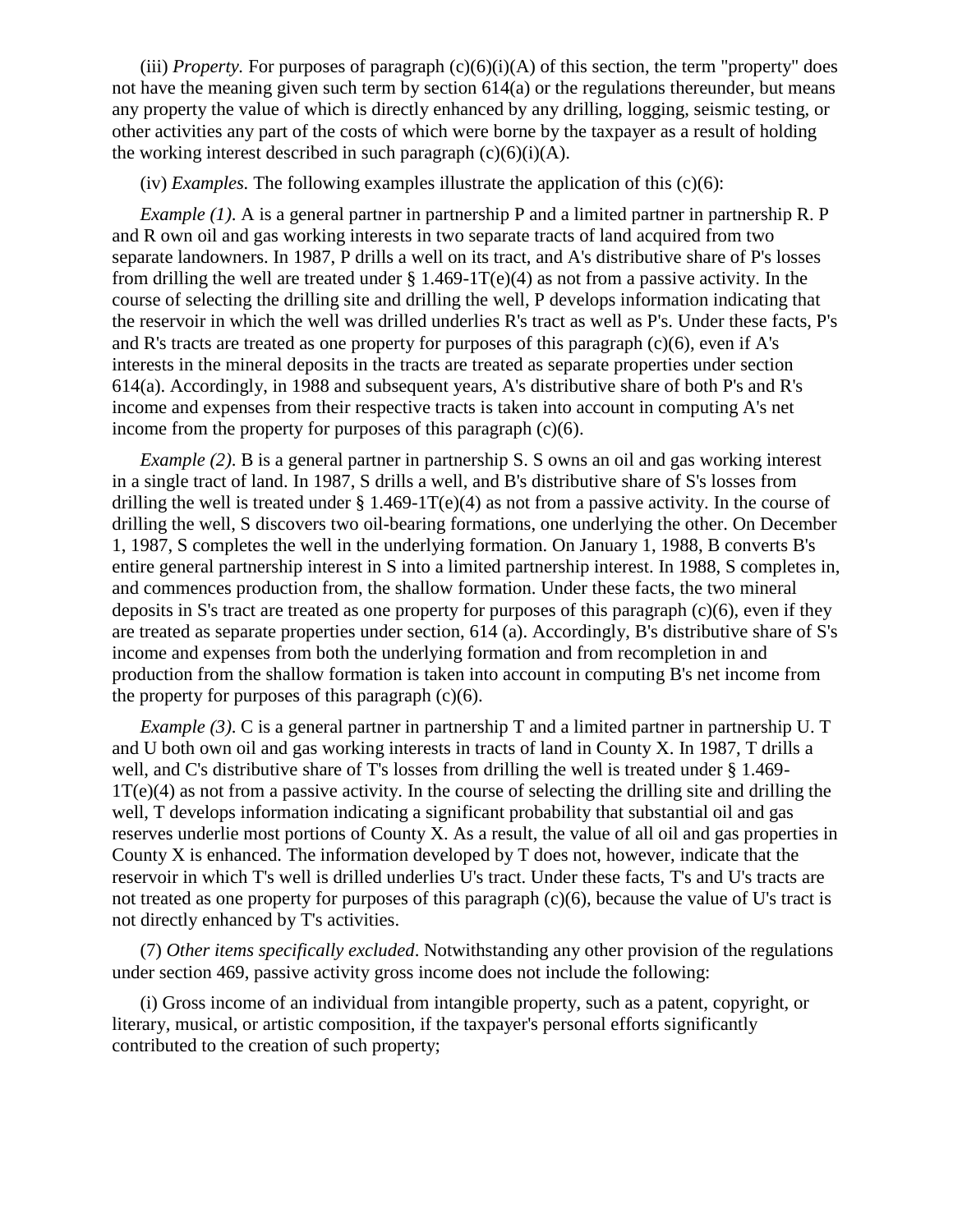(ii) Gross income from a qualified low-income housing project (within the meaning of section 502 of the Tax Reform Act of 1986) for any taxable year in the relief period (within the meaning of section 502(b) of such Act;

(iii) Gross income attributable to a refund of any state, local, or foreign income, war profits, or excess profits tax;

(iv) Gross income of an individual from a covenant by such individual not to compete; and

(v) Gross income that is treated as not from a passive activity under any provision of the regulations under section 469, including but not limited to  $\S 1.469-1T(h)(6)$  (relating to income from intercompany transactions of members of an affiliated group of corporations filing a consolidated return) and paragraph (f) of this section (relating to recharacterized passive income).

(d) *Passive activity deductions* -- (1) *In general.* Except as otherwise provided in section 469 and the regulations thereunder, a deduction is a passive activity deduction for a taxable year if and only if such deduction --

(i) Arises (within the meaning of paragraph  $(d)(8)$  of this section) in connection with the conduct of a activity that is a passive activity for the taxable year; or

(ii) Is treated as a deduction from an activity under  $\S 1.469-1T(f)(4)$  for the taxable year.

The following example illustrates the application of this paragraph  $(d)(1)$ :

*Example*. (i) In 1987, A, a calendar year individual, acquires a partnership interest in R, a calendar year partnership. R's only activity is a trade or business activity in which A materially participates for 1987. R incurs a loss in 1987. A's distributive share of R's 1987 loss is \$1,000. However, A's basis in the partnership interest at the end of 1987 (without regard to A's distributive share of partnership loss) is \$600; accordingly, section 704(d) disallows any deduction in 1987 for \$400 of A's distributive share of R's loss. The remainder of A's distributive share of R's loss would be allowed as a deduction for 1987 if taxable income for all taxable years were determined without regard to sections 469 and 1211. See paragraph (d)(8) of this section.

(ii) A does not materially participate in R's activity for 1988. In 1988, R again incurs a loss, and A's distributive share of the loss is again \$1,000. At the end of 1988, A's basis in the partnership interest (without regard to A's distributive share of partnership loss) is \$2,000; accordingly, in 1988 section 704(d) does not limit A's deduction for either A's \$1,000 distributive share of R's 1988 loss or the \$400 loss carried over from 1987 under the second sentence of section 704(d). These losses would be allowed as a deduction for 1988 if taxable income for all taxable years were determined without regard to sections 469 and 1211. See paragraph (d)(8) of this section.

(iii) Under these facts, only \$400 of A's distributive share of R's deductions from the activity are disallowed under section 704(d) in 1987. A's remaining deductions from the activity are treated as deductions that arise in connection with the activity for 1987 under paragraph (d)(8) of this section. Because A materially participates in the activity for 1987, the activity is not a passive activity (within the meaning of  $\S 1.469-1T(e)(1)$ ) of A for such year. Accordingly, the deductions that are not disallowed in 1987 are not passive activity deductions.

(iv) A does not materially participate in R's activity for 1988. Accordingly, the activity is a passive activity of A for such year. No portion of A's distributive share of R's deductions from the activity is disallowed under section 704(d) in 1988. Accordingly, A's distributive share of R's deductions for 1988 and the \$400 of deductions carried over from 1987 are both treated under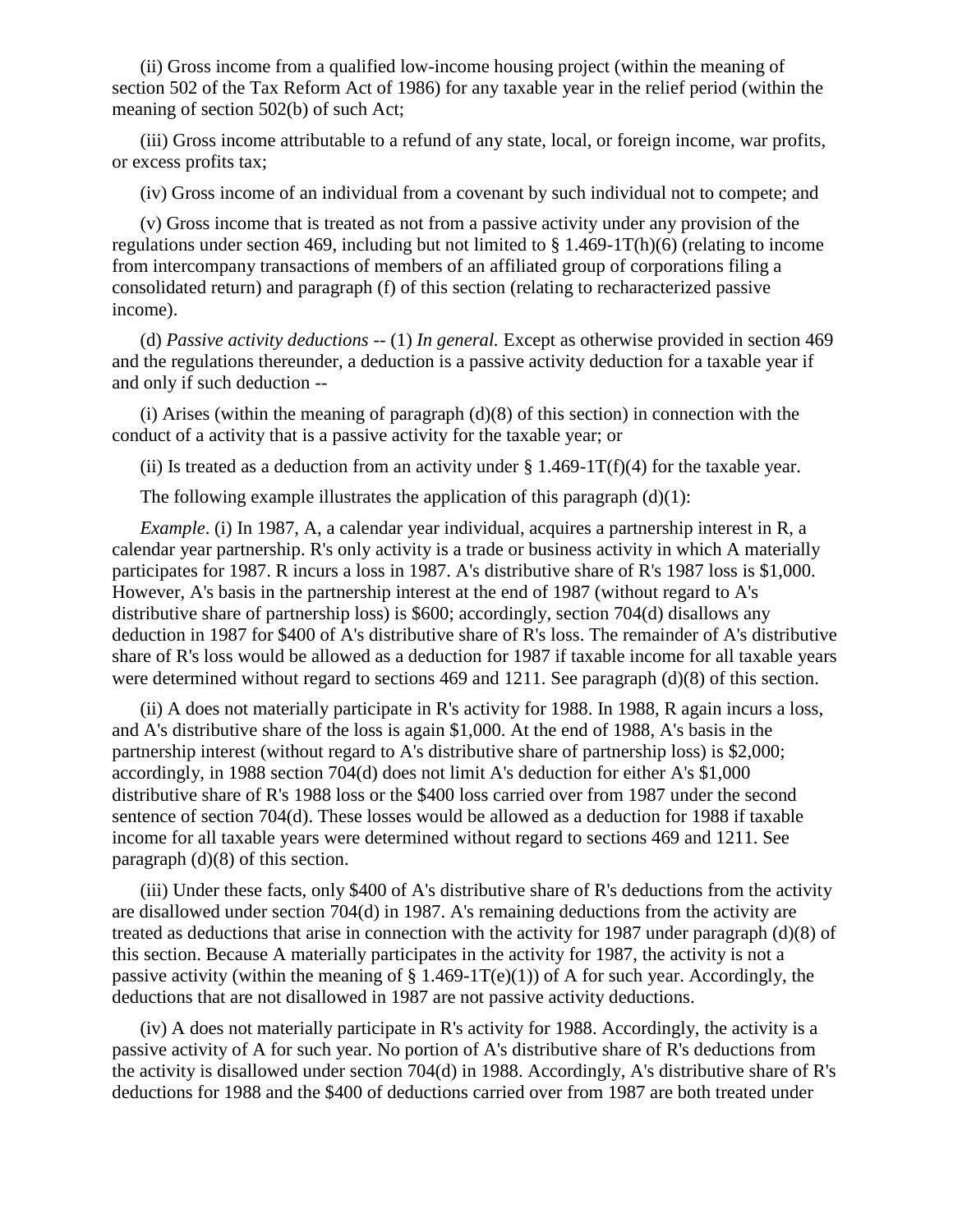paragraph (d)(8) of this section as deductions that arise in 1988. Since the activity is a passive activity for 1988, such deductions are passive activity deductions.

(2) *Exceptions*. Passive activity deductions do not include --

(i) A deduction for an item of expense (other than interest) that is clearly and directly allocable (within the meaning of paragraph (d)(4) of this section) to portfolio income (within the meaning of paragraph  $(c)(3)(i)$  of this section);

(ii) A deduction allowed under section 243, 244, or 245 with respect to any dividend that is not included in passive activity gross income;

(iii) Interest expense (other than interest expense described in paragraph  $(d)(3)$  of this section);

(iv) A deduction for a loss from the disposition of property of a type that produces portfolio income (within the meaning of paragraph  $(c)(3)(i)$  of this section);

(v) A deduction that, under section  $469(g)$  and § 1.469-6T (relating to the allowance of passive activity losses upon certain dispositions of interests in passive activities), is treated as a deduction that is not a passive activity deduction;

(vi) A deduction for any state, local, or foreign income, war profits, or excess profits tax;

(vii) A miscellaneous itemized deduction (within the meaning of section 67(b)) that is subject to disallowance in whole or in part under section 67(a) (without regard to whether any amount of such deduction is disallowed under section 67);

(viii) A deduction allowed under section 170 for a charitable contribution;

(ix) An item of loss or deduction that is carried to the taxable year under section 172(a), section 1212(a)(1)(B) (in the case of corporations), or section 1212(b) (in the case of taxpayers other than corporations); and

(x) An item of loss or deduction that would have been allowed for a taxable year beginning before January 1, 1987, but for section 704(d), 1366, or 465.

(3) *Interest expense.* Except as otherwise provided in the regulations under section 469, interest expense is taken into account as a passive activity deduction if and only if such interest expense --

(i) Is allocated under  $\S$  1.163-8T to a passive activity expenditure (within the meaning of  $\S$  $1.163-8T(b)(4)$ ; and

 $(ii)$  Is not  $-$ 

(A) Qualified residence interest (within the meaning of § 1.163-10T); or

(B) Capitalized pursuant to a capitalization provision (within the meaning of § 1.163-  $8T(m)(7)(i)$ ).

(4) *Clearly and directly allocable expenses.* For purposes of section 469 and the regulations thereunder, an expense (other than interest expense) is clearly and directly allocable to portfolio income (within the meaning of paragraph  $(c)(3)(i)$  of this section) if and only if such expense is incurred as a result of, or incident to, an activity in which such gross income is derived or in connection with property from which such gross income is derived. For example, general and administrative expenses and compensation paid to officers attributable to the performance of services that do not directly benefit or are not incurred by reason of a particular activity or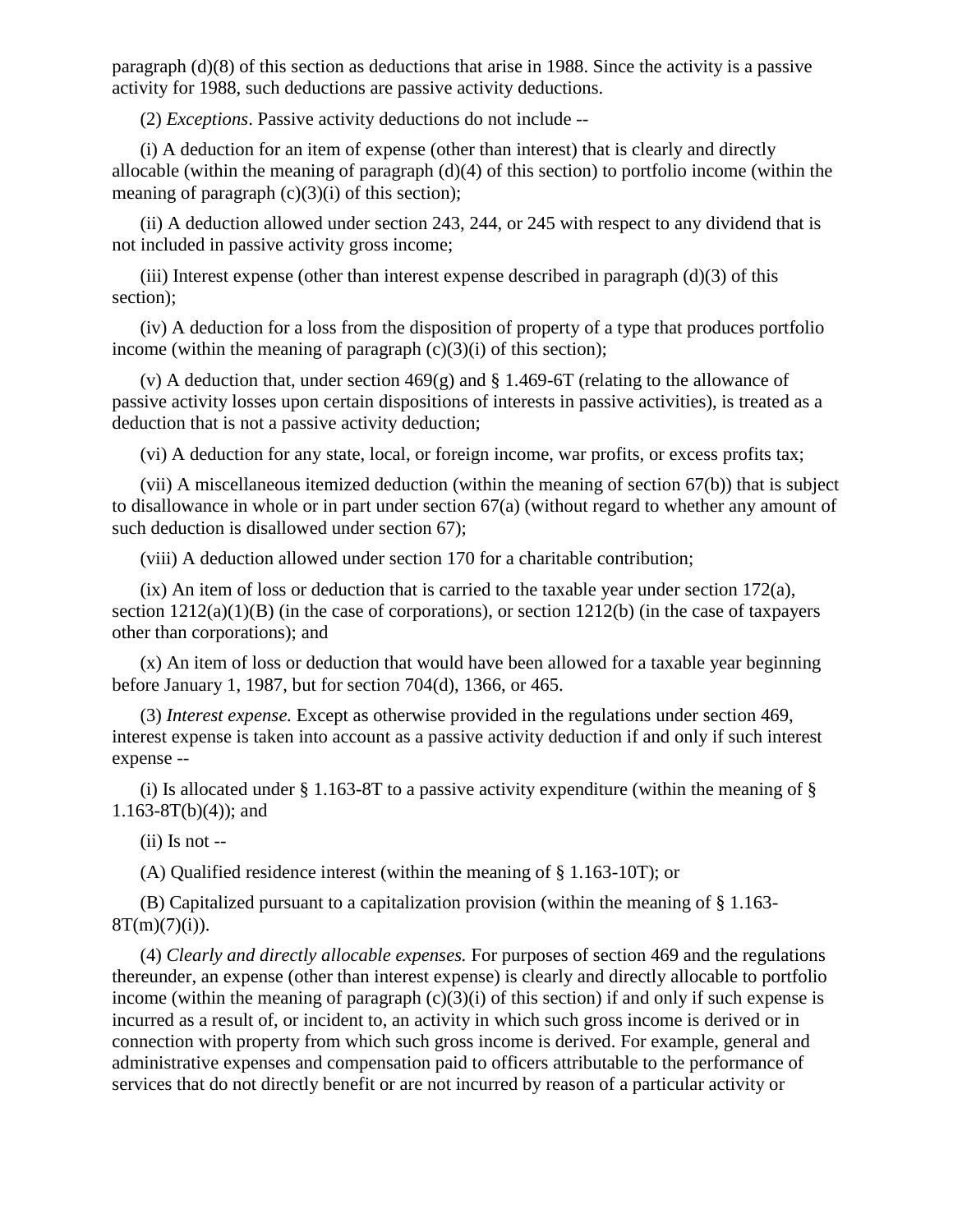particular property are not clearly and directly allocable to portfolio income (within the meaning of paragraph  $(c)(3)(i)$  of this section).

(5) *Treatment of loss from disposition* -- (i) *In general.* Except as otherwise provided in the regulations under section 469 --

(A) Any loss recognized in any year upon the sale, exchange, or other disposition (a "disposition") of an interest in property used in an activity at the time of the disposition or of an interest in an activity held through a partnership or S corporation and any deduction allowed on account of the abandonment or worthlessness of such an interest is treated as a deduction from such activity; and

(B) Any such deduction is a passive activity deduction if and only if the activity is a passive activity of the taxpayer for the taxable year of the disposition (or other event giving rise to the deduction).

(ii) *Disposition of property used in more than one activity in 12-month period preceding disposition.* In the case of a disposition of an interest in property that is used in more than one activity during the 12-month period ending on the date of the disposition, the amount realized from the disposition and the adjusted basis of such interest must be allocated among such activities in the manner described in paragraph  $(c)(2)(ii)$  of this section.

(iii) *Other applicable rules* -- (A) *Interest in property*. For purposes of this paragraph (d)(5), a taxpayer's interests in property used in an activity and the amounts allocated to such interests shall be determined under paragraph  $(c)(2)(i)(C)$  of this section.

(B) *Dispositions of partnership interests and S corporation stock.* A partnership interest or S corporation stock is not property used in an activity for purposes of this paragraph (d)(5). See paragraph (e)(3) of this section for rules treating the loss recognized upon the disposition of a partnership interest or S corporation stock as loss from the disposition of interests in the activities in which the partnership or S corporation has an interest.

(6) *Coordination with other limitations on deductions that apply before section 469 --* (i) *In general.* An item of deduction from a passive activity that is disallowed for a taxable year under section 704(d), 1366(d), or 465 is not a passive activity deduction for the taxable year. Paragraphs (d)(6) (ii) and (iii) of this section provide rules for determining the extent to which items of deduction from a passive activity are disallowed for a taxable year under sections 704(d), 1366(d), and 465.

(ii) *Proration of deductions disallowed under basis limitations --* (A) *Deductions disallowed under section 704(d).* If any amount of a partner's distributive share of a partnership's loss for the taxable year is disallowed under section 704(d), a ratable portion of the partner's distributive share of each item of deduction or loss of the partnership is disallowed for the taxable year. For purposes of the preceding sentence, the ratable portion of an item of deduction or loss is the amount of such item multiplied by the fraction obtained by dividing --

(*1*) The amount of the partner's distributive share of partnership loss that is disallowed for the taxable year; by

(*2*) The sum of the partner's distributive shares of all items of deduction and loss of the partnership for the taxable year.

(B) *Deductions disallowed under section 1366(d).* If any amount of an S corporation shareholder's pro rata share of an S corporation's loss for the taxable year is disallowed under section 1366(d), a ratable portion of the taxpayer's pro rata share of each item of deduction or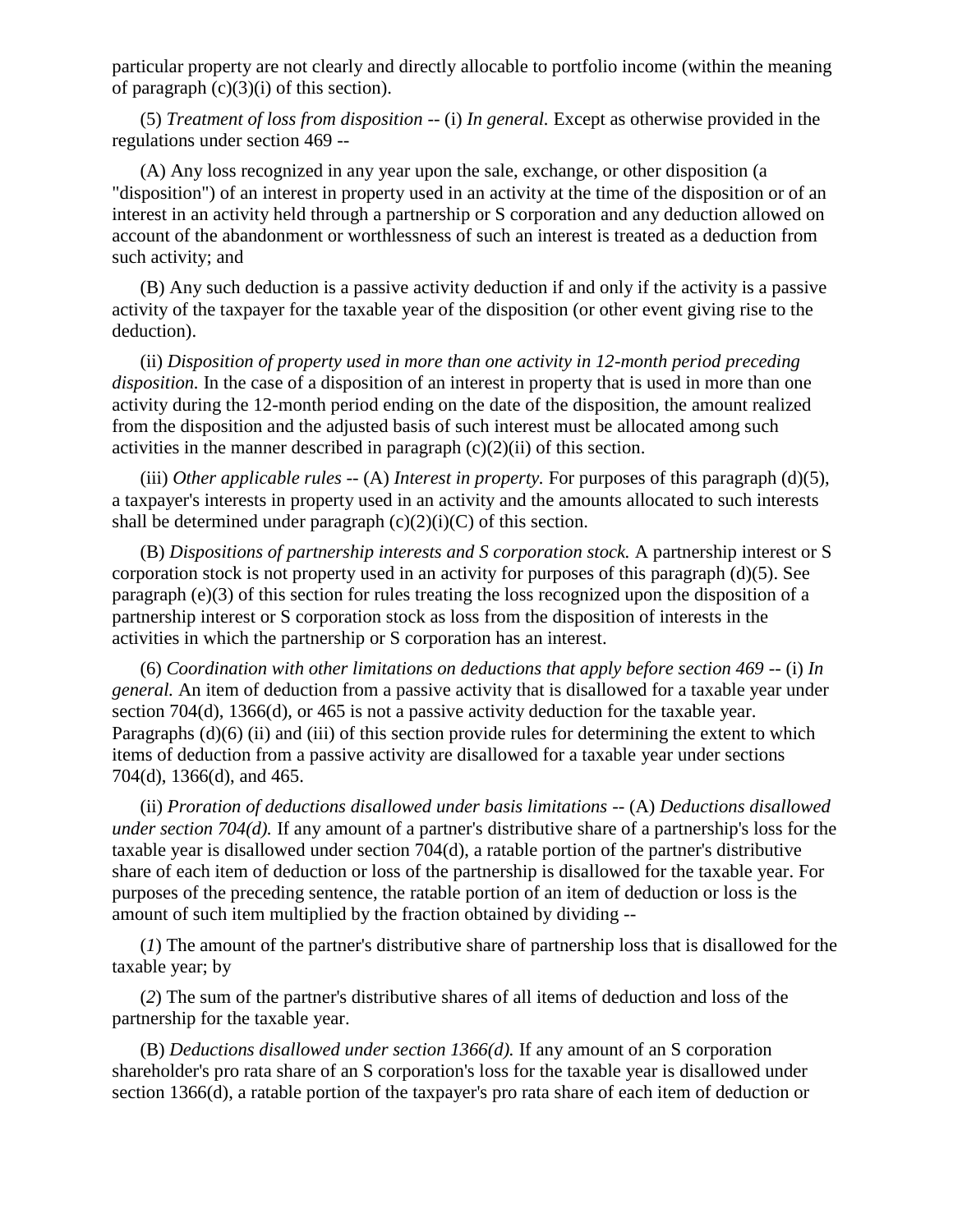loss of the S corporation is disallowed for the taxable year. For purposes of the preceding sentence, the ratable portion of an item of deduction or loss is the amount of such item multiplied by the fraction obtained by dividing --

(*1*) The amount of the shareholder's pro rata share of S corporation loss that is disallowed for the taxable year; by

(*2*) The sum of the shareholder's pro rata shares of all items of deduction and loss of the corporation for the taxable year.

(iii) *Proration of deductions disallowed under at-risk limitation.* If any amount of the taxpayer's loss from an activity (within the meaning of section  $465(c)$ ) is disallowed under section 465 for the taxable year, a ratable portion of each item of deduction or loss from the activity is disallowed for the taxable year. For purposes of the preceding sentence, the ratable portion of an item of deduction or loss is the amount of such item multiplied by the fraction obtained by dividing --

(*1*) The amount of the loss from the activity that is disallowed for the taxable year; by

(*2*) The sum of all deductions from the activity for the taxable year.

(iv) *Coordination of basis and at-risk limitations.* The portion of any item of deduction or loss that is disallowed for the taxable year under section 704(d) or 1366(d) is not taken into account for the taxable year in determining the loss from an activity (within the meaning of section 465(c)) for purposes of applying section 465.

(v) *Separately identified items of deduction and loss.* In identifying the items of deduction and loss from an activity that are not disallowed under sections 704(d), 1366(d), and 465 (and that therefore may be treated as passive activity deductions), the taxpayer need not account separately for any item of deduction or loss unless such item may, if separately taken into account, result in an income tax liability different from that which would result were such item of deduction or loss taken into account separately. For related rules applicable to partnerships and S corporations, see § 1.702-1(a)(8)(ii) and section 1366(a)(1)(A), respectively. Items of deduction or loss that must be accounted for separately include (but are not limited to) items of deduction or loss that --

(A) Are attributable to separate activities (within the meaning of the rules to be contained in § 1.469-4T);

(B) Arise in a rental real estate activity (within the meaning of section 469(i) and the rules to be contained in § 1.469-9T) in taxable years in which the taxpayer activity participates (within the meaning of section 469(i) and the rules to be contained in § 1.469-9T) in such activity;

(C) Arise in a rental real estate activity (within the meaning of section 469(i) and the rules to be contained in § 1.469-9T) in taxable years in which the taxpayer does not actively participate (within the meaning of section 469(i) and the rules to be contained in  $\S$  1.469-9T) in such activity;

(D) Arose in a taxable year beginning before 1987 and were not allowed for such taxable year under section 704(d), 1366(d), or 465(a)(2);

(E) Are taken into account under section 1211 (relating to the limitation on capital losses) or section 1231 (relating to property used in a trade or business and involuntary conversions); or

(F) Are attributable to pre-enactment interests in activities (within the meaning of § 1.469-  $11T(c)$ ).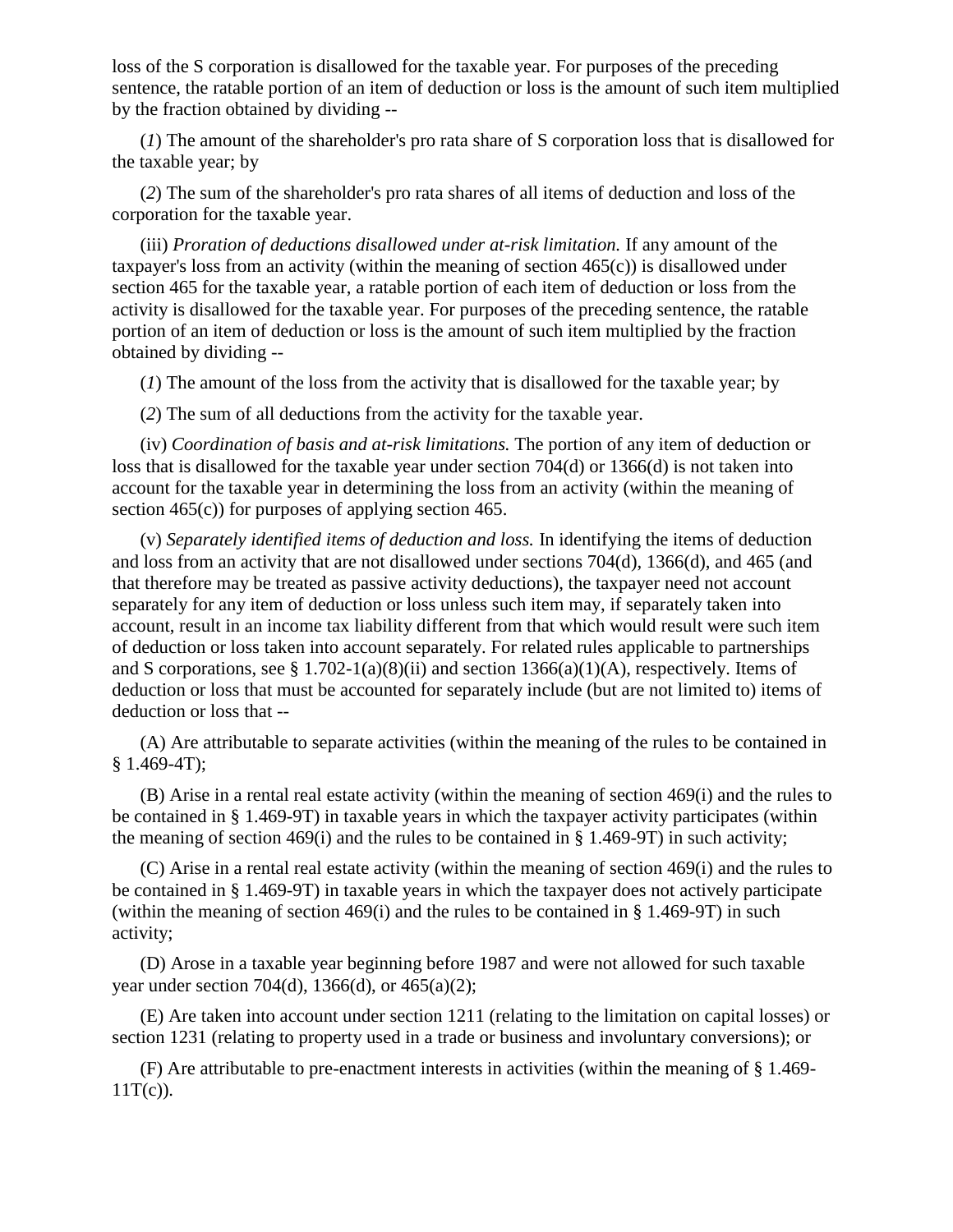(7) *Deductions from section 481 adjustment --* (i) *In general.* If a change in accounting method results in a negative section 481 adjustment with respect to an activity, a ratable portion (within the meaning of paragraph (d)(7)(iii) of this section) of the amount taken into account for a taxable year as a net negative section 481 adjustment by reason of such change shall be treated as a deduction from the activity for such taxable year, and such deduction shall be treated as a passive activity deduction if and only if such activity is a passive activity for the year of the change (within the meaning of section 481(a)). See the rules to be contained in § 1.469-1T(k) for the treatment of passive activity deductions from an activity in taxable years in which the activity is a former passive activity.

(ii) *Negative section 481 adjustments.* For purposes of applying this paragraph (d)(7) --

(A) The term "net negative section 481 adjustment" means the decrease (if any) in taxable income taken into account under section 481(a) to prevent amounts from being duplicated or omitted by reason of a change in accounting method; and

(B) The term "negative section 481 adjustment with respect to an activity" means the decrease (if any) in taxable income that would be taken into account under section 481(a) to prevent only the duplication or omission of amounts from such activity by reason of the change in accounting method.

(iii) *Ratable portion.* The ratable portion of the amount taken into account as a net negative section 481 adjustments for a taxable year by reason of a change in accounting method is determined with respect to an activity by multiplying such amount by the fraction obtained by dividing --

(A) The negative section 481 adjustment with respect to the activity; by

(B) The sum of the negative section 481 adjustments with respect to all of the activities of the taxpayer.

(8) *Taxable year in which item arises.* For purposes of this paragraph (d), an item of deduction arises in the taxable year in which such item would be allowable as a deduction under the taxpayer's method of accounting if taxable income for all taxable years were determined without regard to sections 469 and 1211.

(e) *Special rules for partners and S corporation shareholders --* (1) *In general.* For purposes of section 469 and the regulations thereunder, the character (as an item of passive activity gross income or passive activity deduction) of each item of gross income and deduction allocated to a taxpayer from a partnership or S corporation (a "passthrough entity") shall be determined, in any case in which participation is relevant, by reference to the participation of the taxpayer in the activity (or activities) that generated such item. Such participation is determined for the taxable year of the passthrough entity (and not the taxable year of the taxpayer). The following example illustrates the application of this paragraph  $(e)(1)$ :

*Example.* A, a calendar year individual, is a partner in a partnership that has a taxable year ending January 31. During its taxable year ending on January 31, 1988, the partnership engages in a single trade or business activity. For the period from February 1, 1987, through January 31, 1988, A does not materially participate in this activity. In A's calendar year 1988 return, A's distributive share of the partnership's gross income and deductions from the activity must be treated as passive activity gross income and passive activity deductions, without regard to A's participation in the activity from February 1, 1988, through December 31, 1988. See also §  $1.469-11T(a)(4)$  (relating to the effective date of, and transition rules under, section 469 and the regulations thereunder).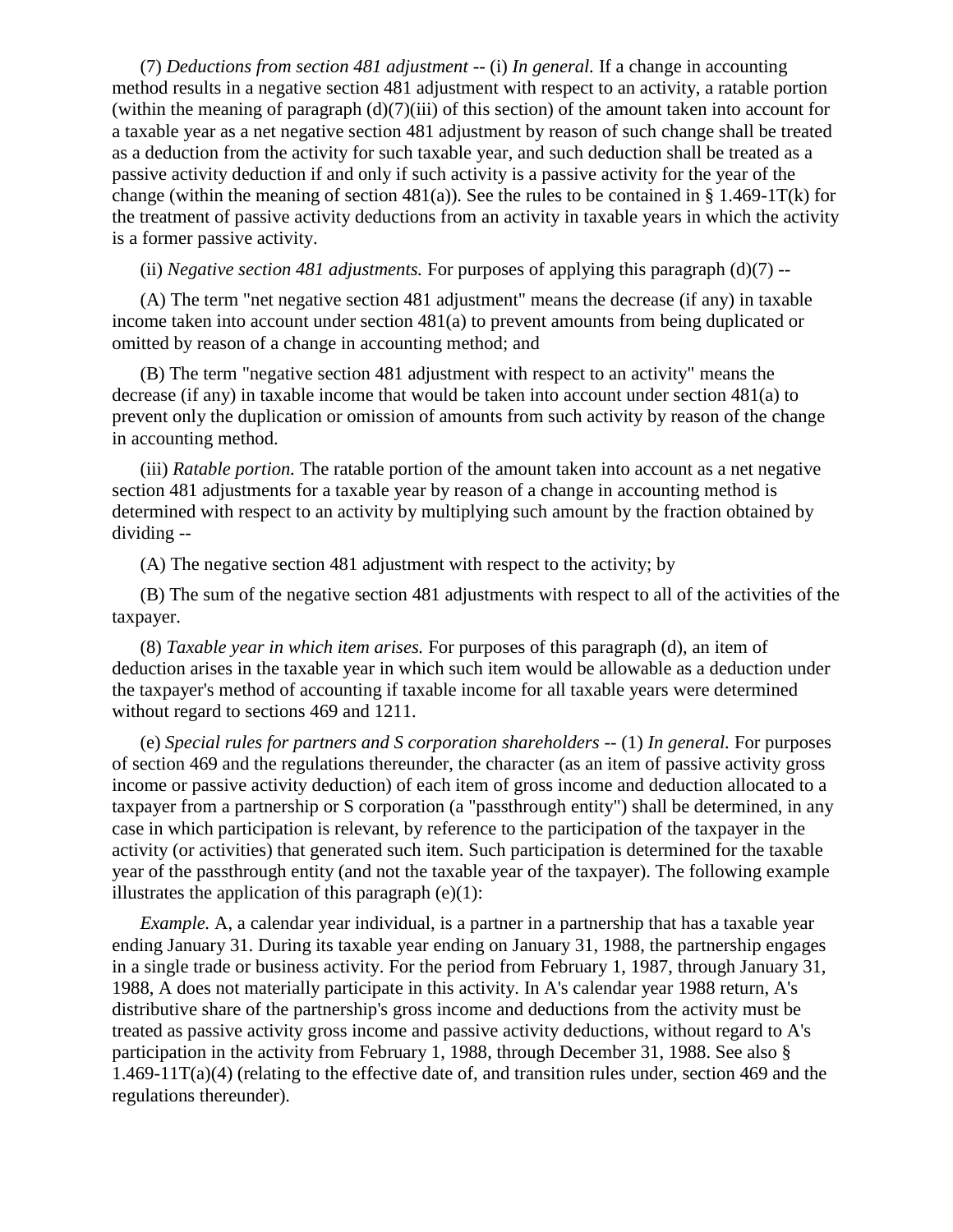(2) *Payments under sections 707(a), 707(c), and 736(b).* Items of gross income and deduction attributable to a transaction described in section  $707(a)$ ,  $707(c)$ , or  $736(b)$  shall be characterized for purposes of section 469 and the regulations thereunder in accordance with the following rules:

(i) *Section 707(a)*. Any item of gross income or deduction attributable to a transaction that is treated under section 707(a) as a transaction between a partnership and a partner acting in a capacity other than as a member of such partnership shall be characterized for purposes of section 469 and the regulations thereunder in a manner that is consistent with the treatment of such transaction under section 707(a).

(ii) *Section 707(c)* -- (A) *In general.* Except as provided in paragraph(e)(2)(ii)(B) of this section, any payment to a partner for services or the use of capital that is described in section 707(c) (including any payment described in section 736(a)(2) (relating to guaranteed payments made in liquidation of the interest of a retiring or deceased partner)) shall be characterized as the payment of compensation for services or as the payment of interest, respectively, and not as a distributive share of partnership income.

(B) *Exception.* (*1*) If section 736(a)(2) applies to a payment made in liquidation of a retiring or deceased partner's interest, any income that --

(*i*) Is taken into account by a retiring partner (or any other person that owns (directly or indirectly) an interest in such partner if such partner is a passthrough entity) or a deceased partner's successor in interest as a result of such payment; and

(*ii*) Is attributable to the portion (if any) of such payment that is allocable to the unrealized receivables (within the meaning of section 751(c)) and goodwill of an activity of the partnership; shall be treated as passive activity gross income if and only if the activity was a passive activity of such retiring or deceased partner (or such other person) for the taxable year of such retiring or deceased partner (or such other person) in which the liquidation of such partner's interest commenced.

(*2*) If section 736(a)(2) applies to a payment made in liquidation of a retiring or deceased partner's interest, the portion (if any) of such payment that is allocable to the unrealized receivables (within the meaning of section  $751(c)$ ) and goodwill of an activity of the partnership is determined, for purposes of this paragraph  $(e)(2)(ii)(B)$ , by multiplying the amount of such payment by the fraction obtained by dividing --

(*i*) The amount to be paid under section 736(a)(2) in liquidation of such partner's interest in the unrealized receivables and goodwill of such activity of the partnership; by

 $(iii)$  The sum of all payments to be made under section  $736(a)(2)$  in liquidation of such partner's interest.

(iii) *Section 736(b).* If any gain or loss is taken into account by a retiring partner (or any other person that owns (directly or indirectly) an interest in such partner if such partner is a passthrough entity) or a deceased partner's successor in interest as a result of a payment to which section 736(b) (relating to payments made in exchange for a retiring or deceased partner's interest in partnership property) applies, such gain or loss shall be treated as passive activity gross income or a passive activity deduction only to the extent that such gain or loss would have been passive activity gross income or a passive activity deduction of such retiring or deceased partner (or such other person) if it had been recognized at the time the liquidation of such partner's interest commenced.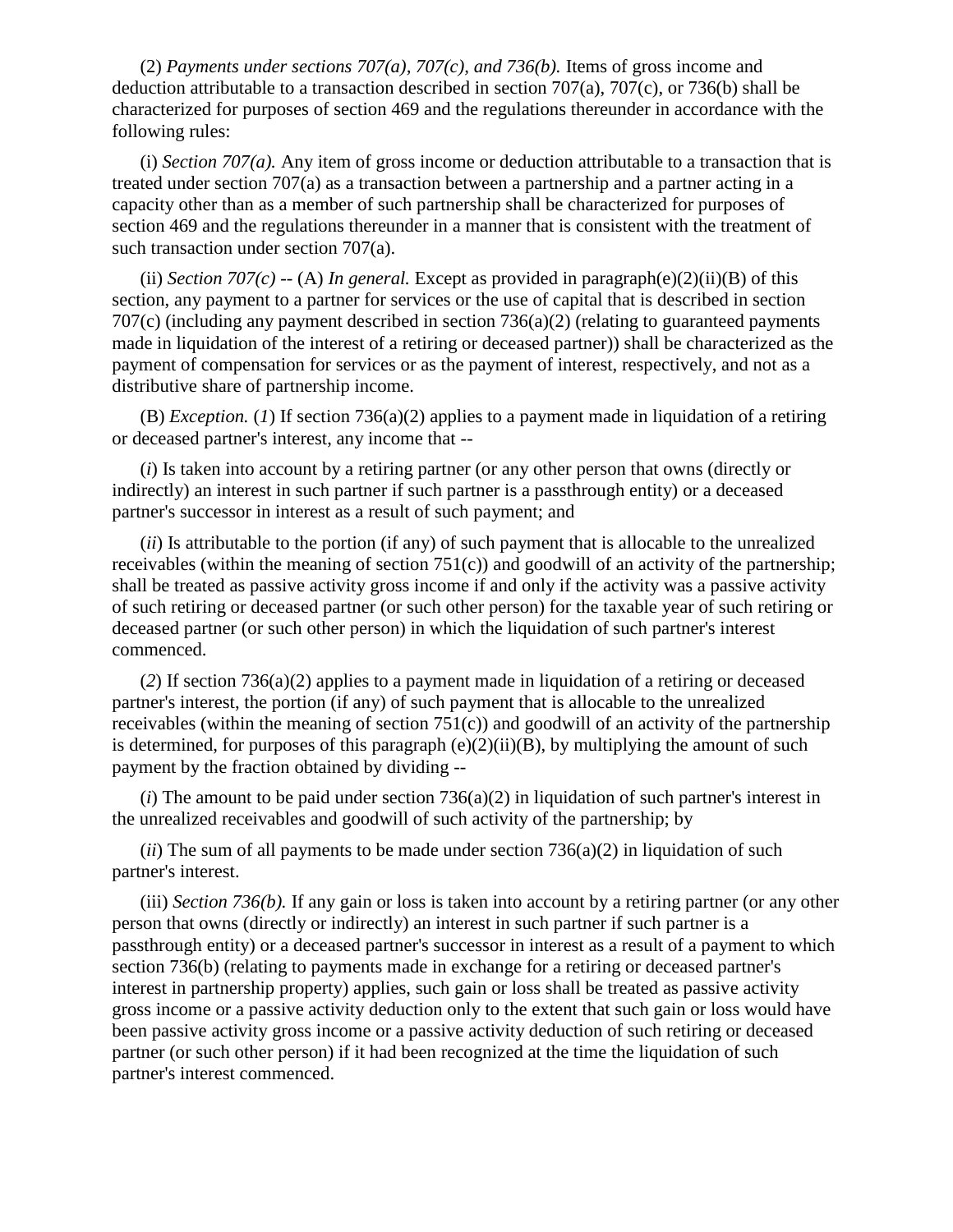(3) *Sale or exchange of interest in passthrough entity* -- (i) *Application of this paragraph (e)(3).* In the case of the sale, exchange, or other disposition (a "disposition") of an interest in a passthrough entity, the amount of the seller's gain or loss from each activity in which such entity has an interest is determined, for purposes of section 469 and the regulations thereunder, under this paragraph (e)(3). In the case of any such disposition, except as otherwise provided in paragraph (e)(3)(iii) or (iv) of this section, paragraph (e)(3)(ii) of this section shall apply. See paragraphs  $(c)(2)$  and  $(d)(5)$  of this section for rules for determining the character of gain or loss, respectively, recognized upon a disposition of an interest in an activity held through a passthrough entity.

(ii) *General rule* -- (A) *Allocation among activities.* Except as otherwise provided in this paragraph (e)(3)(ii) or in paragraph (e)(3) (iii) or (iv) of this section, if a holder of an interest in a passthrough entity disposes of such interest, a ratable portion (within the meaning of paragraph (e)(3)(ii)(B) of this section) of any gain or loss from such disposition shall be treated as gain or loss from the disposition of an interest in each trade or business, rental, or investment activity in which such passthrough entity owns an interest on the applicable valuation date.

(B) *Ratable portion* -- (*1*) *Dispositions on which gain is recognized.* The ratable portion of any gain from the disposition of an interest in a passthrough entity that is allocable to an activity described in paragraph (e)(3)(ii)(A) of this section is determined by multiplying the amount of such gain by the fraction obtained by dividing --

 $(i)$  The amount of net gain (within the meaning of paragraph  $(e)(3)(ii)(E)(3)$  of this section) that would have been allocated to the holder of such interest with respect thereto if the passthrough entity had sold its entire interest in such activity for its fair market value on the applicable valuation date; by

(*ii*) The sum of the amounts of net gain that would have been allocated to the holder of such interest with respect thereto if the passthrough entity had sold its entire interest in each appreciated activity (within the meaning of paragraph  $(e)(3)(ii)(E)(I)$  of this section) described in paragraph  $(e)(3)(ii)(A)$  of this section for the fair market value of each such activity on the applicable valuation date.

(*2*) *Dispositions on which loss is recognized.* The ratable portion of any loss from the disposition of an interest in a passthrough entity that is allocable to an activity described in paragraph  $(e)(3)(ii)(A)$  of this section is determined by multiplying the amount of such loss by the fraction obtained by dividing --

(*i*) The amount of net loss (within the meaning of paragraph  $(e)(3)(ii)(E)(4)$  of this section) that would have been allocated to the holder of such interest with respect thereto if the passthrough entity had sold its entire interest in such activity for its fair market value on the applicable valuation date; by

(*ii*) The sum of the amounts of net loss that would have been allocated to the holder of such interest with respect thereto if the passthrough entity had sold its entire interest in each depreciated activity (within the meaning of paragraph (e)(3)(ii)(E)(*2*) of this section) described in paragraph  $(e)(3)(ii)(A)$  of this section for the fair market value of each such activity on the applicable valuation date.

(C) *Default rule.* If the gain or loss recognized upon the disposition of an interest in a passthrough entity cannot be allocated under paragraph (e)(3)(ii)(A) of this section, such gain or loss shall be allocated among the activities described in paragraph (e)(3)(ii)(A) of this section in proportion to the respective fair market values of the passthrough entity's interests in such activities at the applicable valuation date, and the gain or loss allocated to each activity of the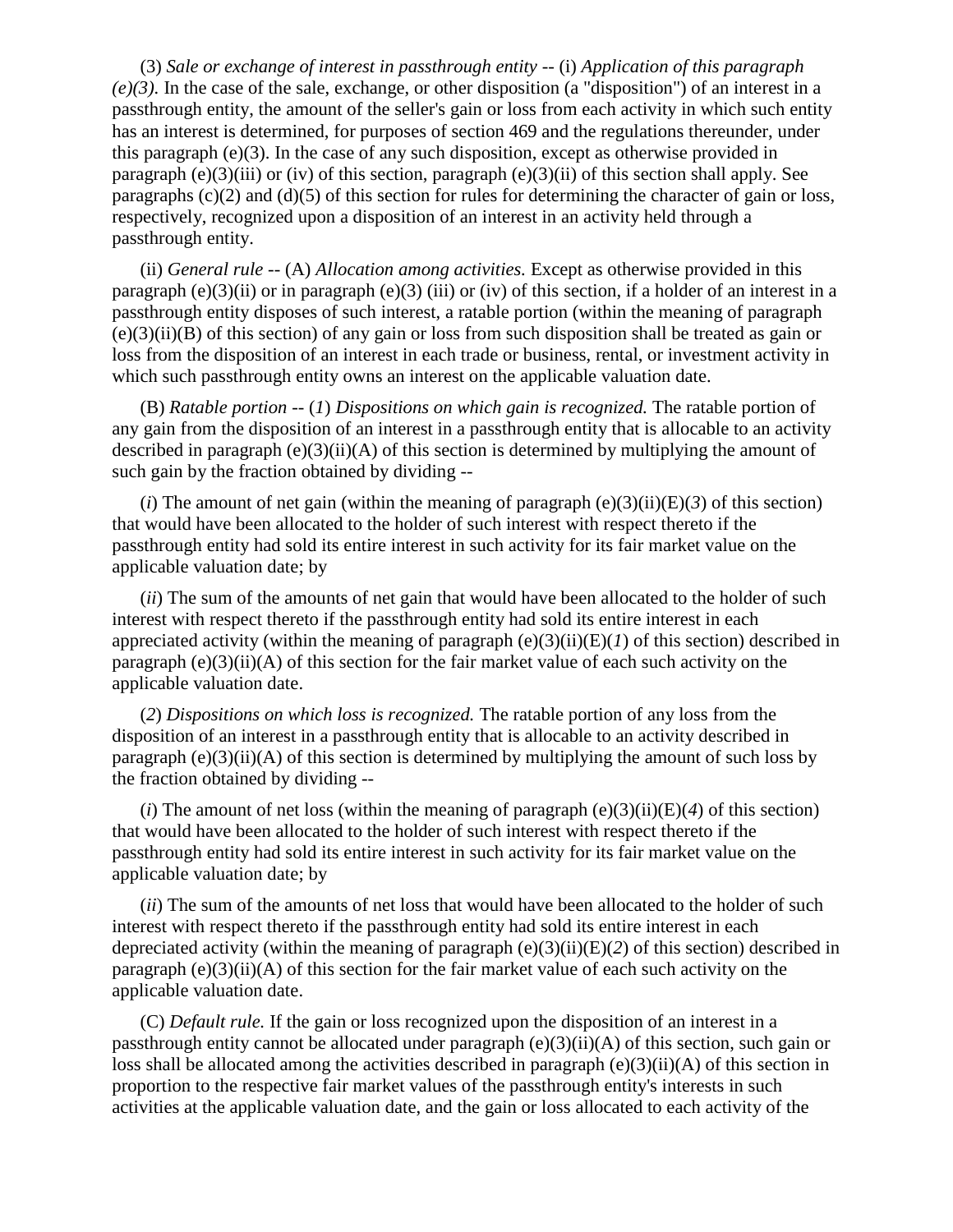passthrough entity shall be treated as gain or loss from the disposition of an interest in such activity.

(D) *Special rules.* For purposes of this paragraph (e)(3)(ii), the following rules shall apply:

(*1*) *Applicable valuation date* -- (*i*) *In general.* Except as otherwise provided in paragraph  $(e)(3)(ii)(D)(I)(ii)$  of this section, the applicable valuation date with respect to any disposition of an interest in a passthrough entity is whichever one of the following dates is selected by the passthrough entity:

(*a*) The beginning of the taxable year of the passthrough entity in which such disposition occurs; or

(*b*) The date on which such disposition occurs.

(*ii*) *Exception.* If, after the beginning of a passthrough entity's taxable year in which a holder's disposition of an interest in such passthrough entity occurs and before the time of such disposition --

(*a*) The passthrough entity disposes of more than 10 percent of its interest (by value as of the beginning of such taxable year) in any activity;

(*b*) More than 10 percent of the property (by value as of the beginning of such taxable year) used in any activity of the passthrough entity is disposed of; or

(*c*) The holder of such interest contributes to the passthrough entity substantially appreciated property or substantially depreciated property with a total fair market value or adjusted basis, respectively, which exceeds 10 percent of the total fair market value of the holder's interest in the passthrough entity as of the beginning of such taxable year;

## **then the applicable valuation date shall be the date immediately preceding the date on which such disposition occurs.**

(*2*) *Basis adjustments.* Any adjustment to the basis of partnership property under section 743(b) made with respect to the holder of an interest in a partnership shall be taken into account in computing the net gain or net loss that would have been allocated to the holder with respect to such interest if the partnership had sold its entire interest in an activity.

(*3*) *Tiered passthrough entities.* In the case of a disposition of an interest in a passthrough entity (the "subsidiary passthrough entity") by a holder that is also a passthrough entity, any gain or loss from such disposition that is taken into account by any person that owns (directly or indirectly) an interest in such holder shall be allocated among the activities of the subsidiary passthrough entity by applying the rules of this paragraph (e)(3)(ii) to the person taking such gain or loss into account as if such person has been the holder of an interest in such subsidiary passthrough entity and had recognized such gain or loss as a result of a disposition of such interest.

(E) *Meaning of certain terms.* For purposes of this paragraph (e)(3)(ii) --

(*1*) An activity is an appreciated activity with respect to a holder that has disposed of an interest in a passthrough entity if a net gain would have been allocated to the holder with respect to such interest if the passthrough entity has sold its entire interest in such activity for its fair market value on the applicable valuation date;

(*2*) An activity is a depreciated activity with respect to a holder that has disposed of an interest in a passthrough entity if a net loss would have been allocated to the holder with respect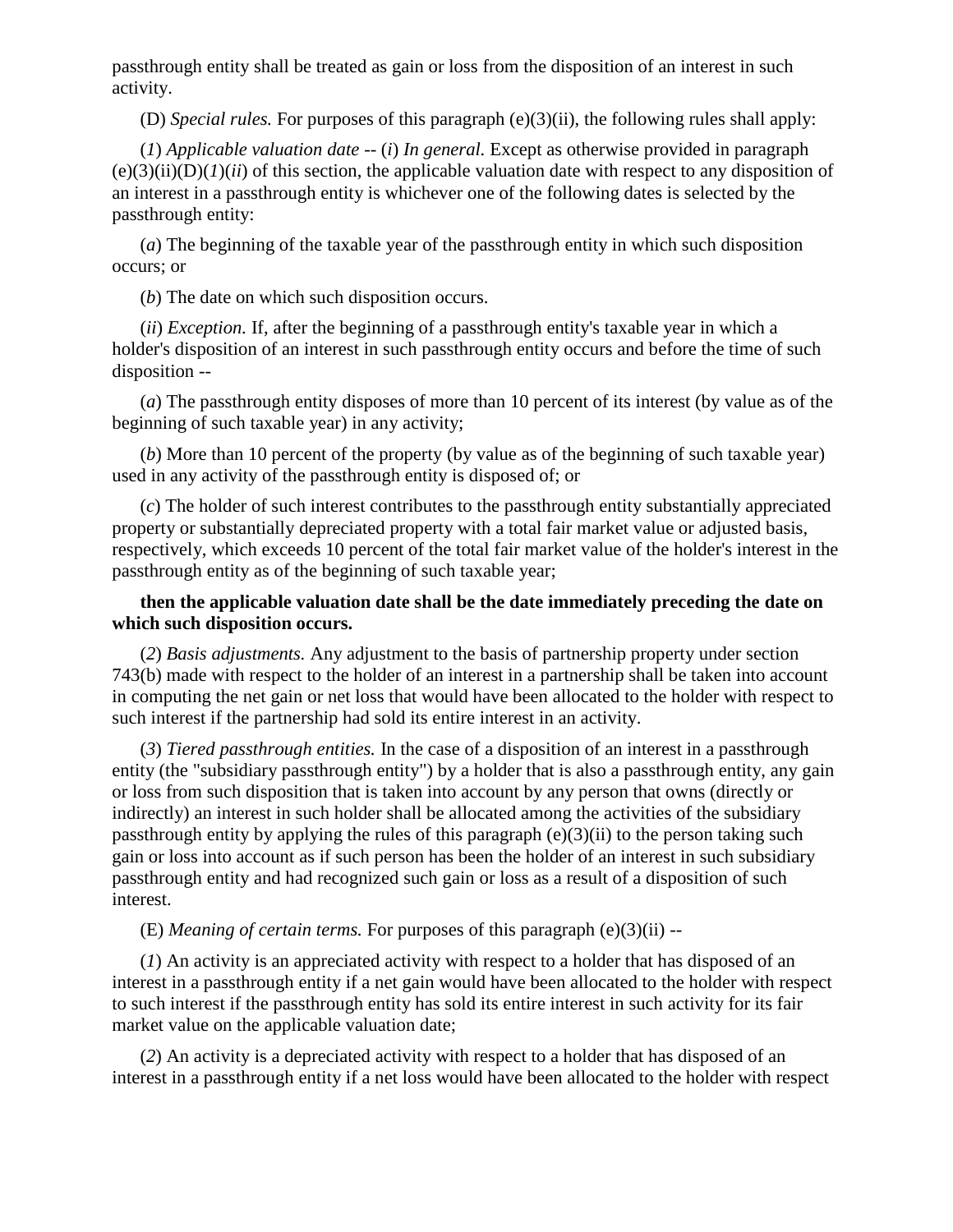to such interest if the passthrough entity had sold its entire interest in such activity for its fair market value on the applicable valuation date;

(*3*) The term "net gain" means, with respect to the sale of a passthrough entity's entire interest in an activity, the amount by which the gains from the sale of all of the property used by (or representing the interest of) the passthrough entity in such activity exceed the losses (if any) from such sale;

(*4*) The term "net loss" means, with respect to the sale of a passthrough entity's entire interest in an activity, the amount by which the losses from the sale of all of the property used by (or representing the interest of) the passthrough entity in such activity exceed the gains (if any) from such sale.

(iii) *Treatment of gain allocated to certain passive activities as not from a passive activity.* If, in the case of a disposition of an interest in a passthrough entity --

(A) An amount of gain recognized on account of such disposition by the holder of such interest (or any other person that owns (directly or indirectly) an interest in such holder if such holder is a passthrough entity) is allocated to a passive activity of such holder (or such other person) under paragraph (e)(3)(ii) of this section;

(B) An amount of gain that would have been treated as gain that is not from a passive activity under paragraph (c)(2)(iii) of this section (relating to substantially appreciated property formerly used in a nonpassive activity) would have been allocated to such holder (or such other person) with respect to such interest if all of the property used in such passive activity had been sold immediately prior to the disposition for its fair market value on the applicable valuation date (within the meaning of paragraph  $(e)(3)(ii)(D)(I)$  of this section; and

(C) The amount of the gain of the holder (or such other person) described in paragraph (e)(3)(iii)(B) of this section exceeds 10 percent of the amount of the gain of the holder (or such other person) described in paragraph  $(e)(3)(iii)(A)$  of this section;

**then the gain of the holder (or such other person) that is described in paragraph (e)(3)(iii)(A) of this section shall be treated as gain that is not from a passive activity to the extent that such gain does not exceed the amount of the gain of the holder (or such other person) described in paragraph (e)(3)(iii)(B) of this section. For purposes of applying the preceding sentence to the disposition of an interest in a partnership, the amount of gain that would have been allocated to the holder (or such other person) if all of the property used in an activity had been sold shall be determined by taking into account any adjustment to the basis of partnership property made with respect to such holder (or such other person) under section 743(b).** 

(iv) *Dispositions occurring in taxable years beginning before February 19, 1988* -- (A) *In general*. Except as otherwise provided in this paragraph (e)(3)(iv), if the holder of an interest in a passthrough entity sells, exchanges, or otherwise disposes of all or part of such interest during a taxable year of such entity beginning prior to February 19, 1988, any gain or loss recognized from such disposition shall be allocated among the activities of the passthrough entity under any reasonable method selected by the passthrough entity, and the gain or loss allocated to each activity of the passthrough entity shall be treated as gain or loss from the disposition of an interest in such activity. For purposes of the preceding sentence, a reasonable method shall include the method prescribed by paragraph  $(e)(3)(ii)$  of this section. In addition, a method that allocates gain or loss among the passthrough entity's activities on the basis of the fair market value, cost, or adjusted basis of the property used in such activities shall generally be considered a reasonable method for purposes of this paragraph (e)(3)(iv).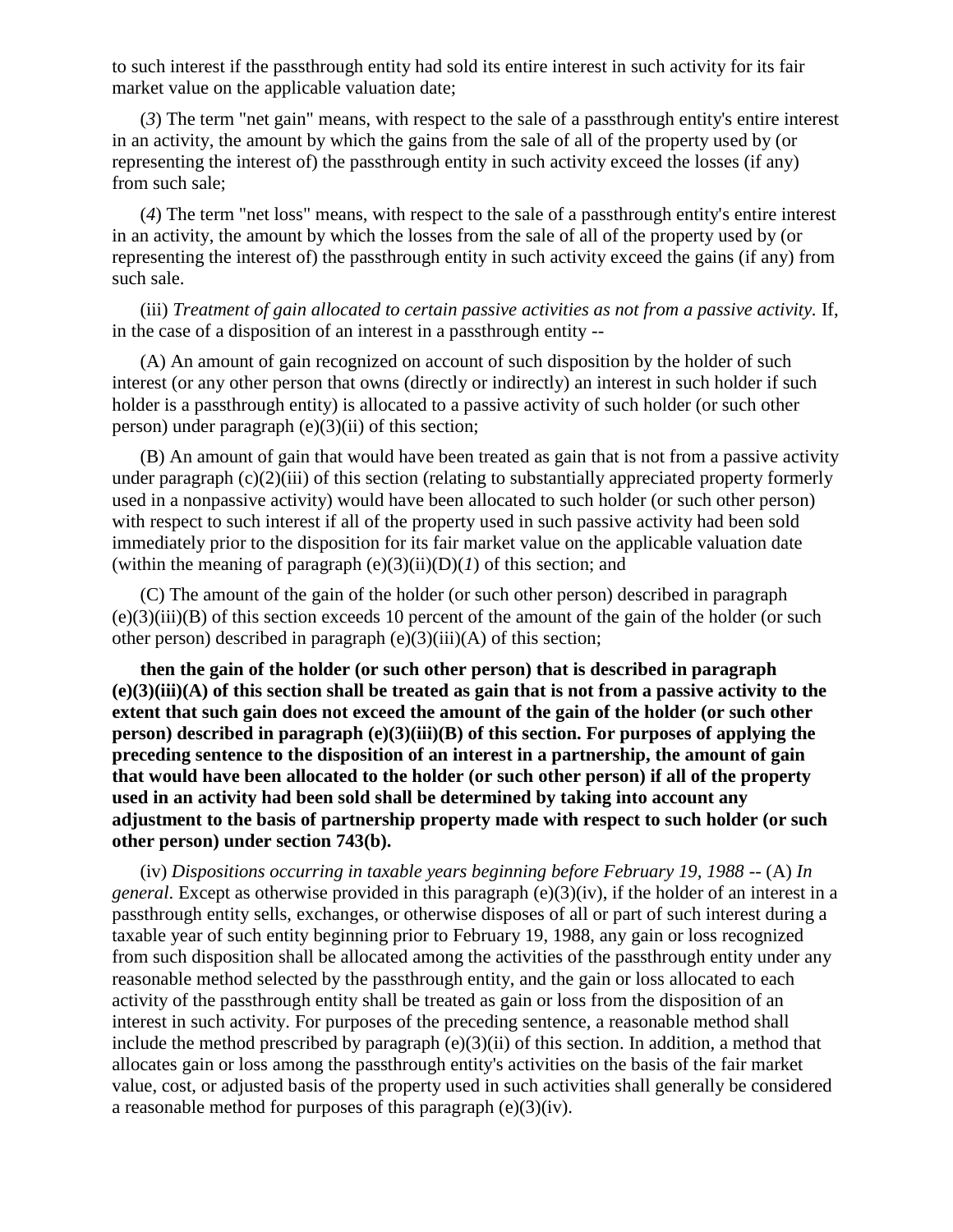(B) *Exceptions*. This paragraph (e)(3)(iv) shall not apply to any disposition of an interest in a passthrough entity occurring after February 19, 1988, if after such date, but before the holder's disposition of such interest, the holder (or any other person that owns (directly or indirectly) an interest in such holder if such holder is a passthrough entity) contributes to the passthrough entity substantially appreciated portfolio assets or any other substantially appreciated property that was used in any trade or business activity (within the meaning of  $\S$  1.469-1T(e)) of the holder (or such other person) during --

(*1*) The taxable year of such person in which such contribution occurs; or

(*2*) The immediately preceding taxable year of such person;

## **but only if such person materially participated (within the meaning of § 1.469-5T) in the activity for such year.**

(v) *Treatment of portfolio assets*. For purposes of the paragraph (e)(3), all portfolio assets owned by a passthrough entity shall be treated as held in a single investment activity.

(vi) *Definitions*. For purposes of this paragraph (e)(3) --

(A) The term "portfolio asset" means any property of a type that produces portfolio income (within the meaning of paragraph  $(c)(3)(i)$  of this section);

(B) The term "substantially appreciated property" means property with a fair market value that exceeds 120 percent of its adjusted basis; and

(C) The term "substantially depreciated property" means property with an adjusted basis that exceeds 120 percent of its fair market value.

(vii) *Examples.* The following examples illustrate the application of this paragraph (e)(3):

*Example (1).* (i) A owns a one-half interest in P, a calendar year partnership. In 1993, A sells 50 percent of such interest for \$50,000. A's adjusted basis for the interest sold is \$30,000. Thus, A recognizes \$20,000 of gain from the sale. P is engaged in three trade or business activities, X, Y, and Z, and owns marketable securities that are portfolio assets. For 1993, A materially participates in activity Z, but does not participate in activities X and Y. Paragraph  $(c)(2)(iii)$  of this section would not have applied to any of the gain that A would have been allocated if, immediately before A's sale, P had disposed of all of the property used in its trade or business activities. During the portion of 1993 preceding A's sale, P did not sell any of the property used in its activities, and A did not contribute any property to P.

(ii) Under paragraph (e)(3)(ii) of this section, a ratable portion of A's  $$20,000$  gain is allocated to each appreciated activity in which P owned an interest on the applicable valuation date (within the meaning of paragraph  $(e)(3)(ii)(D)(I)$  of this section). For this purpose, paragraph  $(e)(3)(v)$  of this section treats the marketable securities owned by P as a single investment activity.

(iii) P selects the beginning of 1993 as the applicable valuation date pursuant to paragraph  $(e)(3)(ii)(D)(I)(i)$  of this section. P is not required to use the date of A's sale as the applicable valuation date under paragraph  $(e)(3)(ii)(D)(I)(ii)$  of this section because during the portion of 1993 preceding A's sale, P did not sell any of its property and A did not contribute any property to P. At the beginning of 1993, the fair market value and adjusted basis of the property used in P's activities are as follows:

Adjusted Fair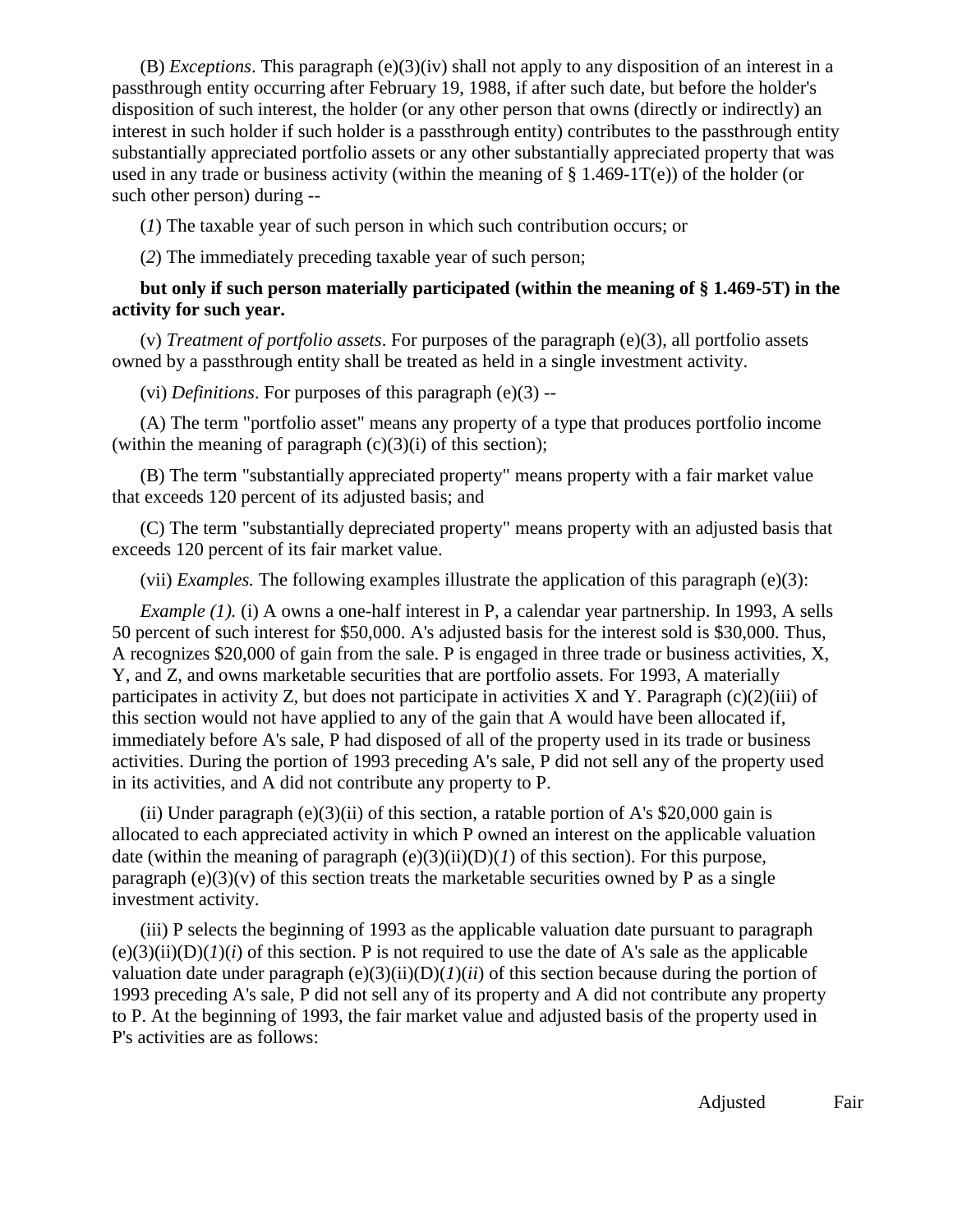|                       | basis    | market<br>value |
|-----------------------|----------|-----------------|
| X                     | \$68,000 | \$48,000        |
| Y                     | 30,000   | 62,000          |
| Z                     | 20,000   | 80,000          |
| Marketable securities | 2,000    | 10,000          |
| Total                 | 120,000  | 200,000         |

(iv) Under paragraph  $(e)(3)(ii)(B)$  of this section, the portion of A's \$20,000 gain that is allocated to an appreciated activity of P (i.e., activities Y and Z and the marketable securities) is the amount of such gain multiplied by the fraction obtained by dividing (a) the net gain that would have been allocated to A with respect to the interest sold by A if P had sold its entire interest in such activity at the beginning of 1993 by (b) the sum of the amounts of net gain that would have been allocated to A with respect to the interest sold by A if P had sold its entire interest in each appreciated activity at the beginning of 1993.

(v) If P had sold its entire interest in activities Y and Z and the marketable securities at the beginning of 1993, A would have been allocated the following amounts of net gain with respect to the interest in P that A sold in 1993:

| Activity              | Net gain |
|-----------------------|----------|
| Y                     | \$8,000  |
| Z                     | 15,000   |
| Marketable securities | 2,000    |
| Total                 | 25,000   |

(vi) Accordingly, under paragraph (e)(3)(ii) of this section, \$6,400 of A's \$20,000 gain (\$20,000 X \$8,000/\$25,000) is allocated to activity Y, \$12,000 of A's \$20,000 gain (\$20,000 X \$15,000/\$25,000) is allocated to activity Z, and \$1,600 of A's \$20,000 gain (\$20,000 X \$2,000/\$25,000) is allocated to the marketable securities. The gain allocated to activity Y is passive activity gross income. None of that gain is treated as gain that is not from a passive activity under paragraph (e)(3)(iii) of this section because paragraph (c)(2)(iii) of this section would not have applied to any of the gain that A would have been allocated if P had sold all of the property used in activity Y immediately prior to A's sale.

*Example (2).* (i) B and C, calendar year individuals, are equal partners in calendar year partnership R, which they formed on January 1, 2005, with contributions of property and money. The only item of property (other than money) contributed by B was a building that B had used for 12 years preceding the contribution in an activity that was not a passive activity during such period. At the time of its contribution, the building had an adjusted basis of \$40,000 and a fair market value of \$66,000. R is engaged in a single activity: the sale of equipment to customers in the ordinary course of the business of dealing in such property. R uses the building contributed by B in the dealership activity. B did not materially participate in the dealership activity during 2005. On July 1, 2005, D purchases one-half of B's interest in R for \$37,500 in cash. At the time of the sale, the balance sheet of R, which uses the accrual method of accounting, is as follows:

| Adjusted | Fair   |
|----------|--------|
| basis    | market |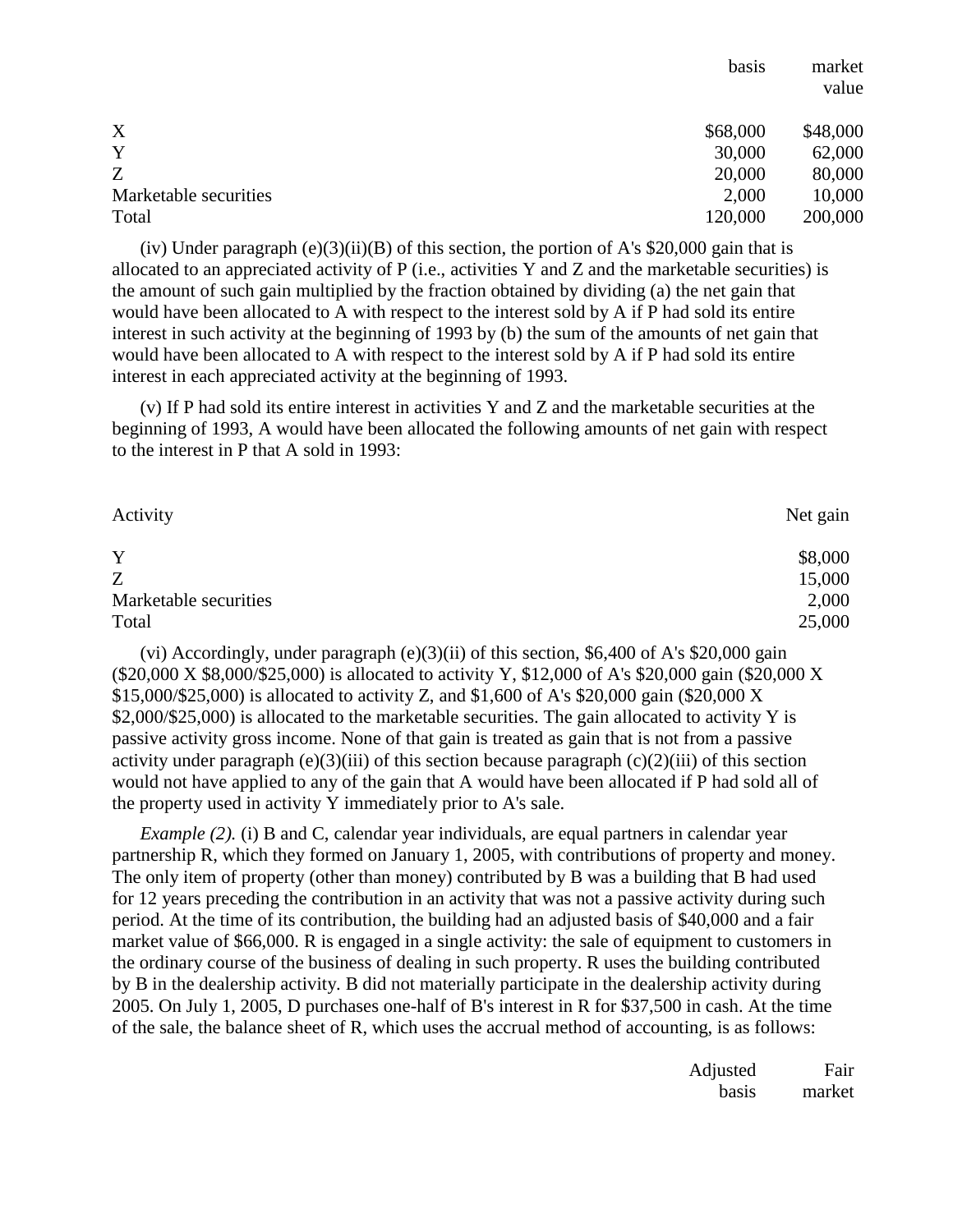|          | ,                               |
|----------|---------------------------------|
|          |                                 |
|          |                                 |
|          | \$30,000                        |
|          |                                 |
|          | 18,000                          |
|          |                                 |
| 52,000   | 66,000                          |
| 40,000   | 66,000                          |
| 142,000  | 180,000                         |
|          |                                 |
| \$30,000 | \$30,000                        |
|          |                                 |
| 47,000   | 75,000                          |
| 65,000   | 75,000                          |
| 142,000  | 180,000                         |
|          | per pooms<br>\$30,000<br>20,000 |

per books value

## **Thus, B's gain from the sale is \$14,000 (\$45,000 amount realized from the sale (consisting of \$37,500 of cash and \$7,500 of liabilities assumed by the purchaser) minus B's \$31,000 adjusted basis for the interest sold (one-half of B's total adjusted basis of \$62,000)).**

(ii) Under paragraph  $(e)(3)$ (ii) of this section, all \$14,000 of B's gain from the sale is allocated to R's dealership activity, which is a passive activity of B for 2005. If, however, R had sold its interest in the building immediately prior to B's sale for its fair market value on the applicable valuation date (the valuation date selected by R is irrelevant since the building had a fair market value of \$66,000 at the beginning of 2005 and at the time of the sale), B would have been allocated \$13,000 of gain under section 704(c) with respect to the interest in R that B sold to D. This gain would have been treated as gain that is not from a passive activity under paragraph (c)(2)(iii) of this section and would have exceeded 10 percent of the total amount of B's gain that is allocated to the dealership activity under paragraph (e)(3)(ii) of this section. Accordingly, under paragraph (e)(3)(iii) of this section, B's gain from the sale (\$14,000) is treated as gain that is not from a passive activity to the extent that such gain does not exceed the amount of gain subject to paragraph (c)(2)(iii) of this section that B would have been allocated with respect to the interest sold to D if R had sold all of the property used in the dealership activity immediately prior to B's sale (\$13,000). Thus, \$13,000 of B's gain from the sale is treated as gain that is not from a passive activity.

(f) *Recharacterization of passive income in certain situations* -- (1) *In general.* This paragraph (f) sets forth rules that require income from certain passive activities to be treated as income that is not from a passive activity (regardless of whether such income is treated as passive activity gross income under section 469 or any other provision of the regulations thereunder). For definitions of certain terms used in this paragraph (f), see paragraph (f)(9) of this section.

(2) *Special rule for significant participation* -- (i) *In general.* An amount of the taxpayer's gross income from each significant participation passive activity for the taxable year equal to a ratable portion of the taxpayer's net passive income from such activity for the taxable year shall be treated as not from a passive activity if the taxpayer's passive activity gross income from all significant participation passive activities for the taxable year (determined without regard to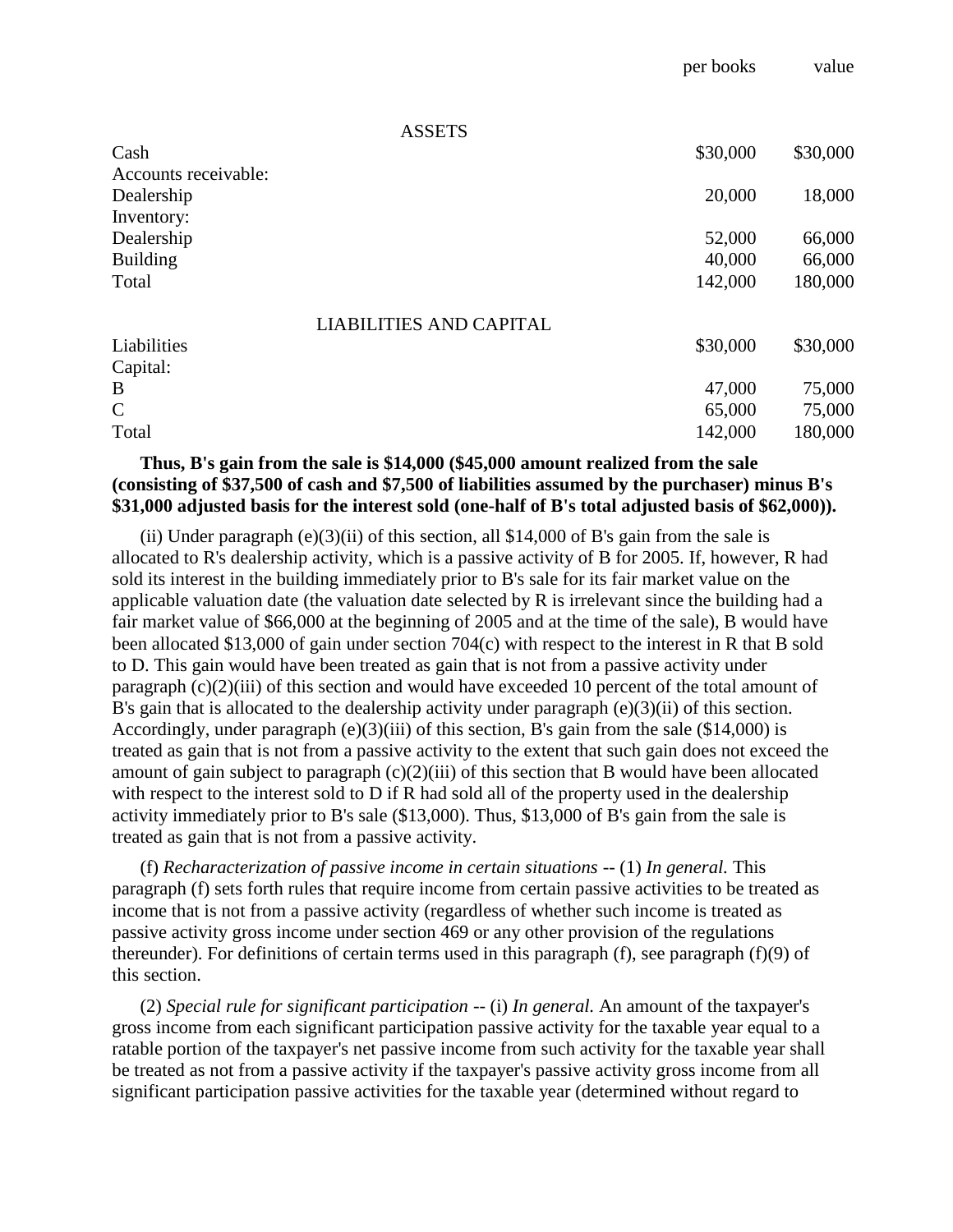paragraphs (f) (2) through (4) of this section) exceeds the taxpayer's passive activity deductions from all such activities for such year. For purposes of this paragraph (f)(2), the ratable portion of the net passive income from an activity is determined by multiplying the amount of such income by the fraction obtained by dividing --

(A) The amount of the excess described in the preceding sentence; by

(B) The amount of the excess described in the preceding sentence taking into account only significant participation passive activities from which the taxpayer has net passive income for the taxable year.

(ii) *Significant participation passive activity.* For purposes of this paragraph (f)(2), the term "significant participation passive activity" means any trade or business activity (within the meaning of  $\S 1.469-1T(e)(2)$ ) in which the taxpayer significantly participates (within the meaning of  $\S 1.469-5T(c)(2)$  for the taxable year but in which the taxpayer does not materially participate (within the meaning of § 1.469-5T) for such year.

(iii) *Example.* The following example illustrates the application of this paragraph (f)(2):

*Example.* (i) A owns interests in three trade or business activities, X, Y, and Z. A does not materially participate in any of these activities for the taxable year, but participates in activity X for 110 hours, in activity Y for 160 hours, and in activity Z for 125 hours. A owns no interest in any other trade or business activity in which A does not materially participate for the taxable year but in which A participates for more than 100 hours during the taxable year. A's net passive income (or loss) for the taxable year from activities X, Y, and Z is as follows:

|                               |       | $X \tV$                   | <sup>7</sup> |
|-------------------------------|-------|---------------------------|--------------|
| Passive activity gross income | \$600 | \$700                     | \$900        |
| Passive activity deductions   |       | $(200)$ $(1,000)$ $(300)$ |              |
| Net passive income            | 400   | (300)                     | 600          |

(ii) Under paragraph  $(f)(2)(ii)$  of this section, activities X, Y, and Z are A's only significant participation passive activities for the taxable year. A's passive activity gross income from significant participation passive activities (\$2,200) exceeds A's passive activity deductions from significant participation passive activities (\$1,500) by \$700 for such year. Therefore, under paragraph  $(f)(2)(i)$  of this section, a ratable portion of A's gross income from activities X and Z (A's significant participation passive activities with net passive income for the taxable year) is treated as gross income that is not from a passive activity. The ratable portion is determined by dividing (a) the amount by which A's passive activity gross income from significant participation passive activities exceeds A's passive activity deductions from significant participation passive activities for the taxable year (\$700) by (b) such excess taking into account only A's significant participation passive activities having net passive income for the taxable year (\$1,000). Accordingly, \$280 of gross income from activity X (\$400 x 700/1000) and \$420 of gross income from activity Z (\$600 x 700/1000) is treated as gross income that is not from a passive activity.

(3) *Rental of nondepreciable property.* If less than 30 percent of the unadjusted basis of the property used or held for use by customers in a rental activity (within the meaning of § 1.469- 1T(e)(3)) during the taxable year is subject to the allowance for depreciation under section 167, an amount of the taxpayer's gross income from the activity equal to the taxpayer's net passive income from the activity shall be treated as not from a passive activity. For purposes of this paragraph (f)(3), the term "unadjusted basis" means adjusted basis determined without regard to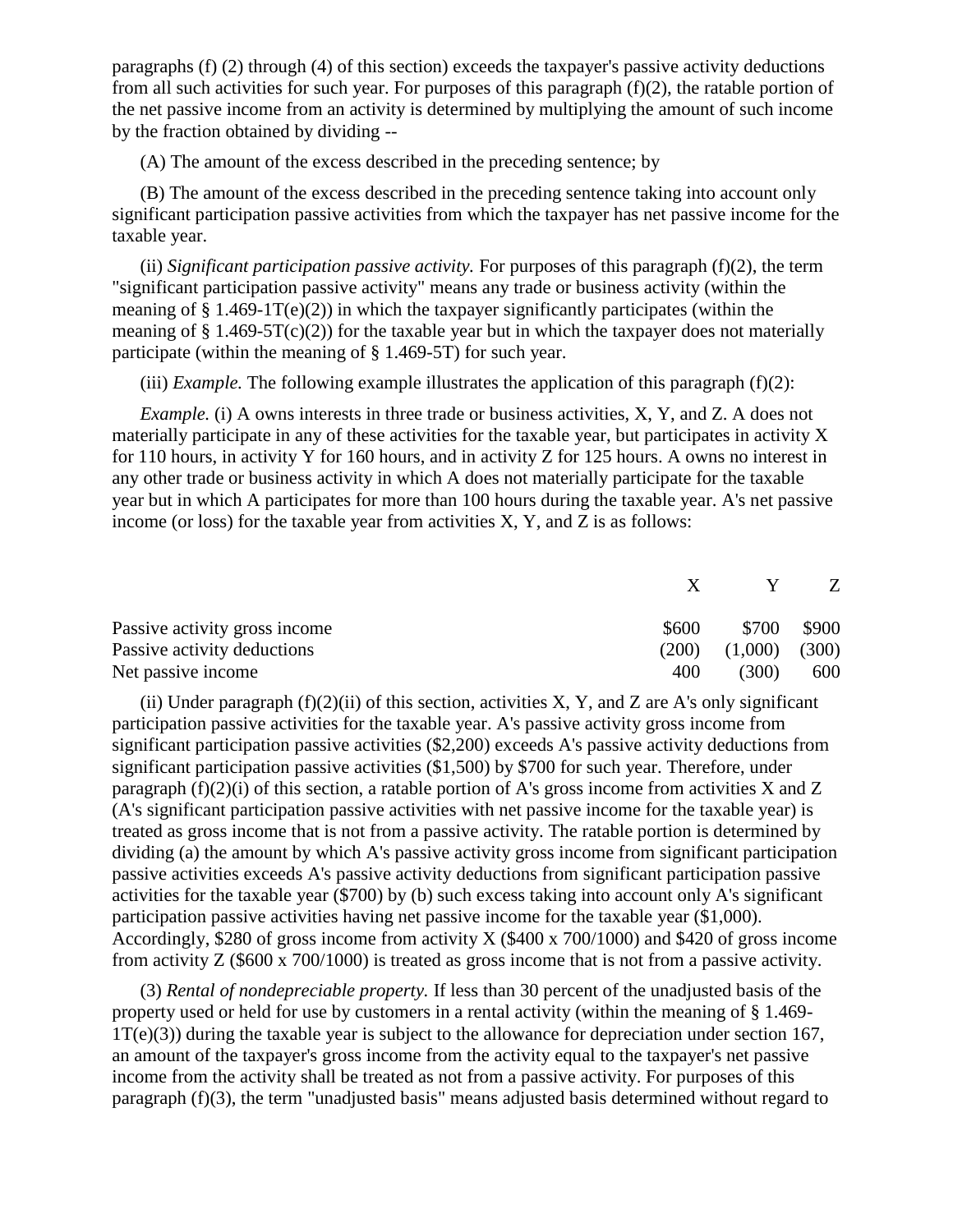any adjustment described in section 1016 that decreases basis. The following example illustrates the application of this paragraph  $(f)(3)$ :

*Example.* C is a limited partner in a partnership. The partnership acquires vacant land for \$300,000, constructs improvements on the land at a cost of \$100,000, and leases the land and improvements to a tenant. The partnership then sells the land and improvements for \$600,000, thereby realizing a gain on the disposition. The unadjusted basis of the improvements (\$100,000) equals 25 percent of the unadjusted basis of all property (\$400,000) used in the rental activity. Therefore, under this paragraph (f)(3), an amount of C's gross income from the activity equal to the net passive income from the activity (which is computed by taking into account the gain from the disposition, including gain allocable to the improvements) is treated as not from a passive activity.

(4) *Net interest income from passive equity-financed lending activity* -- (i) *In general.* An amount of the taxpayer's gross income for the taxable year from any equity-financed lending activity equal to the lesser of --

(A) The taxpayer's equity-financed interest income from the activity for such year; and

(B) The taxpayer's net passive income from the activity for such year

## **shall be treated as not from a passive activity.**

(ii) *Equity-financed lending activity* -- (A) *In general*. For purposes of this paragraph (f)(4), an activity is an equity-financed lending activity for a taxable year if --

(*1*) The activity involves a trade or business of lending money; and

(*2*) The average outstanding balance of the liabilities incurred in the activity for the taxable year does not exceed 80 percent of the average outstanding balance of the interest-bearing assets held in the activity for such year.

(B) *Certain liabilities not taken into account.* For purposes of paragraph (f)(4)(ii)(A)(*2*) of this section, liabilities incurred principally for the purpose of increasing the percentage described in paragraph  $(f)(4)(ii)(A)(2)$  of this section shall not be taken into account in computing such percentage.

(iii) *Equity-financed interest income.* For purposes of this paragraph (f)(4), the taxpayer's equity-financed interest income from an activity for a taxable year is the amount of the taxpayer's net interest income from the activity for such year multiplied by the fraction obtained by dividing --

(A) The excess of the average outstanding balance for such year of the interest-bearing assets held in the activity over the average outstanding balance for such year of the liabilities incurred in the activity; by

(B) The average outstanding balance for such year of the interest-bearing assets held in the activity.

(iv) *Net interest income.* For purposes of this paragraph (f)(4), the net interest income from an activity for a taxable year is --

(A) The gross interest income from the activity for such year; reduced by

(B) Expenses from the activity (other than interest on liabilities described in paragraph  $(f)(4)(vi)$  of this section) for such year that are reasonably allocable to such gross interest income.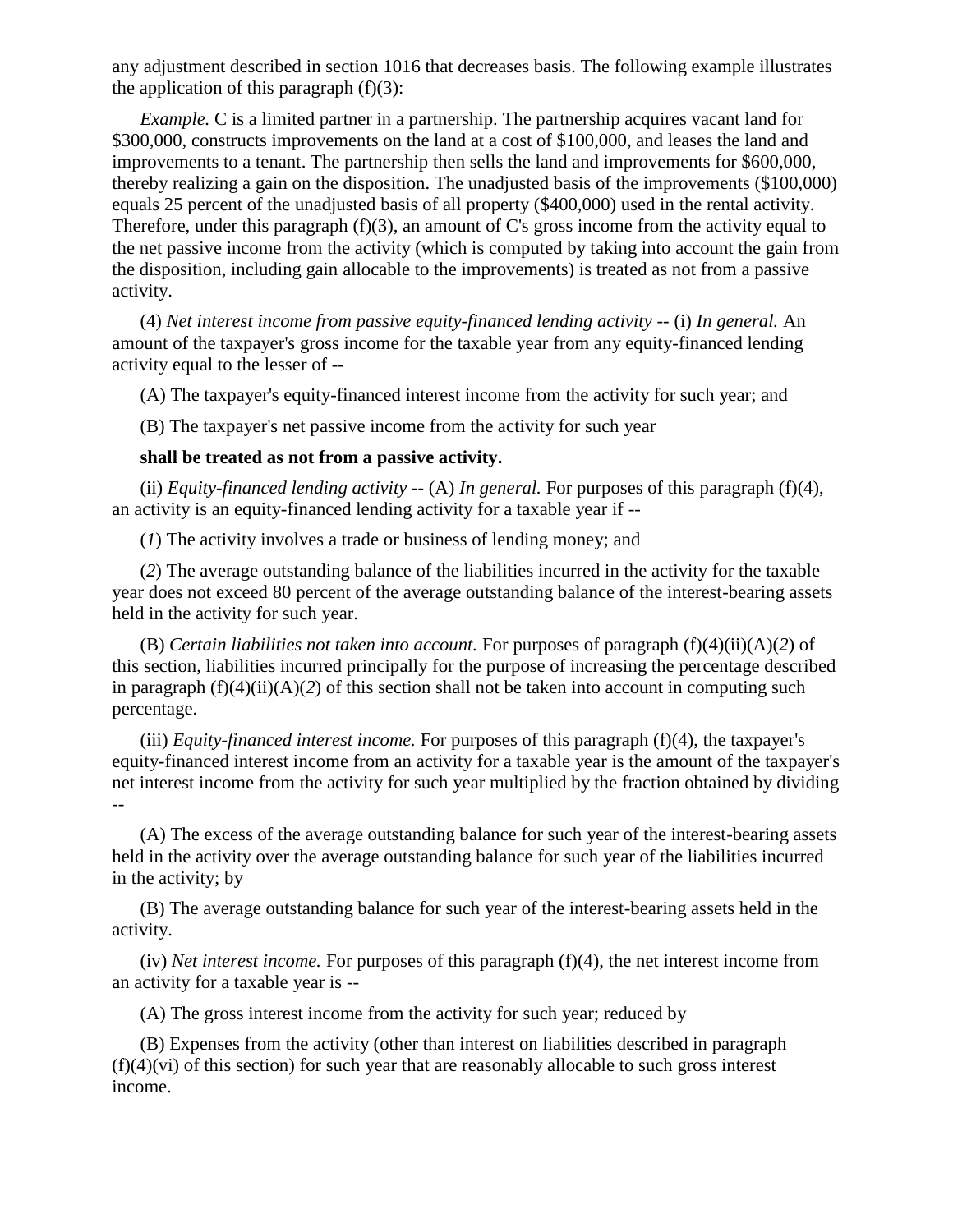(v) *Interest-bearing assets.* For purposes of this paragraph (f)(4), the interest-bearing assets held in an activity include all assets that produce interest income, including loans to customers.

(vi) *Liabilities incurred in the activity.* For purposes of this paragraph (f)(4), liabilities incurred in an activity include all fixed and determinable liabilities incurred in the activity that bear interest or are issued with original issue discount other than debts secured by tangible property used in the activity. In the case of an activity conducted by an entity in which the taxpayer owns a interest, liabilities incurred in an activity include only liabilities with respect to which the entity is the borrower.

(vii) *Average outstanding balance.* For purposes of this paragraph (f)(4), the average outstanding balance of liabilities incurred in an activity or of the interest-bearing assets held in an activity may be computed on a daily, monthly, or quarterly basis at the option of the taxpayer.

(viii) *Example.* The following example illustrates the application of this paragraph (f)(4):

*Example:* (i) A, a calendar year individual, acquires on January 1, 1988, a limited partnership interest in P, a calendar year partnership. Under the partnership agreement, A has a one percent share of each item of income, gain, loss, deduction, and credit of P. A acquires the partnership interest for \$90,000, using \$50,000 of unborrowed funds and \$40,000 of proceeds of a loan bearing interest at an annual rate of 10 percent. A pays \$4,000 of interest on the loan in 1988.

(ii) P's sole activity is a trade or business of lending money. A does not materially participate in the activity for 1988. During 1988, the average outstanding balance of P's interest-bearing assets (including loans to customers, temporary deposits with other lending institutions, and government and corporate securities) is \$20 million. P incurs numerous interest-bearing liabilities in connection with its lending activity, including liabilities for deposits taken from customers, unsecured short-term and long-term loans from other lending institutions, and a mortgage loan secured by the building, owned by P, in which P conducts its business. For 1988, the average outstanding balance of all of these liabilities (other than the mortgage loan) is \$11 million. None of these liabilities was incurred by P principally for the purpose of increasing the percentage described in paragraph (f)(4)(ii)(*2*) of this section.

(iii) The interest income derived by P for 1988 from its interest-bearing assets is \$2.2 million. The interest expense paid by P for 1988 with respect to the liabilities incurred in connection with its lending activity (other than the mortgage loan) is \$990,000. P's other expenses for 1988 that are reasonably allocable to P's gross interest income (including expenses for advertising, loan processing and servicing, and insurance, and depreciation on P's building) total \$250,000. P's interest expense for 1988 on the mortgage loan secured by the building used in P's lending activity is \$50,000. All of the interest expense paid or incurred by P for 1988 is allocated under § 1.63-8T to expeditures in connection with P's lending activity.

(iv) Under paragraph (f)(4)(ii) of this section, P's activity is an equity-financed lending activity for 1988, since, for 1988, the activity involves a trade or business of lending money and the average outstanding balance of the liabilities incurred in the activity (\$11 million) does not exceed 80 percent of the average outstanding balance of the interest-bearing assets held in the activity (\$20 million). Accordingly, under paragraph (f)(4)(i) of this section, an amount of A's gross income from the activity equal to the lesser of (a) A's equity-financed interest income from the activity for 1988, or (b) A's net passive income from the activity for 1988, is treated as income that is not from a passive activity.

(v) Under paragraph (f)(4)(iii) of this section, A's equity-financed interest income from the activity for 1988 is determined by multiplying A's net interest income from the activity for 1988 by the fraction obtained by dividing \$9 million (the excess of the average interest-bearing assets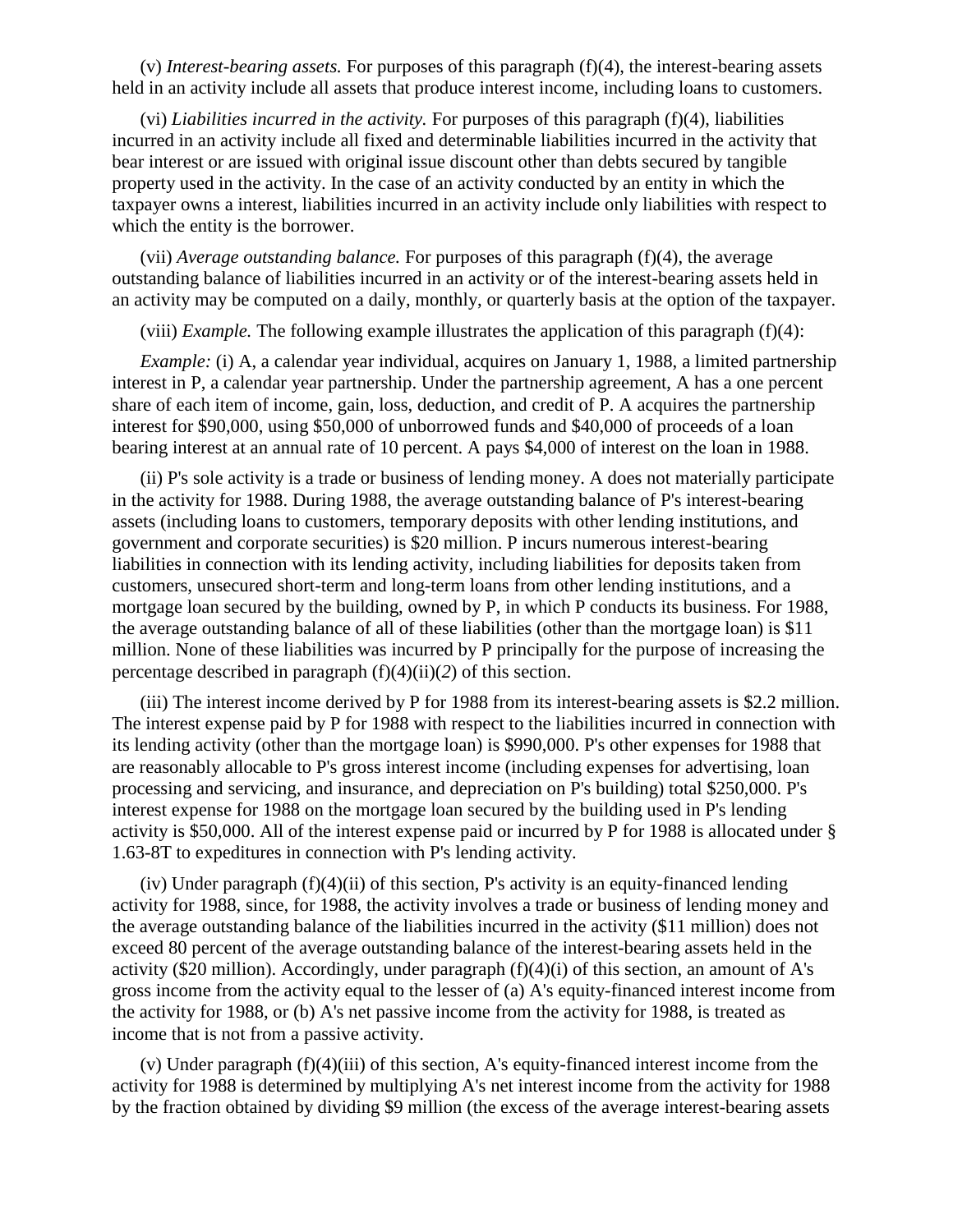for 1988 over the average interest-bearing liabilities for 1988) by \$20 million (the average interest-bearing assets for 1988). Under paragraph (f)(4)(iv) of this section, A's net interest income from the activity for 1988 is \$19,000 (A's distributive share of \$2.2 million of gross interest income less A's distributive share of \$300,000 of expenses described in paragraph  $(f)(4)(iv)(B)$  of this section, including interest expense on the mortgage loan). A's distributive share of P's other interest expense (\$990,000) is not taken into account in computing A's net interest income for 1988. Accordingly, A's equity-financed interest income from the activity for 1988 is \$8,550 (\$19,000 x \$9 million/\$20 million).

(vi) Under paragraph (f)(9)(i) of this section, A's net passive income from the activity for 1988 is determined by taking into account A's distributive share of P's gross income and deductions from the activity for 1988, as well as any interest expense incurred by A individually that is taken into account under § 1.163-8T in determining A's income or loss from the activity for 1988. Assuming that for 1988 all \$4,000 of interest expense on the loan that A used to finance the acquisition of A's interest in P is allocated under § 1.163-8T to expenditures of A in connection with the lending activity for 1988, A's net passive income from the activity for 1988 is \$5,100, computed as set forth in the following table:

| Gross income:                                        |          |
|------------------------------------------------------|----------|
| Interest income                                      | \$22,000 |
| <i>Deductions:</i>                                   |          |
| Distributive share of P's expenses from the activity | (12,900) |
| Interest expense on A's acquisition debt             | (4,000)  |
| Net passive income                                   | 5,100    |

(vii) A's net passive income from the activity for 1988 (\$5,100) is less than A's equityfinanced income form the activity for 1988 (\$8,550). Accordingly, under this paragraph (f)(4), \$5,100 of A's gross income from the activity for 1988 is treated as not from a passive activity.

(5) *Net income from certain property rented incidental to development activity* -- (i) *In general.* An amount of the taxpayer's gross rental activity income for the taxable year from an item of property used in a rental activity for such year equal to the net rental activity income for the year from such item of property shall be treated as not from a passive activity if --

(A) Any gain from the sale, exchange, or other disposition of the item of property is included in the taxpayer's income for the taxable year;

(B) The use of the item of property in an activity involving the rental of such property commenced less than 24 months before the date of the disposition (within the meaning of paragraph  $(c)(2)(iii)(B)$  of this section) of such property; and

(C) The taxpayer materially participated (within the meaning of § 1.469-5T, but without regard to paragraph (e) thereof) or significantly participated (within the meaning of § 1.469-  $5T(c)(2)$ ) for any taxable year in an activity that involved for such year the performance of services for the purpose of enhancing the value of such item of property (or any other item of property if the basis of the item of property that is sold, exchanged, or otherwise disposed of is determined in whole or in part by reference to the basis of such other item of property).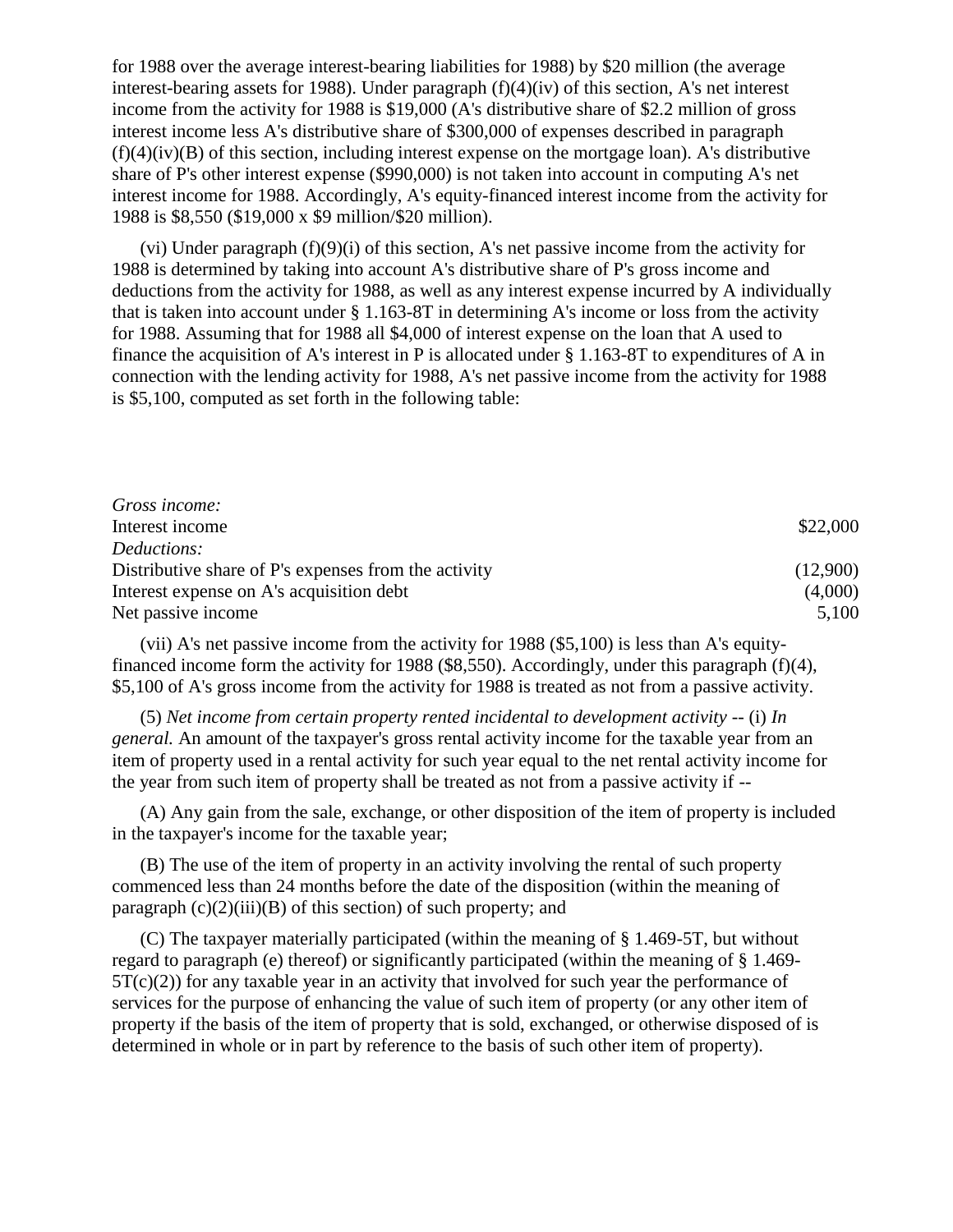(ii) *Commencement of use*. For purposes of paragraph  $(f)(5)(i)(B)$  of this section, the use of an item of property in an activity involving the rental of such property commences when substantially all of the property is first held out for rent and is in a state of readiness for rental.

(iii) *Services performed for the purpose of enhancing the value of property.* For purposes of paragraph  $(f)(5)(i)(C)$  of this section, services that are treated as performed for the purpose of enhancing the value of an item of property include but are not limited to --

(A) Construction;

(B) Renovation; and

(C) Lease-up (but only if, as of the time the taxpayer commences using the property in the activity described in paragraph  $(f)(5)(i)(B)$ , a substantial portion of the property is not leased).

(iv) *Example*. The following example illustrates the application of this paragraph  $(f)(5)$ :

*Example.* (i) A, a calendar year individual, is a partner in calendar year partnership P, which is engaged in an activity of developing commercial real estate. In 1988, P acquires an interest in undeveloped land, and arranges for the financing and construction of an office building on the land. Beginning on March 1, 1990, substantially all of the building is held out for rent and is in a state of readiness for rental.

(ii) P holds the building for rent for the remainder of 1990 and all of 1991 and 1992, and sells the building on January 15, 1993, pursuant to a contract entered into on January 15, 1992. P did not hold the building for sale to customers in the ordinary course of P's trade or business (see § 1.469-1T (e)(3)(vi)(D)). A's distributive share of P's taxable losses from the rental of the building is \$50,000, \$30,000, and \$30,000, respectively, for 1990, 1991, and 1992. All of A's losses from the rental of the building are disallowed under  $\S 1.469-1T (a)(1)(i)$ . A's distributive share of the gain recognized by P on the sale of the building is \$150,000. A has no other gross income or deductions from the activity of renting the building.

(iii) For purposes of paragraph  $(f)(5)(i)(C)$ , in 1988, 1989, and 1990, P's real estate development activity involves the performance of services for the purpose of enhancing the value of the building. In 1993, the building is sold, and the date on which the use of the building in the rental activity commenced (March 1, 1990) was less then 24 months before the date on which a binding contract for such sale was entered into (January 15, 1992). Accordingly, if A materially participated in P's real estate development activity in 1988, 1989, or 1990 (without regard to whether A materially participated in the activity in more than one of those years), an amount of A's gross rental activity income for 1993 from the building equal to A's net rental activity income for 1993 from such building (\$150,000 -- \$110,000 of previously disallowed deductions =  $$40,000$ ) is treated under this paragraph (f)(5) as gross income that is not from a passive activity.

(6) *Property rented to a nonpassive activity.* An amount of the taxpayer's gross rental activity income for the taxable year from an item of property used in a rental activity for such year equal to the net rental activity income for the year from such item of property shall be treated as not from a passive activity if such property --

(i) Is rented for use in a trade or business activity (within the meaning of  $\S 1.469-1T$  (e)(2)) in which the taxpayer materially participates (within the meaning of § 1.469-5T, but without regard to paragraph (e) thereof) for the taxable year; and

(ii) Is not described in paragraph  $(f)(5)$  of this section.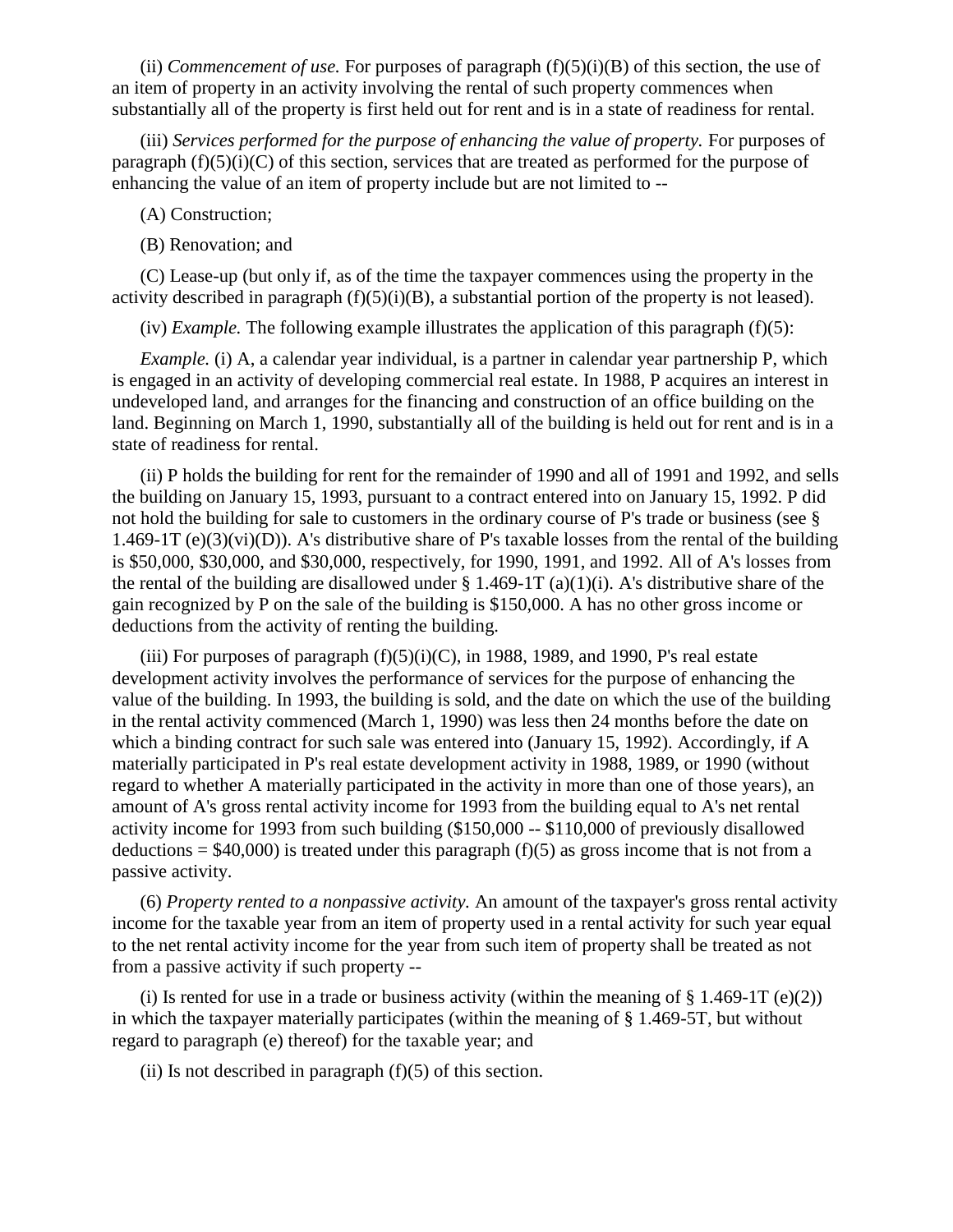(7) *Special rules applicable to the acquisition of an interest in a passthrough entity engaged in the trade or business of licensing intangible property --* (i) *In general.* If a taxpayer acquires an interest in an entity described in paragraph  $(c)(3)(iii)(B)(3)$  of this section (the "development" entity") after the development entity has created an item of intangible property or performed substantial services or incurred substantial costs with respect to the development or marketing of an item of intangible property, an amount of the taxpayer's gross royalty income for the taxable year from such item of property equal to the taxpayer's net royalty income for the year from such item of property shall be treated as not from a passive activity.

(ii) *Royalty income from property.* For purposes of this paragraph (f)(7) --

(A) A taxpayer's gross royalty income for a taxable year from an item of property is the taxpayer's share of passive activity gross income for such year (determined without regard to paragraphs (f)(2) through (7) of this section) from the licensing or transfer of any right in such property; and

(B) A taxpayer's net royalty income for a taxable year from an item of property is the excess, if any, of --

(*1*) The taxpayer's gross royalty income for the taxable year from such item of property; over

(*2*) Any passive activity deductions for such taxable year (including any deduction treated as a deduction for such year under  $\S 1.469-1T (f)(4)$  that are reasonably allocable to such item of property.

(iii) *Exceptions.* Paragraph (f)(7)(i) of this section shall not apply to a taxpayer's gross royalty income for a taxable year from the licensing of an item of intangible property if --

(A) The expenditures reasonably incurred by the development entity for the taxable year of the entity ending with or within the taxpayer's taxable year with respect to the development or marketing of such property satisfy paragraph (c)(3)(iii)(B)(*2*)(*ii*) (*a*) of this section; or

(B) The taxpayer's share of the expenditures reasonably incurred by the development entity with respect to the development or marketing of such property for all taxable years of the entity beginning with the taxable year of the entity in which the taxpayer acquired the interest in the entity and ending with the taxable year of the entity ending with or within the taxpayer's current taxable year exceeds 25 percent of the fair market value of the taxpayer's interest in such property at the time the taxpayer acquired the interest in the entity.

(iv) *Capital expenditures.* For purposes of paragraph (f)(7)(iii)(B) of this section, a capital expenditure shall be taken into account for the taxable year of the entity in which such expenditure is chargeable to capital account, and the taxpayer's share of such expenditure shall be determined as though such expenditure were allowed as a deduction for such year.

(v) *Example.* The following example illustrates the application of this paragraph (f)(7):

*Example.* (i) The facts are the same as in example (5) in paragraph  $(c)(3)(iv)$  of this section, except that, in 1988, D's 10 percent partnership interest is sold to F for \$13,000, all of which is attributable to the design licensed by the partnership.

(ii) For 1988, the expenditures reasonably incurred by the partnership with respect to the development or marketing of the design satisfy paragraph (c)(3)(iii)(B)(*2*)(*ii*)(*a*) of this section. Accordingly, under paragraph  $(f)(7)(iii)(A)$  of this section, paragraph  $(f)(7)(i)$  of this section does not apply to F's distributive share of the partnership's gross income from licensing the design.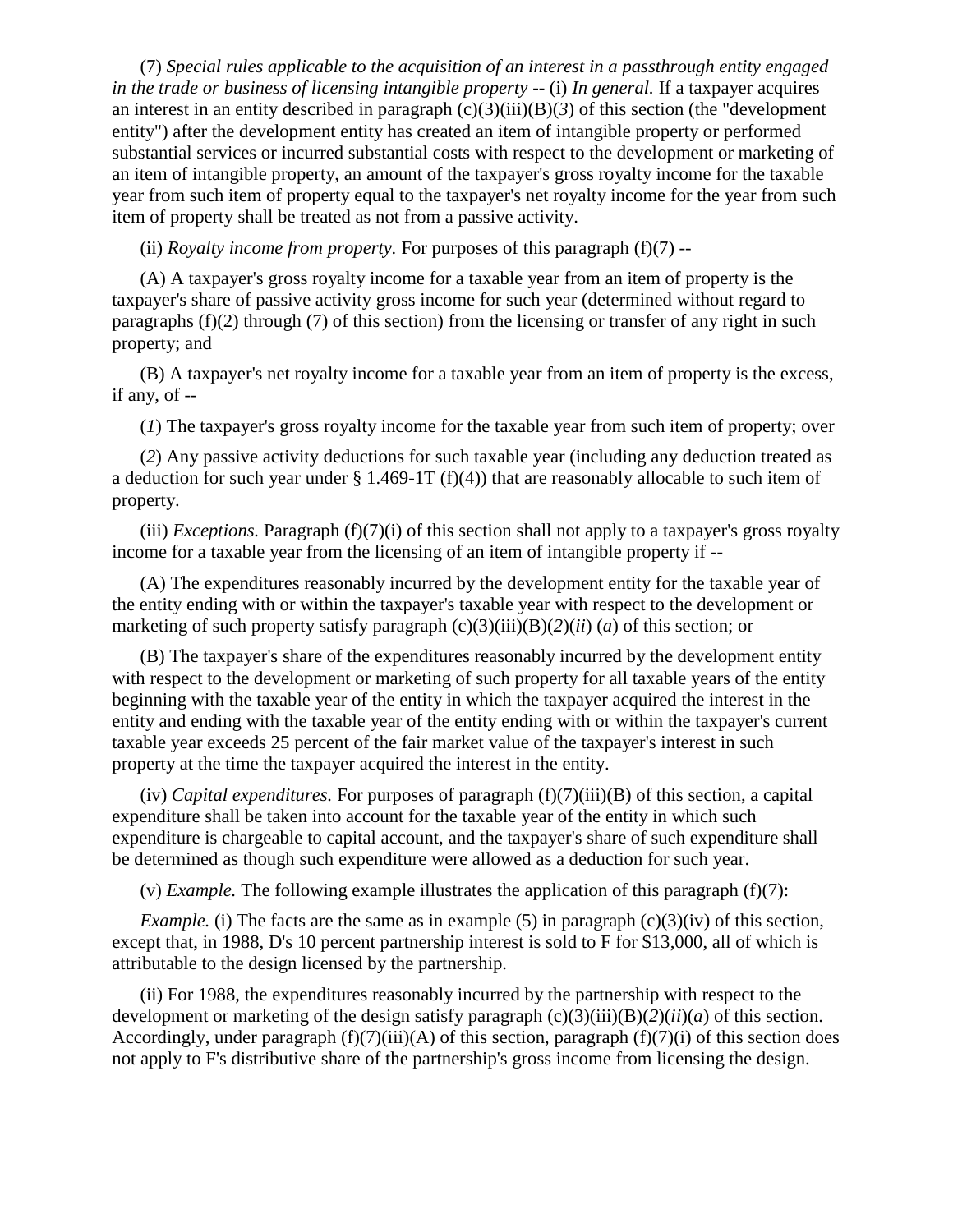(iii) For 1989, the expenditures reasonably incurred by the partnership with respect to the development or marketing of the design do not satisfy paragraph  $(c)(3)(iii)(B)(2)(ii)(a)$  of this section. Moreover, F's distributive share of such expenditures reasonably incurred by the partnership for 1988 and 1989 (\$27,000 x  $.10 = $2,700$ ) does not exceed 25 percent of the fair market value of F's interest in the design at the time F acquired the partnership interest  $(13,000)$ . Accordingly, neither of the exceptions provided in paragraph  $(f)(7)(iii)$  of this section applies for 1989 and, under paragraph  $(f)(7)(i)$  of this section, an amount of F's gross royalty income from the design equal to F's net royalty income from the design is treated as not from a passive activity.

(8) *Limitation on recharacterized income.* The amount of gross income from an activity that is treated as not from a passive activity for the taxable year under subparagraphs (f) (2) through (4) of this paragraph (f) shall not exceed the greatest amount of gross income treated as not from a passive activity under any one of such subparagraphs.

(9) *Meaning of certain terms.* For purposes of this paragraph (f), the terms set forth below shall have the following meanings:

(i) The net passive income from an activity for a taxable year is the amount by which the taxpayer's passive activity gross income from the activity for the taxable year (determined without regard to paragraphs (f) (2) through (4) of this section) exceeds the taxpayer's passive activity deductions from the activity for such year;

(ii) The net passive loss from an activity for a taxable year is the amount by which the taxpayer's passive activity deductions from the activity for the taxable year exceeds the taxpayer's passive activity gross income from the activity for such year (determined without regard to paragraphs (f) (2) through (4) of this section).

(iii) The gross rental activity income for a taxable year from an item of property used in a rental activity for such year is any passive activity gross income for such year (determined without regard to paragraphs (f) (2) through (6) of this section) from the rental or disposition of such item of property; and

(iv) The net rental activity income from an item of property for a taxable year is the excess, if any, of --

(A) The gross rental activity income from such item of property for the taxable year; over

(B) Any passive activity deductions for such taxable year (including any deduction treated as a deduction for such year under  $\S 1.469-1T(f)(4)$  that are reasonably allocable to the use of such item of property in the rental activity.

(10) *Coordination with section 163(d).* Gross income that is treated as not from a passive activity under paragraph (f) (3), (4), or (7) of this section shall be treated as income described in section 469 (e)(1)(A) and paragraph (c)(3)(i) of this section except in determining whether --

(i) Any property is treated for purposes of section  $469(e)(1)(A)(ii)(I)$  and paragraph  $(c)(3)(i)(C)$  of this section as property that produces income of a type described in paragraph  $(c)(3)(i)(A)$  of this section;

(ii) An expense (other than interest expense) is treated for purposes of section  $469(e)(1)(A)(i)(II)$  and paragraph (d)(4) of this section as clearly and directly allocable to portfolio income (within the meaning of paragraph  $(c)(3)(i)$  of this section); and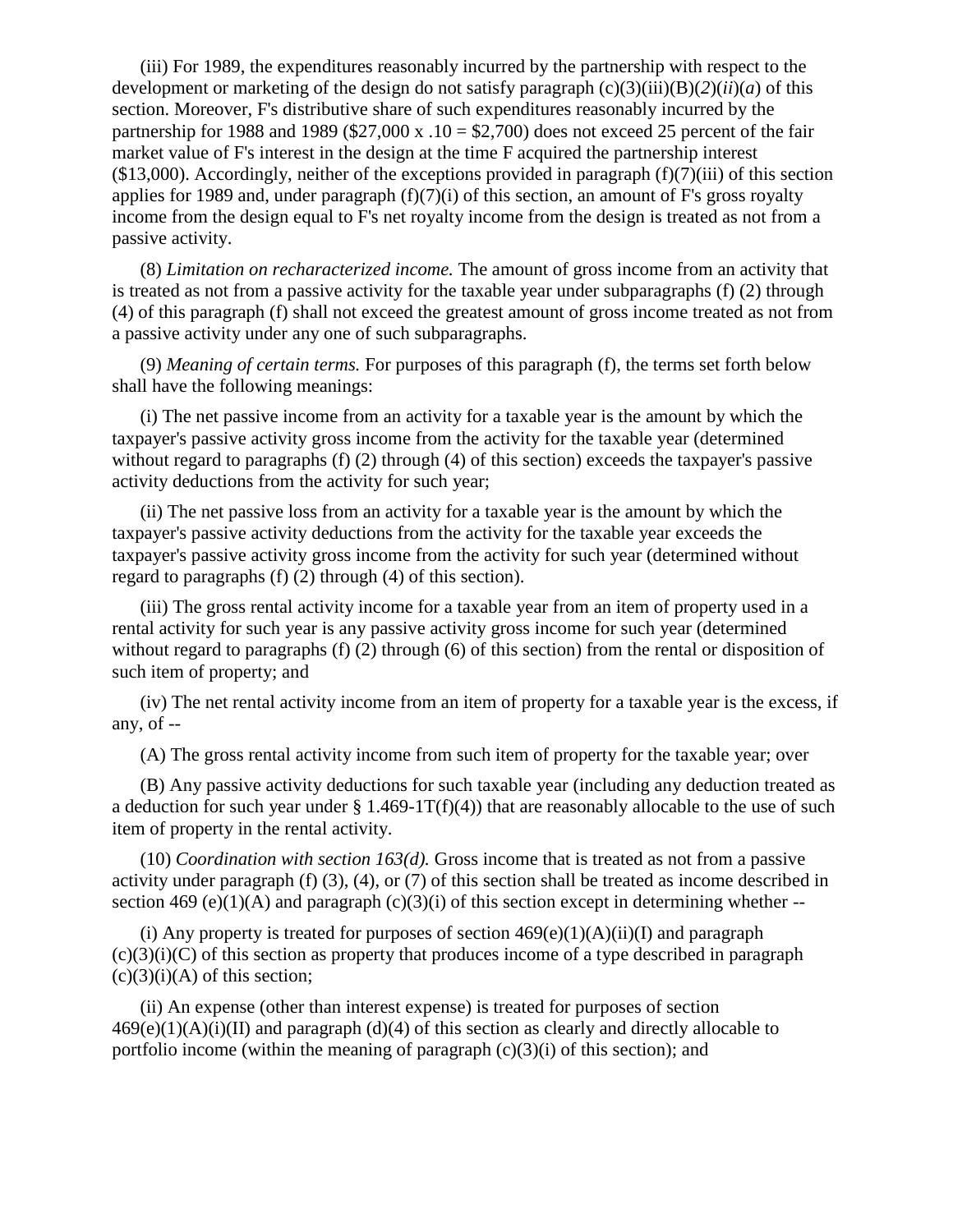(iii) Interest expense is allocated under § 1.163-8T to an investment expenditure (within the meaning of  $\S$  1.163-8T(b)(3)) or to a passive activity expenditure (within the meaning of  $\S$  $1.163-8T(b)(4)$ ).

(11) *Effective date.* For the effective date of the rules in this paragraph (f), see § 1.469-11T (relating to effective date and transition rules).

§ 1.469-3T Passive activity credit (temporary).

(a) *Computation of passive activity credit.* The taxpayer's passive activity credit for the taxable year is the amount (if any) by which --

(1) The sum of all of the taxpayer's credits that are subject to section 469 for such year; exceeds

(2) The taxpayer's regular tax liability allocable to all passive activities for such year.

(b) *Credits subject to section 469* -- (1) *In general*. Except as otherwise provided in this paragraph (b), a credit is subject to section 469 for a taxable year if and only if --

(i) Such credit --

(A) Is attributable to such taxable year and arises in connection with the conduct of an activity that is a passive activity for such taxable year; and

(B) Is decribed in --

(*1*) Section 38(b) (1) through (5) (relating to general business credits);

(*2*) Section 27(b) (relating to corporations described in section 936);

(*3*) Section 28 (relating to clinical testing of certain drugs); or

(*4*) Section 29 (relating to fuel from nonconventional sources); or

(ii) Such credit is allocable to an activity for such taxable year under  $\S 1.469-1T(f)(4)$ .

(2) *Treatment of credits attributable to qualified progress expenditures.* Any credit attributable to an increase in qualified investment under section  $46(d)(1)(A)$  (relating to qualified progress expenditures) with respect to progress expenditure property (as defined in section  $46(d)(2)$  is subject to section 469 for a taxable year if --

(i) Such credit is attributable to such taxable year;

(ii) Such credit is described in paragraph  $(b)(1)(i)(B)$  of this section; and

(iii) It is reasonable to believe that such progress expenditure property will be used in a passive activity of the taxpayer when it is placed in service.

(3) *Special rule for partners and S corporation shareholders.* The character of a credit of a taxpayer arising in connection with an activity conducted by a partnership or S corporation (as a credit subject to section 469) shall be determined, in any case in which participation is relevant, by reference to the participation of the taxpayer in such activity. Such participation is determined for the taxable year of the partnership or S corporation (and not the taxable year of the taxpayer). See § 1.469-2T(e)(1).

(4) *Exception for pre-1987 credits.* A credit is not subject to section 469 if it is attributable to a taxable year of the taxpayer beginning prior to January 1, 1987.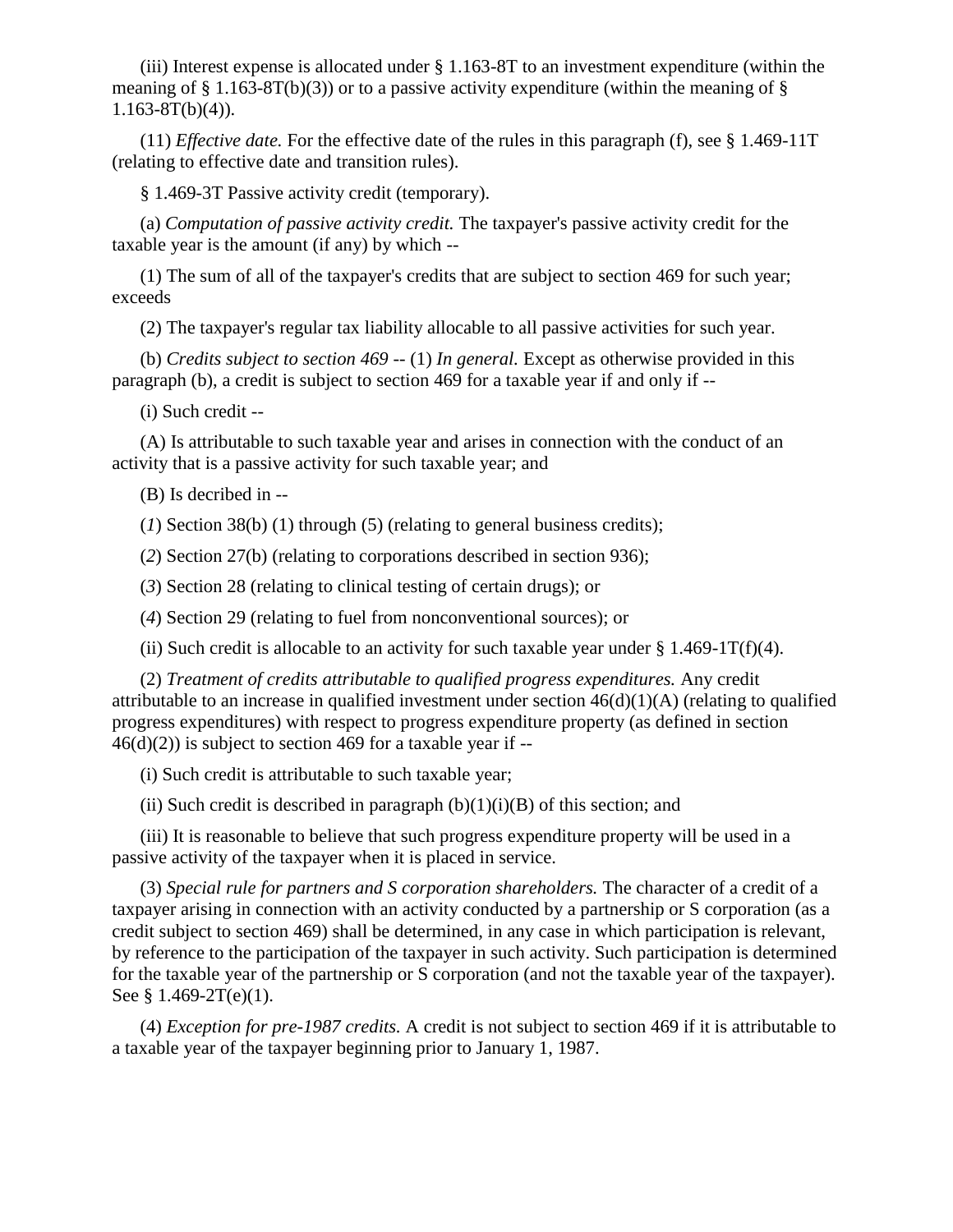(c) *Taxable year to which credit is attributable.* A credit is attributable to the taxable year in which such credit would be (or would have been) allowed if the credits regard to the limitations contained in sections 26(a), 28(d)(2), 29(b)(5), 38(c), and 469.

(d) *Regular tax liability allocable to passive activities* -- (1) *In general.* For purposes of paragraph (a)(2) of this section, the taxpayer's regular tax liability allocable to all passive activities for the taxable year is the excess (if any) of --

(i) The taxpayer's regular tax liability for such taxable year; over

(ii) The amount of such regular tax liability determined by reducing the taxpayer's income for such year by the excess (if any) of the taxpayer's passive activity gross income for such year over the taxpayer's passive activity deductions for such year.

(2) *Regular tax liability.* For purposes of this section, the term "regulary tax liability" has the meaning given such term in section 26(b).

(e) *Coordination with section 39.* For purposes of section 39 (relating to the carryback and carryforward of unused business credits), any credit described in section 38(b) (1) through (5) is treated as a current year business credit for the first taxable year in which such credit is subject to section 469 and is not disallowed by section 469 and the regulations thereunder.

(f) *Examples.* The following examples illustrate the application of this section:

*Example (1).* (i) A, a calendar year individual, is a general partner in calendar year partnership P. P purchases a building in 1987 and, in 1987, 1988, and 1989, incurs rehabilitation costs with respect to the building. The building is placed in service in the rental activity in 1989. P's rehabilitation costs are qualified rehabilitation expenditures (within the meaning of section  $48(g)(2)$ ) and are taken into account in determining the amount of the investment credit for rehabilitation expenditures. P's qualified rehabilitation expenditures are not qualified progress expenditures (within the meaning of section 46(d)).

(ii) Because, under section  $46(c)(1)$ , the credit is allowable for the taxable year in which the rehabilitated property is placed in service, the credit allowable for P's qualified rehabilitation expenditures arises in connection with the activity in which the property is placed in service. In addition, the credit is attributable to 1989, the year in which the property is placed in service, because it would be allowed for such year if A's credits allowed for all taxable years were determined without regard to the limitations contained in sections  $26(a)$ ,  $28(d)(2)$ ,  $29(b)(5)$ , 38(c), and 469. Accordingly, under paragraph (b)(1) of this section, A's distributive share of the credit is subject to section 469 for 1989 because the credit arises in connection with a rental activity for such year.

*Example (2).* The facts are the same as in example (1), except that the rehabilitation costs are incurred in anticipation of placing the building in service in a rental activity, the qualified rehabilitation expenditures in 1987 and 1988 are qualified progress expenditures ("QPEs") (within the meaning of section  $46(d)(3)$ ), the improvements resulting from the expenditures are progress expenditure property (within the meaning of paragraph (d)(2) of this section), and it is reasonable to expect that such property will be transition property (within the meaning of section  $49(e)$ ) when the property is placed in service. Therefore, under section  $46(d)(1)(A)$ , the qualified investment for 1987 and 1988 is increased by an amount equal to the aggregate of the applicable percentage of the qualified rehabilitation expenditures incurred in such years. The credits that are based on these expenditures are attributable (under paragraph (c) of this section) to 1987 and 1988, respectively. It is reasonable to believe in 1987 and 1988 that the progress expenditure property will be used in a rental activity when it is placed in service. Accordingly, under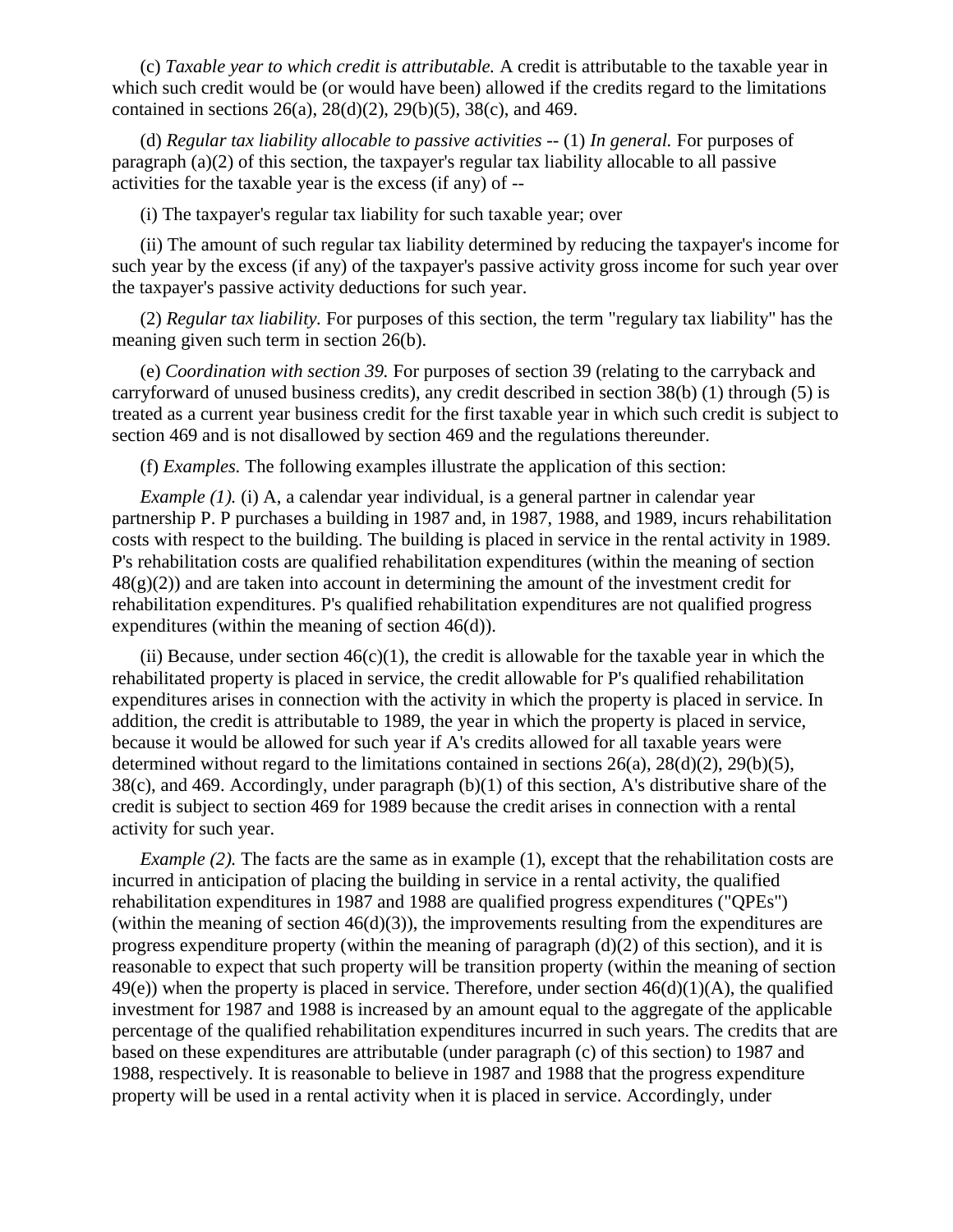paragraph (b)(2) of this section, A's distributive share of the credit for 1987 and 1988 is subject to section 469. Under paragraph  $(b)(1)$  of this section (as in example (1)), A's distributive share of the credit for 1989 is also subject to section 469.

*Example (3).* (i) B, a single individual, acquires an interest in a partnership that, in 1988, rehabilitates a building and places it in service in a trade or business activity in which B does not materially participate. For 1988, B has the following items of gross income, deduction, and credit:

| Gross income:                                     |           |           |
|---------------------------------------------------|-----------|-----------|
| Income other than passive activity gross income   | \$110,000 |           |
| Passive activity gross income                     | 20,000    | \$130,000 |
| Deductions:                                       |           |           |
| Deductions other than passive activity deductions | 23,950    |           |
| Passive activity deductions                       | 18,000    | (41,950)  |
| Taxable income                                    |           | 88,050    |
| Credits:                                          |           |           |
| Rehabilitation credit from the passive activity   |           | 8,000     |

(ii) For 1988, the amount by which B's passive activity gross income exceeds B's passive activity deductions (B's net passive income) is \$2,000. Under paragraph (d) of this section, B's regular tax liability allocable to passive activities for 1988 is determined as follows:

| (A) Taxable income                                                        | \$88,050 |             |
|---------------------------------------------------------------------------|----------|-------------|
| (B) Regular tax liability                                                 |          | \$24,578.50 |
| (C) Taxable income minus net passive income                               | 86,050   |             |
| (D) Regular tax liability for taxable income of \$86,050.00               |          | 23,918.50   |
| (E) Regular tax liability allocable to passive activities ((B) minus (D)) |          | \$660.00    |

(iii) Under paragraph (a) of this section, B's passive activity credit for 1988 is the amount by which B's credits that are subject to section 469 for 1988 (\$8,000) exceed B's regular tax liability allocable to passive activities for 1988 (\$660.00). Accordingly, B's passive activity credit for 1988 is \$7,340.

*Example (4).* (i) The facts are the same as in example (3) except that, in 1988, B also has additional deductions of \$100,000 from a trade or business activity in which B materially participates for 1988. Thus, B has a taxable loss for 1988 of \$11,950, determined as follows:

| Gross income:                                   |           |           |
|-------------------------------------------------|-----------|-----------|
| Income other than passive activity gross income | \$110,000 |           |
| Passive activity gross income                   | 20,000    | \$130,000 |
| Deductions:                                     |           |           |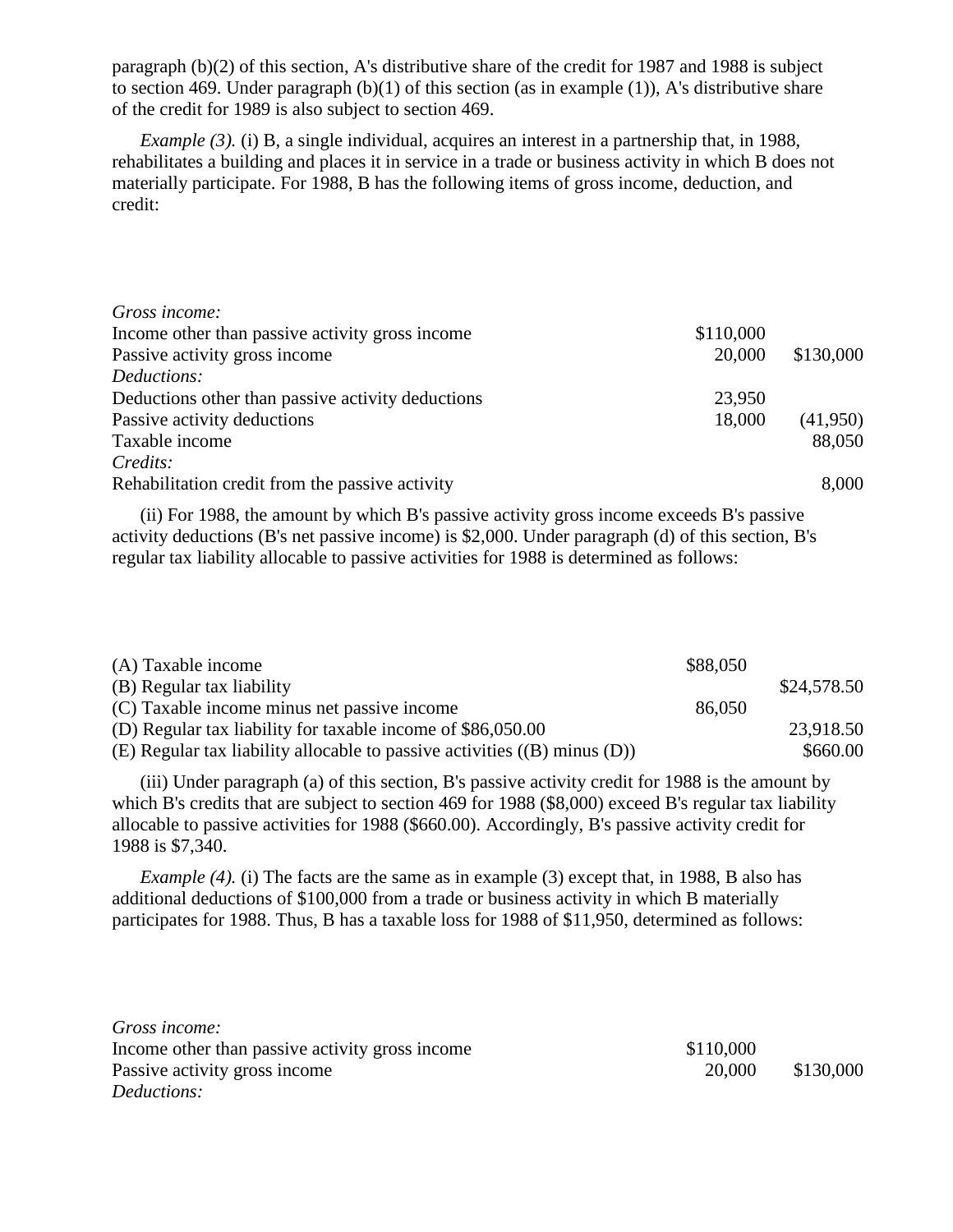| Deductions other than passive activity deductions | 123,950 |           |
|---------------------------------------------------|---------|-----------|
| Passive activity deductions                       | 18,000  | (141,950) |
| Taxable income                                    |         | (11,950)  |

(ii) Under section 26(b) and paragraph  $(d)(2)$  of this section, the regular tax liability for a taxable year cannot exceed the tax imposed by chapter 1 of subtitle A of the Internal Revenue Code for the taxable year. Therefore, under paragraph  $(d)(1)$  of this section, B's regular tax liability allocable to passive activities for 1988 is zero. Although B's net operating loss for the taxable year is reduced by B's net passive income, and B's regular tax liability for other taxable years may increase as a result of the reduction, such an increase does not change B's regular tax liability allocable to passive activities for 1988. Accordingly, B's passive activity credit for 1988 is \$8,000.

§ 1.469-4T Definition of activity (temporary). [Reserved]

§ 1.469-5T Material participation (temporary).

(a) *In general.* Except as provided in paragraphs (e) and (h)(2) of this section, an individual shall be treated, for purposes of section 469 and the regulations thereunder, as materially participating in an activity for the taxable year if and only if --

(1) The individual participates in the activity for more than 500 hours during such year;

(2) The individual's participation in the activity for the taxable year constitutes substantially all of the participation in such activity of all individuals (including individuals who are not owners of interests in the activity) for such year;

(3) The individual participates in the activity for more than 100 hours during the taxable year, and such individual's participation in the activity for the taxable year is not less than the participation in the activity of any other individual (including individuals who are not owners of interests in the activity) for such year;

(4) The activity is a significant participation activity (within the meaning of paragraph (c) of this section) for the taxable year, and the individual's aggregate participation in all significant participation activities during such year exceeds 500 hours;

(5) The individual materially participated in the activity (determined without regard to this paragraph (a)(5)) for any five taxable years (whether or not consecutive) during the ten taxable years that immediately precede the taxable year;

(6) The activity is a personal service activity (within the meaning of paragraph (d) of this section), and the individual materially participated in the activity for any three taxable years (whether or not consecutive) preceding the taxable year; or

(7) Based on all of the facts and circumstances (taking into account the rules in paragraph (b) of this section), the individual participates in the activity on a regular, continuous, and substantial basis during such year.

(b) *Facts and circumstances* -- (1) *In general.* [Reserved]

(2) *Certain participation insufficient to constitute material participation under this paragraph (b)* -- (i) *Participation satisfying standards not contained in section 469.* Except as provided in section 469(h)(3) and paragraph (h)(2) of this section (relating to certain retired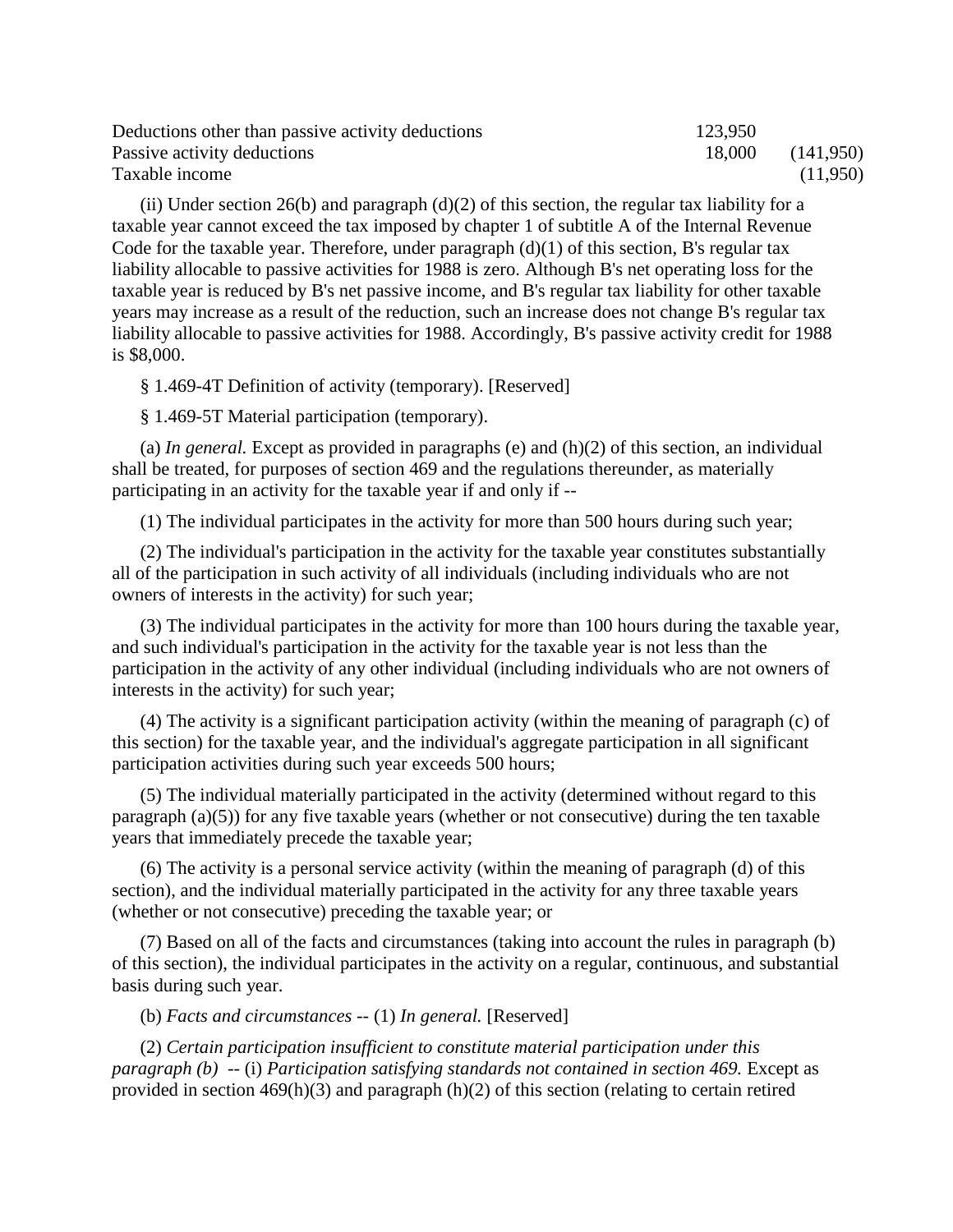individuals and surviving spouses in the case of farming activities), the fact that an individual satisfies the requirements of any participation standard (whether or not referred to as "material participation") under any provision (including sections 1402 and 2032A and the regulations thereunder) other than section 469 and the regulations thereunder shall not be taken into account in determining whether such individual materially participates in any activity for any taxable year for purposes of section 469 and the regulations thereunder.

(ii) *Certain management activities.* An individual's services performed in the management of an activity shall not be taken into account in determining whether such individual is treated as materially participating in such activity for the taxable year under paragraph (a)(7) of this section unless, for such taxable year --

(A) No person (other than such individual) who performs services in connection with the management of the activity receives compensation described in section  $911(d)(2)(A)$  in consideration for such services; and

(B) No individual performs services in connection with the management of the activity that exceed (by hours) the amount of such services performed by such individual.

(iii) *Participation less than 100 hours.* If an individual participates in an activity for 100 hours or less during the taxable year, such individual shall not be treated as materially participating in such activity for the taxable year under paragraph (a)(7) of this section.

(c) *Significant participation activity* -- (1) *In general.* For purposes of paragraph (a)(4) of this section, an activity is a significant participation activity of an individual if and only if such activity --

(i) Is a trade or business activity (within the meaning of  $\S$  1.469-1T(e)(2)) in which the individual significantly participates for the taxable year; and

(ii) Would be an activity in which the individual does not materially participate for the taxable year if material participation for such year were determined without regard to paragraph (a)(4) of this section.

(2) *Significant participation.* An individual is treated as significantly participating in an activity for a taxable year if and only if the individual participates in the activity for more than 100 hours during such year.

(d) *Personal service activity.* An activity constitutes a personal service activity for purposes of paragraph (a)(6) of this section if such activity involves the performance of personal services in --

(A) The fields of health, law, engineering, architecture, accounting, actuarial science, performing arts, or consulting; or

(B) Any other trade or business in which capital is not a material income-producing factor.

(e) *Treatment of limited partners --* (1) *General rule.* Except as otherwise provided in this paragraph (e), an individual shall not be treated as materially participating in any activity of a limited partnership for purposes of applying section 469 and the regulations thereunder to --

(i) The individual's share of any income, gain, loss, deduction, or credit from such activity that is attributable to a limited partnership interest in the partnership; and

(ii) Any gain or loss from such activity recognized upon a sale or exchange of such an interest.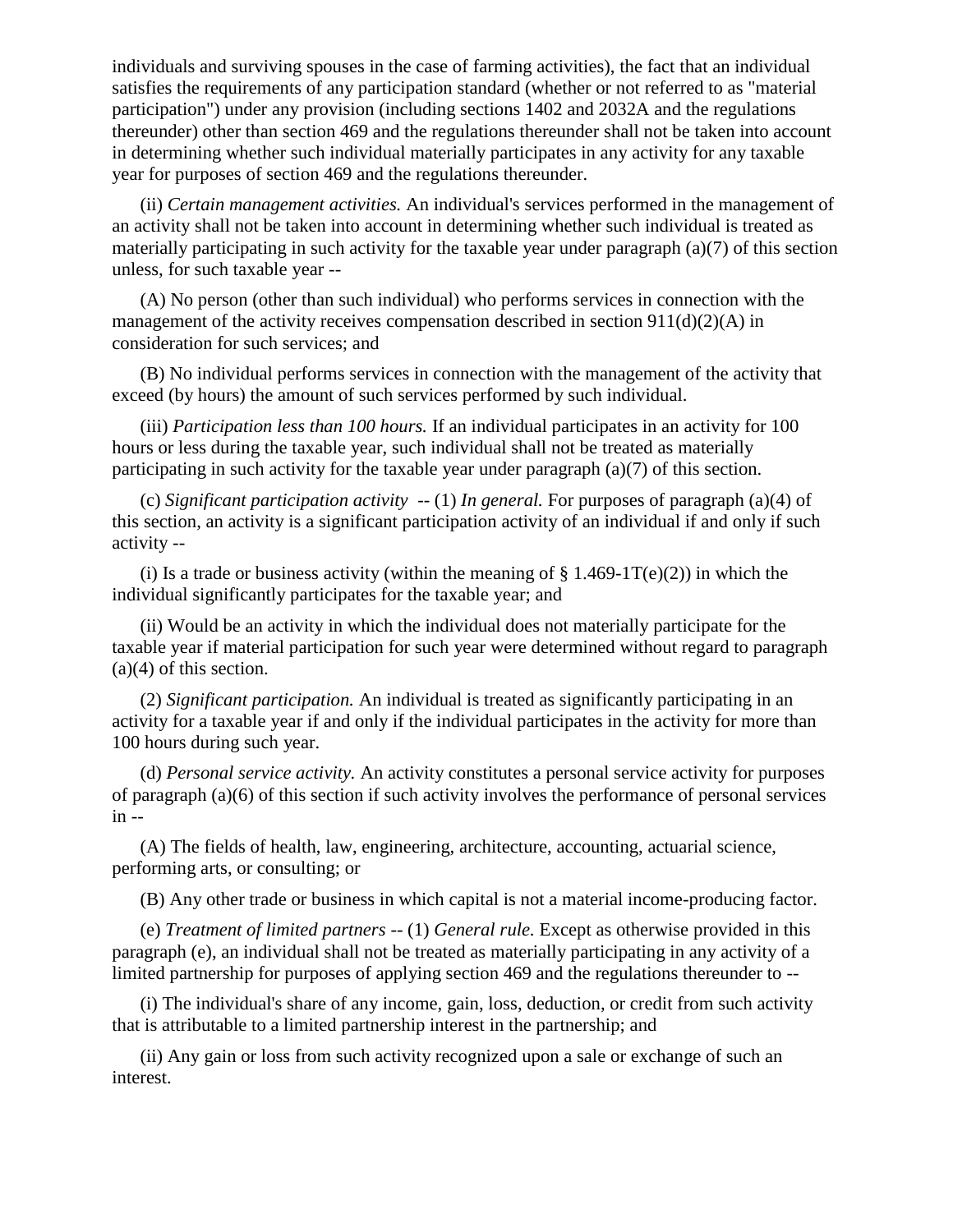(2) *Exceptions.* Paragraph (e)(1) of this section shall not apply to an individual's share of income, gain, loss, deduction, and credit for a taxable year from any activity in which the individual would be treated as materially participating for the taxable year under paragraph  $(a)(1)$ ,  $(5)$ , or  $(6)$  of this section if the individual were not a limited partner for such taxable year.

(3) *Limited partnership interest* -- (i) *In general.* Except as provided in paragraph (e)(3)(ii) of this section, for purposes of section  $469(h)(2)$  and this paragraph (e), a partnership interest shall be treated as a limited partnership interest if --

(A) Such interest is designated a limited partnership interest in the limited partnership agreement or the certificate of limited partnership, without regard to whether the liability of the holder of such interest for obligations of the partnership is limited under the applicable State law; or

(B) The liability of the holder of such interest for obligations of the partnership is limited, under the law of the State in which the partnership is organized, to a determinable fixed amount (for example, the sum of the holder's capital contributions to the partnership and contractural obligations to make additional capital contributions to the partnership).

(ii) *Limited partner holding general partner interest.* A partnership interest of an individual shall not be treated as a limited partnership interest for the individual's taxable year if the individual is a general partner in the partnership at all times during the partnership's taxable year ending with or within the individual's taxable year (or the portion of the partnership's taxable year during which the individual (directly or indirectly) owns such limited partnership interest).

(f) *Participation --* (1) *In general.* Except as otherwise provided in this paragraph (f), any work done by an individual (without regard to the capacity in which the individual does such work) in connection with an activity in which the individual owns (directly or indirectly, other than through a C corporation) an interest at the time the work is done shall be treated for purposes of this section as participation of such individual in the activity.

(2) *Exceptions* -- (i) *Certain work not customarily done by owners.* Work done in connection with an activity shall not be treated as participation in the activity for purposes of this section if --

(A) Such work is not of a type that is customarily done by an owner of such an activity; and

(B) One of the principal purposes for the performance of such work is to avoid the disallowance, under section 469 and the regulations thereunder, of any loss or credit from such activity.

(ii) *Participation as an investor* -- (A) *In general.* Work done by an individual in the individual's capacity as an investor in an activity shall not be treated as participation in the activity for purposes of this section unless the individual is directly involved in the day-to-day management or operations of the activity.

(B) *Work done in individual's capacity as an investor.* For purposes of this paragraph  $(f)(2)(ii)$ , work done by an individual in the individual's capacity as an investor in an activity includes --

(*1*) Studying and reviewing financial statements or reports on operations of the activity;

(*2*) Preparing or compiling summaries or analyses of the finances or operations of the activity for the individual's own use; and

(*3*) Monitoring the finances or operations of the activity in a non-managerial capacity.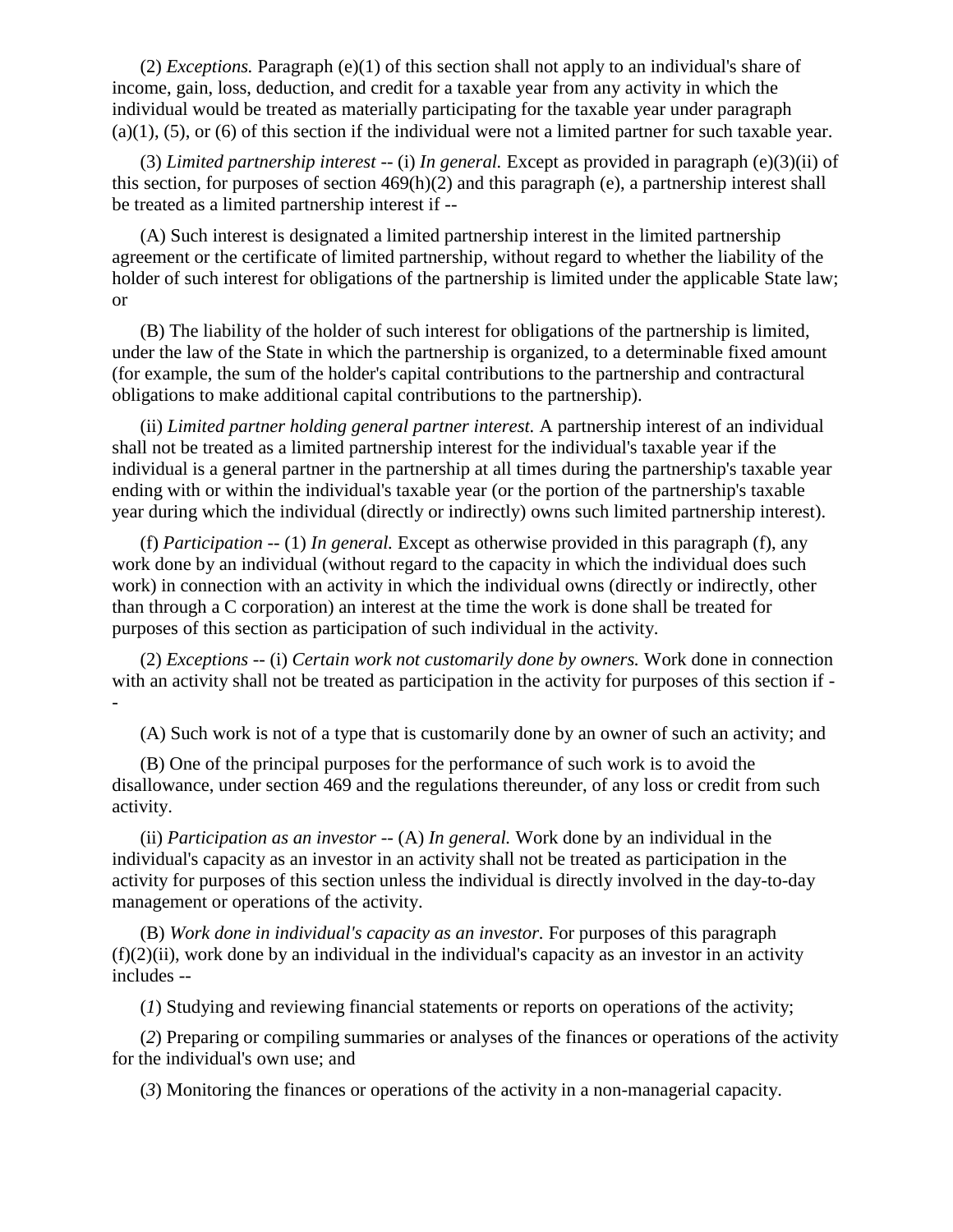(3) *Participation of spouse.* In the case of any person who is a married individual (within the meaning of section 7703) for the taxable year, any participation by such person's spouse in the activity during the taxable year (without regard to whether the spouse owns an interest in the activity and without regard to whether the spouses file a joint return for the taxable year) shall be treated, for purposes of applying section 469 and the regulations thereunder to such person, as participation by such person in the activity during the taxable year.

(4) *Methods of proof.* The extent of an individual's participation in an activity may be established by any reasonable means. Contemporaneous daily time reports, logs, or similar documents are not required if the extent of such participation may be established by other reasonable means. Reasonable means for purposes of this paragraph may include but are not limited to the identification of services performed over a period of time and the approximate number of hours spent performing such services during such period, based on appointment books, calendars, or narrative summaries.

### (g) *Material participation of trusts and estates.* [Reserved]

(h) *Miscellaneous rules* -- (1) *Participation of corporations.* For rules relating to the participation in an activity of a personal service corporation (within the meaning of § 1.468-  $1T(g)(2)(i)$  or a closely held corporation (within the meaning of § 1.469-1T(g)(2)(ii)), see §  $1.469 - 1T(g)(3)$ .

(2) *Treatment of certain retired farmers and surviving spouses of retired or disabled farmers.* An individual shall be treated as materially participating for a taxable year in any trade or business activity of farming it paragraph (4) or (5) of section 2032A(b) would cause the requirements of section  $2032A(b)(1)(C)(ii)$  to be met with respect to real property used in such activity had the individual died during such taxable year.

# (i) [Reserved]

(j) *Material participation for taxable years beginning before January 1, 1987.* In any case in which it is necessary to determine whether an individual materially participated in any activity for a taxable year beginning before January 1, 1987 (other than a taxable year of a partnership, S corporation, estate, or trust ending after December 31, 1986), such determination shall be made without regard to paragraphs (a) (2) through (7) of this section.

(k) *Examples.* The following examples illustrate the application of this section:

*Example (1).* A, a calendar year individual, owns all of the stock of X, a C corporation. X is the general partner, and A is the limited partner, in P, a calendar year partnership. P has a single activity, a restaurant, which is a trade or business activity (within the meaning of § 1.469- 1T(e)(2)). During the taxable year, A works for an average of 30 hours per week in connection with P's restaurant activity. Under paragraphs  $(a)(1)$  and  $(e)(2)$  of this section, A is treated as materially participating in the activity for the taxable year because A participates in the restaurant activity during such year for more than 500 hours. In addition, under § 1.469-  $1T(g)(3)(i)$ , A's participation will cause X to be treated as materially participating in the restaurant activity.

*Example (2).* The facts are the same as in example (1), except that the partnership agreement provides that P's restaurant activity is to be managed by X, and A's work in the activity is performed pursuant to an employment contract between A and X. Under paragraph (f)(1) of this section, work done by A in connection with the activity in any capacity is treated as participation in the activity by A. Accordingly, the conclusion is the same as in example (1). The conclusion would be the same if A owned no stock in X at any time, although in that case A's participation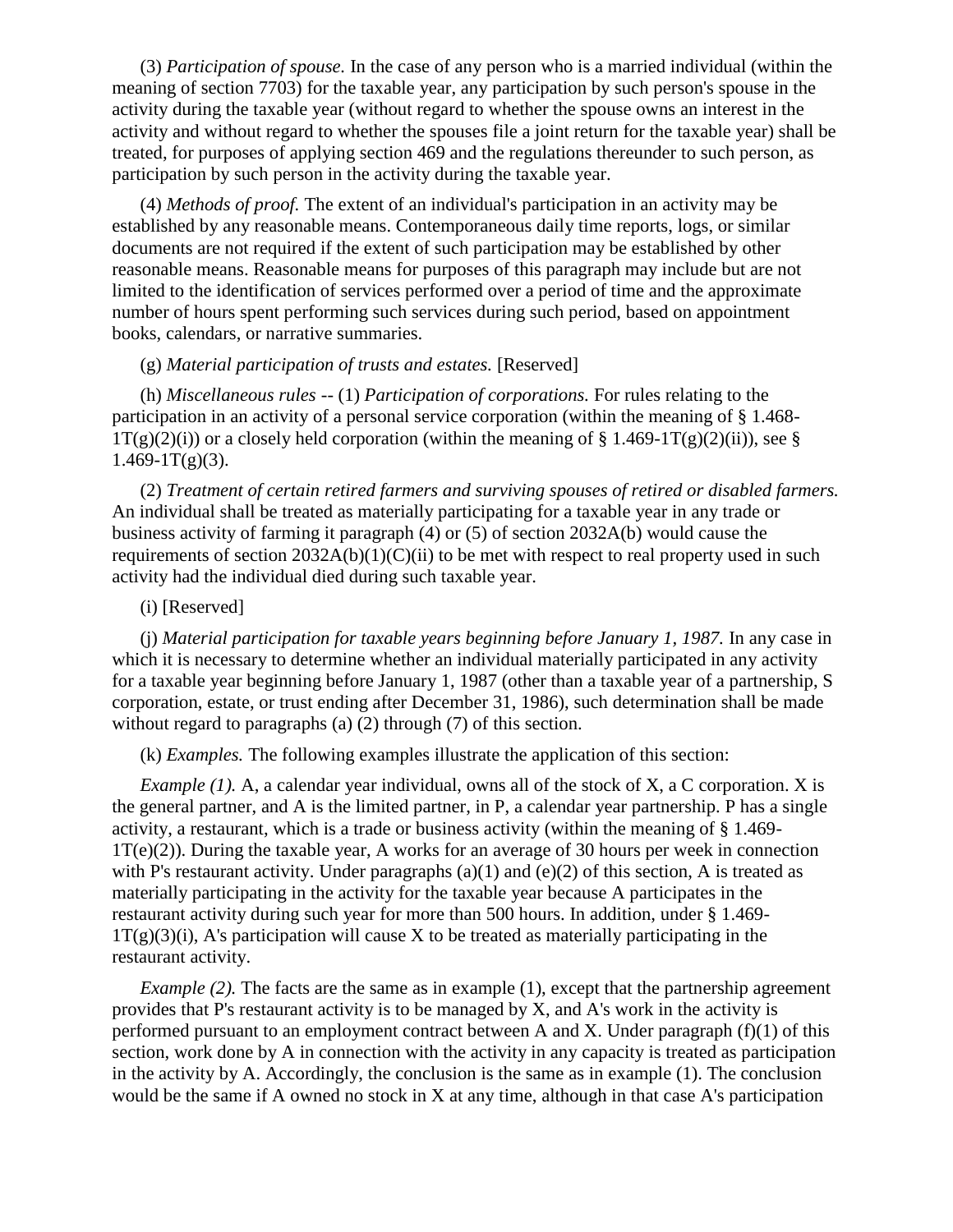would not be taken into account in determining whether X materially participates in the restaurant activity.

*Example (3).* B, an individual, is employed fulltime as a carpenter. B also owns an interest in a partnership which is engaged in a van conversion activity, which is a trade or business activity (within the meaning of  $\S$  1.469-1T(e)(2)). B and C, the other partner, are the only participants in the activity for the taxable year. The activity is conducted entirely on Saturdays. Each Saturday throughout the taxable year, B and C work for eight hours in the activity. Although B does not participate in the activity for more than 500 hours during the taxable year, under paragraph (a)(3) of this section, B is treated for such year as materially participating in the activity because B participates in the activity for more than 100 hours during the taxable year, and B's participation in the activity for such year is not less than the participation of any other person in the activity for such year.

*Example (4).* C, an individual, is employed full-time as an accountant. C also owns interests in a restaurant and a shoe store. The restaurant and shoe store are trade or business activities (within the meaning of  $\S$  1.469-1T(e)(2)) that are treated as separate activities under the rules to be contained in § 1.469-4T. Each activity has several full-time employees. During the taxable year, C works in the restaurant activity for 400 hours and in the shoe store activity for 150 hours. Under paragraph (c) of this section, both the restaurant and shoe store activities are significant participation activities of C for the taxable year. Accordingly, since C's aggregate participation in the restaurant and shoe store activities during the taxable year exceeds 500 hours, C is treated under paragraph (a)(4) of this section as materially participating in both activities.

*Example (5).* In 1990, D, an individual, acquires stock in an S corporation engaged in a trade or business activity (within the meaning of  $\S 1.469-1T(e)(2)$ ). For every taxable year from 1990 through 1994, D is treated as materially participating (without regard to paragraph (a)(5) of this section) in the activity. D retires from the activity at the beginning of 1995, and would not be treated as materially participating in the activity for 1995 and subsequent taxable years if material participation for such years were determined without regard to paragraph (a)(5) of this section. Under paragraph (a)(5) of this section, however, D is treated as materially participating in the activity for taxable years 1995 through 1999 because D materially participated in the activity (determined without regard to paragraph  $(a)(5)$  of this section) for five taxable years during the ten taxable years that immediately precede each of those years. D is not treated under paragraph (a)(5) of this section as materially participating in the activity for taxable years after 1999 because of such years D has not materially participated in the activity (determined without regard to paragraph (a)(5) of this section) for five of the ten immediately preceding taxable years.

*Example (6).* The facts are the same as in example (5), except that D does not acquire any stock in the S corporation until 1994. Under paragraph (f)(1) of this section, D is not treated as participating in the activity for any taxable year prior to 1994 because D does not own as interest in the activity for any such taxable year. Accordingly, D materially participates in the activity for only one taxable year prior to 1995, and D is not treated under paragraph (a)(5) of this section as materially participating in the activity for 1995 or subsequent taxable years.

*Example (7).* (i) E, a married individual filing a separate return for the taxable year, is employed full-time as an attorney. E also owns an interest in a professional football team that is a trade or business activity (within the meaning of  $\S 1.469-1T(e)(2)$ ). E does no work in connection with this activity. E anticipates that, for the taxable year, E's deductions from the activity will exceed E's gross income from the activity and that, if E does not materially participate in the activity for the taxable year, part or all of F's passive activity loss for the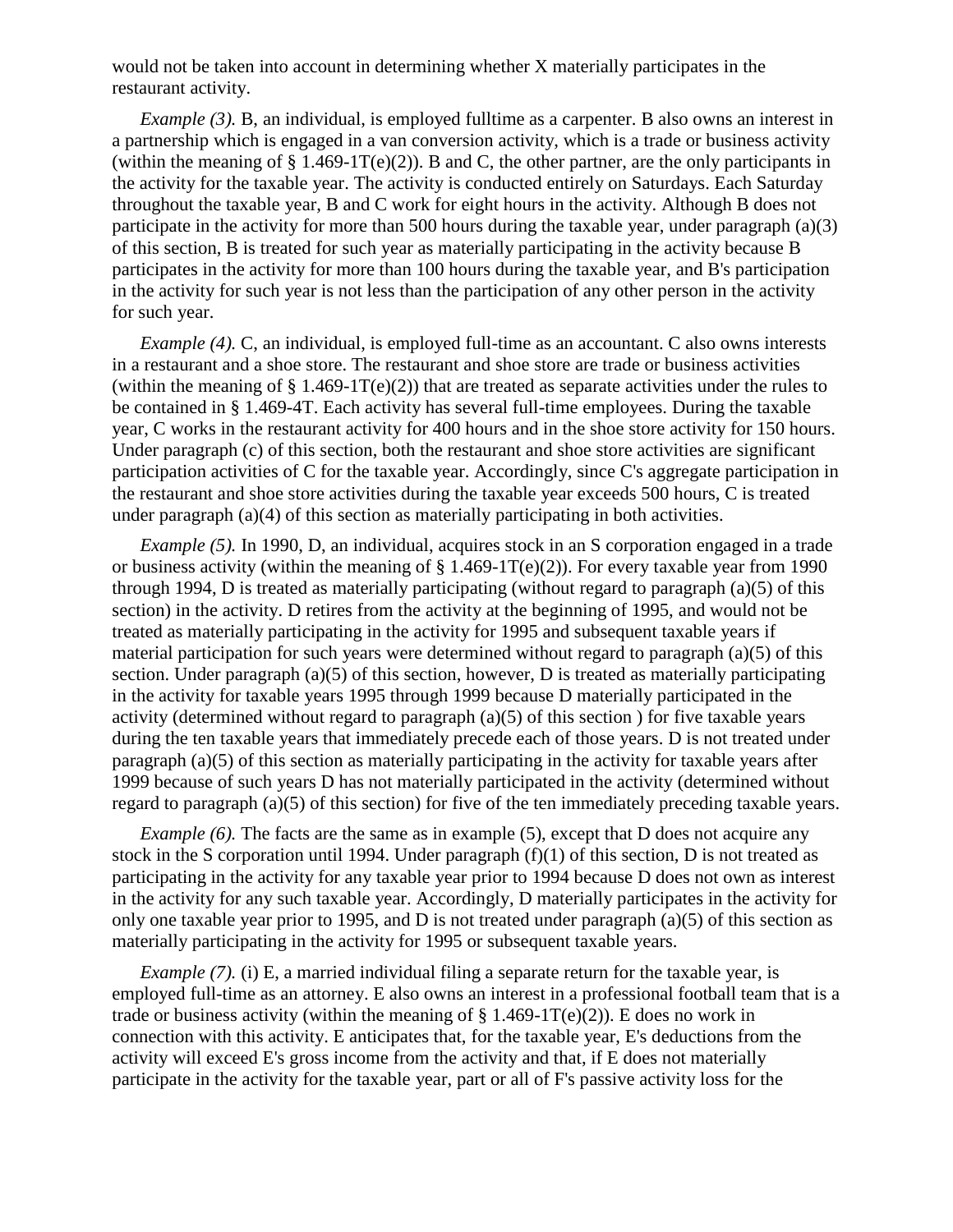taxable year will be disallowed under  $\S 1.469-1T(a)(1)(i)$ . Accordingly, E pays E's spouse to work as an office for an average of 15 hours per week during the taxable year.

(ii) Under paragraph  $(f)(3)$  of this section any participation in the activity by E's spouse is treated as participation in the activity by E. However, under paragraph (f)(2)(i) of this section, the work done by E's spouse is not treated as participation in the activity because work as an office receptionist is not work of a type customarily done by an owner of a football team, and one of E's principal purposes for paying E's spouse to do this work is to avoid the disallowance under § 1.469-1T(a)(1)(i) of E's passive activity loss. Accordingly, E is not treated as participating in the activity for the taxable year.

*Example (8).* (i) F, an individual, owns an interest in a partnership that feeds and sells cattle. The general partner of the partnership periodically mails F a letter setting forth certain proposed actions and decisions with respect to the cattle-feeding operation. Such actions and decisions include, for example, what kind of feed to purchase, how much to purchase, and when to purchase it, how often to feed cattle, and when to sell cattle. The letters explain the proposed actions and decisions, emphasize that taking or not taking a particular action or decision is solely within the discretion of F and other partners, and ask F to indicate a decision with respect to each proposed action by answering certain questions. The general partner receives a fee that constitutes earned income (within the meaning of section 911 (d)(2)(A)) for managing the cattlefeeding operation. F is not treated as materially participating in the cattle-feeding operation under paragraph (a) (1) through (6) of this section.

(ii) F's only participation in the cattle-feeding operation is to make certain managerial decisions. Under paragraph (b)(2)(ii) of this section, such management services are not taken into account in determining whether the taxpayer is treated as materially participating in the activity for a taxable year under paragraph (a)(7) of this section, if any other person performs services in connection with the management of the activity and receives compensation described in section  $911(d)(2)(A)$  for such services. Therefore, F is not treated as materially participating for the taxable year in the cattle-feeding operation.

§ 1.469-6T Treatment of losses upon certain dispositions (temporary). [Reserved]

§ 1.469-7T Treatment of self-charged items of income and expense (temporary). [Reserved]

§ 1.469-8T Application of section 469 and the regulations thereunder to trusts, estates, and their beneficiaries (temporary). [Reserved]

§ 1.469-9T I89Treatment of income, deductions, and credits from certain rental real estate activities (temporary). [Reserved]

§ 1.469-10T Application of section 469 to publicly traded partnerships (temporary). [Reserved]

§ 1.469-11T Effective date and transition rules (temporary).

(a) *Effective date --* (1) *In general.* Except as provided in paragraph (a)(2) of this section, section 469 and the regulations thereunder apply for taxable years beginning after December 31, 1986.

(2) *Application of certain income recharacterization rules --* (i) *In general.* No amount of gross income shall be treated under  $\S 1.469-2T(f)(3)$  through (7) as income that is not from a passive activity for any taxable year of the taxpayer beginning before January 1, 1988.

(ii) *Property rented to a nonpassive activity*. In applying  $\S 1.469-2T(f)(6)$  to a taxpayer's rental of an item of property, the taxpayer's net rental activity income (within the meaning of §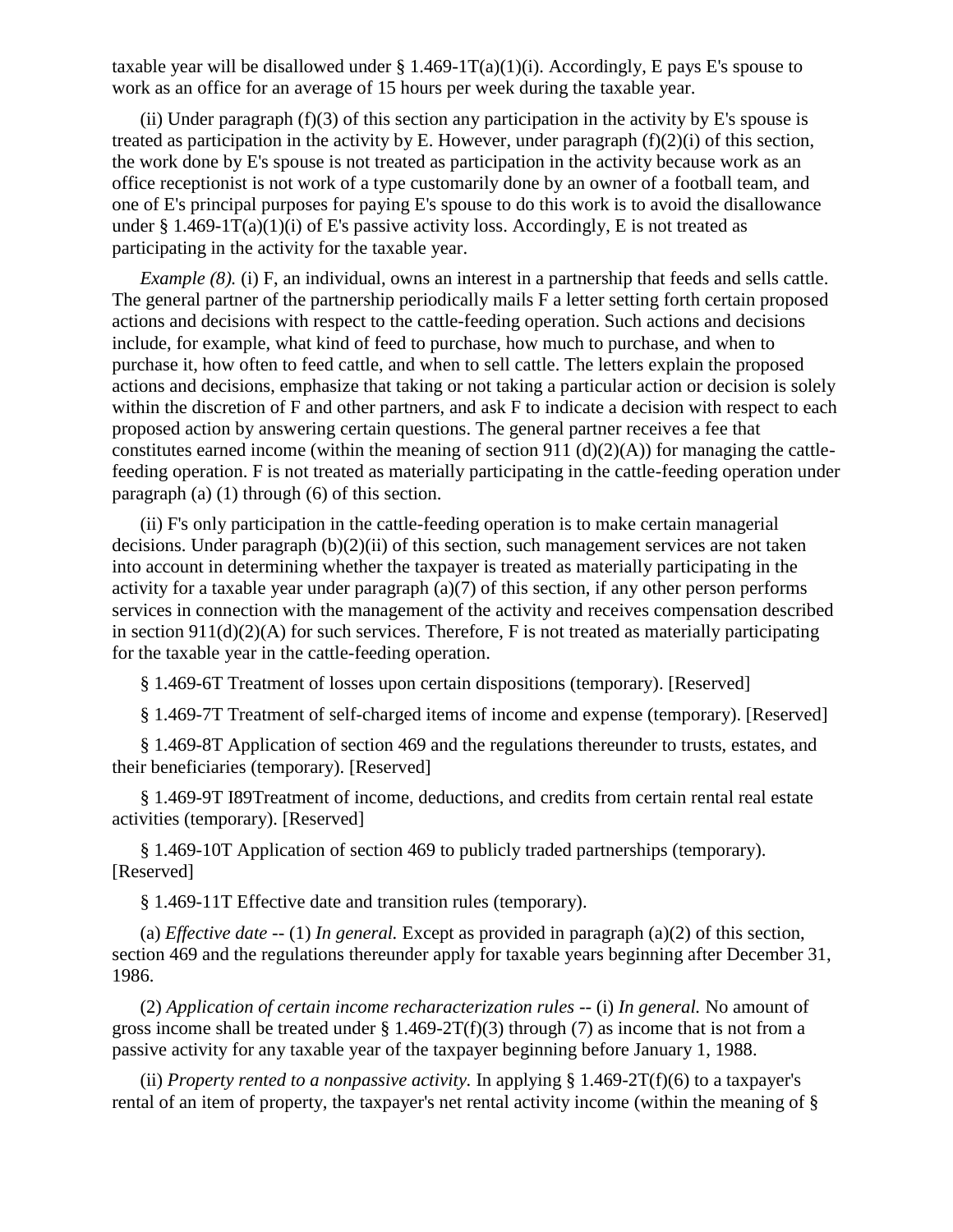1.469-2T(f)(9)(iv)) from such property for any taxable year beginning after December 31, 1987, shall not include the portion of such income (if any) that is attributable to the rental of such item of property pursuant to a written binding contract entered into before February 19, 1988.

(3) *Qualified low-income housing projects.* For a transitional rule concerning the application of section 469 to losses from qualified low-income housing projects, see section 502 of the Tax Reform Act of 1986.

(4) *Effect of events occurring in years prior to 1987.* The treatment for a taxable year beginning after December 31, 1986, of any item of income, gain, loss, deduction, or credit as an item of passive activity gross income, passive activity deduction, or credit from a passive activity, shall be determined as if section 469 and the regulations thereunder had been in effect for taxable years beginning before January 1, 1987, but without regard to any passive activity loss or passive activity credit that would have been disallowed for any taxable year beginning before January 1, 1987, if section 469 and the regulations thereunder had been in effect for such year. For example, in determining whether a taxpayer materially participates in an activity under § 1.469-5T(a)(5) (relating to taxpayers who have materially participated in an activity for five of the ten immediately preceding taxable years) for any taxable year beginning after December 31, 1986, the taxpayer's participation in the activity for all prior taxable years (including taxable years beginning before 1987) is taken into account. See § 1.469-5T(j) (relating to the determination of material participation for taxable years beginning before January 1, 1987).

(5) *Examples.* The following examples illustrate the application of this paragraph (a):

*Example (1).* A, a calendar year individual, is a partner in a partnership with a taxable year ending on January 31. During its taxable year ending January 31, 1987, the partnership was engaged in a single activity involving the conduct of a trade or business. In applying section 469 and the regulations thereunder to A for calendar year 1987, A's distributive share of partnership items for the partnership's taxable year ending January 31, 1987, is taken into account. Therefore, under  $\S 1.469-2T(e)(1)$  and paragraph (a)(4) of this section, A's participation in the activity throughout the partnership's taxable year beginning February 1, 1986, and ending January 31, 1987, is taken into account for purposes of determining the character under section 469 of the items of gross income, deduction, and credit allocated to A for the partnership's taxable year ending January 31, 1987.

*Example (2).* B, a calendar year individual, is a beneficiary of a trust described in section 651 that has a taxable year ending January 31. The trust conducts a rental activity (within the meaning of  $\S 1.469-1T(e)(3)$ ). Because the trust's taxable year ending January 31, 1987, began before January 1, 1987, section 469 and the regulations thereunder do not apply to the trust for such year. Section 469 and the regulations thereunder do apply, however, to B for B's calendar year 1987. Therefore, income of the trust from the rental activity for the trust's taxable year ending January 31, 1987, that is included in B's gross income for 1987 is taken into account in applying section 469 to B for 1987.

(b) *Transitional rule for pre-enactment loss and pre-enactment credit* -- (1) *In general.* For taxable years beginning after December 31, 1986, and before January 1, 1991, § 1.469-1T(a)(1) shall not apply to --

(i) An amount of the passive activity loss equal to the applicable percentage of the preenactment loss; and

(ii) An amount of the passive activity credit equal to the applicable percentage of the preenactment credit.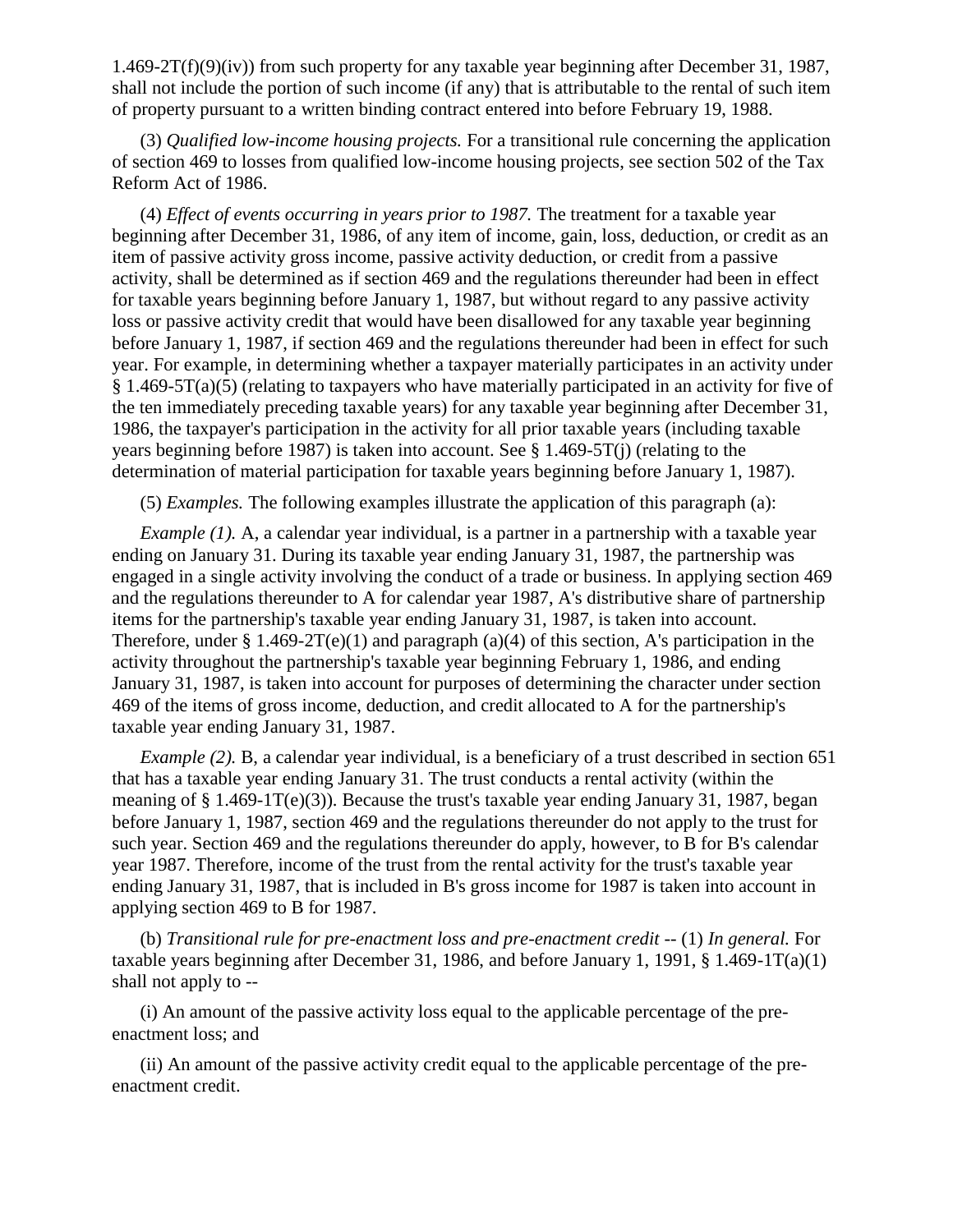(2) *Applicable percentage.* For purposes of this paragraph (b), the applicable percentage of the pre-enactment loss or the pre-enactment credit for a taxable year shall be determined in accordance with the following table:

| In the case of a taxable year beginning in: | The applicable |
|---------------------------------------------|----------------|
|                                             | percentage     |
|                                             | is:            |
| 1987                                        | 65             |
| 1988                                        | 40             |
| 1989                                        | 20             |
| 1990                                        | 10             |

(3) *Pre-enactment loss.* The pre-enactment loss for any taxable year is the lesser of --

(i) The amount of the passive activity loss that would be disallowed for the taxable year under § 1.469-1 $T(a)(1)(i)$  if this section were disregarded; and

(ii) The amount of the passive activity loss that would be disallowed for the taxable year under § 1.469-1T(a)(1)(i) if this section were disregarded and the following items were not taken into account:

(A) Any deduction treated as a deduction from an activity for the taxable year under § 1.469-  $1T(f)(4)$ ; and

(B) Any item from an interest (other than a pre-enactment interest) in any passive activity.

(4) *Pre-enactment credit.* The pre-enactment credit for any taxable year is the lesser of --

(i) The amount of the passive activity credit that would be disallowed for the taxable year under  $\S 1.469-1T(a)(1)(ii)$  if this section were disregarded; and

(ii) The amount of the passive activity credit that would be disallowed for the taxable year under § 1.469-1T(a)(1)(ii) if this section were disregarded and the following items were not taken into account:

(A) Any deduction or credit treated as a deduction or credit from an activity for the taxable year under  $\S 1.469-1T(f)(4)$ ; and

(B) Any item from an interest (other than a pre-enactment interest) in a passive activity.

(5) *Examples.* The following examples illustrate the application of this paragraph (b):

*Example (1).* A, an individual, owns interest in two passive activities, X and Y. A's interest in activity X is a pre-enactment interest (within the meaning of paragraph  $(c)$  of this section), while A's interest in activity Y is not a pre-enactment interest. For 1987 A has a \$10,000 loss from activity X and \$9,000 of income from activity Y. The amount determined under paragraph  $(b)(3)(i)$  of this section is \$1,000. The amount determined under paragraph  $(b)(3)(ii)$  of this section is \$10,000. Therefore, A's pre-enactment loss for 1987 is \$1,000. Accordingly, § 1.469-  $1T(a)(1)(i)$  does not apply to \$650 (\$1,000 X .65) of A's \$1,000 passive activity loss for 1987.

*Example (2).* (i) B, an individual, owns an interest in one passive activity, and B's interest in the activity is a pre-enactment interest (within the meaning of paragraph (c) of this section). For 1987 and 1988, B has the following passive activity gross income and passive activity deductions from the activity: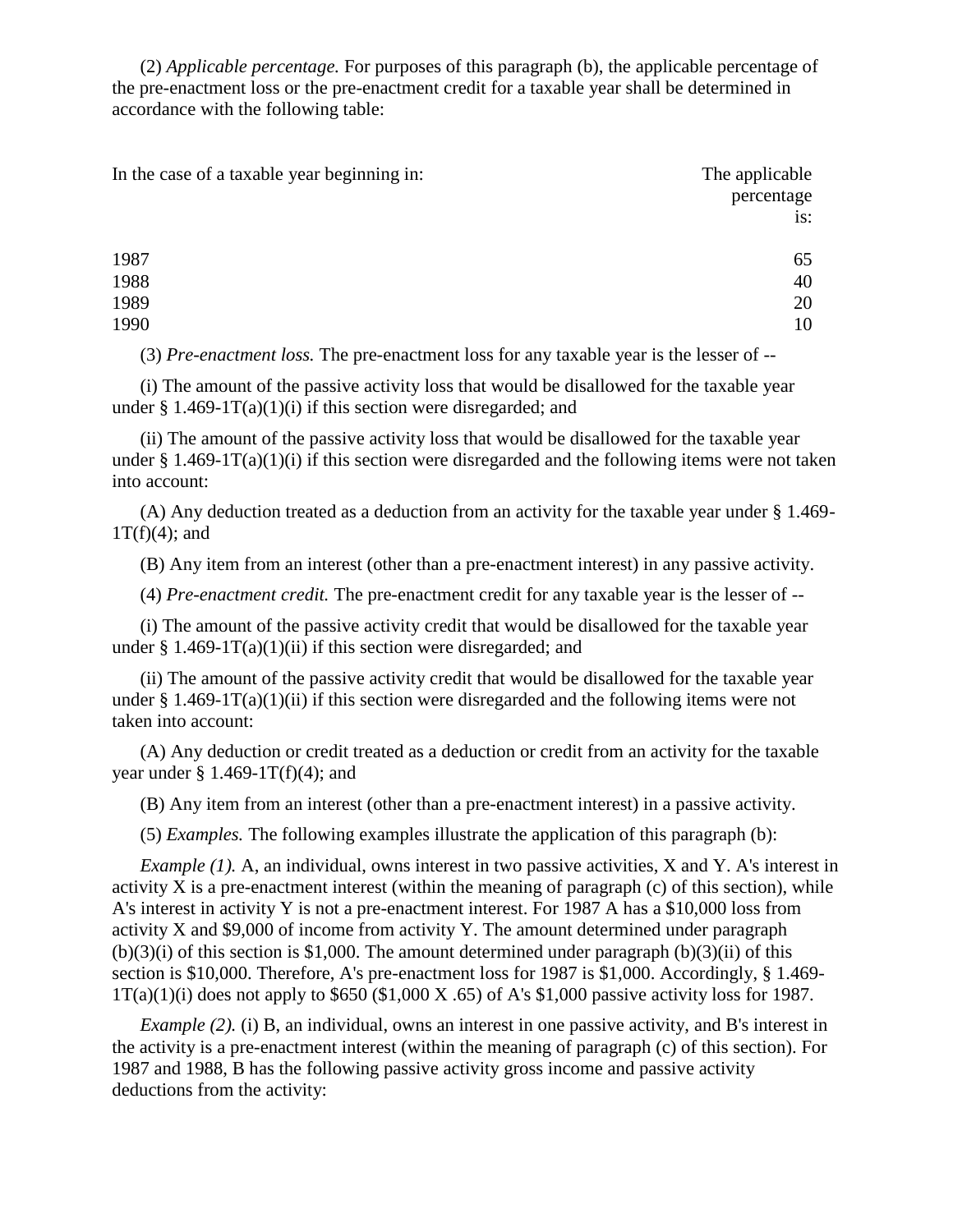|              | 170 I        | 1700         |
|--------------|--------------|--------------|
| Gross income | \$20,000     | \$20,000     |
| Deductions   | $(\$50,000)$ | $(\$40,000)$ |

1987 1988

(ii) Under  $\S 1.469-2T(b)$ , B's passive activity loss for 1987 is \$30,000 (\$50,000 of passive activity deductions minus \$20,000 of passive activity gross income). Under paragraph (b)(3) of this section, B's pre-enactment loss for 1987 is \$30,000. Accordingly, under paragraphs (b) (1) and (2) of this section,  $\S 1.469 - 1T(a)(1)(i)$  does not apply to  $\S 19,500$  (\$30,000 X .65) of B's \$30,000 passive activity loss for 1987. Under § 1.469-1T(a)(1)(i), \$10,500 of B's loss for 1987  $(\$30,000 X .35)$  is disallowed. Under § 1.469-1T(f) (2) and (4), the disallowed loss is allocated among deductions from the activity, and the disallowed deductions are treated as deductions from the activity for 1988.

(iii) For 1988, B's pre-enactment loss is computed as shown in the following table:

| (b)(3)(i)    | (b)(3)(ii)   |
|--------------|--------------|
| \$20,000     | \$20,000     |
| (40,000)     | (40,000)     |
| (10,500)     | $-()$ -      |
| $(\$30,500)$ | $(\$20,000)$ |
|              |              |

#### **Therefore, B's pre-enactment loss for 1988 is \$20,000.**

(iv) Under paragraph (b)(2) of this section, the applicable percentage for 1988 is 40 percent. Therefore, under paragraph (b)(1) of this section § 1.469-1T(a)(1)(i) does not apply to \$8,000 (\$20,000 X .40) of B's \$30,500 passive activity loss for 1988.

*Example (3).* (i) C, an individual, owns interests in three passive activities, R, S, and T. C's interest in each activity is a pre-enactment interest. For 1987 and 1988, C's gross income, deductions, and net income (loss) from each of the three activities are as follows:

|                   | $\mathbf R$ | S           | T         |
|-------------------|-------------|-------------|-----------|
| 1987:             |             |             |           |
| Gross income      | \$8,000     | \$5,000     | \$2,000   |
| Deductions        | (9,000)     | (7,000)     | (1,400)   |
| Net income (loss) | (\$1,000)   | $(\$2,000)$ | \$600     |
| 1988:             |             |             |           |
| Gross income      | \$7,000     | \$6,000     | \$2,000   |
| Deductions        | (8,000)     | (4,500)     | (3,000)   |
| Net income (loss) | (\$1,000)   | \$1,500     | (\$1,000) |

(ii) Under  $\S 1.469-2T(b)$ , C's passive activity loss for 1987 is \$2,400 (\$17,400 of passive activity deductions less \$15,000 of passive activity gross income). Under paragraph (b)(3) of this section, C's pre-enactment loss for 1987 is \$2,400. Accordingly, under paragraph (b)(1) and (2)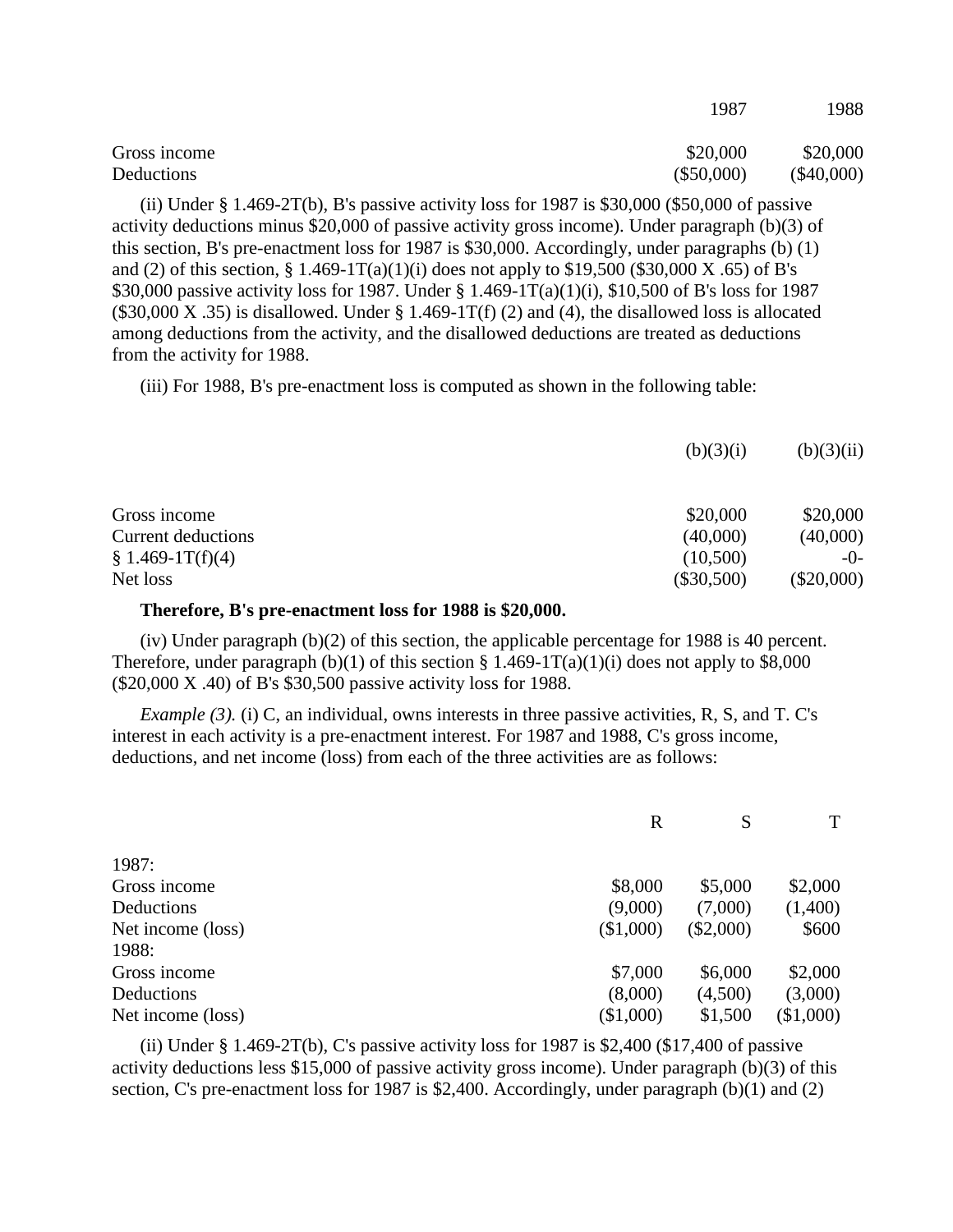of this section,  $\S 1.469-1T (a)(1)(i)$  does not apply to  $\S 1,560 (\$2,400 X .65)$  of C's passive activity loss for 1987. Under  $\S$  1.469-1T (a)(1)(i), \$840 of C's passive activity loss for 1987 (\$2,400 x .35) is disallowed.

(iii) Under  $\S 1.469-1T (f)(2)(i)$ , since a portion of C's passive activity loss for 1987 is disallowed, a ratable portion of the loss from each of C's activities that has a loss for 1987 (activity R and activity S) is disallowed for 1987. Accordingly, \$280 of the 1987 loss from activity R (\$840 X \$1,000/\$3,000) and \$560 of the 1987 loss from activity S (\$840 X  $$2,000/\$3,000$  is disallowed for 1987. Under  $§$  1.469-1T (f)(2) and (4), corresponding portions of the deductions from each activity are disallowed for 1987 and treated as deductions from activities R and S, respectively, for 1988. The deductions that are disallowed for 1987 and treated as deductions for 1988 are taken into account under paragraph (b)(3)(i) but not paragraph  $(b)(3)(ii)$  of this section. Thus, the amounts determined under paragraphs  $(b)(3)(i)$  and  $(b)(3)(ii)$ of this section for 1988 are as follows:

| (b)(3)(i) | (b)(3)(ii) |
|-----------|------------|
| (\$1,280) | (\$1,000)  |
| 940       | 1,500      |
| (1,000)   | (1,000)    |
| (\$1,340) | $(\$500)$  |
|           |            |

Therefore, C's pre-enactment loss for 1988 is \$500.

(iv) Under paragraph (b)(2) of this section, the applicable percentage for 1988 is 40 percent. Therefore, under paragraph (b)(1) of this section,  $\S$  1.469-1T (a)(1)(i) does not apply to \$200 (\$500 X .40) of C's \$1,340 passive activity loss for 1988.

*Example (4).* (i) D, an individual, has interests in there passive activities, X, Y, and Z. Activities X and Y are rental real estate activities (within the meaning of section 469(i) and the rules to be contained in § 1.469-9T) in which D actively participates (within the meaning of section 469(i) and the rules to be contained in § 1.469-9T) for the taxable year. D's interest in activity X is a pre-enactment interest, and D's interest in activity Y is not a pre-enactment interest. Activity  $Z$  is not a rental real estate activity, and  $D$ 's interest in activity  $Z$  is not a preenactment interest. The amount of income (loss) from each activity for the taxable year is as follows:

| Activity                                     | Income<br>$(\text{loss})$ |
|----------------------------------------------|---------------------------|
| X (pre-enactment rental)<br>Y (other rental) | $(\$40,000)$<br>\$30,000  |
| Z (other non-rental)                         | $(\$20,000)$              |

(ii) The amount determined under paragraph  $(b)(3)(ii)$  of this section is computed by applying section 469 to D as if D's only interests in passive activities were D's pre-enactment interests in such activities. If D's only interests in passive activities were D's pre-enactment interests in such activities, the amount to which  $\S$  1.469-1T (a)(1)(i) would not apply, by reason of section 469(i) and the rules to be contained in  $\S 1.469-9T$ , would be \$25,000. Taking into account all of D's interests in passive activities, the amount to which  $\S 1.469-1T (a)(1)(i)$  would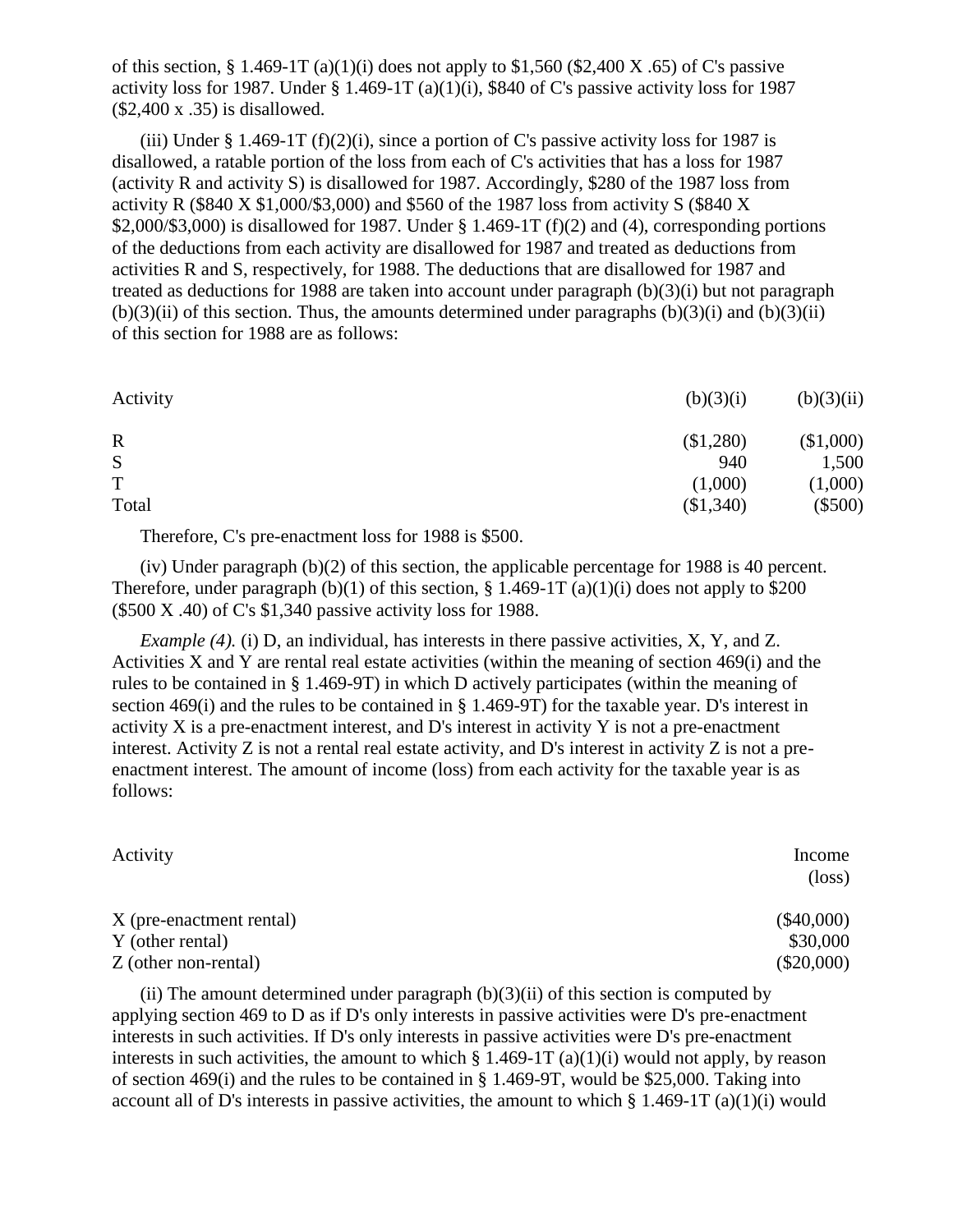not apply, by reason of section 469(i) and the rules to be contained in § 1.469-9T, is \$10,000. Accordingly, the amounts determined under paragraph  $(b)(3)(i)$  and  $(b)(3)(ii)$  of this section for the taxable year are as follows:

| Activity             | (b)(3)(i)    | (b)(3)(ii)   |
|----------------------|--------------|--------------|
| X                    | $(\$40,000)$ | $(\$40,000)$ |
| Y                    | \$30,000     |              |
| Z                    | $(\$20,000)$ |              |
| Subtotal             | $(\$30,000)$ | $(\$40,000)$ |
| $§$ 469(i) allowance | \$10,000     | \$25,000     |
| Total                | $(\$20,000)$ | (\$15,000)   |
|                      |              |              |

Therefore, D's pre-enactment loss for the taxable year is \$15,000.

*Example (5).* E, an individual, has for the taxable year the following items of income, deduction, and credit from passive activities:

|                     | Pre-enactment<br>interests | Other<br>interests | Total |
|---------------------|----------------------------|--------------------|-------|
| Income (deductions) | \$100                      | $\$1,00)$          | $-0-$ |
| Credits             | 28                         | 28                 | \$56  |

For the taxable year, E is subject to tax at a marginal rate of 28 percent. Under § 1.469-3T (d), E's regular tax liability allocable to passive activities for the taxable year is zero. If, however, the only interests in passive activities taken into account were the pre-enactment interests (i.e., if the \$100 loss were disregarded), E's regular tax liability allocable to passive activities for the taxable year would be \$28. Thus, the amounts determined under paragraphs  $(b)(4)(i)$  and  $(b)(4)(ii)$  of this section are as follows:

| (b)(4)(i) | (b)(4)(ii) |
|-----------|------------|
|           |            |

 $\$56$  -0-

Therefore, E's pre-enactment credit for the taxable year is zero, and  $\S 1.469-1T (a)(1)(ii)$ applies to E's \$56 passive activity credit for the taxable year.

(c) *Definition of pre-enactment interest --* (1)

*Geneal rule.* Except as otherwise provided in this paragraph (c), the term "pre-enactment interest" means a qualified interest in a pre-enactment activity.

(2) *Qualified interest --* (i) *In general.* For purposes of this paragraph (c), a qualified interest in an activity is any interest in an activity that was --

(A) Held by the taxpayer on October 22, 1986, and at all times thereafter (but only if the activity existed on October 22, 1986); or

(B) Acquired by the taxpayer after October 22, 1986, directly or indirectly, pursuant to one or more written binding contracts to which the taxpayer was a party on October 22, 1986, and held by the taxpayer at all times after such acquisistion.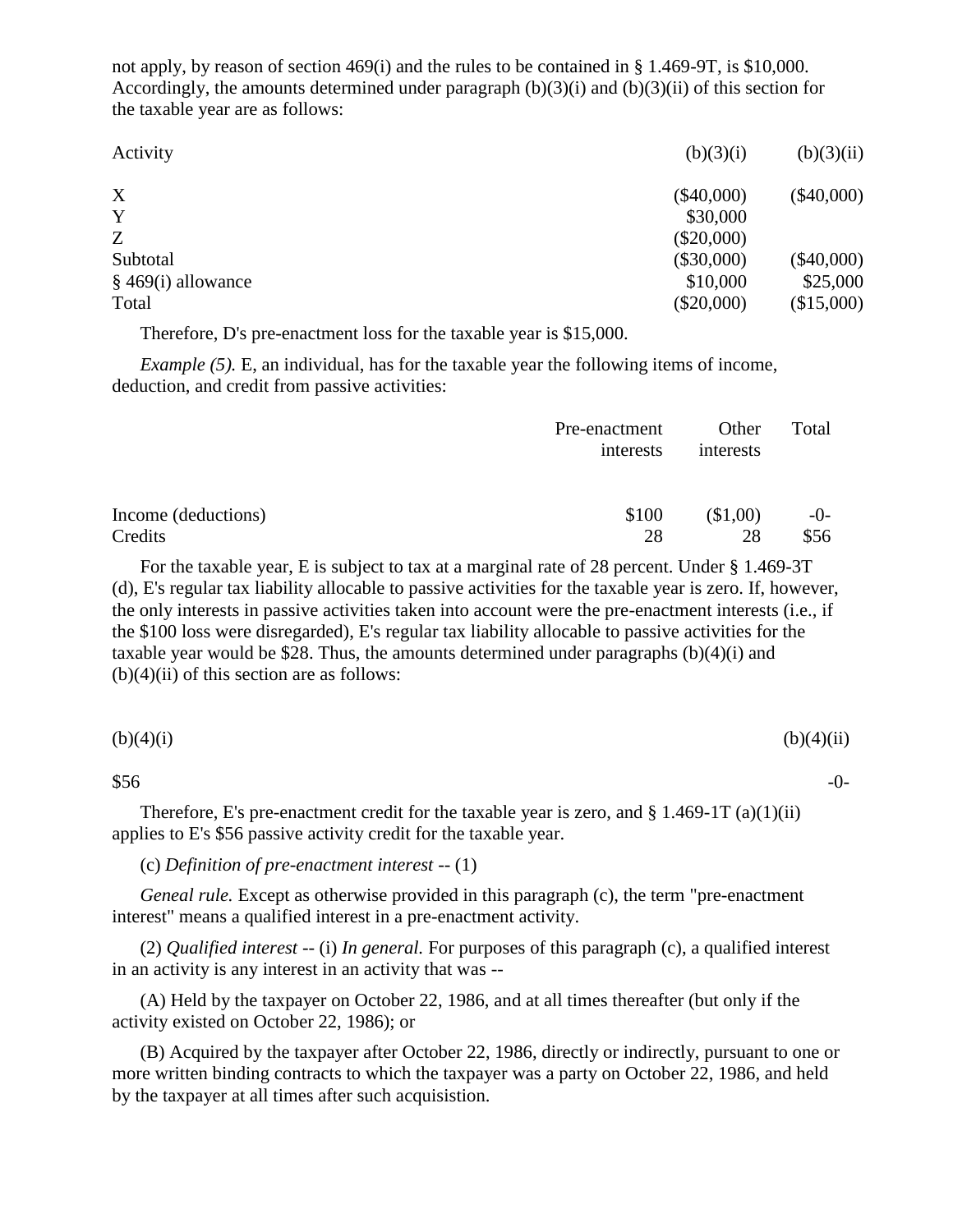### **See paragraph (c)(7) of this section for rules for determining whether a taxpayer was a party on October 22, 1986, to a written binding contract.**

(ii) *Stock in a C corporation.* For purposes of this paragraph (c)(2), stock in a C corporation is not treated as an interest in any activity of the corporation. The following example illustrates the application of this paragraph  $(c)(2)(ii)$ :

*Example.* On October 22, 1986, the taxpayer owned all of the stock of a C corporation that conducted a single activity. On December 31, 1986, the corporation liquidated and distributed to the taxpayer the assets used in the activity. Under this paragraph  $(c)(2)(ii)$ , the taxpayer does not have a qualified interest in the corporation's activity as a result of the liquidation. The result would be the same if, on December 31, 1986, instead of liquidating, the corporation elected under section 1362*(a) to be an S corporation.* 

(3) *Pre-enactment activity* -- (i) *In general.* For purposes of this paragraph (c), an activity is a pre-enactment activity if --

(A) The activity was being conducted by any person on October 22, 1986; or

(B) At least 50 percent (by value) of the property used in the activity during the taxable year was --

(*1*) In existence or under construction on August 16, 1986; or

(*2*) Acquired or constructed by any person pursuant to a written binding contract (without regard to whether the taxpayer or any person related to the taxpayer was a party to such contract) in effect on August 16, 1986.

(ii) *Character before 1987 irrelevant.* For purposes of this paragraph (c), an activity may be treated as a pre-enactment activity without regard to whether such activity would have been a passive activity of the taxpayer for any taxable year beginning before January 1, 1987, had section 469 and the regulations thereunder been in effect for such year.

(4) *Examples.* The following examples illustrate the application of paragraphs (c) (1), (2), and (3) of this section:

*Example (1).* On October 22, 1986, the taxpayer owned an interest in property used as a personal residence. After October 22, 1986, the taxpayer ceased to use the property as a personal residence and began to use it in a rental activity. The rental activity is a pre-enactment activity (within the meaning of paragraph  $(c)(3)$  of this section) because the property used in the rental activity was in existence on August 16, 1986. The taxpayer did not hold any interest in the rental activity on October 22, 1986, however, because the activity did not exist on that date. In addition, the taxpayer did not acquire an interest in the activity after October 22, 1986, pursuant to a written binding contract to which the taxpayer was a party on such date. Accordingly, the taxpayer's interest in the rental activity is not a qualified interest (within the meaning of paragraph (c)(2) of this section), and the taxpayer does not have a pre-enactment interest in the rental activity.

*Example (2).* The taxpayer owns an interest in a partnership, which owns property used in a rental activity. The taxpayer acquired the partnership interest pursuant to a written binding contract to which the taxpayer was a party on October 22, 1986. The partnership acquired its interest in the rental property pursuant to written binding contracts to which the partnership was a party on October 22, 1986. Construction of the property used in the rental activity commenced prior to August 16, 1986. Under paragraph (c)(7)(ii) of this section, the taxpayer is treated as a party to the contracts to which the partnership was a party on October 22, 1986. Therefore, the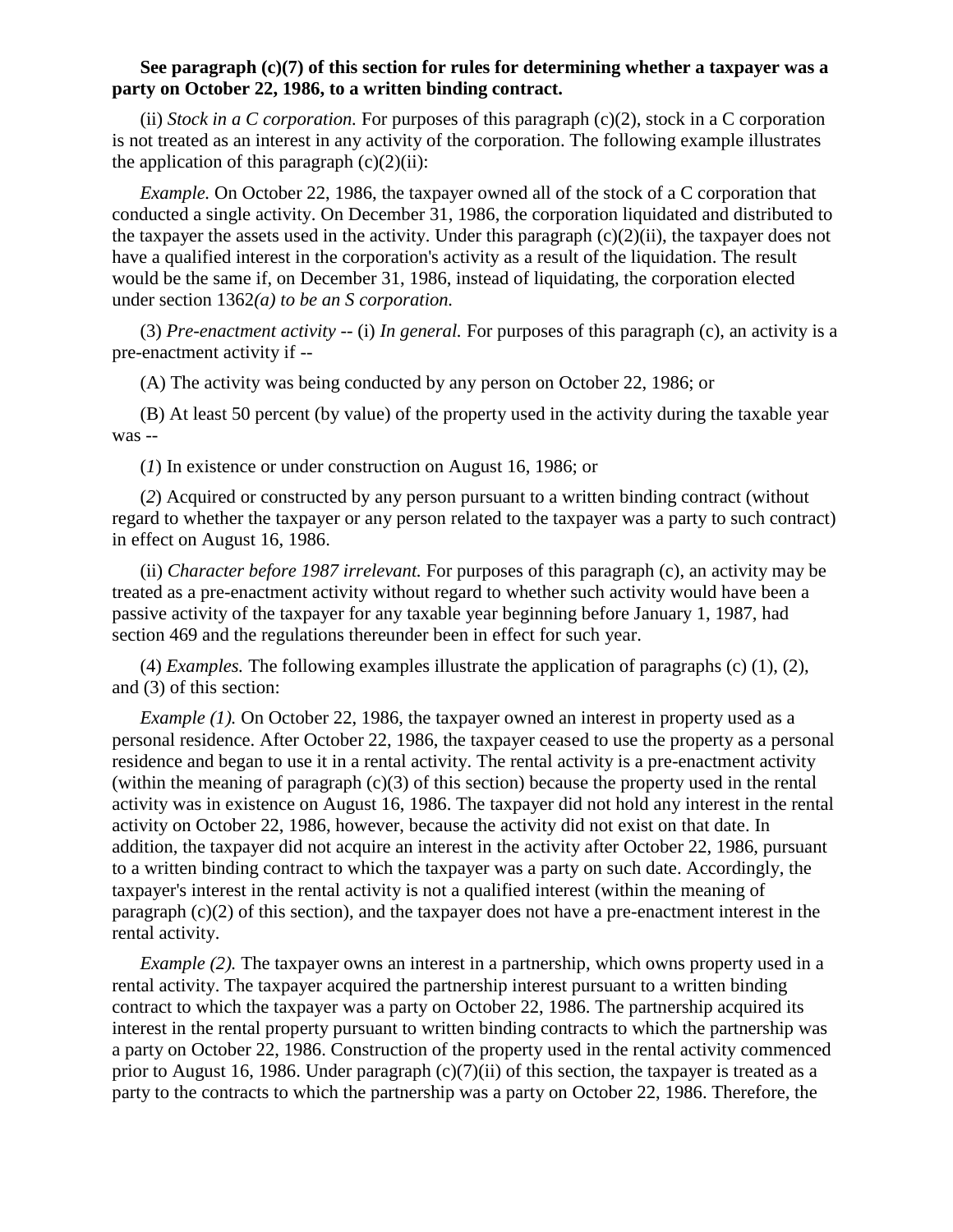taxpayer's interest in the partnership's rental activity is a qualified interest (within the meaning of paragraph (c)(2) of this section) because the taxpayer is treated as acquiring an interest in the partnership's rental activity pursuant to written binding contracts to which the taxpayer was party on October 22, 1986. Since the property used in the rental activity was under construction on August 16, 1986, the partnership's rental activity is a pre-enactment activity (within the meaning of paragraph (c)(3) of this section). Accordingly, the taxpayer's interest in the partnership's rental activity is a pre-enactment interest.

*Example (3)*. The facts are the same as in example (2), except that the partnership acquired the property after October 22, 1986, pursuant to a contract entered into after October 22, 1986. The taxpayer's interest in the partnership's rental activity is not a pre-enactment interest because such interest was not acquired pursuant to written binding contracts to which the taxpayer was a party on October 22, 1986.

*Example (4).* The taxpayer owned a pre-enactment interest in an activity on October 22, 1986. After that date, the taxpayer died, and the decedent's interest in the activity passed to the decendent's estate. Since a decedent and the decedent's estate are not the same taxpayer, the estate must independently satisfy the requirements for a pre-enactment interest regardless of the fact that the decendent had a pre-enactment interest in the activity. Since the activity was being conducted by the decedent on October 22, 1986, the activity is a pre-enactment activity (within the meaning of paragraph  $(c)(3)$  of this section). Since, however, the estate did not hold any interest in the activity on October 22, 1986, the estate does not have a qualified interest in the activity (within the meaning of paragraph  $(c)(2)$  of this section). Accordingly, the estate does not have a pre-enactment interest in the activity.

(5) *Effect of changes in a taxpayer's interest in a pre-enactment activity --* (i) *In general.* If the taxpayer's share for a taxable year of an item of income, gain, loss, deduction, or credit from a pre-enactment activity was increased or decreased at any time after October 22, 1986, and prior to the end of such taxable year (other than pursuant to a written binding contract to which the taxpayer was a party on October 22, 1986), the share of such item that is attributable to the taxpayer's pre-enactment interest in such activity shall be determined by taking into account --

(A) The taxpayer's share for such taxable year of such item as of October 22, 1986; reduced by

(B) The greatest amount at any time subsequent to October 22, 1986, by which the sum of all the decreases in the taxpayer's share for such year of such item (other than decreases pursuant to a written binding contract to which the taxpayer was a party on October 22, 1986) exceeds the sum of all the increases in the taxpayer's share for such year of such item (other than increases pursuant to a written binding contract to which the taxpayer was a party on October 22, 1986).

## For purposes of this paragraph (c)(5)(i), the taxpayer's share of an item as of October **22, 1986, is determined by taking into account any written binding contract to which the taxpayer was a party on October 22, 1986.**

(ii) *Partnership terminations under section 708(b)(1)(B)*. A taxpayer's share for a taxable year of an item of income, gain, loss, deduction, or credit from a pre-enactment activity conducted by a partnership shall not be treated as having increased or decreased at any time after October 22, 1986, solely because the partnership is treated as terminating at any time after such date under section 708(b)(1)(B).

(iii) *Examples*. The following examples illustrate the application of this paragraph  $(c)(5)$ :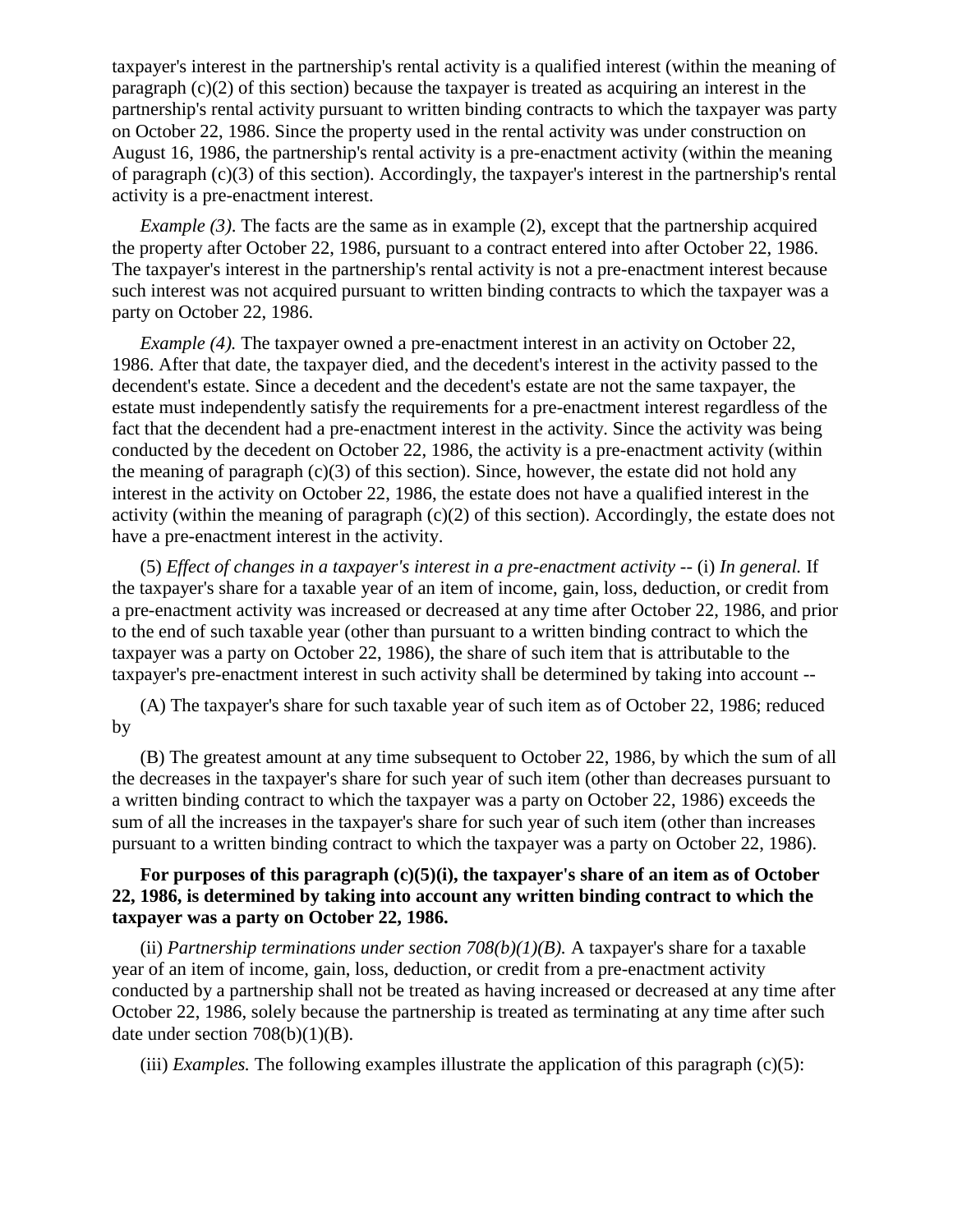*Example (1).* On October 22, 1986, an individual owned a 10 percent interest in a preenactment activity. After October 22, 1986, the taxpayer acquires an additional five percent interest in the activity pursuant to a contract entered into after October 22, 1986. Under this paragraph  $(c)(5)$ , only the 10 percent interest in the activity the taxpayer owned on October 22, 1986, is a pre-enactment interest.

*Example (2).* On October 22, 1986, individuals A and B each owned a rental activity. After October 22, 1986, A and B contribute their rental activities to a partnership in exchange for which each receives a 50 percent interest in all items of income, gain, loss, deduction, and credit of the partnership. Under paragraph  $(c)(5)(i)$  of this section, A's 50 percent interest in each partnership item attributable to the rental activity contributed by A is attributable to a preenactment interest. None of A's interest in the partnership items attributable to the rental activity contributed by B is attributable to a pre-enactment interest.

*Example (3).* The facts are the same as in example (2), except that under the partnership agreement the items of income, gain, loss, deduction, and credit attributable to the rental activity A contributed to the partnership are allocated 80 percent to A and 20 percent to B. Under paragraph (c)(5)(i) of this section, A's 80 percent interest in each partnership item attributable to the rental activity contributed by A is attributable to a pre-enactment interest.

*Example (4).* The facts are the same as in example (3) except that on January 1, 1988, the partnership liquidates, distributing to A the rental activity contributed by A to the partnership. Under paragraph  $(c)(5)(i)$  of this section, only 80 percent of A's interest in the rental activity distributed to A is a pre-enactment interest.

*Example (5).* On October 22, 1986, an individual is the general partner in a limited partnership. Under the partnership agreement in effect on that date, the taxpayer is allocated one percent of each item of partnership income, gain, loss, deduction, and credit for 1987 and 10 percent of each such item for 1988. Since the increase was provided for in a written binding contract to which the taxpayer was a party on October 22, 1986, the increase in the taxpayer's share of each item of partnership income, gain, loss, deduction, and credit is taken into account, under paragraph (c)(5)(i) of this section, as income, gain, loss, deduction, and credit from a preenactment interest.

*Example (6).* The facts are the same as in example (5) except that the partnership agreement is amended on November 30, 1986. The amendment decreases the taxpayer's share of partnership depreciation for 1987 from 10 percent to five percent, but does not affect the partner's share of partnership depreciation for any other year. Since the taxpayer's share of partnership depreciation for 1988 is not decreased by the amendment, the result, for 1988, is the same as in example (5). For 1987, however, only five percent of the partnership depreciation is attributable to the taxpayer's pre-enactment interest even if, after November 30, 1986, another amendment to the partnership agreement restores the taxpayer's 10 percent share of partnership depreciation for 1987.

*Example (7).* (i) A and B, calendar year individuals, own all the stock of X, a calendar year S corporation. On October 22, 1986, A and B each own 50 shares of X stock. On July 1, 1987, X issues an additional 100 shares of stock to B (but does not issue any additional stock to A). On December 1, 1987, A purchases 70 shares of X stock from B. Thus, A and B have the following shares of items of income, gain, loss, deduction, and credit from activities of X: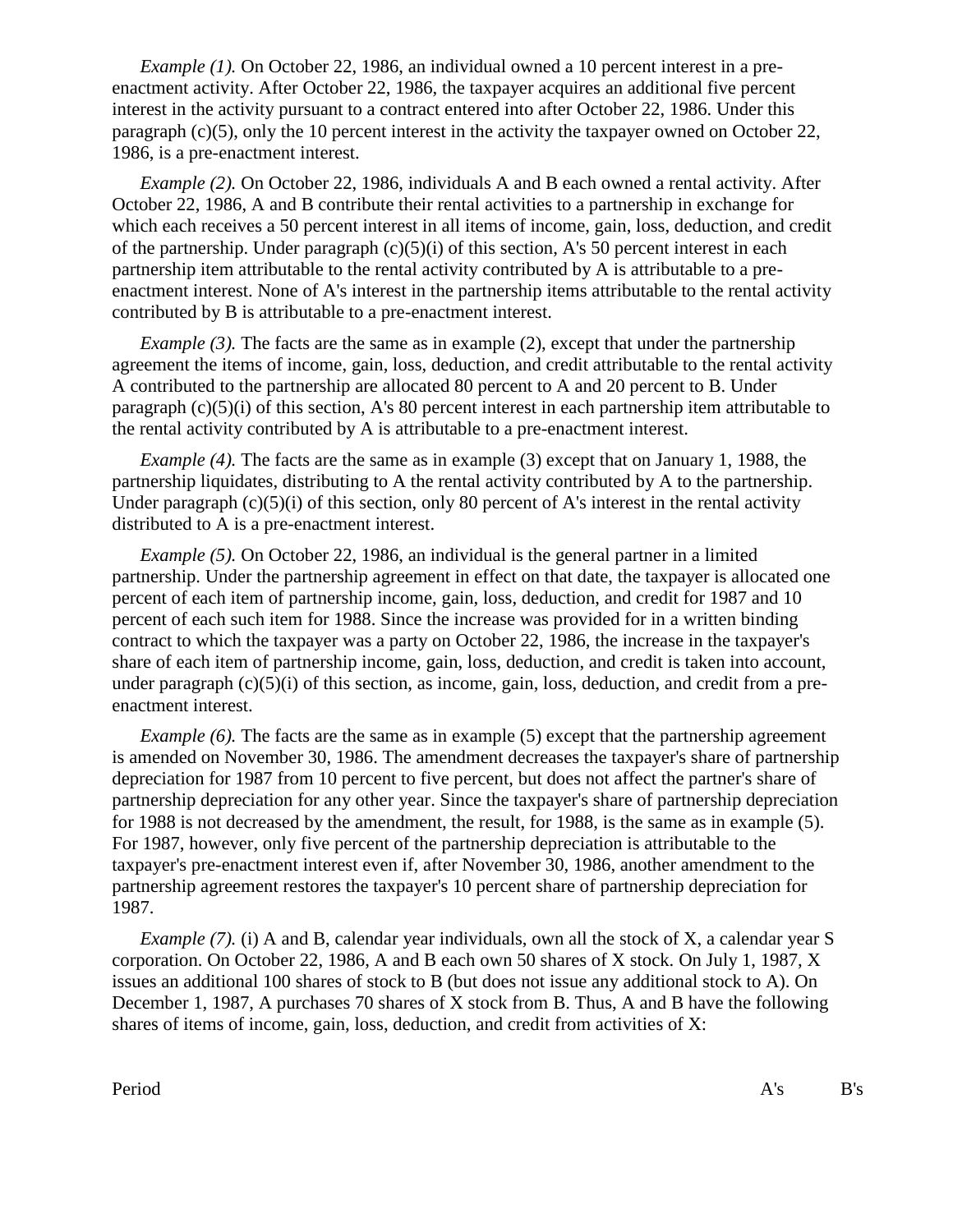| 10/22/86-6/30/87 | 50% | 50% |
|------------------|-----|-----|
| 7/1/87-11/30/87  | 25% | 75% |
| $12/1/87$ -      | 60% | 40% |

share share

(ii) Under paragraph  $(c)(5)(i)$  of this section, A and B each have a 50 percent share of each item of X as of October 22, 1986. Since there are no increases or decreases in their shares before June 30, 1987, their 50 percent shares of items of X assigned to the period from January 1, 1987, through June 30, 1987, are attributable to their pre-enactment interests.

(iii) As a result of the decrease in A's share on June 30, 1987, only a 25 percent share of the items of X assigned to the period from July 1, 1987, through November 30, 1987, is attributable to A's pre-enactment interest. In addition, notwithstanding the increase in B's share, only a 50 percent share of such items (B's share as of October 22, 1986) is attributable to B's pre-enactment interest.

(iv) As a result of the decrease in B's share on November 30, 1987, only a 40 percent share of the items of X assigned to the period from December 1, 1987, through December 31, 1987, is attributable to B's pre-enactment interest. In addition, notwithstanding the increase in A's share, only a 25 percent share of such items (A's share as of October 22, 1986, reduced by the amount of the decrease in A's share on June 30, 1987) is attributable to A's pre-enactment interest.

(6) *Special rule for beneficiaries of trusts or estates* -- (i) *In general.* If a beneficial interest in a trust or estate was held by a taxpayer on October 22, 1986, and at all times thereafter, any income, directly allocable deductions, and credits taken into account by the taxpayer with respect to such interest shall be treated as income, deductions, and credits, respectively, from a preenactment interest of the beneficiary if and only if such income, deductions, and credits are from a pre-enactment interest of the trust or estate. For purposes of the preceding sentence, "directly allocable deductions" means --

- (A) Depreciation allowable to the beneficiary under section 167(h);
- (B) Depletion allowable to the beneficiary under section  $611(b)(3)$ ; and
- (C) Amortization apportioned to the beneficiary under section 642(f).

#### **The following example illustrates the application of this paragraph (c)(6)(i):**

*Example*. The taxpayer is a beneficiary of a trust that conducts a rental activity. The trust's interest in the activity is a pre-enactment interest of the trust. On October 22, 1986, under the trust agreement the trustee had discretion to allocate any amount of the depreciation deductions from the rental activity to the beneficiary. Under this paragraph  $(c)(6)(i)$ , any depreciation deductions from the rental activity that are allocated to the beneficiary will be treated as deductions attributable to a pre-enactment interest of the beneficiary.

(ii) *Interests distributed to beneficiaries*. A beneficiary of a trust or estate to whom the trust or estate distributes an interest in an activity shall be treated as having a pre-enactment interest in the activity by reason of such distribution if and only if such interest was a pre-enactment interest of the trust or estate, and the beneficiary held a beneficial interest in the trust or estate on October 22, 1986, and at all times thereafter.

(7) *Written binding contract* -- (i) *In general*. A contract shall be treated as a written binding contract of a person for purposes of this section if and only if the contract is enforceable against